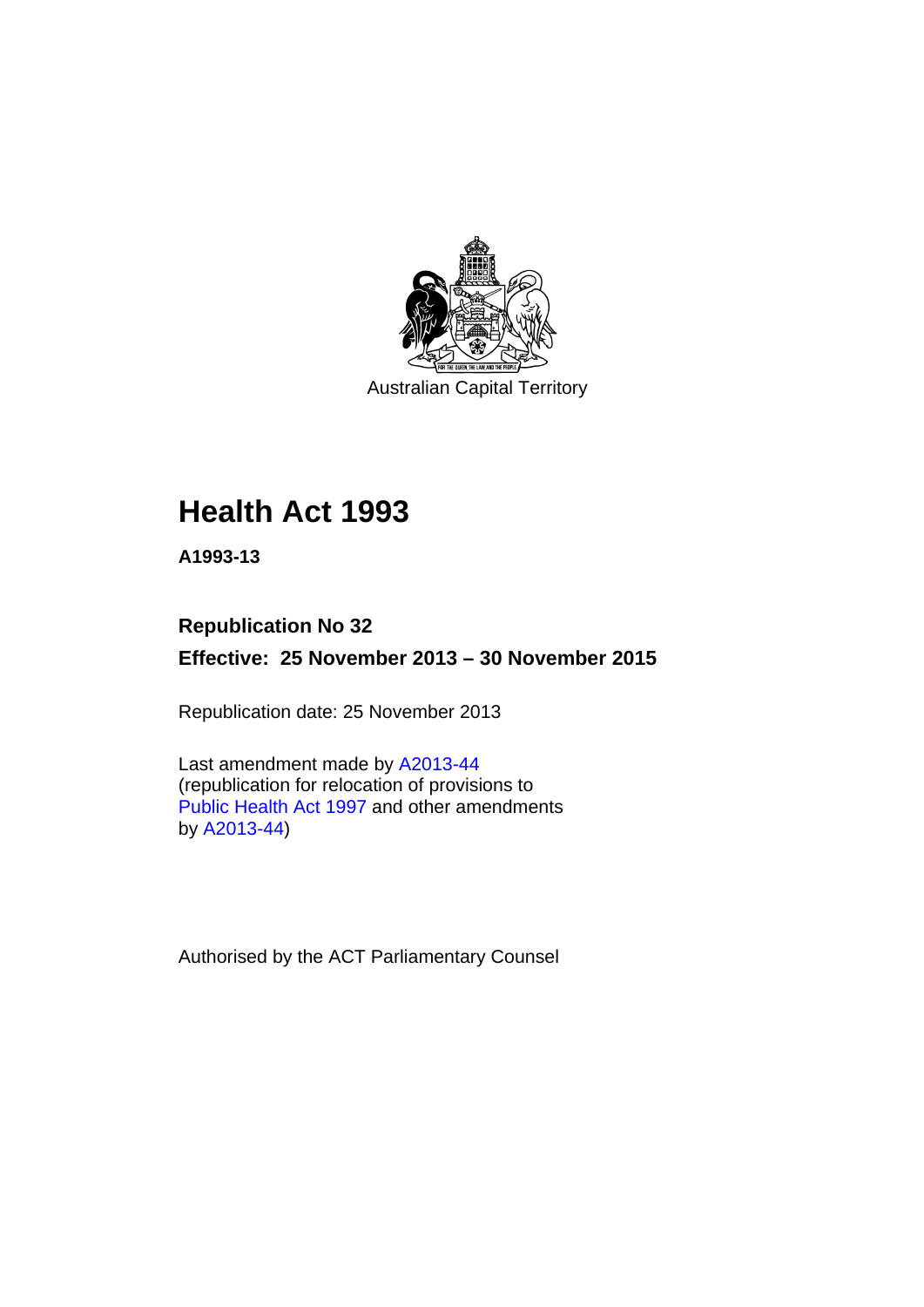#### **About this republication**

#### **The republished law**

This is a republication of the *Health Act 1993* (including any amendment made under the *[Legislation Act 2001](http://www.legislation.act.gov.au/a/2001-14)*, part 11.3 (Editorial changes)) as in force on 25 November 2013*.* It also includes any commencement, amendment, repeal or expiry affecting this republished law to 25 November 2013.

The legislation history and amendment history of the republished law are set out in endnotes 3 and 4.

#### **Kinds of republications**

The Parliamentary Counsel's Office prepares 2 kinds of republications of ACT laws (see the ACT legislation register at [www.legislation.act.gov.au](http://www.legislation.act.gov.au/)):

- authorised republications to which the *[Legislation Act 2001](http://www.legislation.act.gov.au/a/2001-14)* applies
- unauthorised republications.

The status of this republication appears on the bottom of each page.

#### **Editorial changes**

The *[Legislation Act 2001](http://www.legislation.act.gov.au/a/2001-14)*, part 11.3 authorises the Parliamentary Counsel to make editorial amendments and other changes of a formal nature when preparing a law for republication. Editorial changes do not change the effect of the law, but have effect as if they had been made by an Act commencing on the republication date (see *[Legislation Act 2001](http://www.legislation.act.gov.au/a/2001-14)*, s 115 and s 117). The changes are made if the Parliamentary Counsel considers they are desirable to bring the law into line, or more closely into line, with current legislative drafting practice.

This republication includes amendments made under part 11.3 (see endnote 1).

#### **Uncommenced provisions and amendments**

If a provision of the republished law has not commenced, the symbol  $\mathbf{U}$  appears immediately before the provision heading. Any uncommenced amendments that affect this republished law are accessible on the ACT legislation register [\(www.legislation.act.gov.au\)](http://www.legislation.act.gov.au/). For more information, see the home page for this law on the register.

#### **Modifications**

If a provision of the republished law is affected by a current modification, the symbol  $\mathbf{M}$ appears immediately before the provision heading. The text of the modifying provision appears in the endnotes. For the legal status of modifications, see the *[Legislation Act 2001](http://www.legislation.act.gov.au/a/2001-14)*, section 95.

#### **Penalties**

At the republication date, the value of a penalty unit for an offence against this law is \$140 for an individual and \$700 for a corporation (see *[Legislation Act 2001](http://www.legislation.act.gov.au/a/2001-14)*, s 133).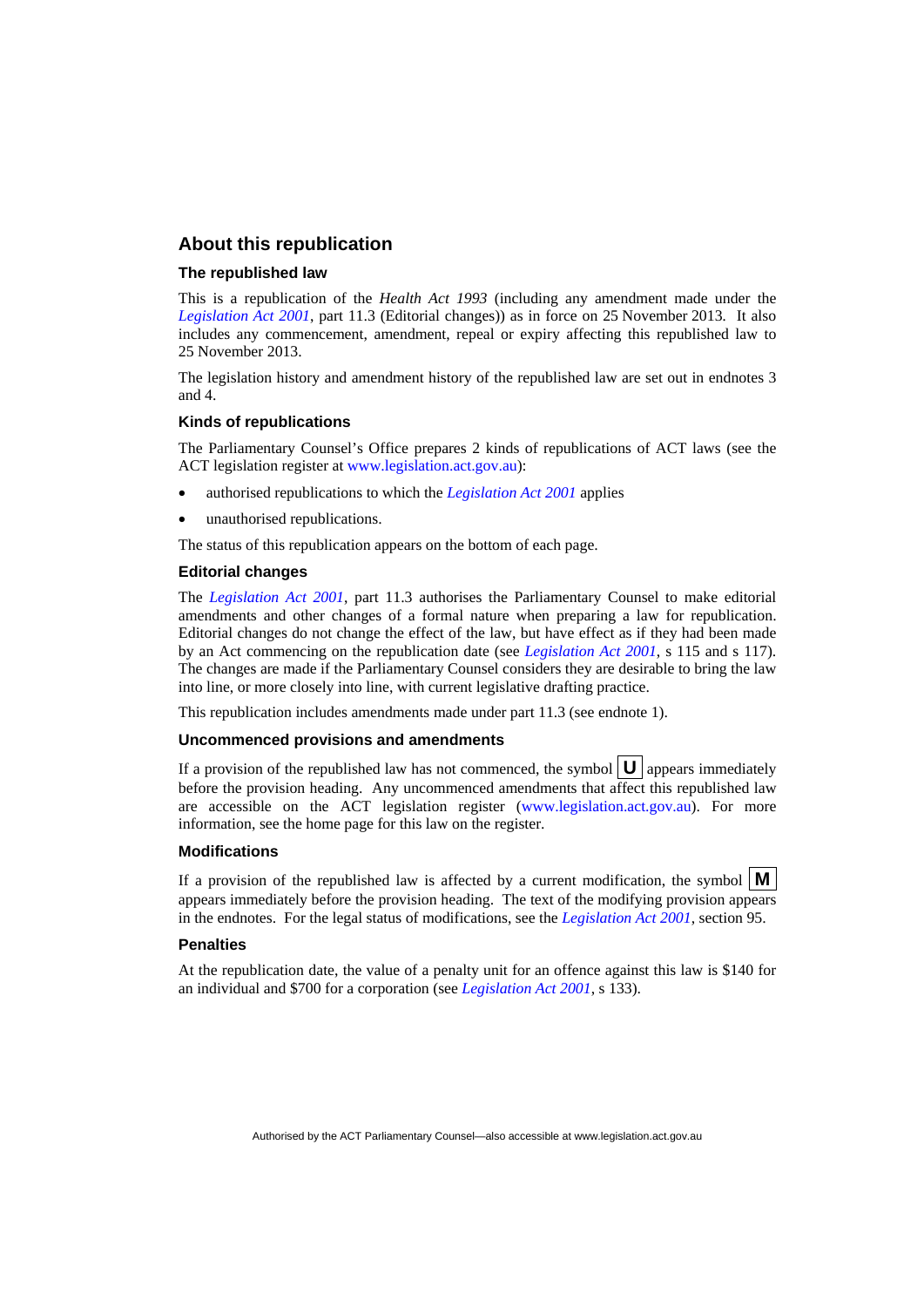

Australian Capital Territory

# **Health Act 1993**

## **Contents**

|                |                                                       | Page       |
|----------------|-------------------------------------------------------|------------|
| Part 1         | <b>Preliminary</b>                                    |            |
| 1              | Name of Act                                           | 2          |
| $\overline{2}$ | Dictionary                                            | 2          |
| 3              | <b>Notes</b>                                          | 2          |
| 4              | Offences against Act—application of Criminal Code etc | 3          |
| Part 2         | <b>Important concepts</b>                             |            |
| 5              | What is a <i>health service</i> ?                     | 4          |
| 6              | What is a <i>health facility</i> ?                    | 4          |
| 7              | Who is a health service provider?                     | 4          |
| 8              | What is the local hospital network?                   | 5          |
| Part 3         | Health care principles                                |            |
| 10             | Objectives                                            | 6          |
| 11             | Medicare principles and commitments                   | 6          |
| R32            | Health Act 1993                                       | contents 1 |
| 25/11/13       | Effective: 25/11/13-30/11/15                          |            |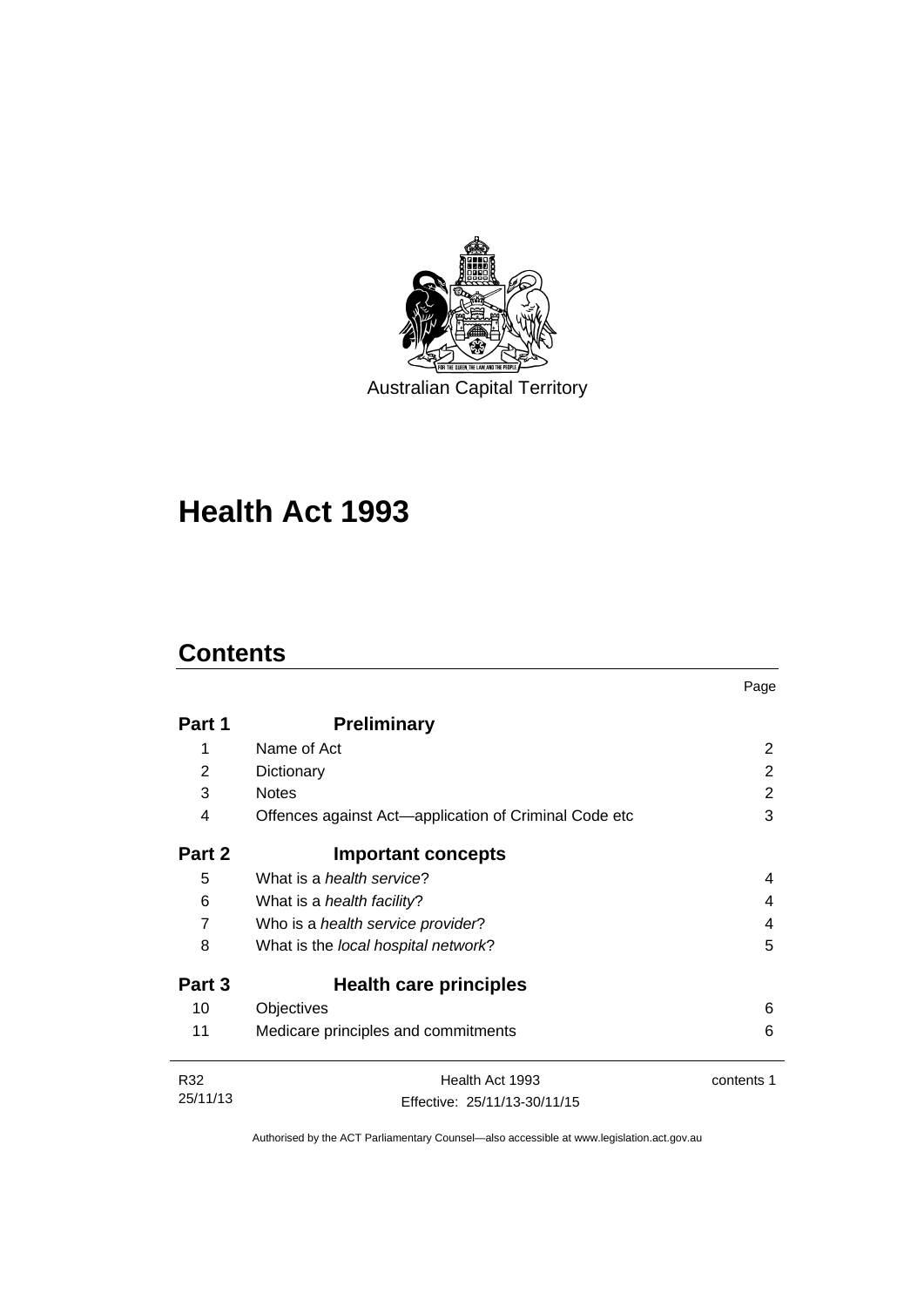| 12                   | Legal effect                                                                     | Page<br>8 |
|----------------------|----------------------------------------------------------------------------------|-----------|
| Part 3A              | <b>Local Health and Hospitals Network</b>                                        |           |
| <b>Division 3A.1</b> | Establishment, functions and members of Local<br><b>Hospital Network Council</b> |           |
| 13                   | Local Hospital Network Council                                                   | 9         |
| 14                   | Functions of council                                                             | 9         |
| 15                   | Council report to Minister etc                                                   |           |
| 16                   | Membership of council                                                            | 11        |
| 17                   | Members of council                                                               | 11        |
| 18                   | Chair and deputy chair                                                           | 12        |
| 19                   | Term of appointment of members                                                   | 12        |
| 19A                  | Ending of appointment of members                                                 | 12        |
| 19B                  | Conditions of appointment generally                                              | 13        |
| <b>Division 3A.2</b> | <b>Proceedings of council</b>                                                    |           |
| 19C                  | Time and place of meetings of council                                            | 13        |
| 19D                  | Procedures governing proceedings of council                                      | 13        |
| 19E                  | Council-disclosure of interests                                                  | 14        |
| Part 4               | <b>Quality assurance</b>                                                         |           |
| <b>Division 4.1</b>  | Quality assurance-important concepts                                             |           |
| 20                   | Definitions-pt 4                                                                 | 16        |
| 21                   | What is a health professional organisation?                                      | 17        |
| 22                   | Who is the CEO of a health facility?                                             | 17        |
| 23                   | Who is the CEO of a health professional organisation?                            | 17        |
| <b>Division 4.2</b>  | Quality assurance-quality assurance committees                                   |           |
| 24                   | What is a quality assurance committee?                                           | 17        |
| 25                   | Approval of health facility QACs                                                 | 18        |
| 26                   | Approval of health professional organisation QACs                                | 18        |
| 27                   | Approval of special purpose QACs                                                 | 18        |
| 27A                  | Quality Assurance Committees-term                                                | 18        |
| 28                   | Quality assurance committees—criteria for approval                               | 19        |
| 29                   | Quality assurance committees-revocation of approval                              | 19        |
| 30                   | Quality assurance committees-functions                                           | 20        |
| 31                   | Quality assurance committees—appointment of members                              | 20        |
| contents 2           | Health Act 1993                                                                  | R32       |
|                      | Effective: 25/11/13-30/11/15                                                     | 25/11/13  |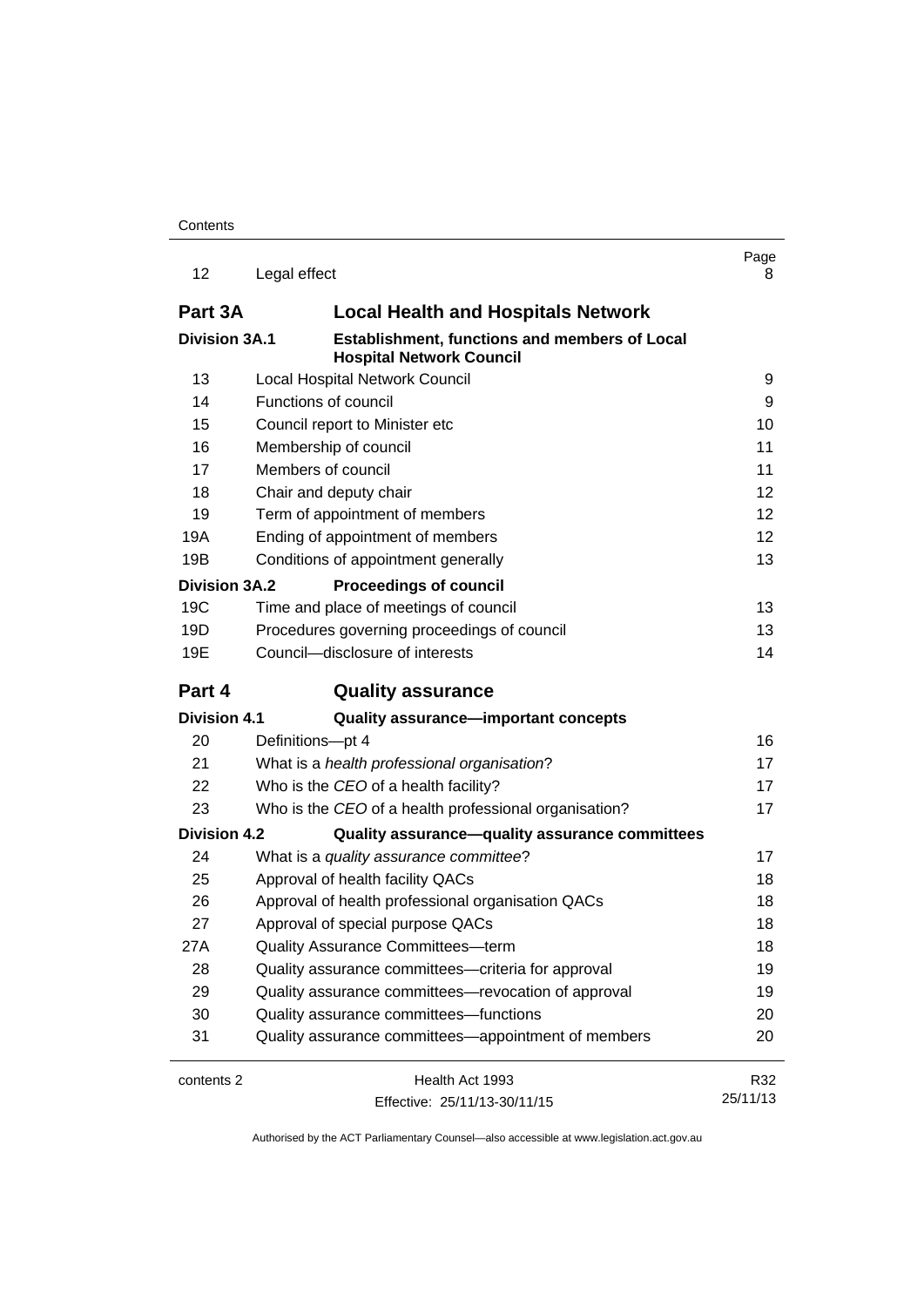|                     |                                                                                                     | Contents   |
|---------------------|-----------------------------------------------------------------------------------------------------|------------|
|                     |                                                                                                     | Page       |
| 32                  | Quality assurance committees—disclosure of interests                                                | 21         |
| 33                  | Quality assurance committees-procedure                                                              | 21         |
| 34                  | Quality assurance committees-protection of members etc from<br>liability                            | 21         |
| 35                  | Quality assurance committees-obtaining information                                                  | 22         |
| <b>Division 4.3</b> | Assessment and evaluation of health services                                                        |            |
| 36                  | Assessment and evaluation of health services                                                        | 23         |
| 37                  | Approval of quality assurance activities                                                            | 24         |
| 38                  | Preparing health service reports                                                                    | 24         |
| 38A                 | <b>Extraordinary reports</b>                                                                        | 25         |
| 38B                 | Interim reports                                                                                     | 25         |
| 39                  | Giving health service reports to CEO or director-general                                            | 26         |
| 40                  | Monitoring implementation of recommendations                                                        | 26         |
| Division 4.4        | Quality assurance committees-reporting                                                              |            |
| 41                  | Annual quality assurance committee report to Minister                                               | 26         |
| 42                  | Other quality assurance committee reports                                                           | 27         |
| <b>Division 4.5</b> | Quality assurance committees-information sharing                                                    |            |
| 43                  | Quality assurance committees-giving information to the Coroner's<br>Court                           | 28         |
| 44                  | Quality assurance committees-giving information to other quality<br>assurance committees            | 28         |
| 45                  | Quality assurance committees-giving information to health board and<br>health services commissioner | 28         |
| 46                  | Quality assurance committees-giving information to Minister                                         | 29         |
| 47                  | Quality assurance committees-admissibility of evidence                                              | 29         |
| Part 5              | Reviewing scope of clinical practice                                                                |            |
| 50                  | Definitions-pt 5                                                                                    | 30         |
| 51                  | What is a scope of clinical practice committee?                                                     | 30         |
| 52                  | Who is a doctor, dentist or eligible midwife for a health facility?                                 | 31         |
| 53                  | Who is the CEO of a health facility?                                                                | 31         |
| 54                  | What is scope of clinical practice?                                                                 | 32         |
| 55                  | Meaning of review scope of clinical practice                                                        | 32         |
| 56                  | Approval of scope of clinical practice committees                                                   | 32         |
| 57                  | Scope of clinical practice committees-criteria for approval                                         | 32         |
| R32                 | Health Act 1993                                                                                     | contents 3 |
| 0E/44/40            |                                                                                                     |            |

| R32      | Health Act 1993              | contents 3 |
|----------|------------------------------|------------|
| 25/11/13 | Effective: 25/11/13-30/11/15 |            |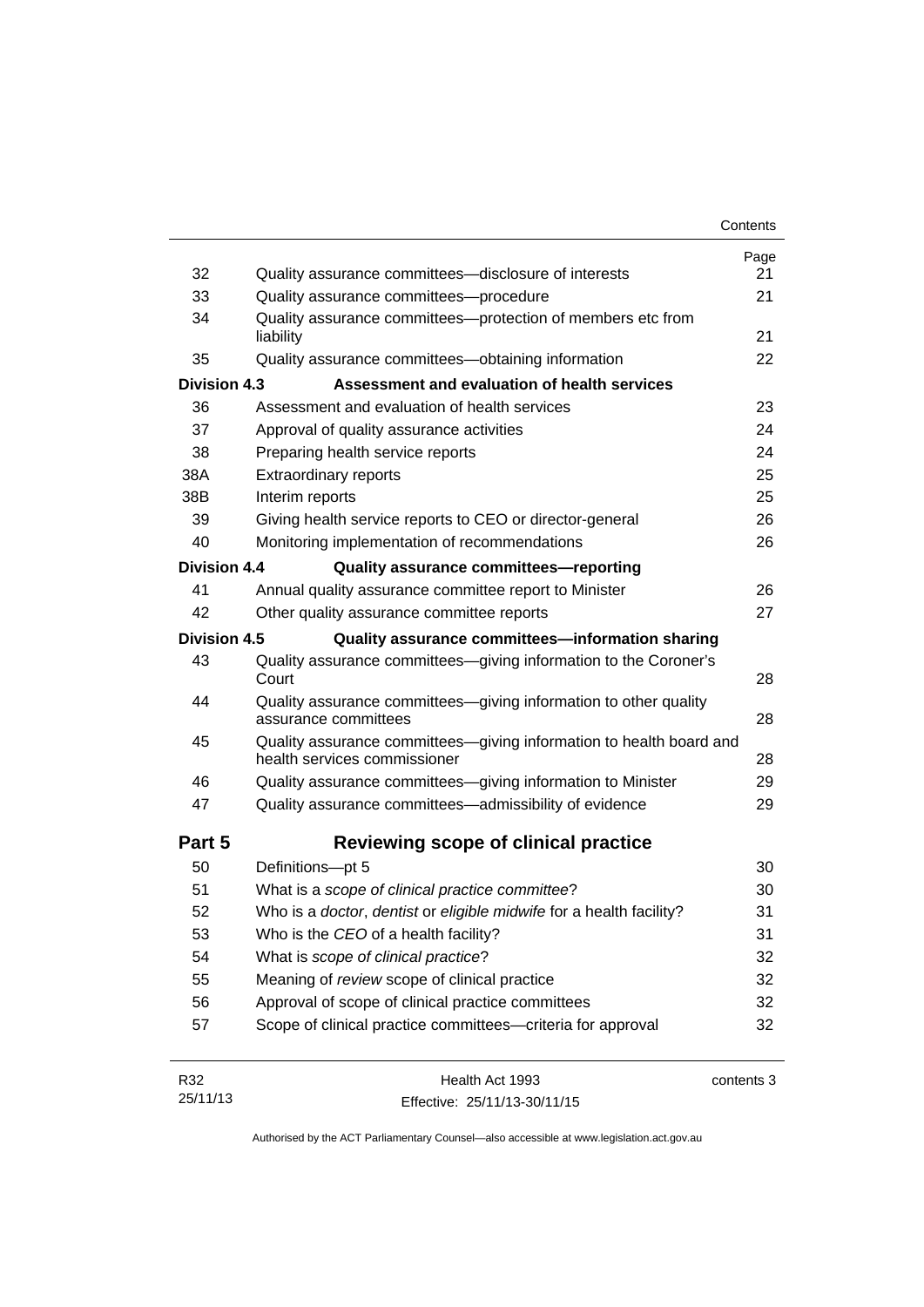#### **Contents**

| 58     | Scope of clinical practice committees—revocation of approval                                                   | Page<br>33 |
|--------|----------------------------------------------------------------------------------------------------------------|------------|
| 59     | Scope of clinical practice committees-functions                                                                | 33         |
| 60     |                                                                                                                | 34         |
|        | Scope of clinical practice committees—appointment of members                                                   |            |
| 61     | Scope of clinical practice committees-disclosure of interests                                                  | 34         |
| 62     | Scope of clinical practice committees-procedure                                                                | 35         |
| 63     | Scope of clinical practice committees--protection of members etc from<br>liability                             | 35         |
| 64     | Scope of clinical practice committees-obtaining information                                                    | 36         |
| 65     | Scope of clinical practice committee must give doctor, dentist or<br>eligible midwife opportunity to explain   | 37         |
| 66     | Interim and emergency withdrawal or amendment of scope of clinical<br>practice by committee                    | 38         |
| 67     | Preparing scope of clinical practice reports                                                                   | 39         |
| 68     | Giving scope of clinical practice reports to CEO of health facility and<br>doctor, dentist or eligible midwife | 40         |
| 69     | CEO may make interim or emergency decision on scope of clinical<br>practice                                    | 40         |
| 70     | CEO must make decision on scope of clinical practice report                                                    | 42         |
| 71     | When CEO decision on scope of clinical practice report takes effect                                            | 45         |
| 72     | CEO may give information about decision to health facility outside<br><b>ACT</b>                               | 45         |
| 73     | Request for information by health facility outside ACT                                                         | 45         |
| 74     | Scope of clinical practice committees-giving information to health                                             |            |
|        | board and health services commissioner                                                                         | 47         |
| 75     | Scope of clinical practice committees—admissibility of evidence                                                | 48         |
| 76     | Sharing information with other committees                                                                      | 48         |
| 77     | Sharing information with 3rd parties                                                                           | 48         |
| 78     | Complainants to remain anonymous                                                                               | 49         |
| Part 6 | <b>Abortions</b>                                                                                               |            |
| 80     | Meaning of abortion for pt 6                                                                                   | 50         |
| 81     | Only doctor may carry out abortion                                                                             | 50         |
| 82     | Abortion to be carried out in approved medical facility                                                        | 50         |
| 83     | Approval of facilities                                                                                         | 50         |
| 84     | No obligation to carry out abortion                                                                            | 51         |

contents 4 Health Act 1993 Effective: 25/11/13-30/11/15

R32 25/11/13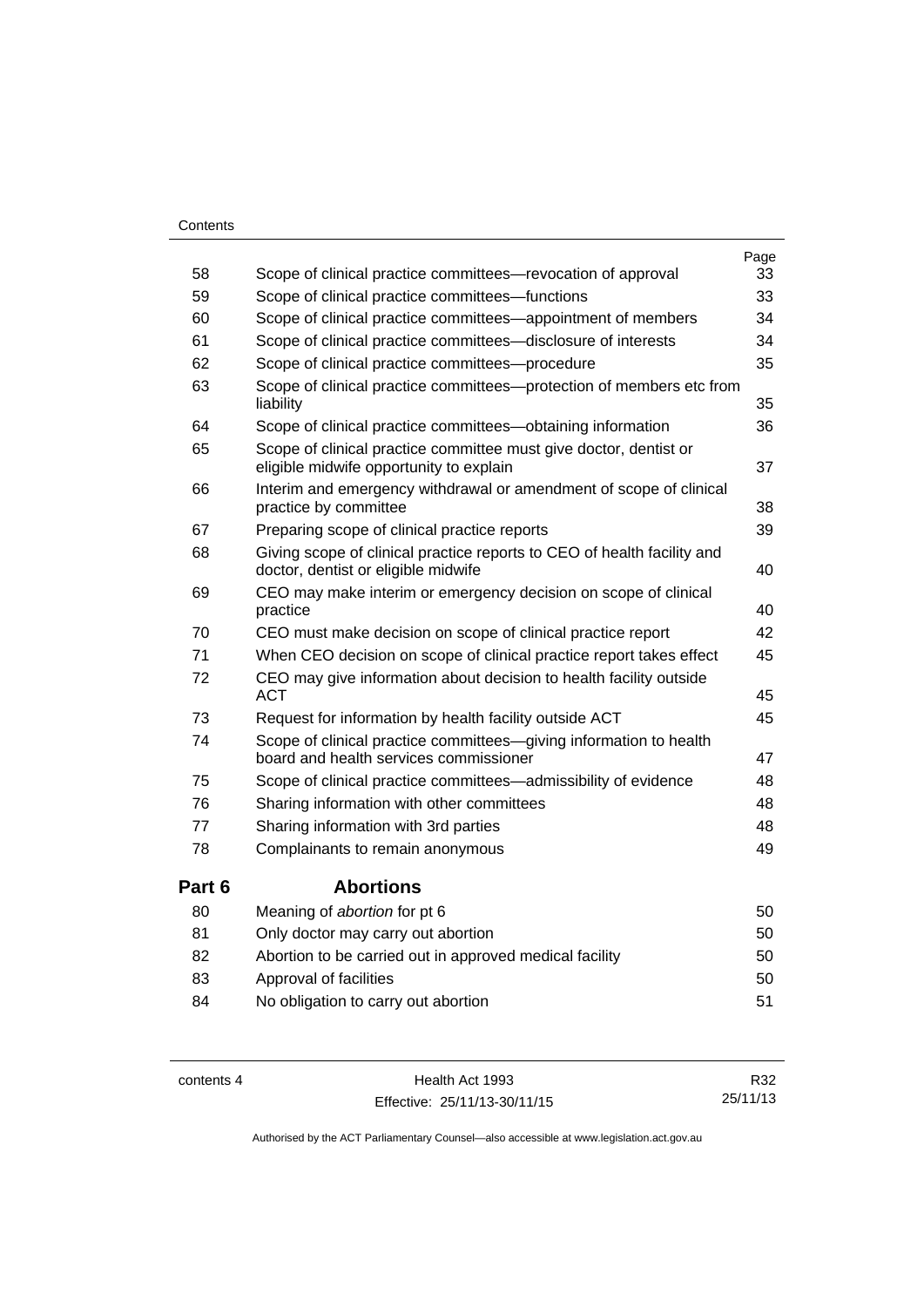|         |                                                                                  | Page |
|---------|----------------------------------------------------------------------------------|------|
| Part 7  | <b>VMO service contracts</b>                                                     |      |
| 100     | Definitions for pt 7                                                             | 52   |
| 101     | Service contracts                                                                | 52   |
| 102     | Core conditions                                                                  | 53   |
| 103     | Collective negotiations                                                          | 53   |
| 104     | Negotiating agents                                                               | 53   |
| 105     | Authorised representatives                                                       | 55   |
| 106     | Arbitration                                                                      | 55   |
| 107     | Competition and Consumer Act authorisation                                       | 56   |
| Part 8  | <b>Secrecy</b>                                                                   |      |
| 120     | Definitions-pt 8                                                                 | 57   |
| 121     | When is information divulged?                                                    | 57   |
| 122     | Who is an information holder?                                                    | 57   |
| 123     | What is protected information?                                                   | 58   |
| 124     | What is sensitive information?                                                   | 58   |
| 125     | Offence-secrecy of protected information                                         | 59   |
| 126     | Information may be given to Medicare Australia                                   | 61   |
| Part 8A | Offence-provision of health services by non-                                     |      |
|         | health practitioners                                                             |      |
| 127     | Provision of regulated health service by person not health practitioner          | 62   |
| Part 10 | <b>Review of decisions</b>                                                       |      |
| 130     | Review of decisions                                                              | 64   |
| 131     | Pt 10 obligations-no contracting out                                             | 64   |
| Part 15 | <b>Miscellaneous</b>                                                             |      |
| 189     | Protection of doctor, dentist or eligible midwife from liability in<br>emergency | 65   |
| 190     | Disclosure of interests by committee members                                     | 66   |
| 191     | References to Health and Community Care Service                                  | 68   |
| 192     | Determination of fees                                                            | 68   |
| 193     | Payment of fees and interest                                                     | 69   |
| 194     | Approved forms                                                                   | 70   |
|         |                                                                                  |      |
|         |                                                                                  |      |

R32 25/11/13 Health Act 1993 Effective: 25/11/13-30/11/15 contents 5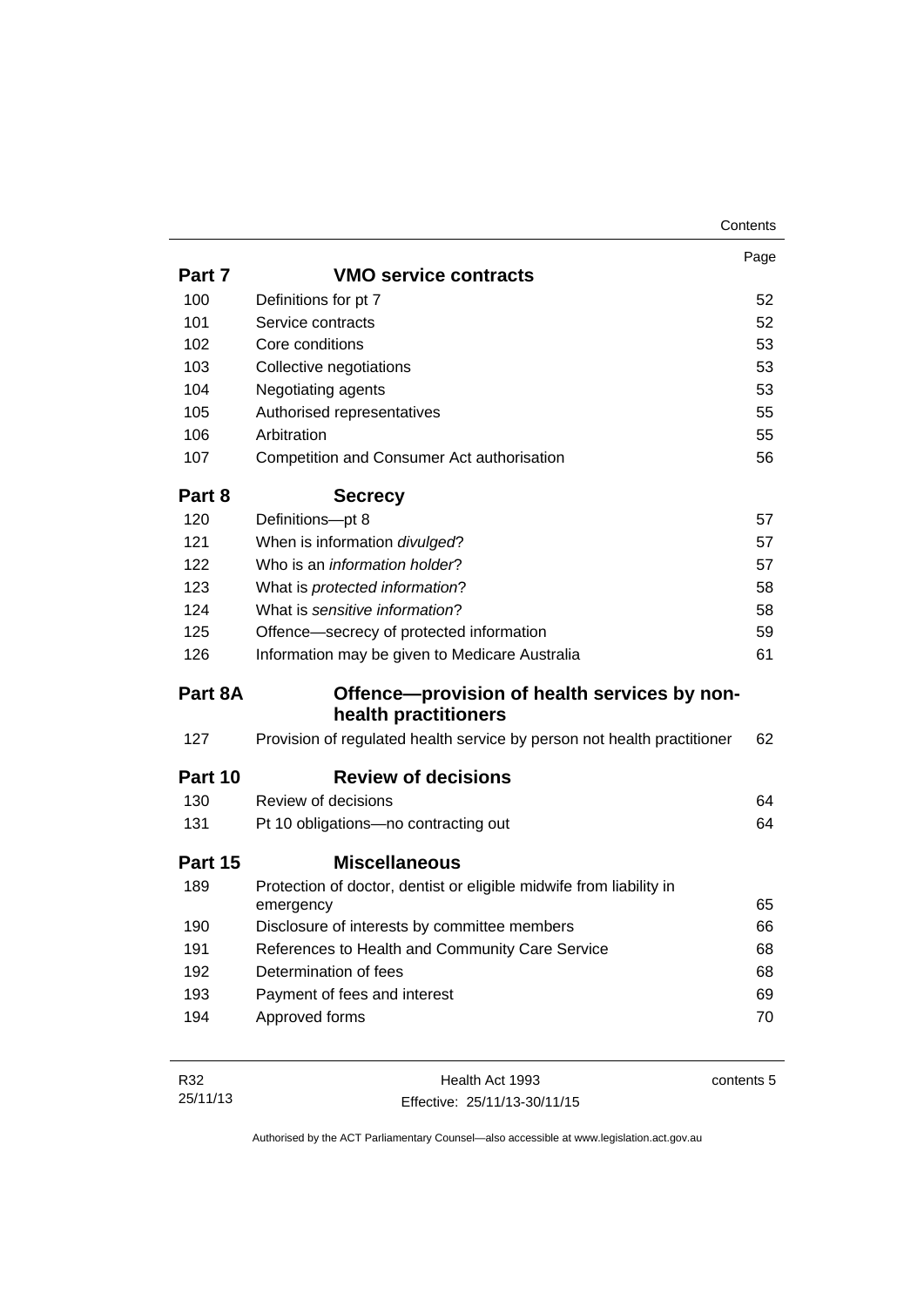#### **Contents**

| 195<br>196        | Regulations about nurse practitioners<br>Regulation-making power | Page<br>70<br>71 |
|-------------------|------------------------------------------------------------------|------------------|
| <b>Dictionary</b> |                                                                  | 72               |
| <b>Endnotes</b>   |                                                                  |                  |
| 1                 | About the endnotes                                               | 77               |
| 2                 | Abbreviation key                                                 | 77               |
| 3                 | Legislation history                                              | 78               |
| 4                 | Amendment history                                                | 83               |
| 5                 | Earlier republications                                           | 105              |
| 6                 | Expired transitional or validating provisions                    | 106              |
| 7                 | Renumbered provisions                                            | 106              |

contents 6 Health Act 1993 Effective: 25/11/13-30/11/15

R32 25/11/13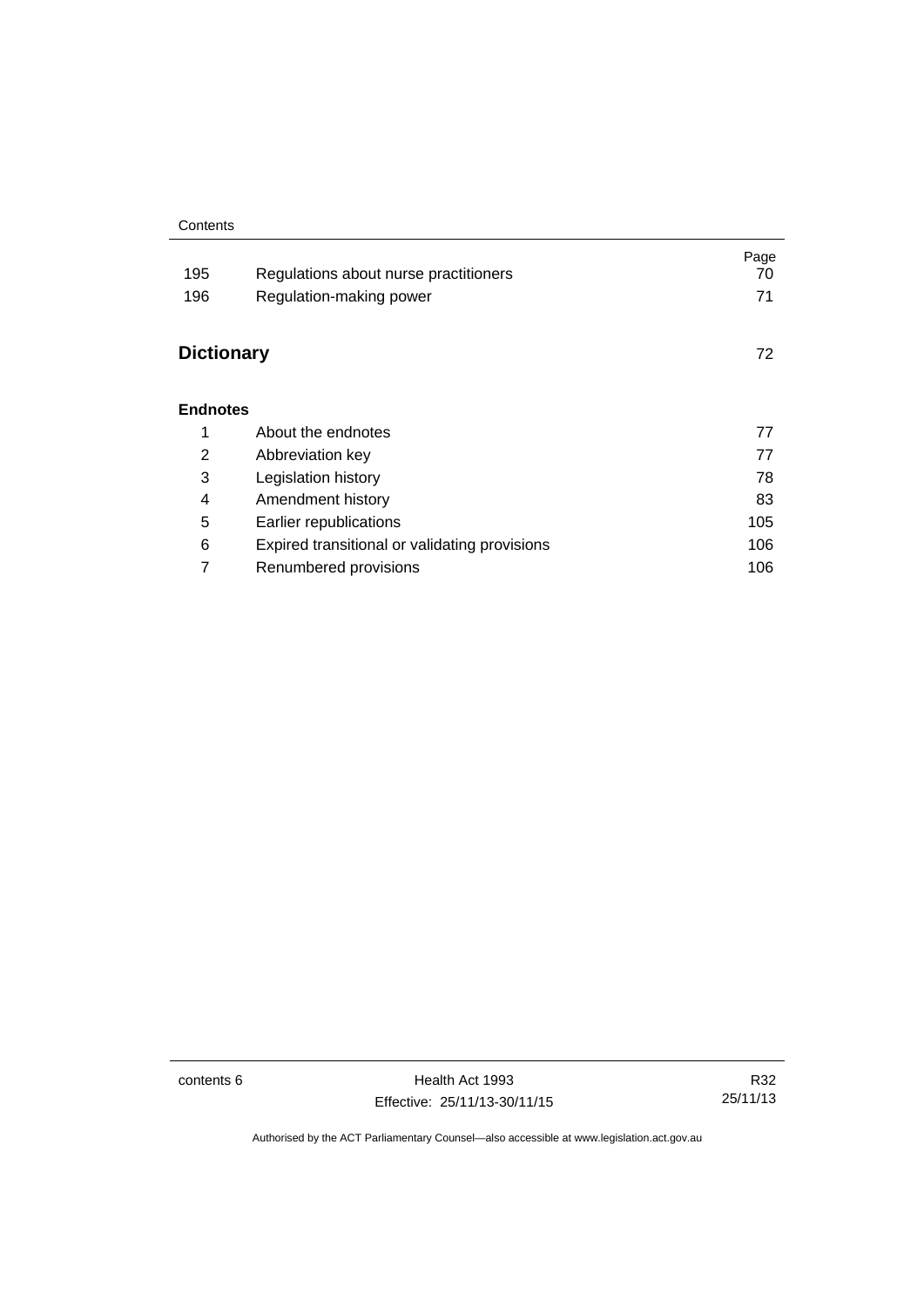

# **Health Act 1993**

An Act relating to the provision of health services

R32 25/11/13

l

page 1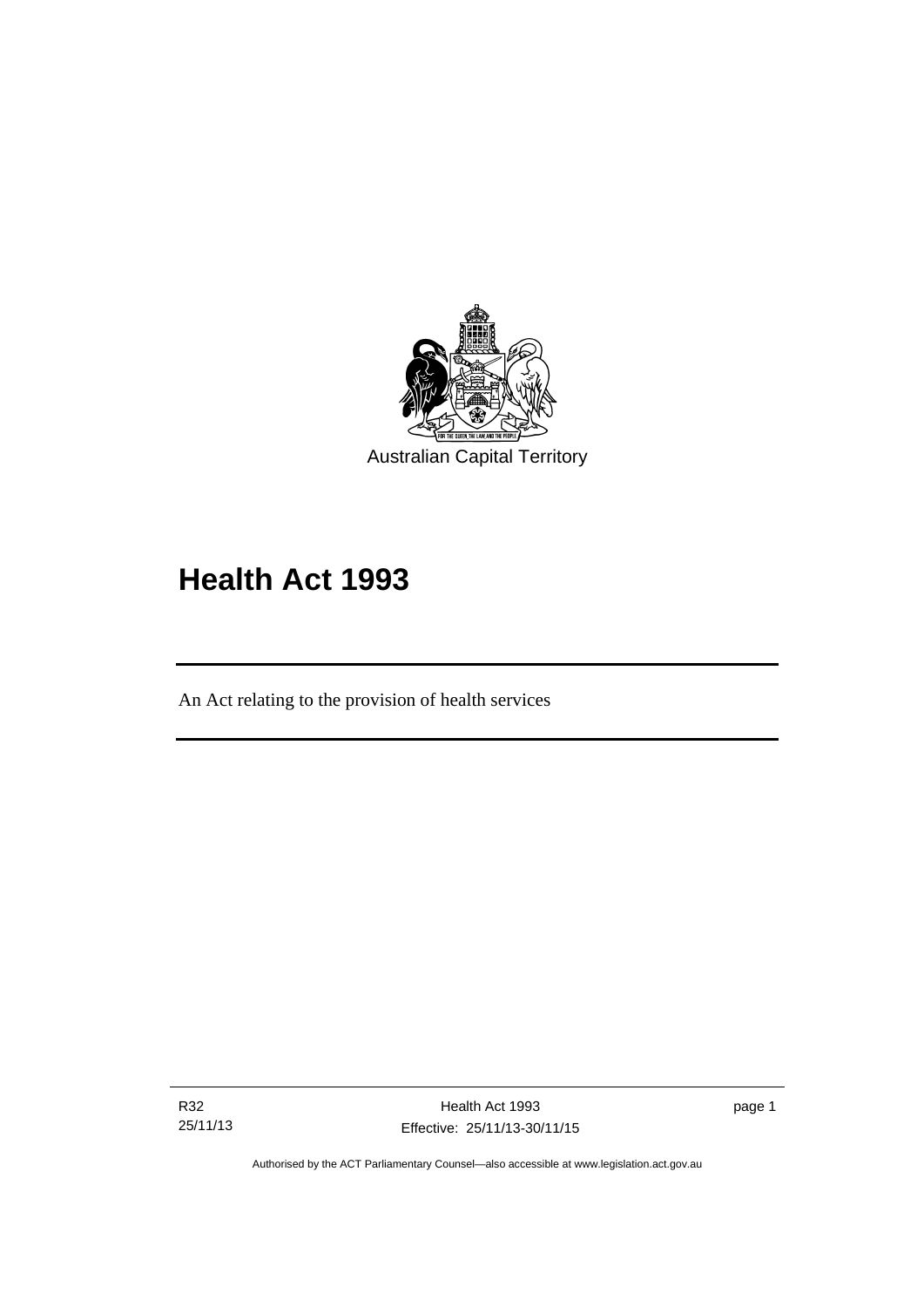#### Part 1 **Preliminary**

Section 1

### <span id="page-9-0"></span>**Part 1** Preliminary

#### <span id="page-9-1"></span>**1 Name of Act**

This Act is the *Health Act 1993*.

#### <span id="page-9-2"></span>**2 Dictionary**

The dictionary at the end of this Act is part of this Act.

*Note 1* The dictionary at the end of this Act defines certain terms used in this Act, and includes references (*signpost definitions*) to other terms defined elsewhere in this Act.

> For example, the signpost definition '*health facility*—see section 6.' means that the term 'health facility' is defined in that section.

*Note* 2 A definition in the dictionary (including a signpost definition) applies to the entire Act unless the definition, or another provision of the Act, provides otherwise or the contrary intention otherwise appears (see [Legislation Act,](http://www.legislation.act.gov.au/a/2001-14)  $s$  155 and  $s$  156 (1)).

#### <span id="page-9-3"></span>**3 Notes**

A note included in this Act is explanatory and is not part of this Act.

*Note* See [Legislation Act,](http://www.legislation.act.gov.au/a/2001-14) s 127 (1), (4) and (5) for the legal status of notes.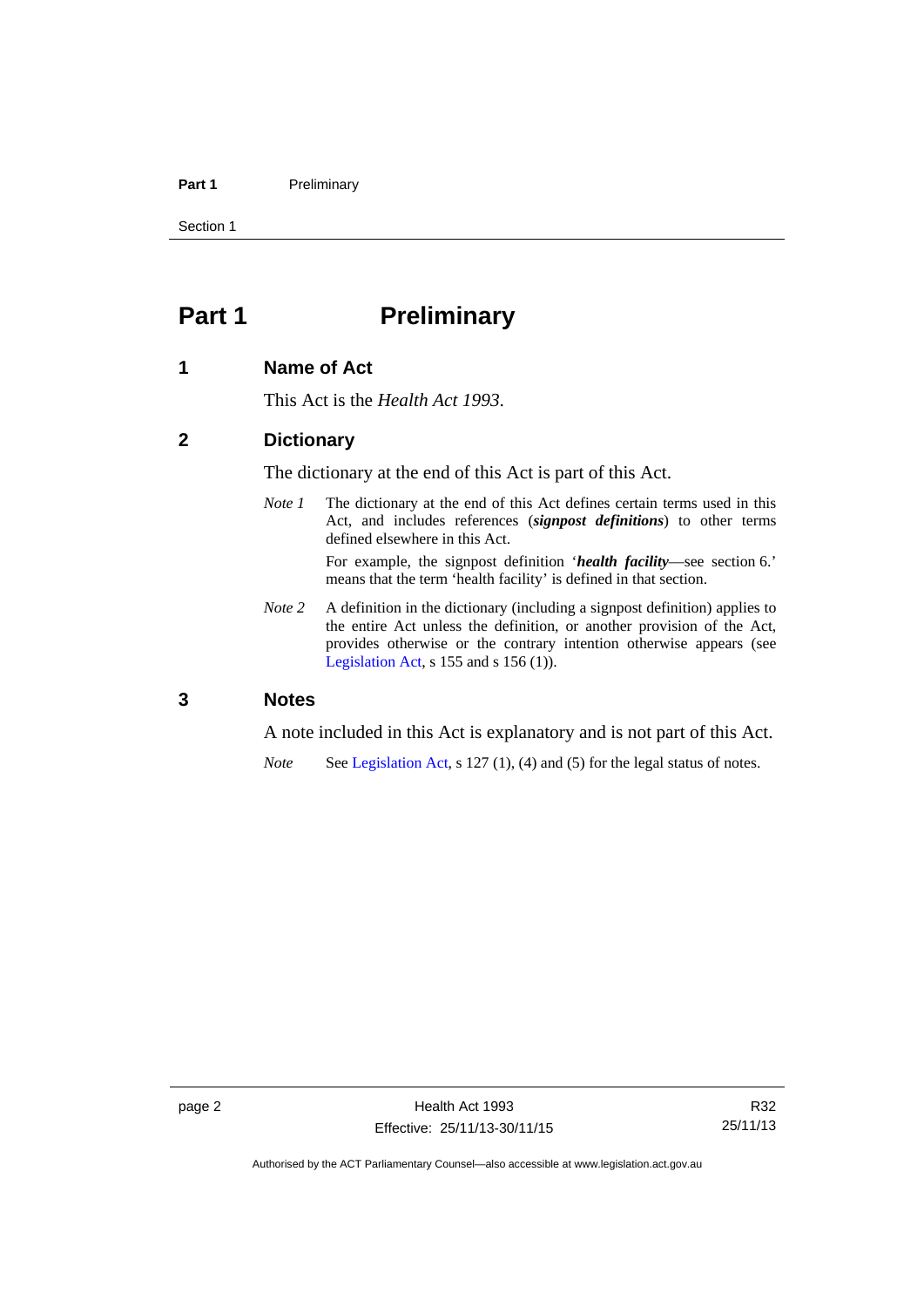#### <span id="page-10-0"></span>**4 Offences against Act—application of Criminal Code etc**

Other legislation applies in relation to offences against this Act.

#### *Note 1 Criminal Code* The [Criminal Code](http://www.legislation.act.gov.au/a/2002-51), ch 2 applies to all offences against this Act (see Code, pt 2.1). The chapter sets out the general principles of criminal responsibility (including burdens of proof and general defences), and defines terms used for offences to which the Code applies (eg *conduct*, *intention*, *recklessness* and *strict liability*).

*Note 2 Penalty units* 

The [Legislation Act](http://www.legislation.act.gov.au/a/2001-14), s 133 deals with the meaning of offence penalties that are expressed in penalty units.

page 3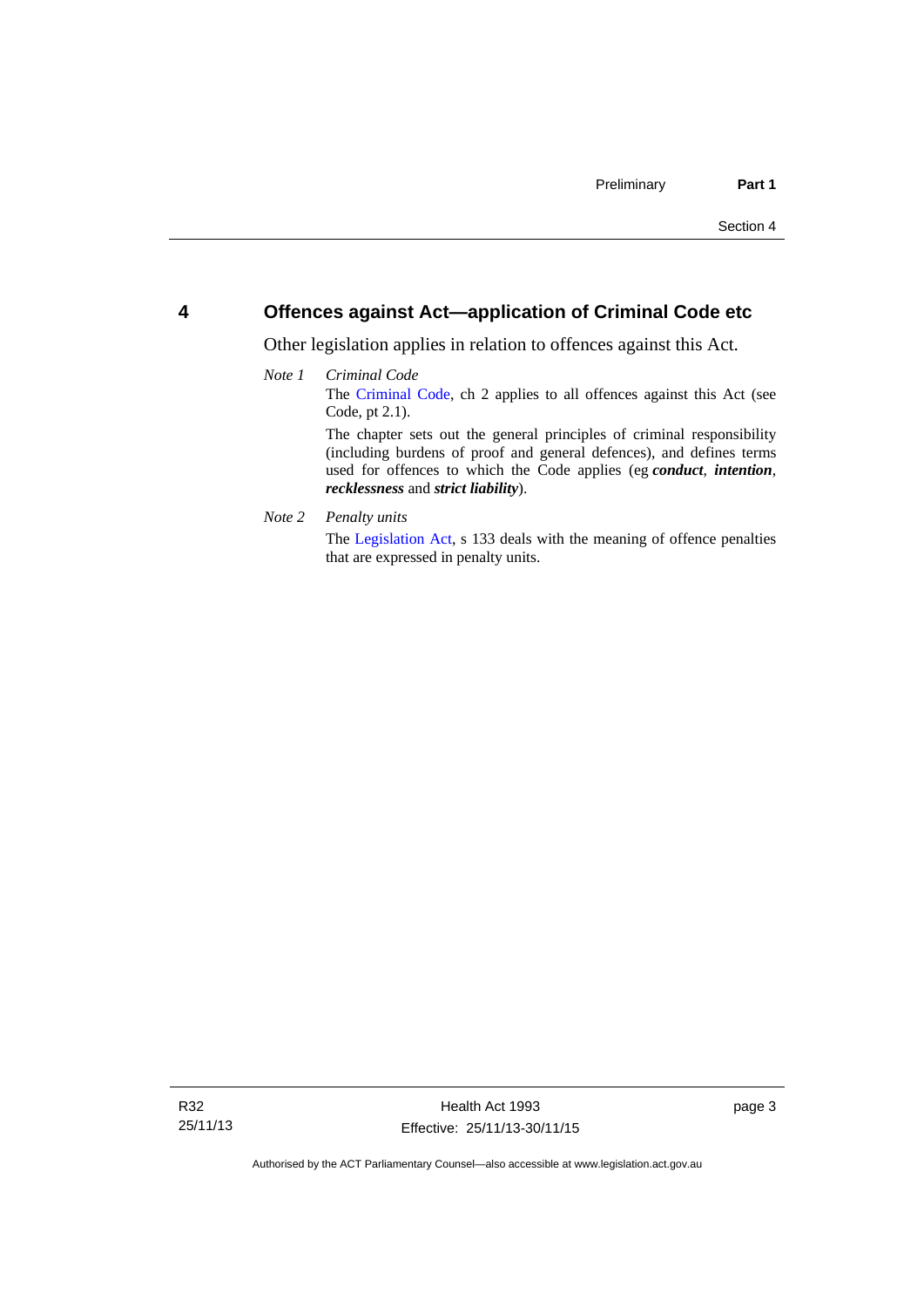#### **Part 2 Important concepts**

Section 5

### <span id="page-11-0"></span>**Part 2 Important concepts**

#### <span id="page-11-1"></span>**5 What is a** *health service***?**

For this Act, a *health service* is a service provided to someone (the *service user*) for any of the following purposes:

- (a) assessing, recording, maintaining or improving the physical, mental or emotional health, comfort or wellbeing of the service user;
- (b) diagnosing, treating or preventing an illness, disability, disorder or condition of the service user.

#### <span id="page-11-2"></span>**6 What is a** *health facility***?**

(1) In this Act:

*health facility* means the following facilities where health services are provided:

- (a) a hospital, including a day hospital;
- (b) a hospice;
- (c) a nursing home;
- (d) a health practitioner's consulting room;
- (e) another facility ordinarily used by the Territory to provide health services;
- (f) any other facility prescribed by regulation for this section.

#### <span id="page-11-3"></span>**7 Who is a** *health service provider***?**

In this Act:

#### *health service provider*—

 (a) means a health practitioner or other person who provides a health service; and

R32 25/11/13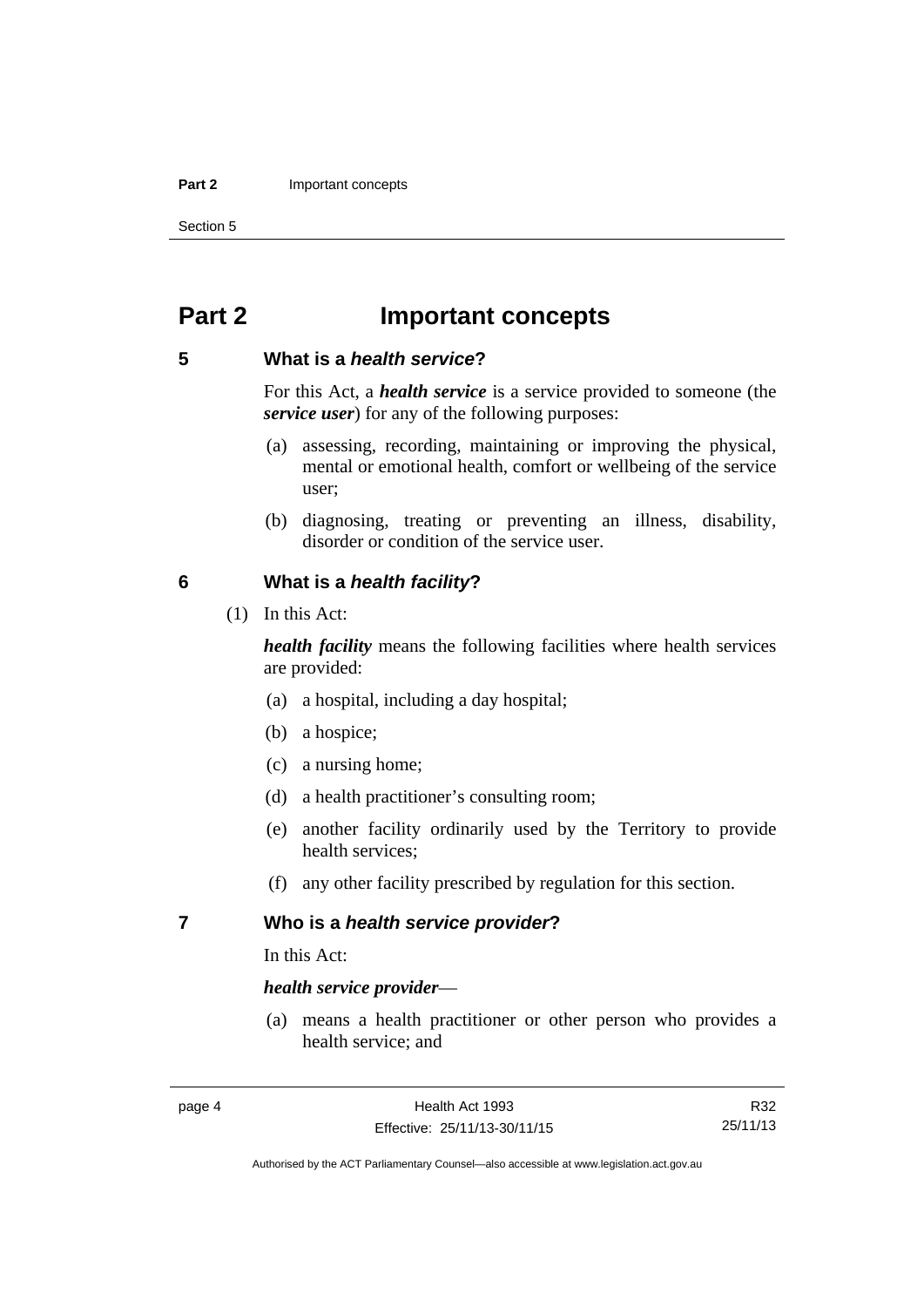- (b) for a health facility, means a health service provider who—
	- (i) provides a health service at the health facility; or
	- (ii) uses the equipment or other facilities of the health facility to provide a health service elsewhere.

#### **Examples of people who may be health service providers**

- 1 a chiropractor
- 2 a dentist
- 3 a dental technician
- 4 a dental prosthetist
- 5 a doctor
- 6 a nurse
- 7 an osteopath
- 8 an optometrist
- 9 a pharmacist
- 10 a physiotherapist
- *Note* An example is part of the Act, is not exhaustive and may extend, but does not limit, the meaning of the provision in which it appears (see [Legislation Act,](http://www.legislation.act.gov.au/a/2001-14) s 126 and s 132).

#### <span id="page-12-0"></span>**8 What is the** *local hospital network***?**

In this Act:

*local hospital network* means the system of health services in the ACT that is made up of health services provided by each of the following health facilities in accordance with an agreement between each facility and ACT Health:

- (a) Calvary Hospital (as a deliverer of hospital services to public patients);
- (b) Canberra Hospital;
- (c) Clare Holland House;
- (d) Queen Elizabeth II Family Centre.

page 5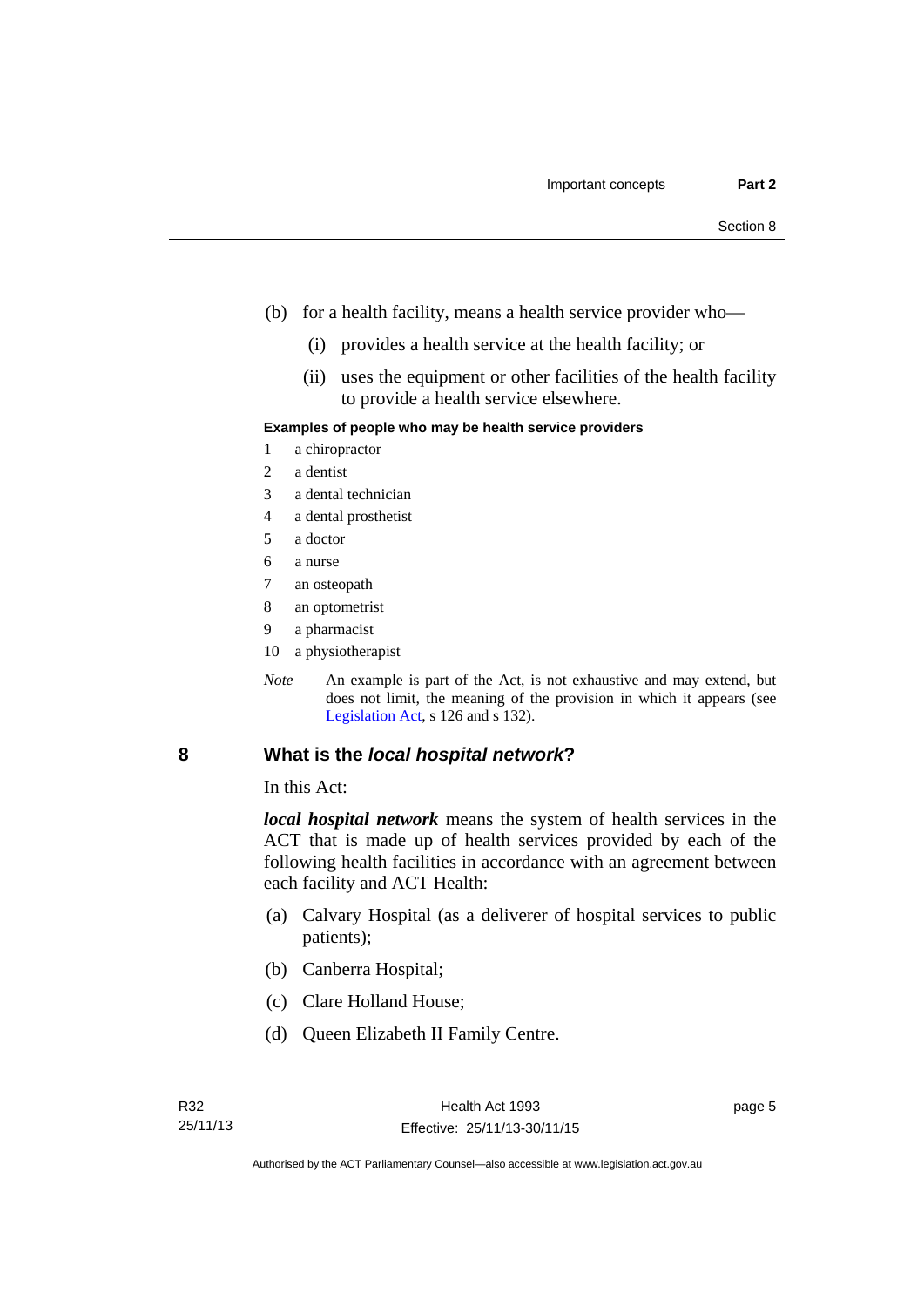#### **Part 3 Health care principles**

Section 10

### <span id="page-13-0"></span>**Part 3 Health care principles**

#### <span id="page-13-1"></span>**10 Objectives**

In providing health services the Territory must have regard to the following objectives:

- (a) to improve the efficiency, effectiveness and quality of health services;
- (b) to guarantee equitable access to and participation in health services and to ensure that language and cultural differences are not barriers to such access or participation;
- (c) to maintain a strong and viable public hospital system and a full range of community health services;
- (d) to support worker and community participation in the development of policies for the delivery of health services;
- (e) to ensure that the community is aware of the range of health services that is available and that patients have information that is sufficient to enable them to make informed choices;
- (f) to foster disease prevention and primary health care;
- (g) to cooperate with community groups in the provision of health services.

#### <span id="page-13-2"></span>**11 Medicare principles and commitments**

- (1) The following guidelines govern the delivery of public hospital services to eligible persons in the ACT:
	- *Note* The guidelines focus on the provision of public hospital services to eligible persons, but operate in an environment where eligible persons have the right to choose private health care in public and private hospitals supported by private health insurance.

R32 25/11/13

Authorised by the ACT Parliamentary Counsel—also accessible at www.legislation.act.gov.au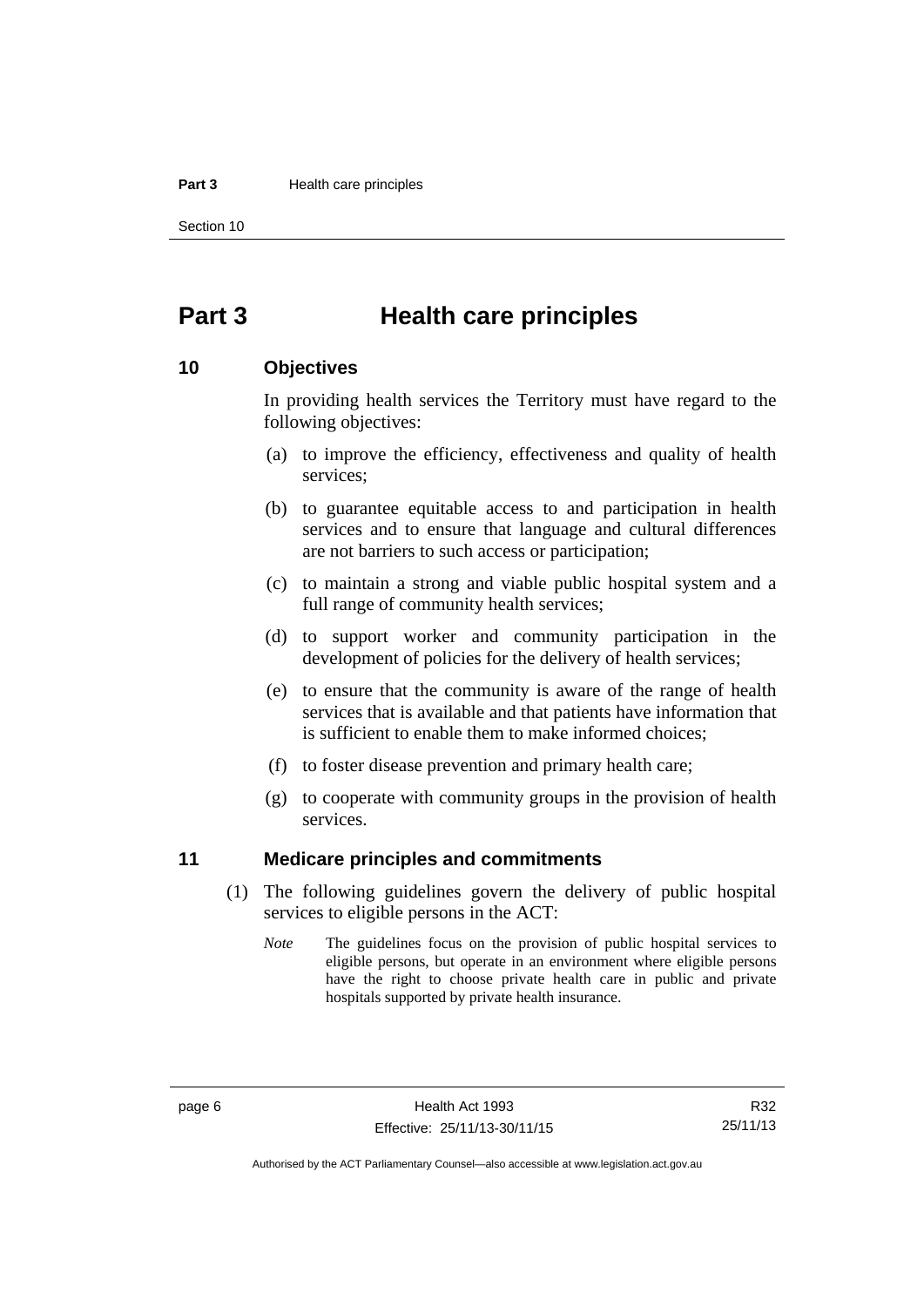- (a) eligible persons must be given the choice to receive public hospital services free of charge as public patients;
	- *Note 1* Hospital services include in-patient, outpatient, emergency services (including primary care where appropriate) and day patient services consistent with currently acceptable medical and health service standards.
	- *Note 2* At the time of admission to a hospital, or as soon as practicable after that, an eligible person will be required to elect or confirm whether he or she wishes to be treated as a public or private patient.
- (b) access to public hospital services is to be on the basis of clinical need;
	- *Note 1* None of the following factors are to be a determinant of an eligible person's priority for receiving hospital services:
		- (a) whether or not an eligible person has health insurance;
		- (b) an eligible person's financial status or place of residence;
		- (c) whether or not an eligible person intends to elect, or elects, to be treated as a public or private patient.
	- *Note 2* This guideline applies equally to waiting times for elective surgery.
- (c) to the maximum practicable extent, the Territory will ensure the provision of public hospital services equitably to all eligible persons, regardless of their geographical location;
	- *Note 1* This guideline does not require a local hospital to be equipped to provide eligible persons with every hospital service they may need.
	- *Note 2* In rural and remote areas, the Territory should ensure provision of reasonable public access to a basic range of hospital services that are in accord with clinical practices.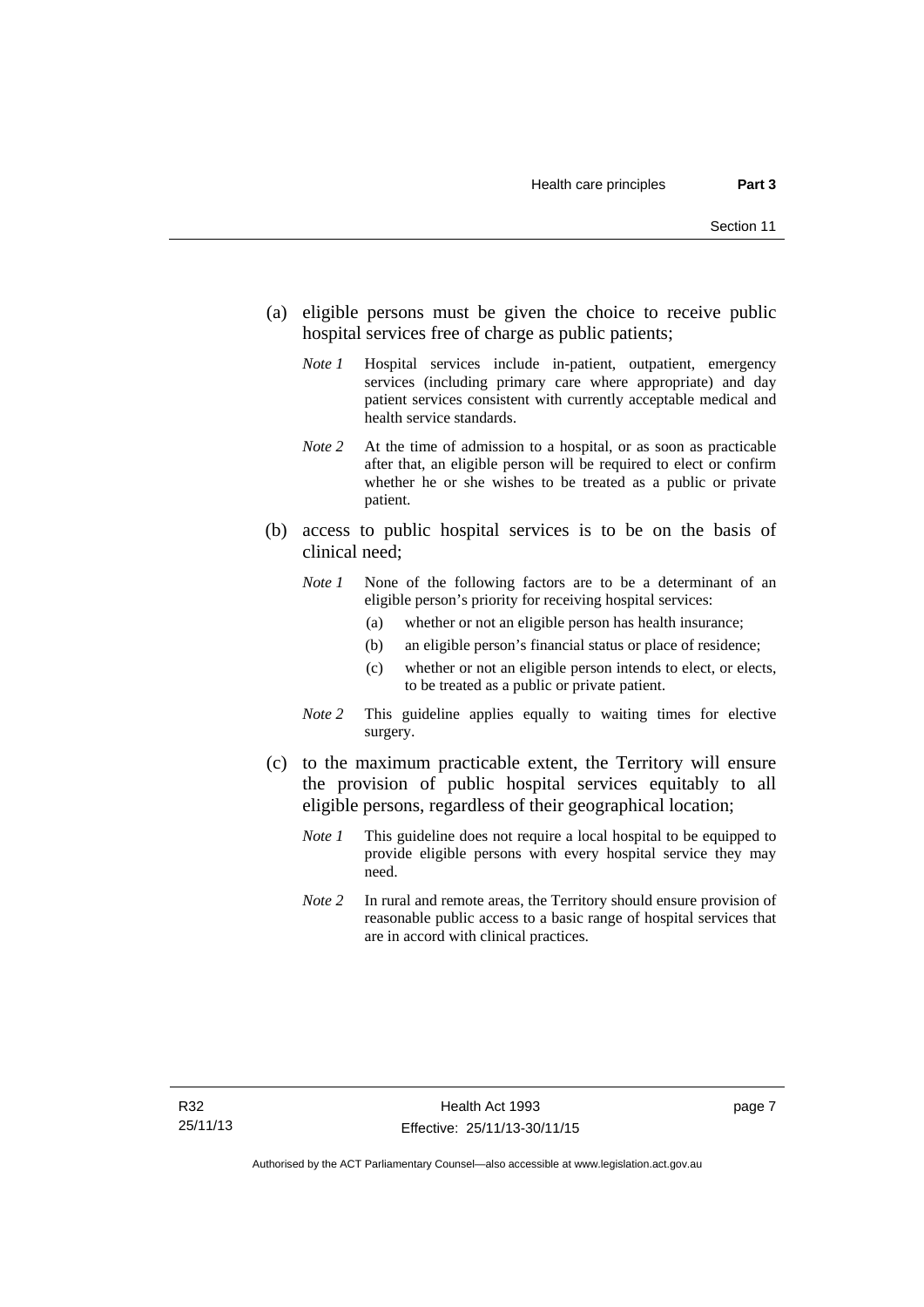Section 12

- (d) the Commonwealth and the Territory must make available information on the public hospital services eligible persons can expect to receive as public patients;
	- *Note 1* The joint Commonwealth/Territory development of a Public Patients Hospital Charter for the Territory will be a vehicle for the public dissemination of this information.
	- *Note 2* The Charter will set out the public hospital services available to public patients.
- (e) the Commonwealth and the Territory are committed to making improvements in the efficiency, effectiveness and quality of hospital service delivery.
	- *Note* This includes a commitment to quality improvement, outcome measurement, management efficiency and effort to integrate the delivery of hospital and other health and community services.
- (2) A word or expression used in the *[Medicare Agreements Act 1992](http://www.comlaw.gov.au/Details/C2006C00041)* (Cwlth) has the same meaning in subsection (1).

#### <span id="page-15-0"></span>**12 Legal effect**

Nothing in this part is to be taken to create any legal rights not in existence before the enactment of this part or to affect any legal rights in existence before that enactment or that would, apart from this part, have come into existence after that enactment.

R32 25/11/13

Authorised by the ACT Parliamentary Counsel—also accessible at www.legislation.act.gov.au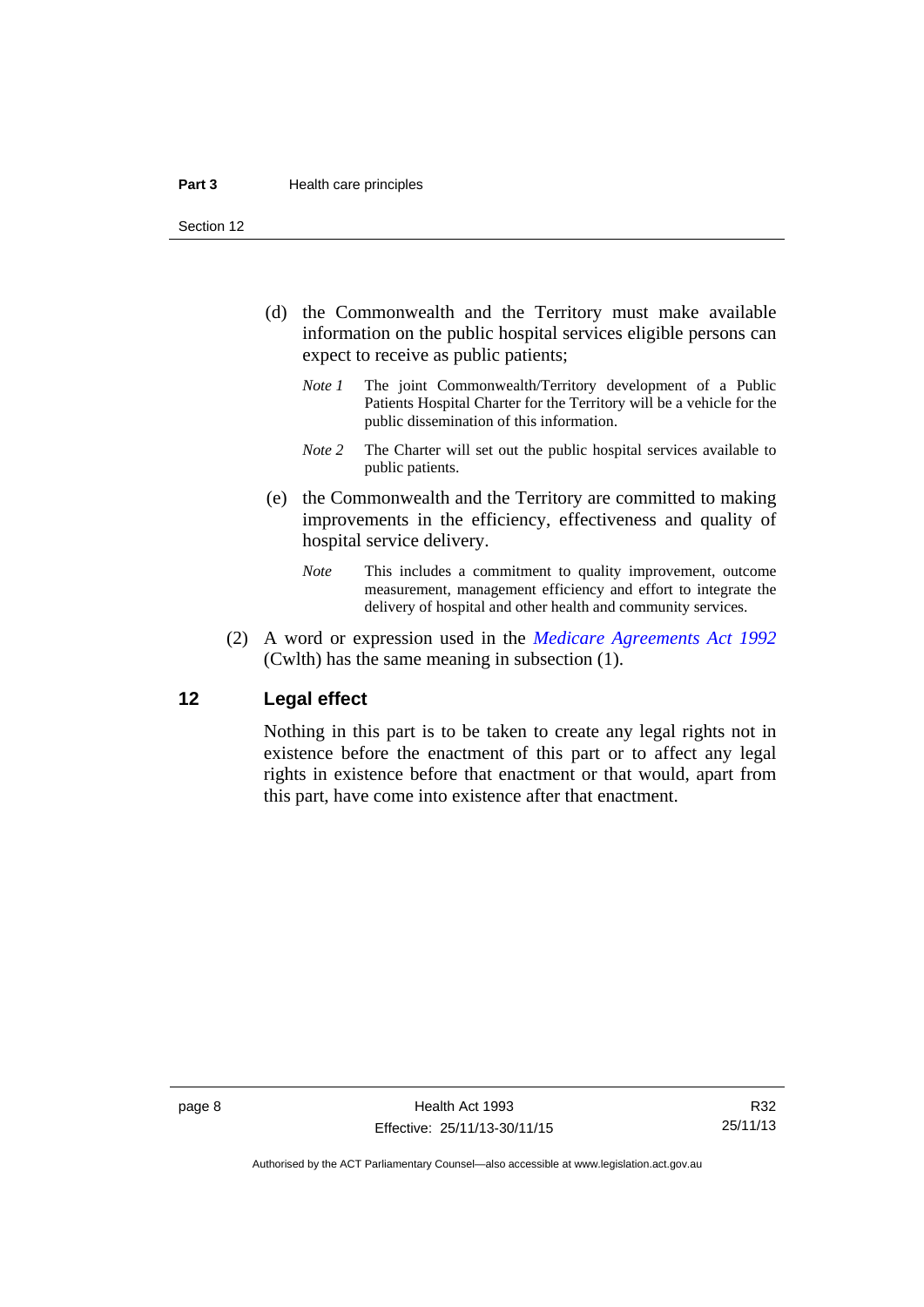### <span id="page-16-0"></span>**Part 3A Local Health and Hospitals Network**

### <span id="page-16-1"></span>**Division 3A.1 Establishment, functions and members of Local Hospital Network Council**

### <span id="page-16-2"></span>**13 Local Hospital Network Council**

The Local Hospital Network Council is established.

### <span id="page-16-3"></span>**14 Functions of council**

- (1) The function of the council is to advise the director-general about the following:
	- (a) the clinical and corporate governance framework needed to support the maintenance and improvement of standards of patient care and services under the local hospital network;
	- (b) strategies and methods—
		- (i) to support the efficient and economic operation of the local hospital network; and
		- (ii) to ensure the network manages its budget to meet performance targets; and
		- (iii) to ensure that network resources are applied equitably to meet the needs of the community; and
		- (iv) to promote cooperation between health facilities;
	- (c) ways in which to support, encourage and facilitate community and clinician involvement in the planning of services that form part of the local hospital network;
	- (d) the local hospital network's policies, plans and initiatives for the provision of health services;

page 9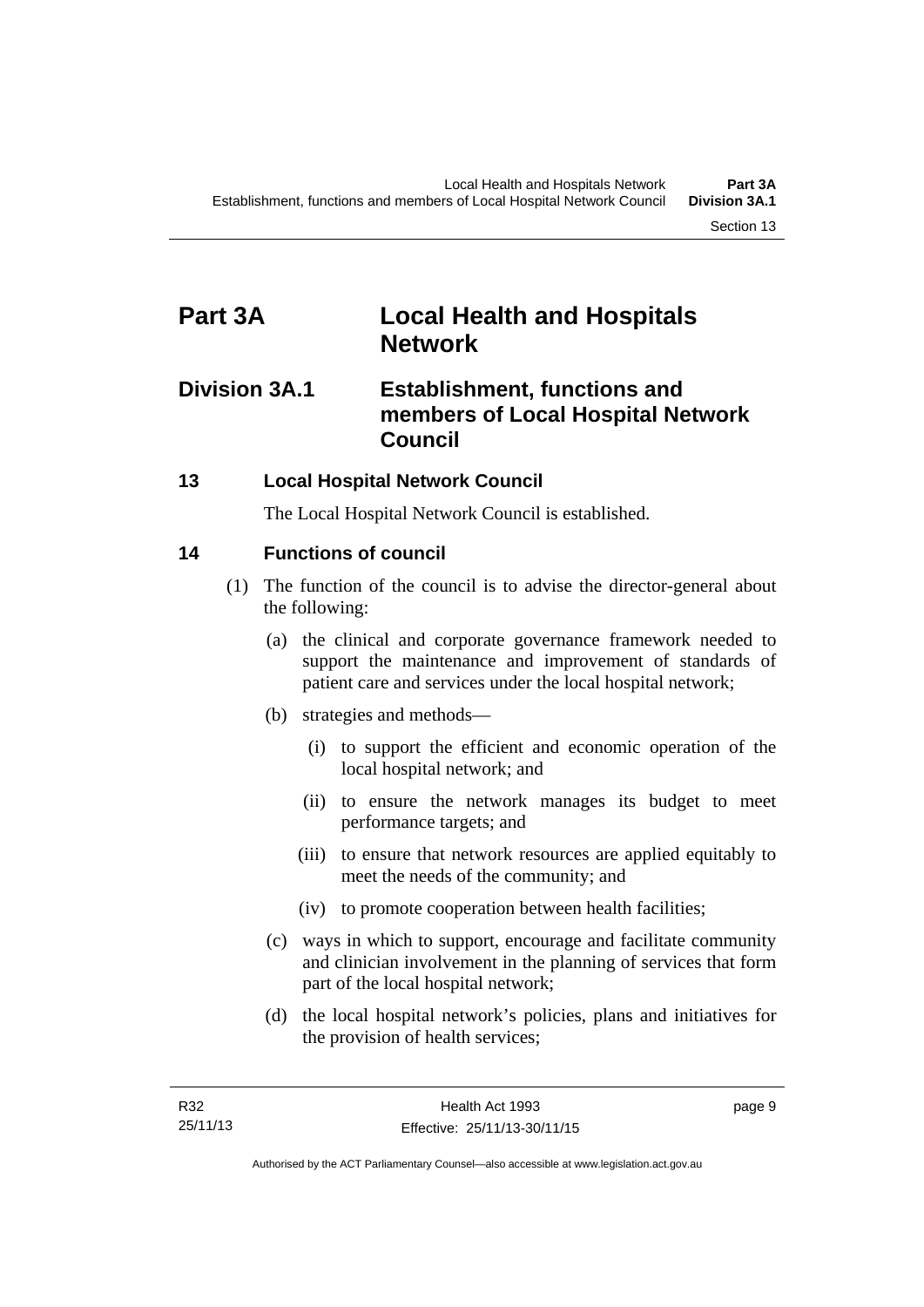- (e) any other matter prescribed by regulation.
- (2) The council may exercise any other function given to it under this Act, by regulation or another territory law.
	- *Note* A provision of a law that gives an entity (including a person) a function also gives the entity the powers necessary and convenient to exercise the function (see [Legislation Act](http://www.legislation.act.gov.au/a/2001-14), s 196 (1) and dict, pt 1, defs *entity* and *function*).

#### <span id="page-17-0"></span>**15 Council report to Minister etc**

- (1) The council must give a report to the Minister each financial year on the following matters:
	- (a) the state of the local hospital network;
	- (b) any recommendations relating to the improvement of health services by the local hospital network that the council considers necessary.
- (2) Before giving a report, the council must consult with the community about any issues affecting the satisfactory delivery of health services, and the overall performance of the local hospital network at least once for the financial year to which the report relates.
- (3) In addition, the council must provide a report to the Minister as soon as practicable after the end of each quarter with details of progress the council has made for each of its functions and any other significant developments during the quarter.
- (4) The Minister must, within 6 sitting days after the day a report under subsection (1) is given to the Minister, present the report to the Legislative Assembly.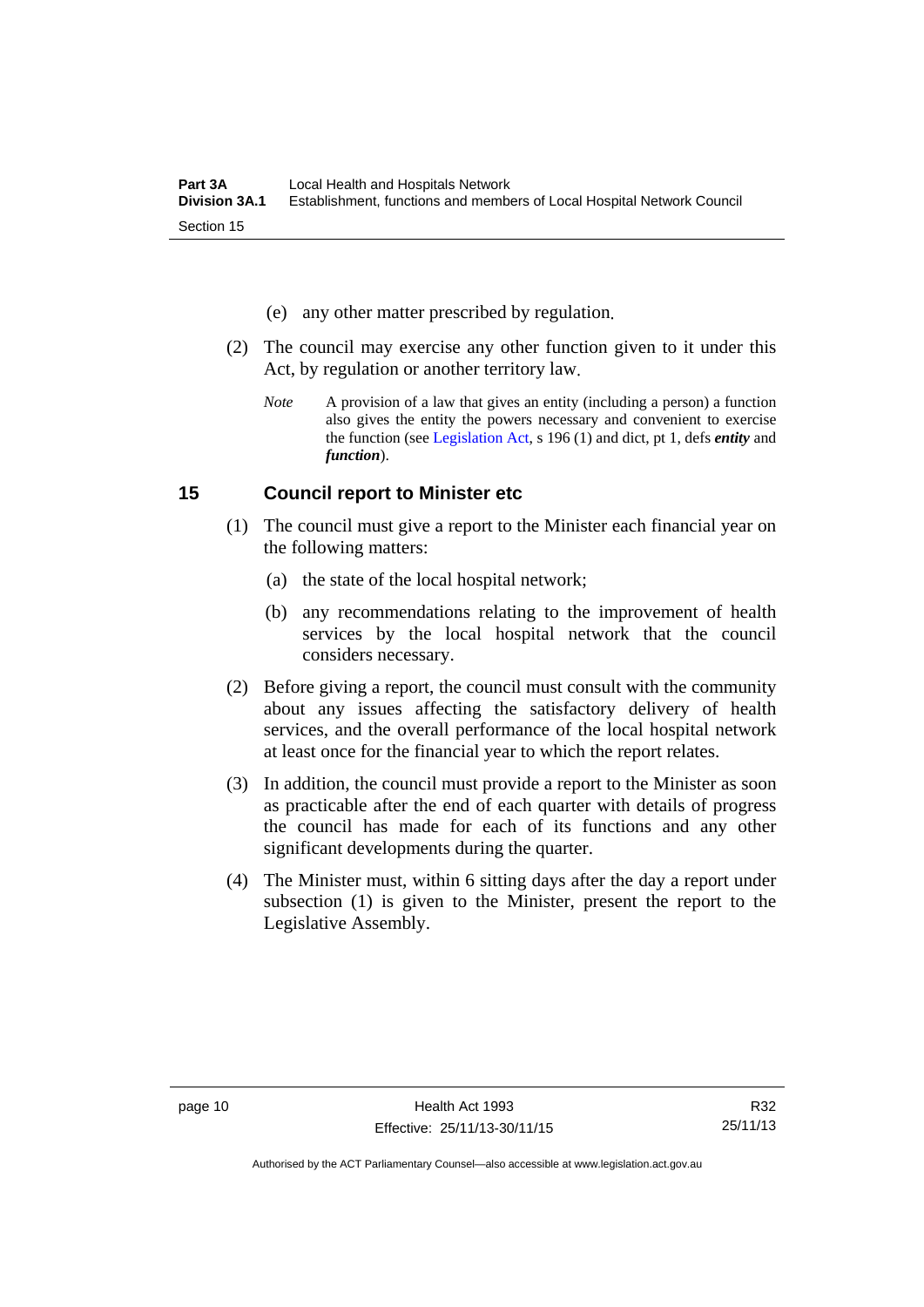#### <span id="page-18-0"></span>**16 Membership of council**

The council consists of not more than 10 members appointed by the Minister.

- *Note 1* For the making of appointments (including acting appointments), see the [Legislation Act,](http://www.legislation.act.gov.au/a/2001-14) pt 19.3.
- *Note 2* In particular, an appointment may be made by naming a person or nominating the occupant of a position (see [Legislation Act](http://www.legislation.act.gov.au/a/2001-14), s 207).
- *Note 3* Certain Ministerial appointments require consultation with an Assembly committee and are disallowable (see [Legislation Act,](http://www.legislation.act.gov.au/a/2001-14) div 19.3.3).

#### <span id="page-18-1"></span>**17 Members of council**

- (1) The council must include members who bring the necessary skills and experience to allow the council to perform its functions under the Act, and include members who have expertise or experience in 1 or more of the following areas:
	- (a) 1 person who has health management experience;
	- (b) 1 person who is a medical practitioner with at least 5 years clinical experience;
	- (c) 1 person who has expertise in clinical matters;
	- (d) 1 person who has expertise, knowledge or experience with local primary health care organisations;
	- (e) 1 person who has academic, teaching and research experience in the field of health services;
	- (f) 1 person who has financial management experience;
	- $(g)$  1 person who—
		- (i) has experience in the provision of carer services; or
		- (ii) is a consumer of health services;
	- (h) 1 person who has experience in managing public consultation processes.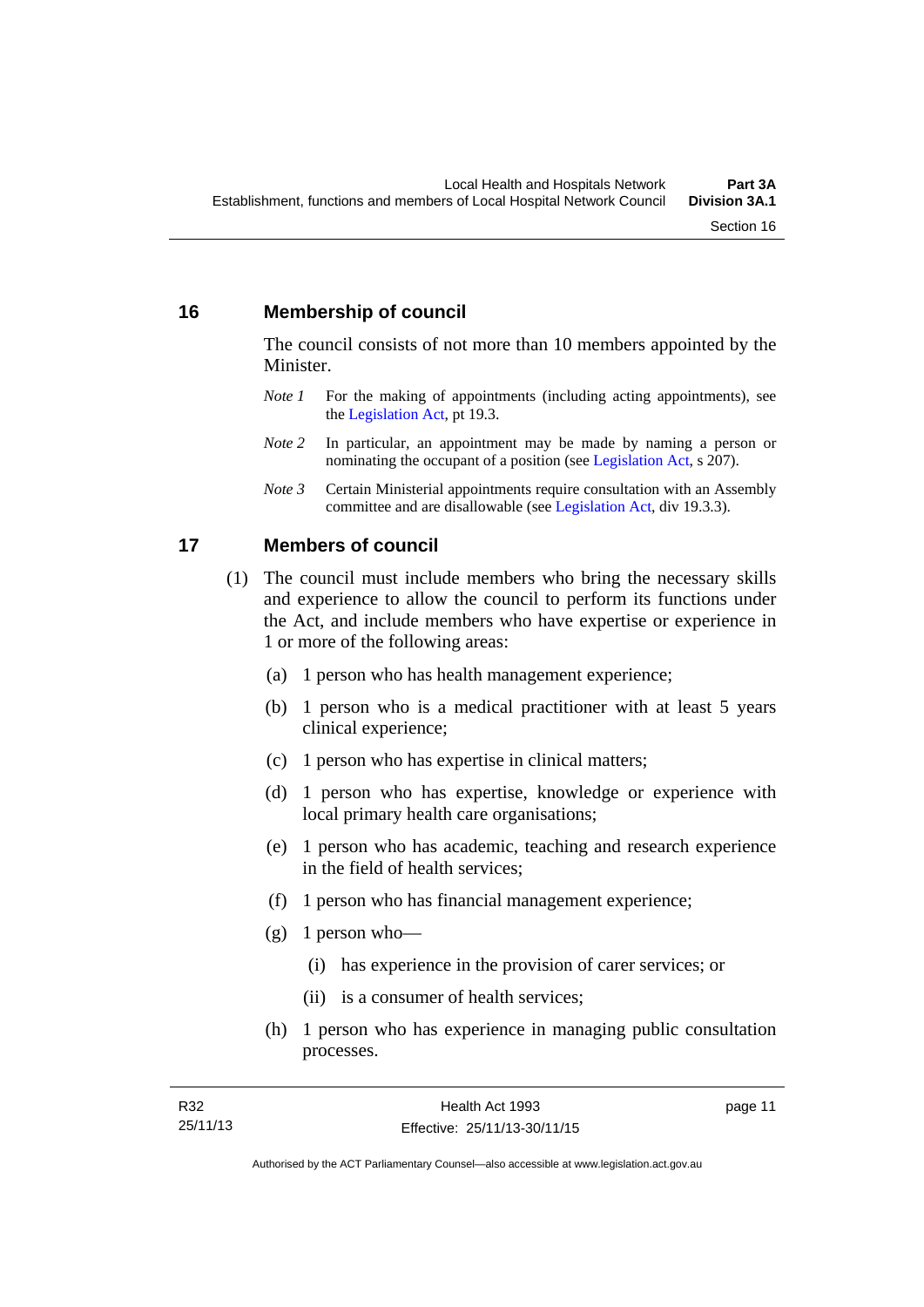(2) A regulation may increase the number of people with particular experience that are required to be included as members of the council.

#### <span id="page-19-0"></span>**18 Chair and deputy chair**

- (1) The Minister must appoint—
	- (a) a member to be chair; and
	- (b) another member to be deputy chair.
- (2) An appointment under subsection (1) ends if the appointee is no longer a member.

#### <span id="page-19-1"></span>**19 Term of appointment of members**

The appointment of a member must be for a term of not longer than 2 years.

*Note* A person may be reappointed to a position if the person is eligible to be appointed to the position (see [Legislation Act,](http://www.legislation.act.gov.au/a/2001-14) s 208 and dict, pt 1, def *appoint*).

#### <span id="page-19-2"></span>**19A Ending of appointment of members**

The Minister may end the appointment of a member—

- (a) for misbehaviour or physical or mental incapacity; or
- (b) if the member is absent for 3 consecutive meetings of the council without reasonable excuse; or
- (c) if the member is convicted or found guilty of an indictable offence; or
- (d) if the member fails to comply with section 19E (Council disclosure of interests) without reasonable excuse.
- *Note* A member's appointment also ends if the member resigns (see [Legislation Act,](http://www.legislation.act.gov.au/a/2001-14) s 210).

R32 25/11/13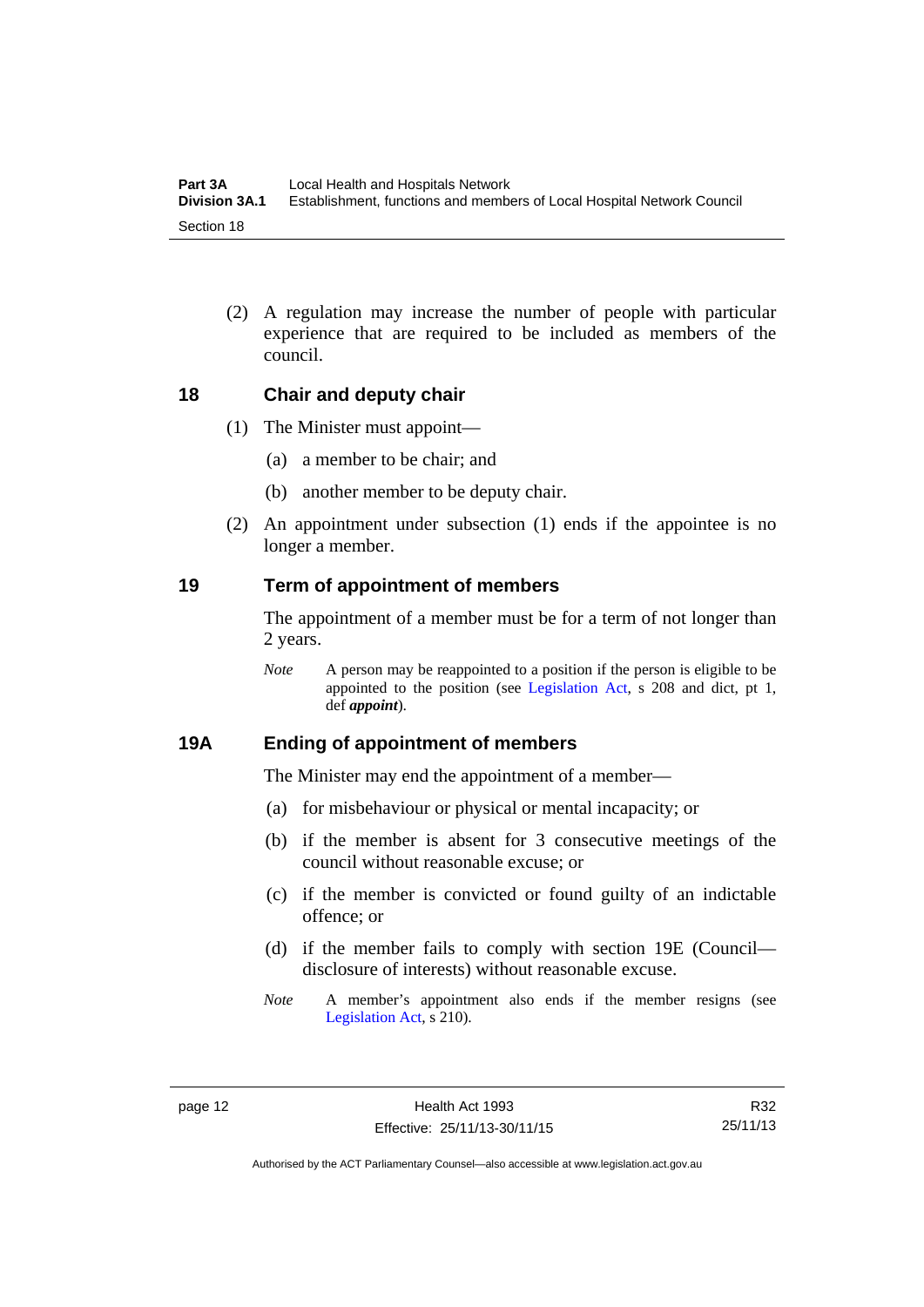#### <span id="page-20-0"></span>**19B Conditions of appointment generally**

The conditions of appointment of a member are the conditions agreed between the Minister and the member, subject to any determination under the *[Remuneration Tribunal Act 1995](http://www.legislation.act.gov.au/a/1995-55)*.

### <span id="page-20-1"></span>**Division 3A.2 Proceedings of council**

#### <span id="page-20-2"></span>**19C Time and place of meetings of council**

- (1) The council is to meet at the times and places it decides.
- (2) However, the council must meet at least 6 times a year.
- (3) The chair—
	- (a) may at any time call a meeting of the council; and
	- (b) must call a meeting if asked by the Minister, the director-general or at least 6 members.
- (4) If the chair is not available for any reason to call a meeting of the council, the deputy chair may call the meeting.

#### <span id="page-20-3"></span>**19D Procedures governing proceedings of council**

- (1) The chair presides at all meetings of the council at which the chair is present.
- (2) If the chair is absent, the deputy chair presides.
- (3) If the chair and deputy chair are both absent, the member chosen by the members present presides.
- (4) Business may be carried out at a meeting of the council only if 6 members are present.
- (5) At a meeting of the council each member has a vote on each question to be decided.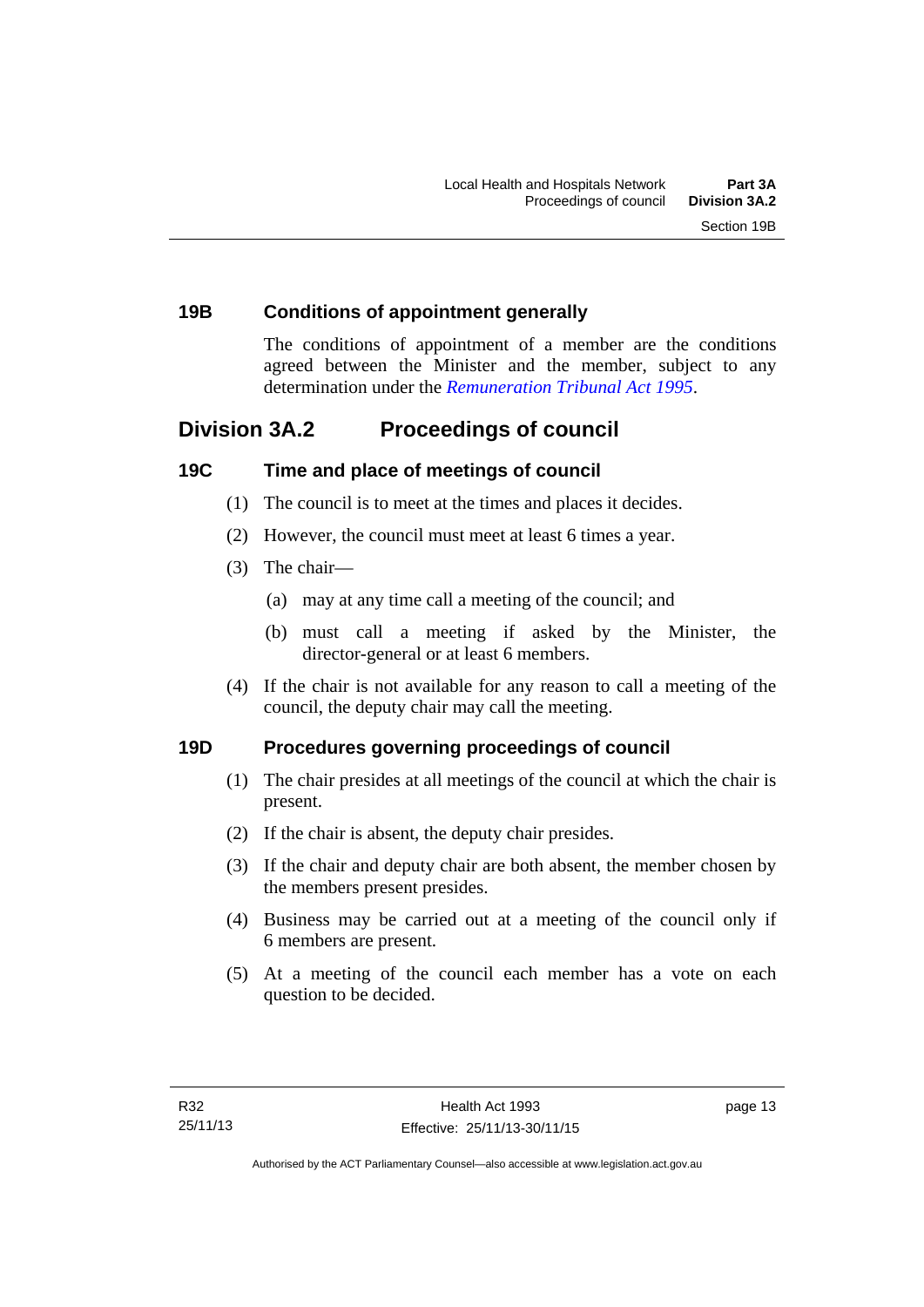- (6) A question is decided by a majority of the votes of the members present and voting but, if the votes are equal, the member presiding has a casting vote.
- (7) The council may hold meetings, or allow members to take part in meetings, by telephone, closed-circuit television or another form of communication.
- (8) A member who takes part in a meeting conducted under subsection (7) is taken to be present at the meeting.
- (9) A resolution of the council is a valid resolution, even though it was not passed at a meeting of the council, if—
	- (a) all members agree, in writing, to the proposed resolution; and
	- (b) notice of the resolution is given under procedures decided by the council.
- (10) The council must keep minutes of its meetings.
- (11) The council may conduct its proceedings (including its meetings) as it otherwise considers appropriate.
- (12) The director-general and a public servant appointed by the director-general may attend meetings of the council, but may not vote on any question to be decided.

#### <span id="page-21-0"></span>**19E Council—disclosure of interests**

- (1) Section 190 (Disclosure of interests by committee members) applies to the council as if the council were a committee and its members were members of a committee.
- (2) If a member of the council has a material interest in an issue being considered, or about to be considered, by the council, the person must disclose the nature of the interest, and all relevant facts about the interest, at a council meeting as soon as practicable after the relevant facts come to the person's knowledge.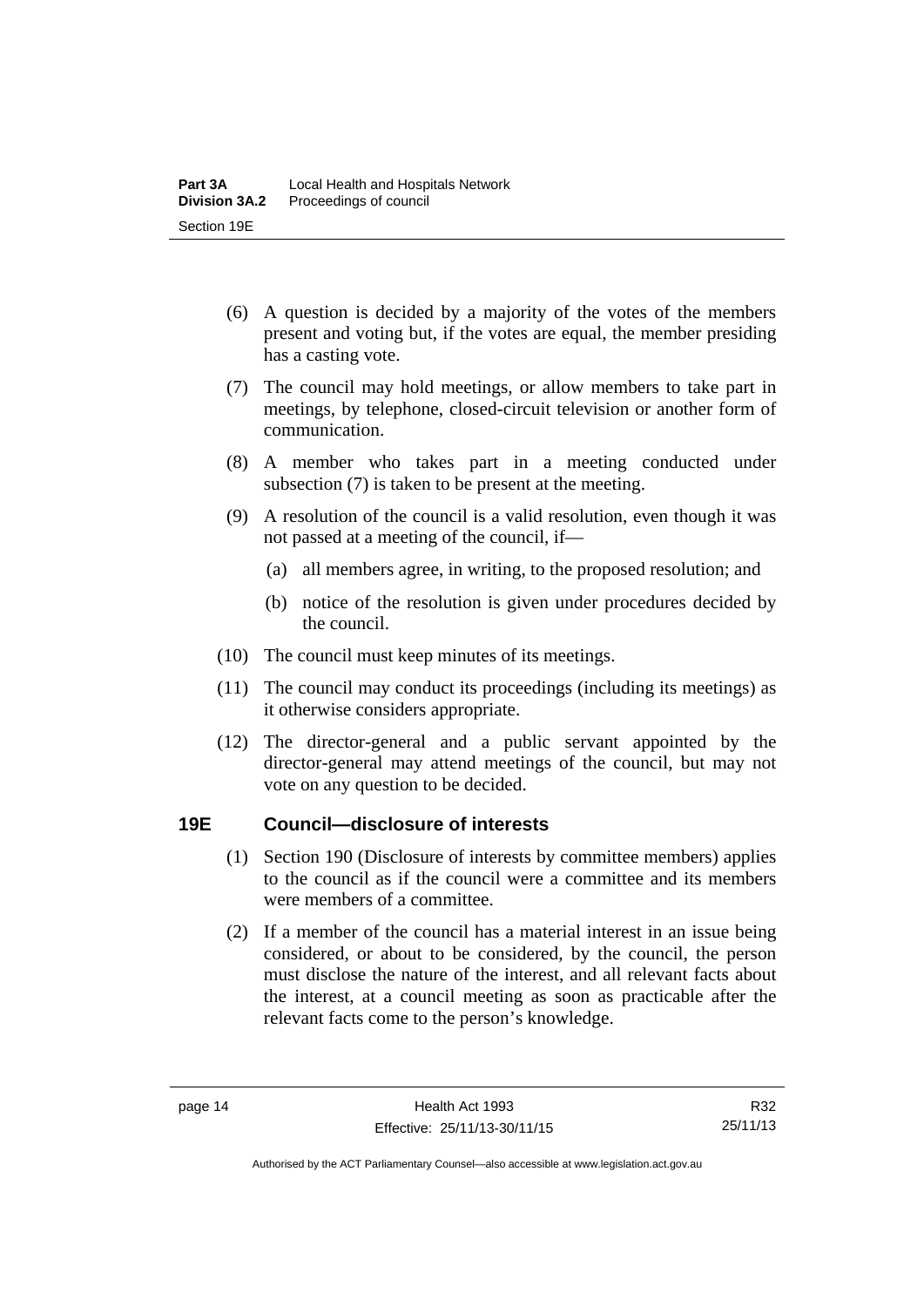- (3) Within 14 days after the end of each financial year, the chair of the council must give the Minister a statement of any disclosure of interest made under section 190 during the financial year.
- (4) In this section:

*material interest*—see section 190 (4).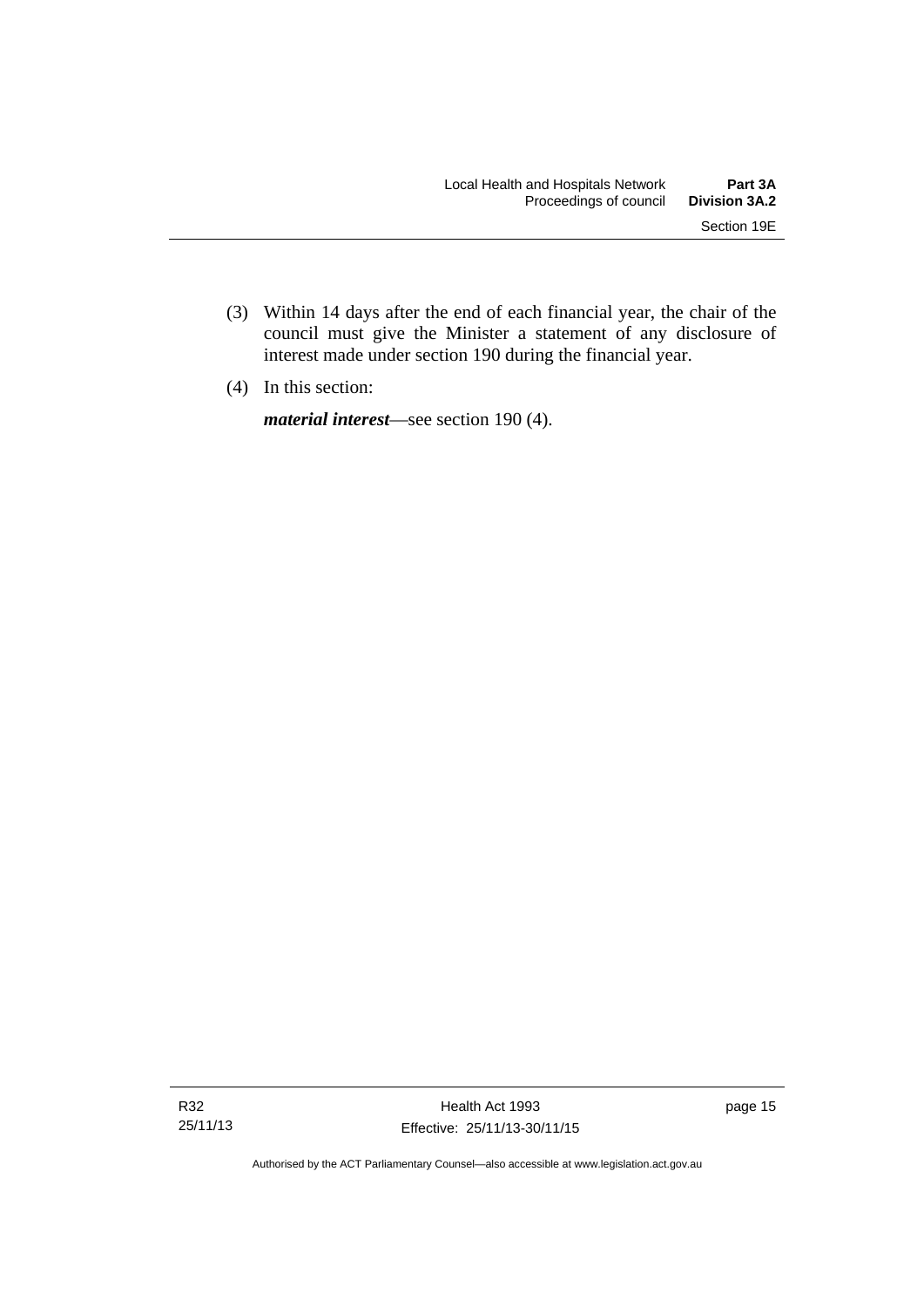### <span id="page-23-0"></span>**Part 4 Quality assurance**

### <span id="page-23-1"></span>**Division 4.1 Quality assurance—important concepts**

#### <span id="page-23-2"></span>**20 Definitions—pt 4**

In this part:

*CEO*—

- (a) of a health facility—see section 22; and
- (b) of a health professional organisation—see section 23.

*health facility QAC*, for a health facility, means a committee approved under section 25 as a quality assurance committee for the health facility.

#### *health professional organisation*—see section 21.

*health professional organisation QAC*, for a health professional organisation, means a committee approved under section 26 as a quality assurance committee for the health professional organisation.

*health service report*—see section 38.

*ministerial report*—see section 41.

*special purpose QAC* means a committee approved under section 27 for a purpose.

*Note Quality assurance committee* is defined for the Act in s 24.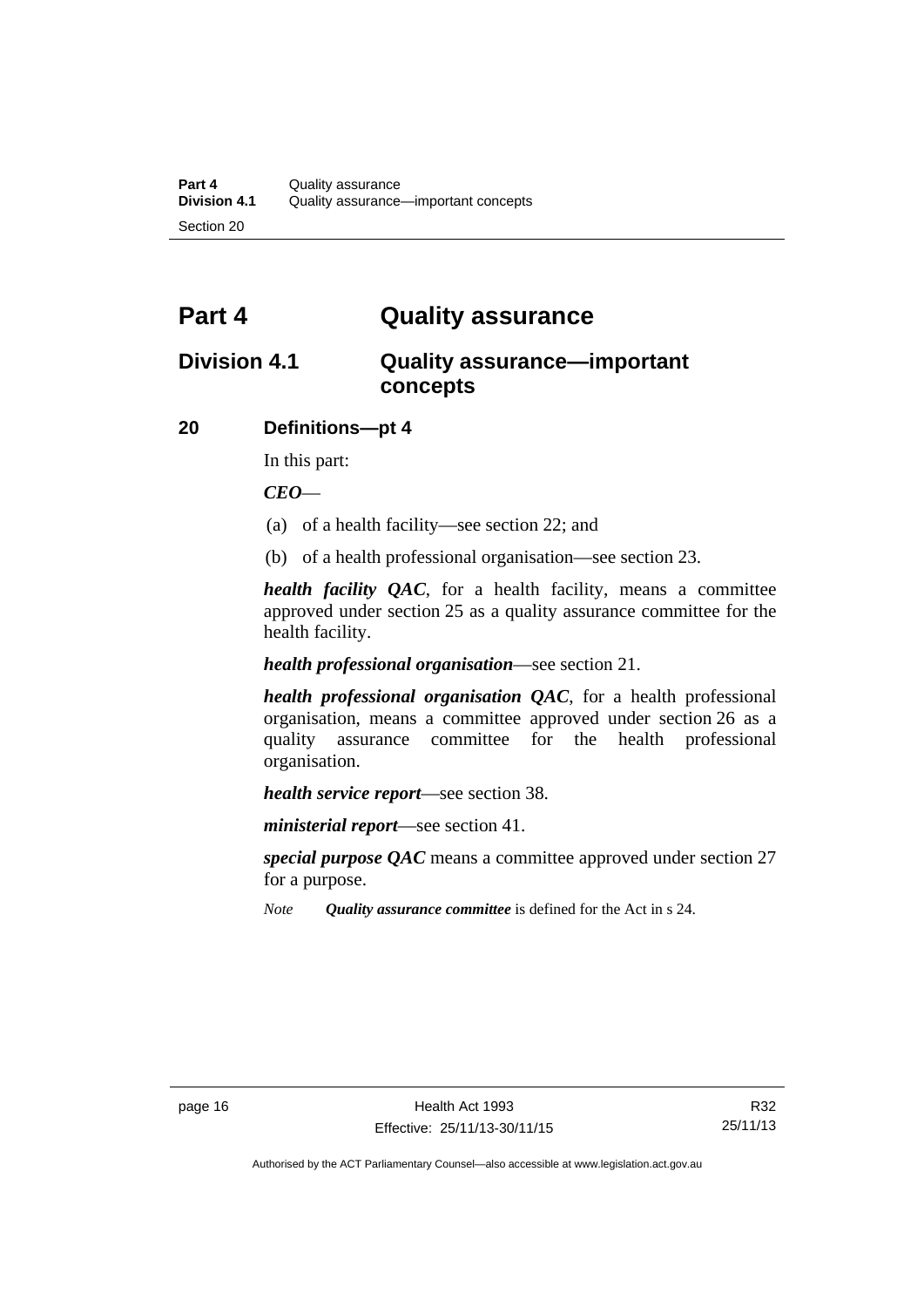#### <span id="page-24-0"></span>**21 What is a** *health professional organisation***?**

In this part:

*health professional organisation* means an entity that—

- (a) is an association, society, college, faculty or other body of professionals who provide a health service; and
- (b) is prescribed by regulation for this section.

### <span id="page-24-1"></span>**22 Who is the** *CEO* **of a health facility?**

In this part:

*CEO*, of a health facility, means—

- (a) for a health facility operated by the Territory—the director-general; or
- (b) in any other case—the person with overall responsibility for the control of the health facility.

#### <span id="page-24-2"></span>**23 Who is the** *CEO* **of a health professional organisation?**

In this part:

*CEO*, of a health professional organisation, means the person with overall responsibility for the control of the health professional organisation.

### <span id="page-24-3"></span>**Division 4.2 Quality assurance—quality assurance committees**

#### <span id="page-24-4"></span>**24 What is a** *quality assurance committee***?**

In this Act:

*quality assurance committee* means—

(a) a health facility QAC; or

page 17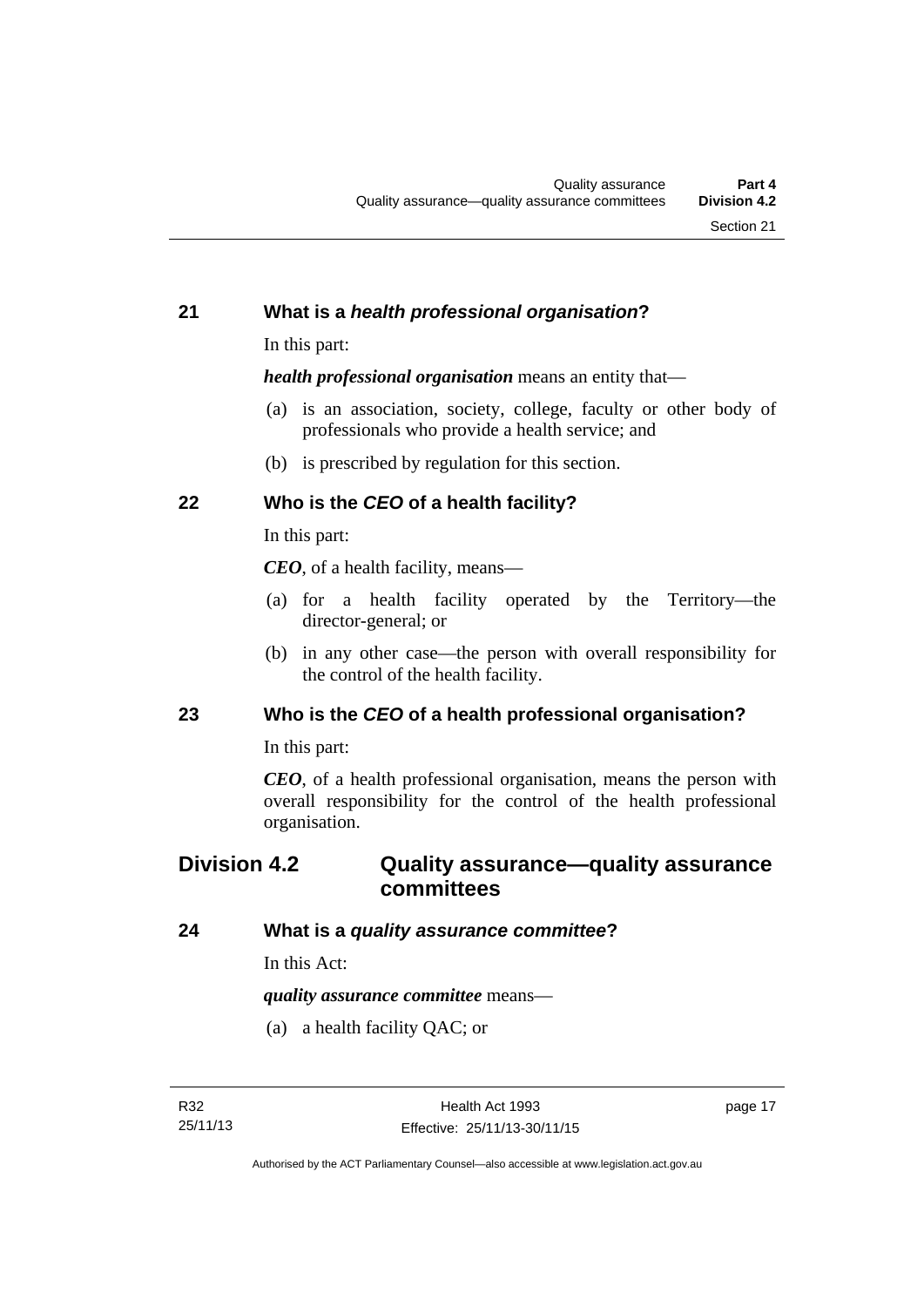- (b) a health professional organisation QAC; or
- (c) a special purpose QAC.

#### <span id="page-25-0"></span>**25 Approval of health facility QACs**

- (1) The Minister may approve a stated committee as a quality assurance committee for a stated health facility.
- (2) An approval is a notifiable instrument.

*Note* A notifiable instrument must be notified under the [Legislation Act](http://www.legislation.act.gov.au/a/2001-14).

#### <span id="page-25-1"></span>**26 Approval of health professional organisation QACs**

- (1) The Minister may approve a stated committee as a quality assurance committee for a stated health professional organisation.
- (2) An approval is a notifiable instrument.

*Note* A notifiable instrument must be notified under the [Legislation Act](http://www.legislation.act.gov.au/a/2001-14).

#### <span id="page-25-2"></span>**27 Approval of special purpose QACs**

- (1) The Minister may approve a stated committee as a quality assurance committee for a stated purpose.
- (2) An approval is a notifiable instrument.

*Note* A notifiable instrument must be notified under the [Legislation Act](http://www.legislation.act.gov.au/a/2001-14).

#### <span id="page-25-3"></span>**27A Quality Assurance Committees—term**

The Minister may not approve a committee under section 25, section 26 or section 27 for a term longer than 3 years.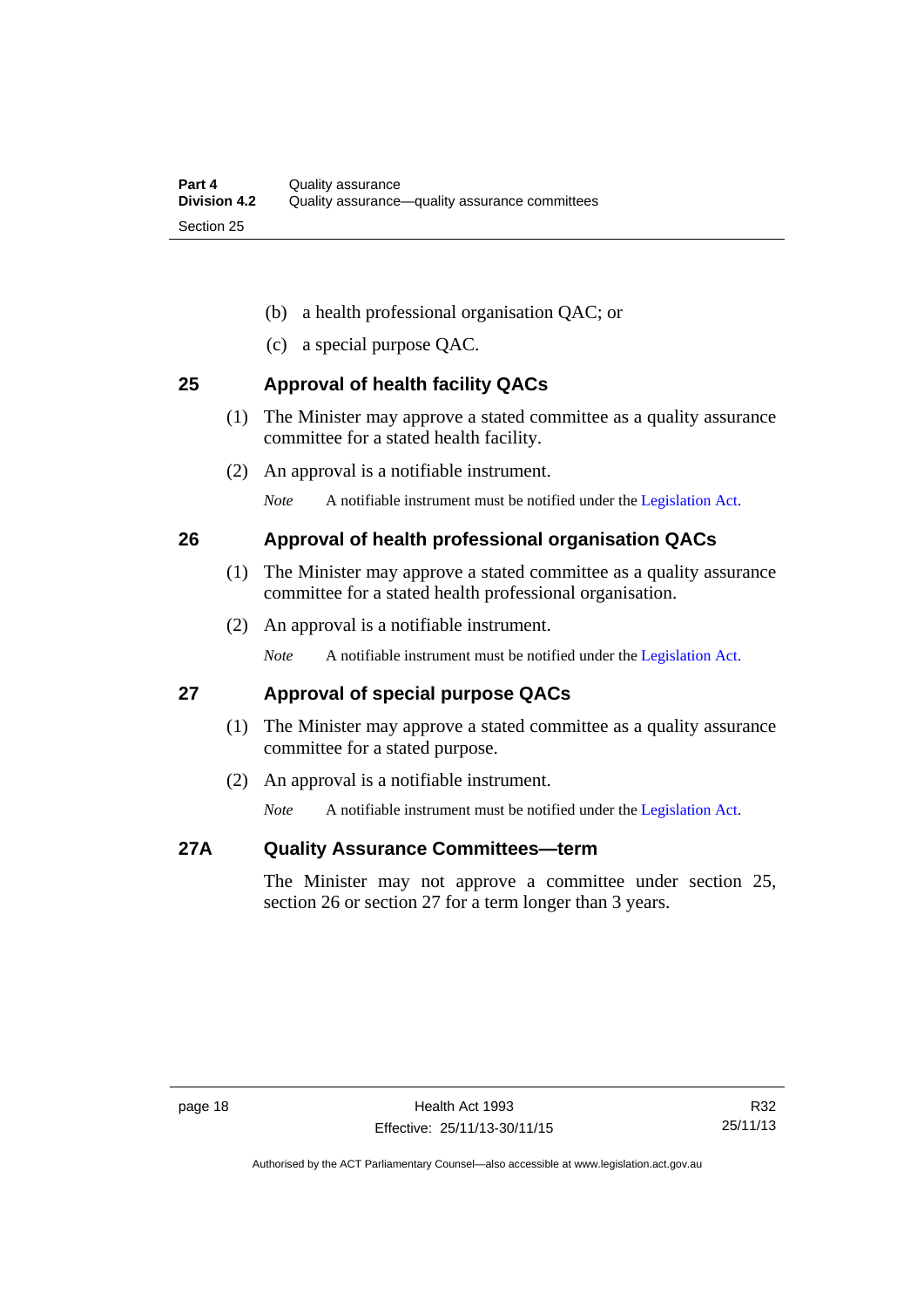#### <span id="page-26-0"></span>**28 Quality assurance committees—criteria for approval**

The Minister may approve a committee as a quality assurance committee under section 25, section 26 or section 27 only if satisfied that—

- (a) the committee's functions would be facilitated by the members, and other people mentioned in section 34, being protected from liability under section 34 (Quality assurance committees—protection of members etc from liability); and
- (b) it is in the public interest for part 8 (Secrecy) to apply to information held by the committee members.

#### <span id="page-26-1"></span>**29 Quality assurance committees—revocation of approval**

The Minister may revoke the approval of a committee as a quality assurance committee if—

- (a) the Minister is not satisfied about 1 or both of the criteria mentioned in section 28 in relation to the committee; or
- (b) the committee has failed to prepare a health service report as required under section 38; or
- (c) the committee has failed to give a health service report as required under section 39; or
- (d) the committee has failed to prepare, or give, a ministerial report as required under section 41 (Annual quality assurance committee report to Minister); or
- (e) the committee has failed to prepare a report as required by a regulation made under section 42 (Other quality assurance reports); or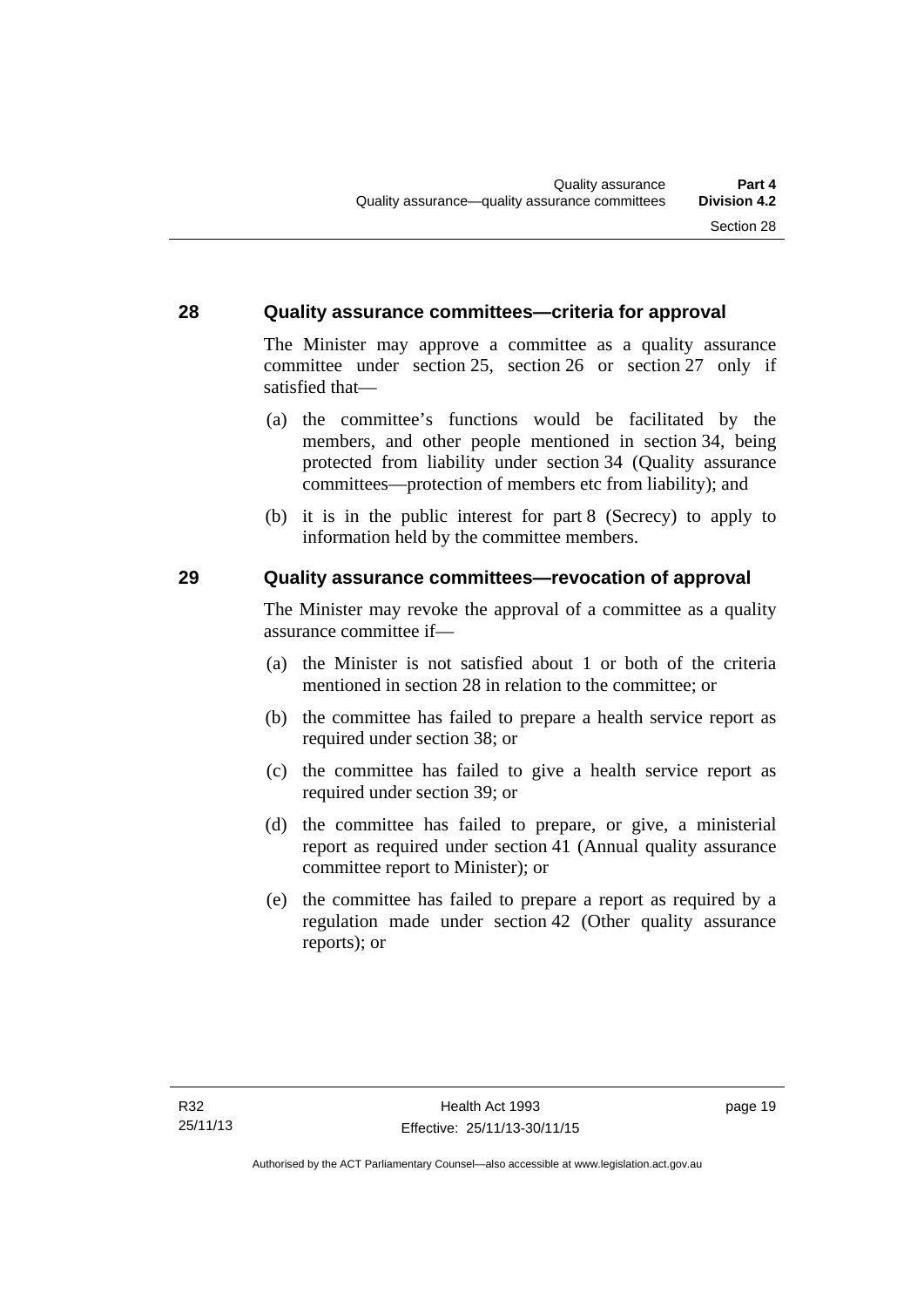- (f) for the last year, none of the members of the committee has held sensitive information in the exercise of a function under this Act.
- *Note 1 Sensitive information* is defined in s 124.
- *Note* 2 Power to make a statutory instrument includes power to amend or repeal the instrument. The power to amend or repeal the instrument is exercisable in the same way, and subject to the same conditions, as the power to make the instrument (see [Legislation Act,](http://www.legislation.act.gov.au/a/2001-14) s 46).

#### <span id="page-27-0"></span>**30 Quality assurance committees—functions**

A quality assurance committee has the following functions:

- (a) to facilitate the improvement of health services provided in the ACT;
- (b) any other function given to the committee under this Act.

#### <span id="page-27-1"></span>**31 Quality assurance committees—appointment of members**

- (1) The CEO of a health facility must appoint the members of a health facility QAC for the health facility.
- (2) The CEO of a health professional organisation must appoint the members of a health professional organisation QAC for the health professional organisation.
- (3) The director-general must appoint the members of a special purpose QAC.
	- *Note 1* For the making of appointments (including acting appointments), see the [Legislation Act,](http://www.legislation.act.gov.au/a/2001-14) pt 19.3.
	- *Note 2* In particular, an appointment may be made by naming a person or nominating the occupant of a position (see [Legislation Act](http://www.legislation.act.gov.au/a/2001-14), s 207).
	- *Note 3* A person may be reappointed to a position if the person is eligible to be appointed to the position (see [Legislation Act](http://www.legislation.act.gov.au/a/2001-14), s 208 and dict, pt 1, def *appoint*).

R32 25/11/13

Authorised by the ACT Parliamentary Counsel—also accessible at www.legislation.act.gov.au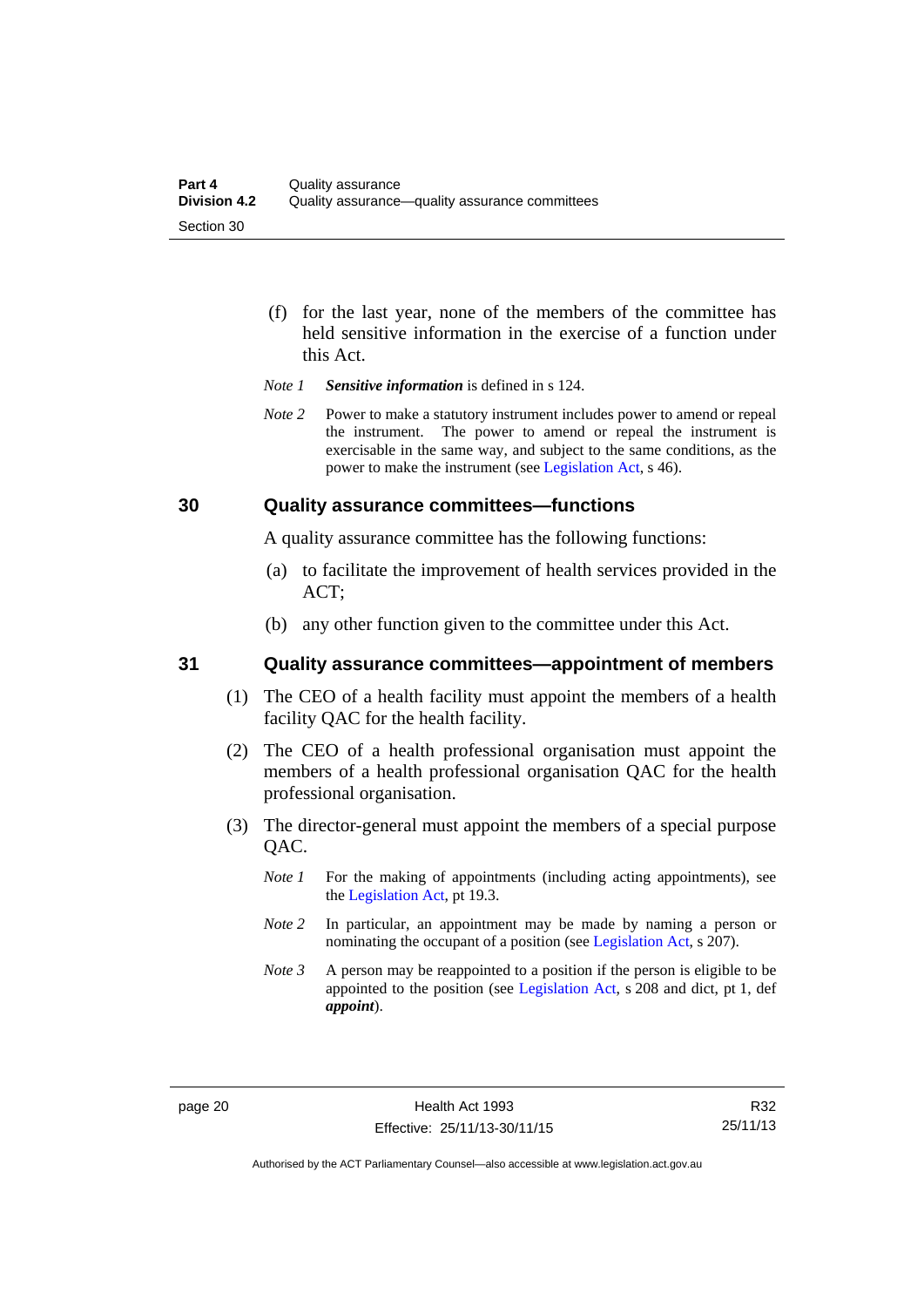#### <span id="page-28-0"></span>**32 Quality assurance committees—disclosure of interests**

- (1) Section 190 (Disclosure of interests by committee members) applies to quality assurance committees.
- (2) If a person acting under the direction of a quality assurance committee has a material interest in an issue being considered, or about to be considered, by the committee, the person must disclose the nature of the interest at a committee meeting as soon as practicable after the relevant facts come to the person's knowledge.
- (3) In this section:

*material interest*—see section 190 (4).

#### <span id="page-28-1"></span>**33 Quality assurance committees—procedure**

In exercising its functions, a quality assurance committee—

- (a) must comply with the rules of natural justice; and
- (b) is not bound by the rules of evidence but may inform itself of anything in the way it considers appropriate; and
- (c) may do whatever it considers necessary or convenient for the fair and prompt conduct of its functions.

#### <span id="page-28-2"></span>**34 Quality assurance committees—protection of members etc from liability**

(1) In this section:

*relevant person*, for a quality assurance committee—

- (a) means a person who is, or has been, a member of the committee; and
- (b) includes anyone engaging in conduct under the direction of a person who is a member of the committee.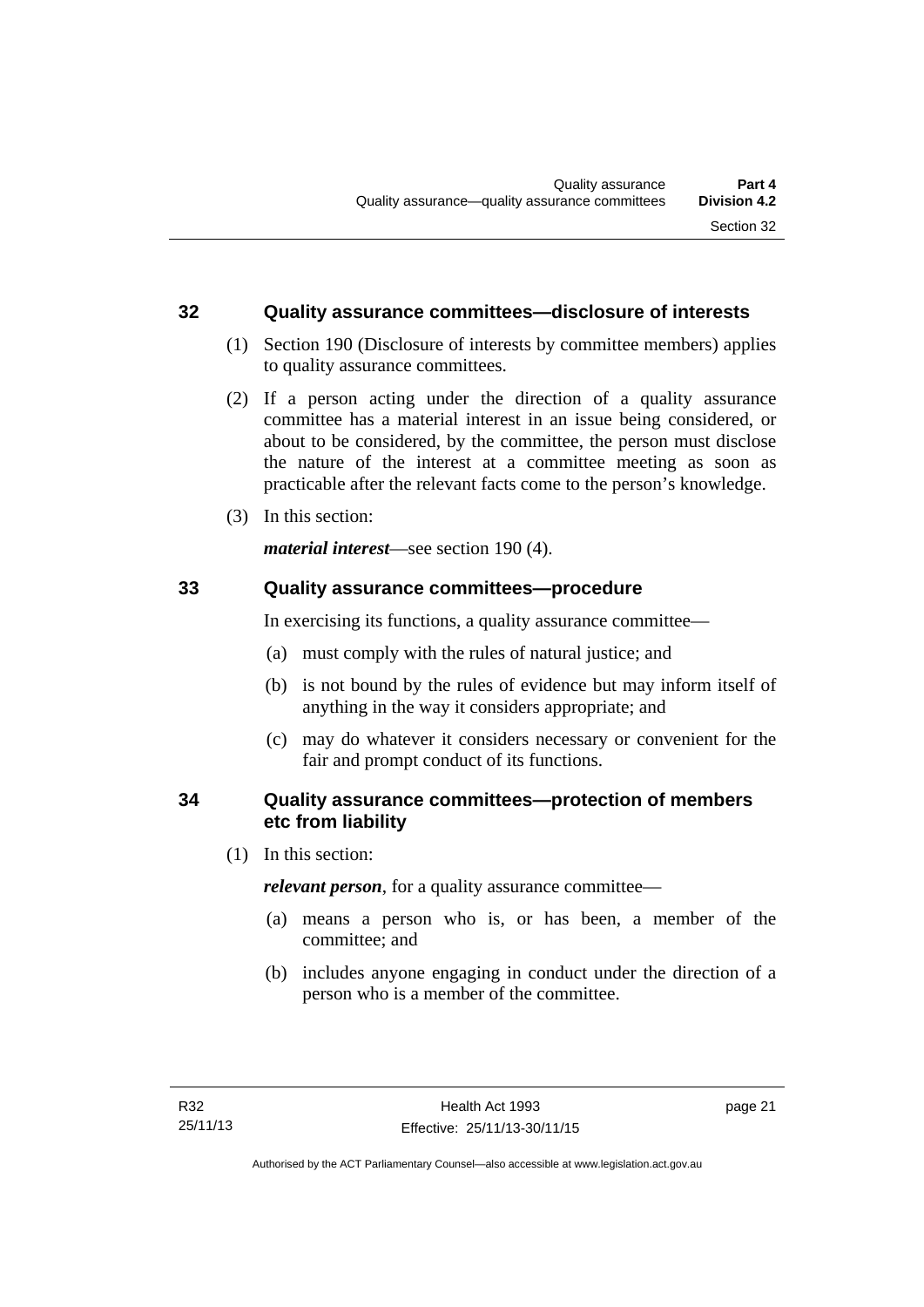- (2) A relevant person for a quality assurance committee is not personally liable for anything done or omitted to be done honestly and without recklessness—
	- (a) in the exercise of a function under this Act; or
	- (b) in the reasonable belief that the act or omission was in the exercise of a function under this Act.
	- *Note* A reference to an Act includes a reference to the statutory instruments made or in force under the Act, including any regulation (see [Legislation Act,](http://www.legislation.act.gov.au/a/2001-14) s 104).
- (3) Any civil liability that would, apart from this section, attach to a relevant person for a quality assurance committee attaches instead to—
	- (a) if the committee is a health facility QAC for a health facility the health facility; or
	- (b) if the committee is a health professional organisation QAC for a health professional organisation—the health professional organisation; or
	- (c) if the committee is a special purpose QAC—the Territory.

#### <span id="page-29-0"></span>**35 Quality assurance committees—obtaining information**

- (1) A quality assurance committee carrying out a function under this Act may ask anyone to give the committee information, including protected information, that is relevant to the committee carrying out the function.
	- *Note* The identity of a person who gives information to a committee under this section is protected (see pt 8).
- (2) When asking anyone for information, the committee must tell the person that giving false or misleading information is an offence against the [Criminal Code](http://www.legislation.act.gov.au/a/2002-51), section 338 (Giving false or misleading information).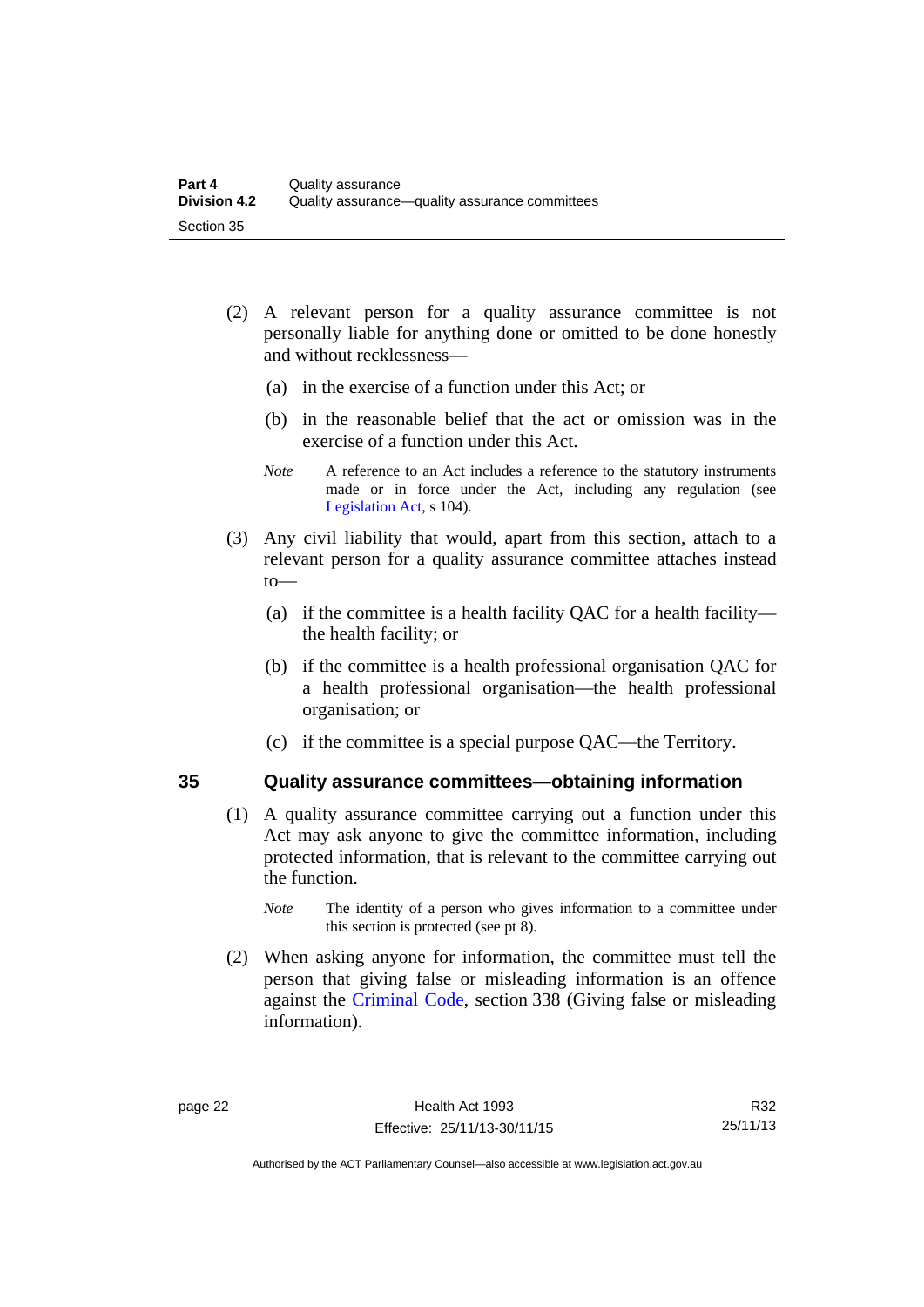- (3) If someone gives information honestly and without recklessness to a quality assurance committee under subsection (1)—
	- (a) the giving of the information is not—
		- (i) a breach of confidence; or
		- (ii) a breach of professional etiquette or ethics; or
		- (iii) a breach of a rule of professional conduct; and
	- (b) the person does not incur civil or criminal liability only because of the giving of the information.

### <span id="page-30-0"></span>**Division 4.3 Assessment and evaluation of health services**

#### <span id="page-30-1"></span>**36 Assessment and evaluation of health services**

- (1) A health facility QAC for a health facility may assess and evaluate health services provided by health service providers for the health facility by carrying out a quality assurance activity with the health service providers.
- (2) A health professional organisation QAC for a health professional organisation may assess and evaluate health services provided by health service providers who are members of a health professional organisation by carrying out a quality assurance activity with the health service providers.
- (3) A special purpose QAC may, for a purpose for which it was approved, assess and evaluate health services provided by health service providers for any health facility by carrying out a quality assurance activity with the health service providers.
- (4) In this section:

*quality assurance activity* means an activity approved as a quality assurance activity under section 37.

page 23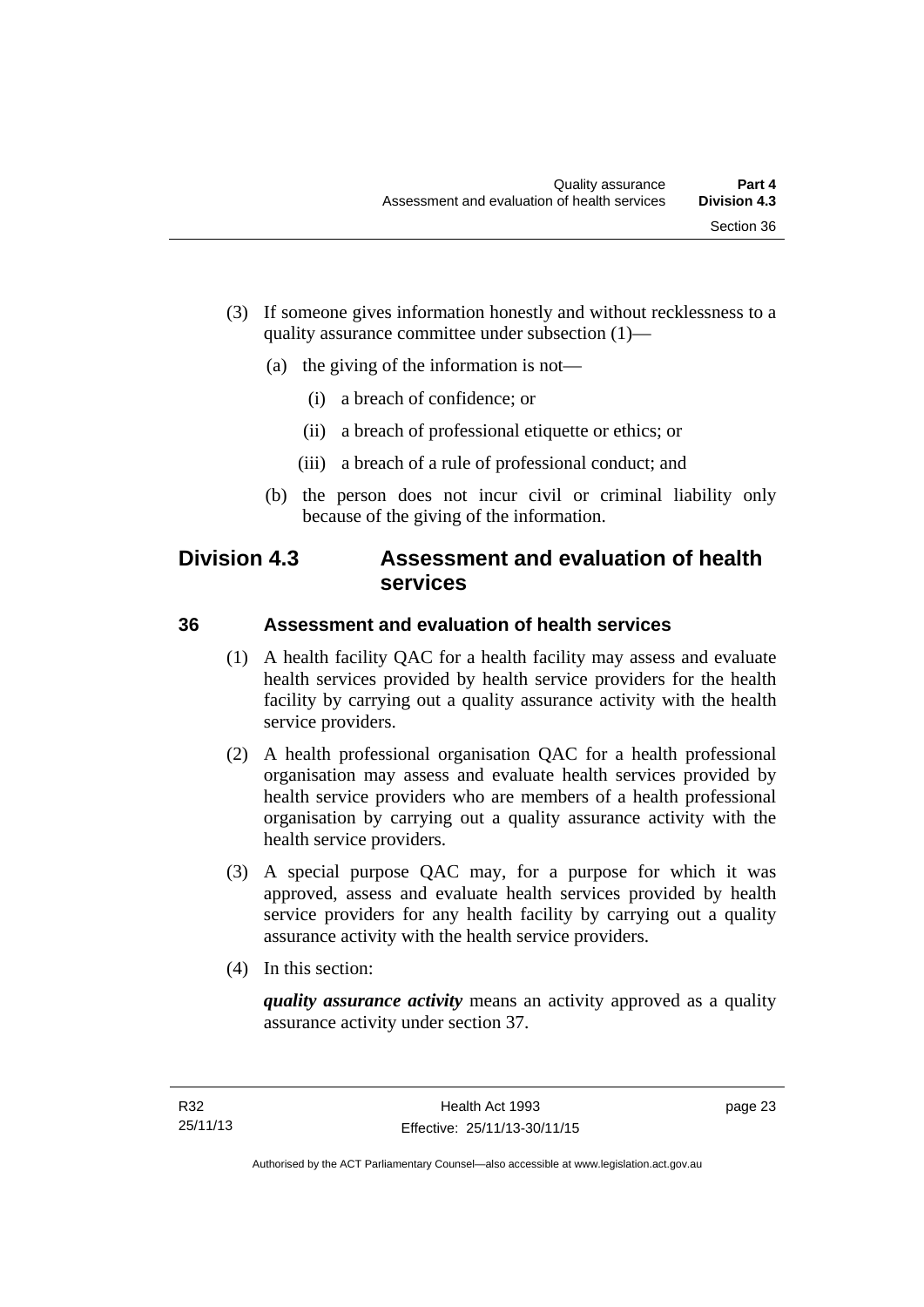#### <span id="page-31-0"></span>**37 Approval of quality assurance activities**

- (1) The Minister may approve an activity as a quality assurance activity if satisfied that the activity is designed to evaluate, monitor or improve the quality of a health service.
- (2) An approval is a notifiable instrument.

*Note* A notifiable instrument must be notified under the [Legislation Act](http://www.legislation.act.gov.au/a/2001-14).

#### **Examples of activities designed to evaluate, monitor or improve the quality of a health service**

- 1 clinical audits
- 2 records audits
- 3 peer review
- 4 quality review
- 5 investigation into disease and death.
- *Note* An example is part of the Act, is not exhaustive and may extend, but does not limit, the meaning of the provision in which it appears (see [Legislation Act,](http://www.legislation.act.gov.au/a/2001-14) s 126 and s 132).

#### <span id="page-31-1"></span>**38 Preparing health service reports**

- (1) This section applies to a quality assurance committee if it completes an assessment and evaluation under section 36.
- (2) The quality assurance committee must prepare a report (a *health service report*) about the assessment and evaluation.
	- *Note* The report must be prepared as soon as possible (see [Legislation Act,](http://www.legislation.act.gov.au/a/2001-14) s 151B).
- (3) The health service report must include the following:
	- (a) details of the health services assessed and evaluated;
	- (b) the results of the assessment and evaluation;
	- (c) the committee's conclusions;
	- (d) the committee's recommendations (if any).

Authorised by the ACT Parliamentary Counsel—also accessible at www.legislation.act.gov.au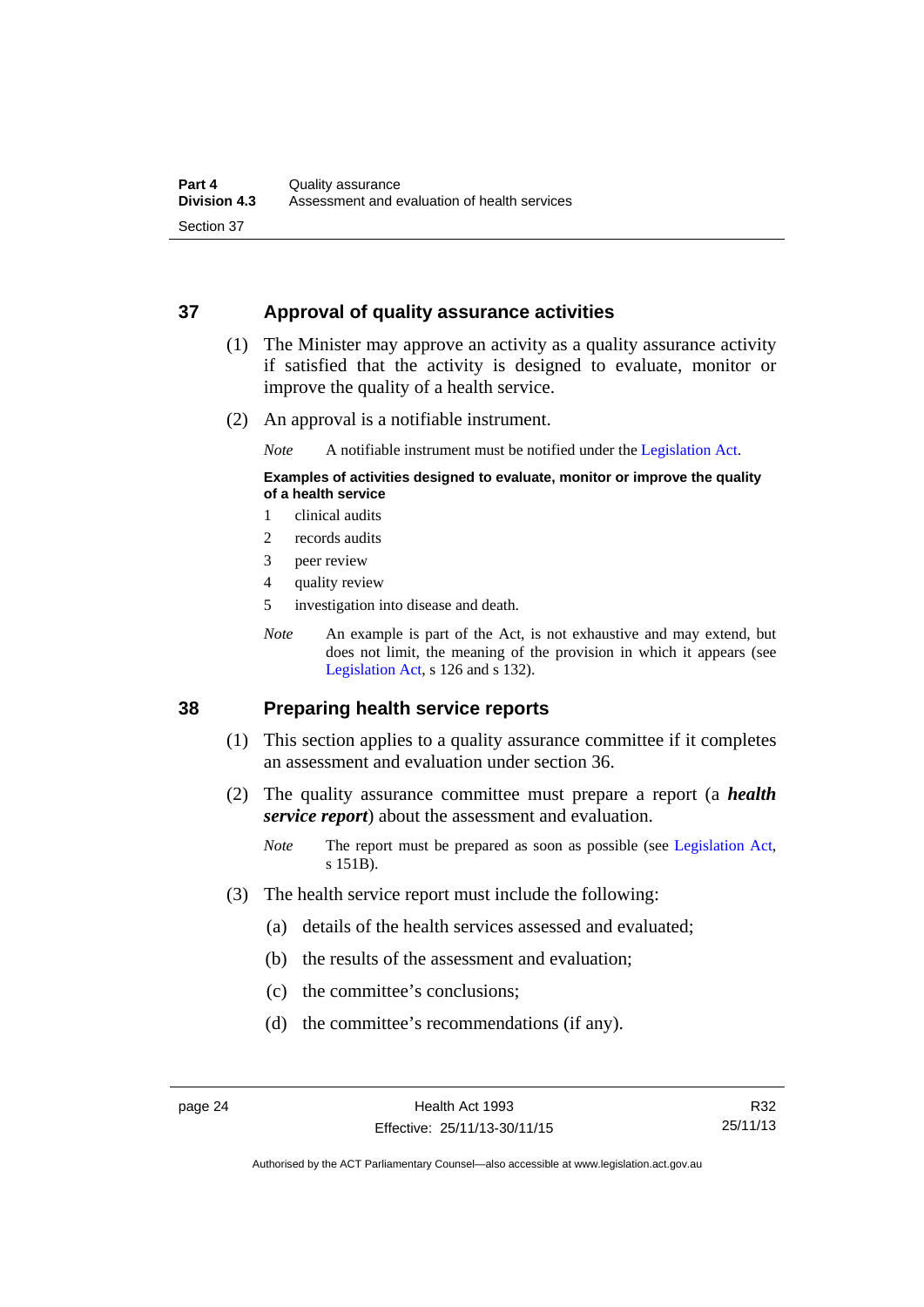#### <span id="page-32-0"></span>**38A Extraordinary reports**

- (1) This section applies if—
	- (a) a quality assurance committee is assessing and evaluating health services under section 36; and
	- (b) the quality assurance committee becomes aware of something that is sufficiently serious to require urgent action to prevent or limit any adverse effect it might have on the health service.
- (2) The quality assurance committee must report the thing to the director-general as soon as possible, even if the committee has not completed the assessment and evaluation.
- (3) Subsection (2) applies even if the thing is not related to the quality assurance activity the committee is carrying out.
- (4) A report under subsection (2) must be in writing and may include sensitive information.

*Note Sensitive information*—see s 124.

#### <span id="page-32-1"></span>**38B Interim reports**

- (1) The director-general may ask a quality assurance committee to prepare a report on its activities before it completes an assessment and evaluation under section 36.
- (2) A report prepared in response to a request under subsection (1) must include the following:
	- (a) details of the health services that are being assessed and evaluated;
	- (b) details of how the assessment and evaluation is progressing;
	- (c) details of any conclusions the committee may have reached;
	- (d) the committee's recommendations (if any).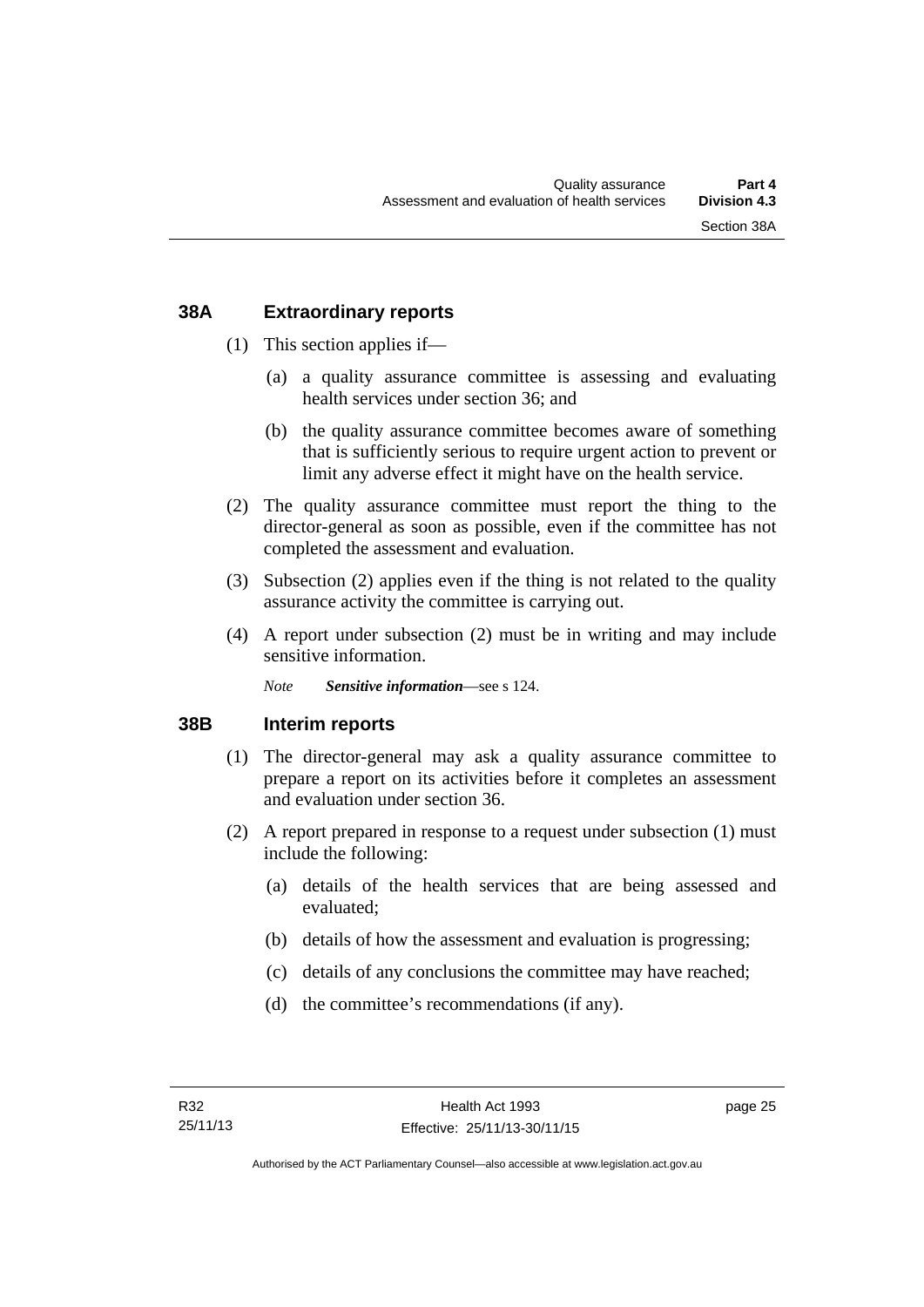(3) A report under subsection (1) must be in writing and may include sensitive information.

*Note Sensitive information*—see s 124.

#### <span id="page-33-0"></span>**39 Giving health service reports to CEO or director-general**

- (1) This section applies to a quality assurance committee if it prepares a health service report.
- (2) The quality assurance committee must give a copy of the report to—
	- (a) if the committee is a health facility QAC for a health facility the CEO of the health facility; or
	- (b) if the committee is a health professional organisation QAC for a health professional organisation—the CEO of the health professional organisation; or
	- (c) if the committee is a special purpose QAC—the director-general.
	- *Note* The report must be given as soon as possible (see [Legislation Act,](http://www.legislation.act.gov.au/a/2001-14) s 151B).

#### <span id="page-33-1"></span>**40 Monitoring implementation of recommendations**

If a quality assurance committee makes a recommendation in a health service report, the committee may monitor the implementation of the recommendation.

### <span id="page-33-2"></span>**Division 4.4 Quality assurance committees reporting**

#### <span id="page-33-3"></span>**41 Annual quality assurance committee report to Minister**

 (1) A quality assurance committee must, for each financial year, prepare a report (a *ministerial report*) about the committee's operation during the year.

Authorised by the ACT Parliamentary Counsel—also accessible at www.legislation.act.gov.au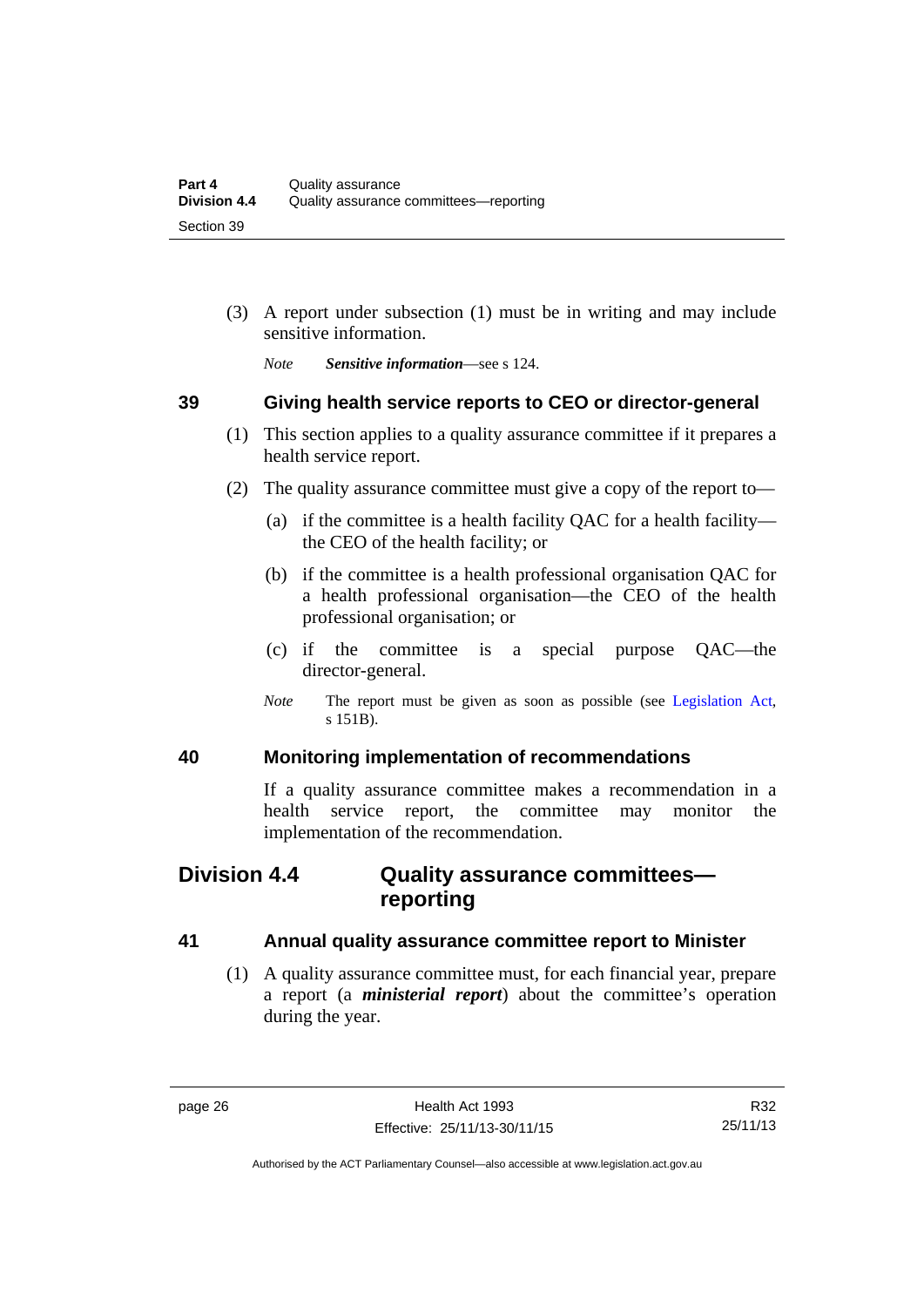- (2) The ministerial report must include information for the financial year about—
	- (a) the committee's functions under division 4.3 (Assessment and evaluation of health services); and
	- (b) how the committee's functions were facilitated by the members, and other people mentioned in section 34, being protected from liability under section 34 (Quality assurance committees—protection of members etc from liability); and
	- (c) why it was in the public interest for part 8 (Secrecy) to apply to information held by the committee members.
- (3) The ministerial report must comply with any requirements prescribed by regulation for this section.
- (4) The ministerial report must not include sensitive information.

*Note Sensitive information* is defined in s 124.

 (5) The ministerial report must be given to the Minister not later than 3 months after the end of the financial year.

### <span id="page-34-0"></span>**42 Other quality assurance committee reports**

- (1) A quality assurance committee must prepare a report prescribed by regulation for this section.
- (2) The report must include the following information about the operation of the committee—
	- (a) how the committee's functions were facilitated by the members, and other people mentioned in section 34, being protected from liability under section 34 (Quality assurance committees—protection of members etc from liability); and
	- (b) why it was in the public interest for part 8 (Secrecy) to apply to information held by the committee members.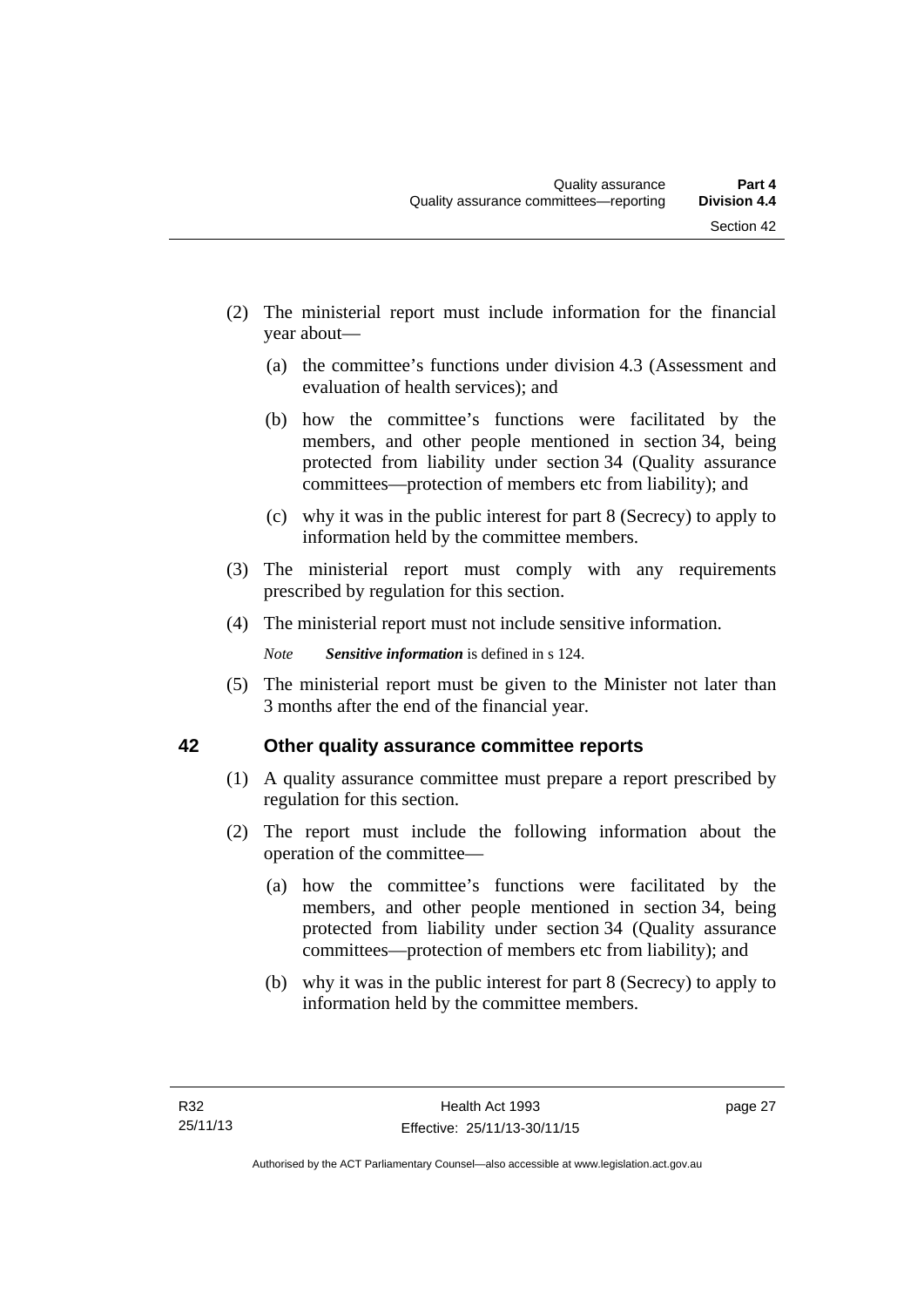(3) The report must not include sensitive information.

*Note Sensitive information* is defined in s 124.

### <span id="page-35-0"></span>**Division 4.5 Quality assurance committees information sharing**

#### <span id="page-35-1"></span>**43 Quality assurance committees—giving information to the Coroner's Court**

A quality assurance committee may give protected information to the Coroner's Court if the committee is satisfied that giving the information would be likely to facilitate the improvement of health services provided in the ACT.

*Note* Protected information includes sensitive information (see s 123).

#### <span id="page-35-2"></span>**44 Quality assurance committees—giving information to other quality assurance committees**

A quality assurance committee may give protected information to another quality assurance committee if the committee is satisfied that giving the information would be likely to facilitate the improvement of health services provided in the ACT.

*Note* Protected information includes sensitive information (see s 123).

#### <span id="page-35-3"></span>**45 Quality assurance committees—giving information to health board and health services commissioner**

- (1) A quality assurance committee may give protected information to a health board if the committee is satisfied that giving the information would be likely to facilitate the improvement of health services provided in the ACT.
- (2) If a quality assurance committee gives protected information to a health board under subsection (1), the committee must also give the information to the health services commissioner.

*Note* Protected information includes sensitive information (see s 123).

R32 25/11/13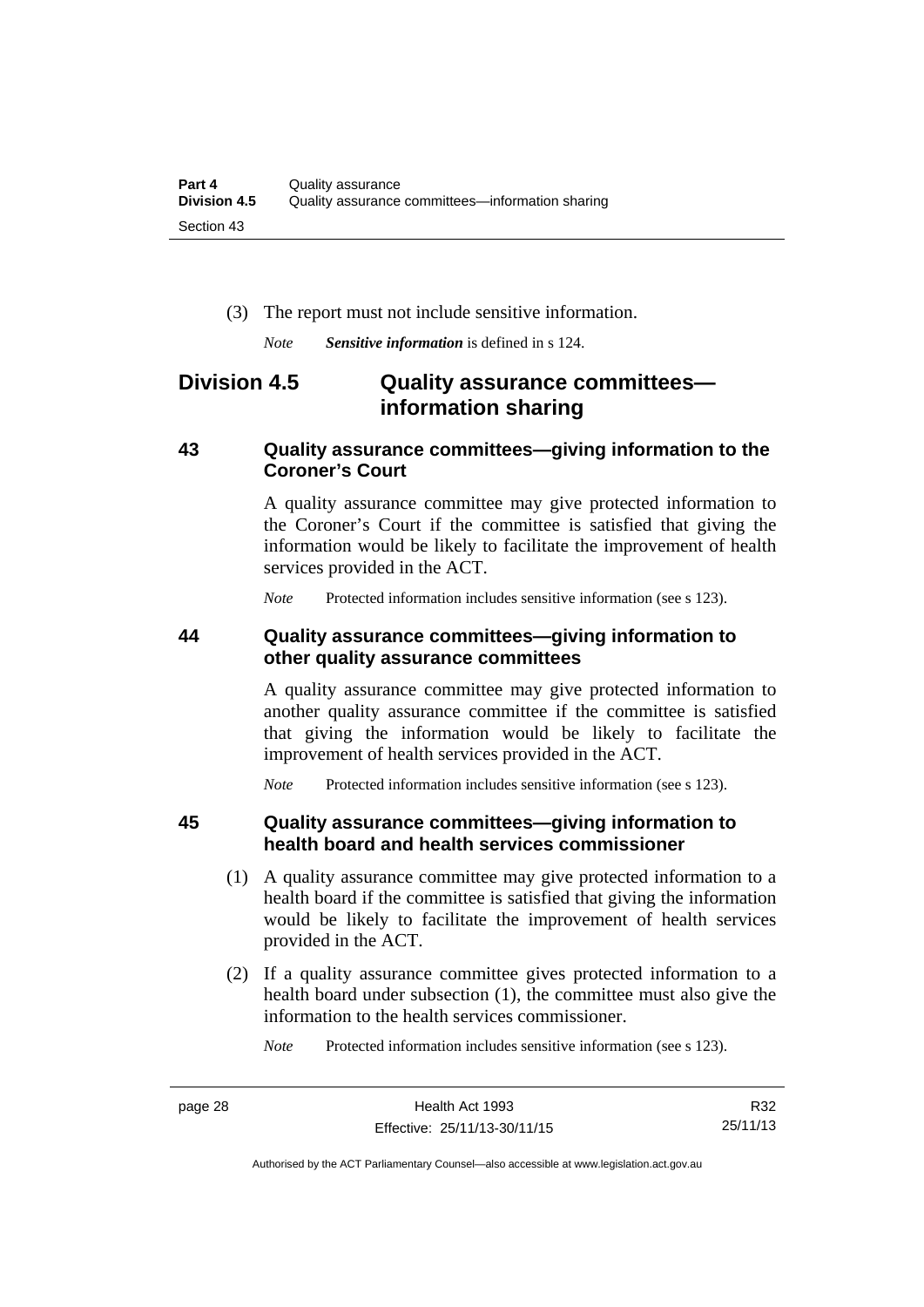# **46 Quality assurance committees—giving information to Minister**

A quality assurance committee may give protected information to the Minister if the committee is satisfied that giving the information would be likely to facilitate the improvement of health services provided in the ACT.

*Note* Protected information includes sensitive information (see s 123).

# **47 Quality assurance committees—admissibility of evidence**

- (1) The following are not admissible as evidence in a proceeding before a court:
	- (a) an oral statement made in a proceeding before a quality assurance committee;
	- (b) a document given to a quality assurance committee, but only to the extent that it was prepared only for the committee;
	- (c) a document prepared by a quality assurance committee.
- (2) In this section:

*court* includes a tribunal, authority or person with power to require the production of documents or the answering of questions.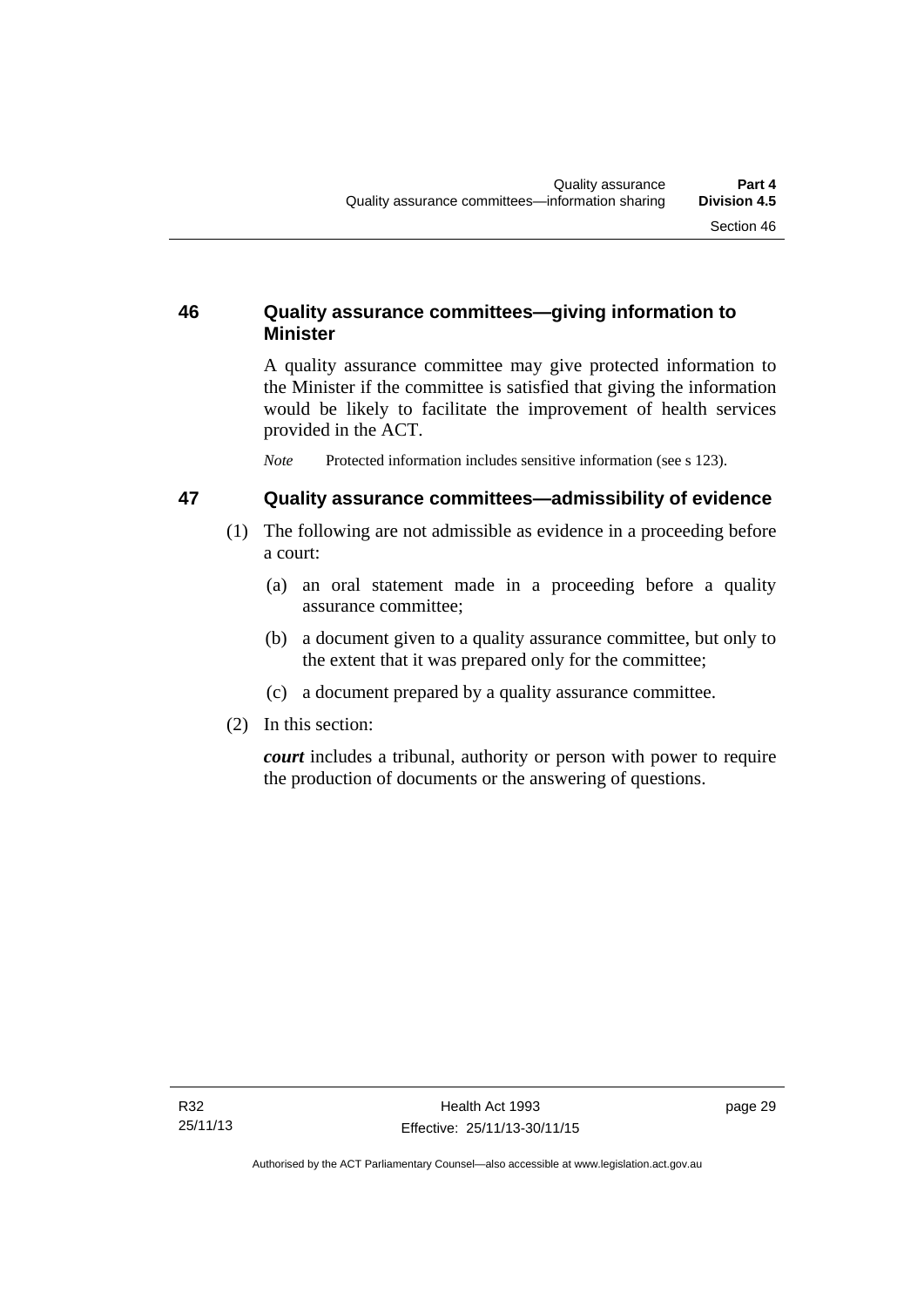# **Part 5 Reviewing scope of clinical practice**

### **50 Definitions—pt 5**

In this part:

*CEO*, of a health facility—see section 53.

*dentist*, for a health facility—see section 52.

*doctor*, for a health facility—see section 52.

*eligible midwife*, for a health facility—see section 52.

*hospital* includes a day hospital.

*review*, in relation to scope of clinical practice—see section 55.

*scope of clinical practice*, of a doctor, dentist or eligible midwife for a health facility—see section 54.

*scope of clinical practice executive decision notice*—see section 70.

*scope of clinical practice report*—see section 67.

*Note Scope of clinical practice committee* is defined for the Act in s 51.

# **51 What is a** *scope of clinical practice committee***?**

In this Act:

*scope of clinical practice committee* means a committee approved under section 56 as a scope of clinical practice committee.

Authorised by the ACT Parliamentary Counsel—also accessible at www.legislation.act.gov.au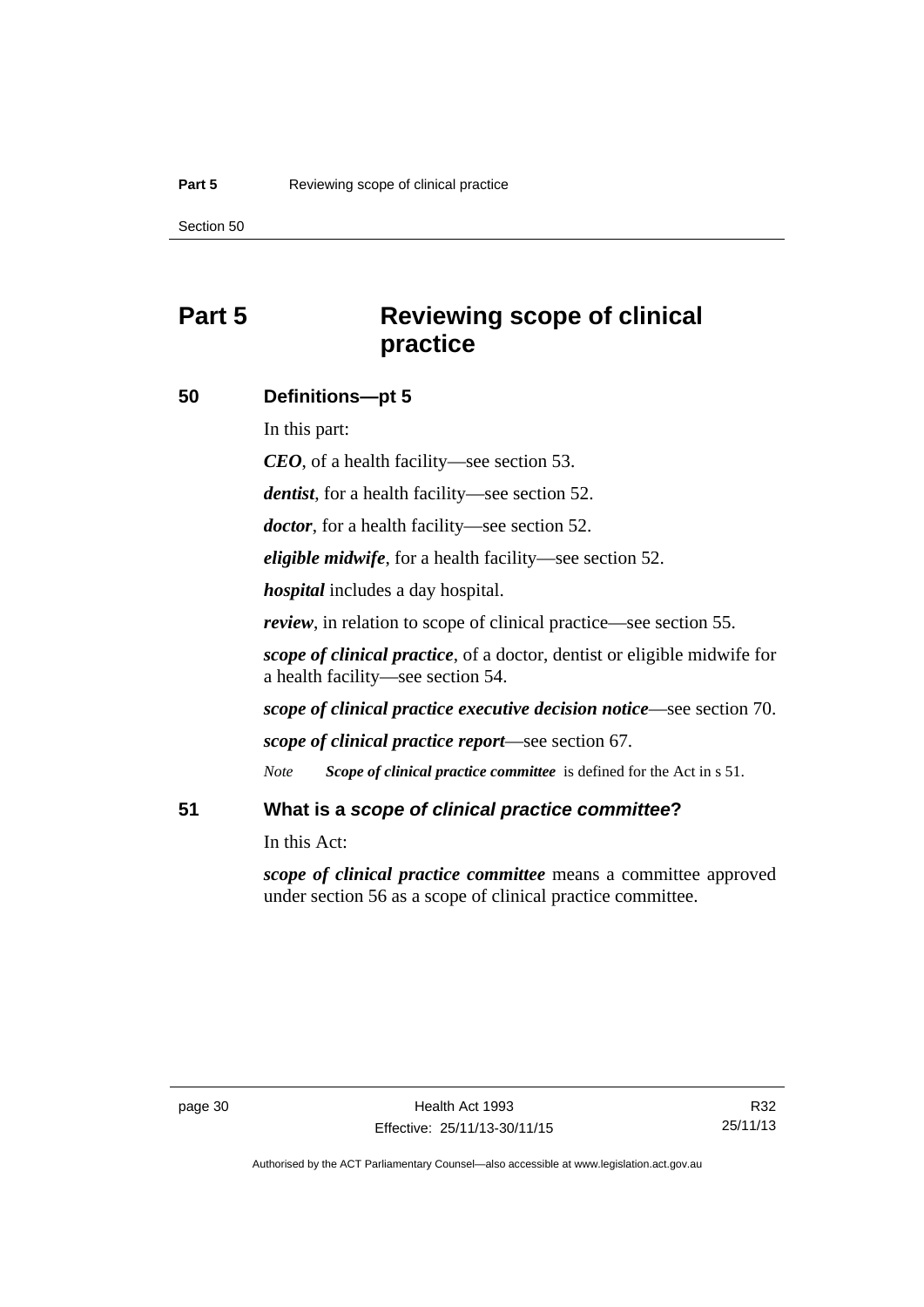# **52 Who is a** *doctor***,** *dentist* **or** *eligible midwife* **for a health facility?**

In this Act:

*dentist*, for a health facility, means a dentist who—

- (a) provides health services at the health facility; or
- (b) uses the equipment or other facilities of the health facility to provide health services elsewhere.

*doctor*, for a health facility, means a doctor who—

- (a) provides health services at the health facility; or
- (b) uses the equipment or other facilities of the health facility to provide health services elsewhere.

*eligible midwife*, for a health facility, means a midwife who—

- (a) is an eligible midwife within the meaning of the *[Health](http://www.comlaw.gov.au/Series/C2004A00101)  [Insurance Act 1973](http://www.comlaw.gov.au/Series/C2004A00101)* (Cwlth), section 21 (Meaning of *eligible midwife*); and
- (b) either—
	- (i) provides health services at the health facility; or
	- (ii) uses the equipment or other facilities of the health facility to provide health services elsewhere.

# **53 Who is the** *CEO* **of a health facility?**

In this part:

*CEO*, of a health facility, means—

- (a) for a health facility operated by the Territory—the director-general; or
- (b) in any other case—the person with overall responsibility for the control of the health facility.

page 31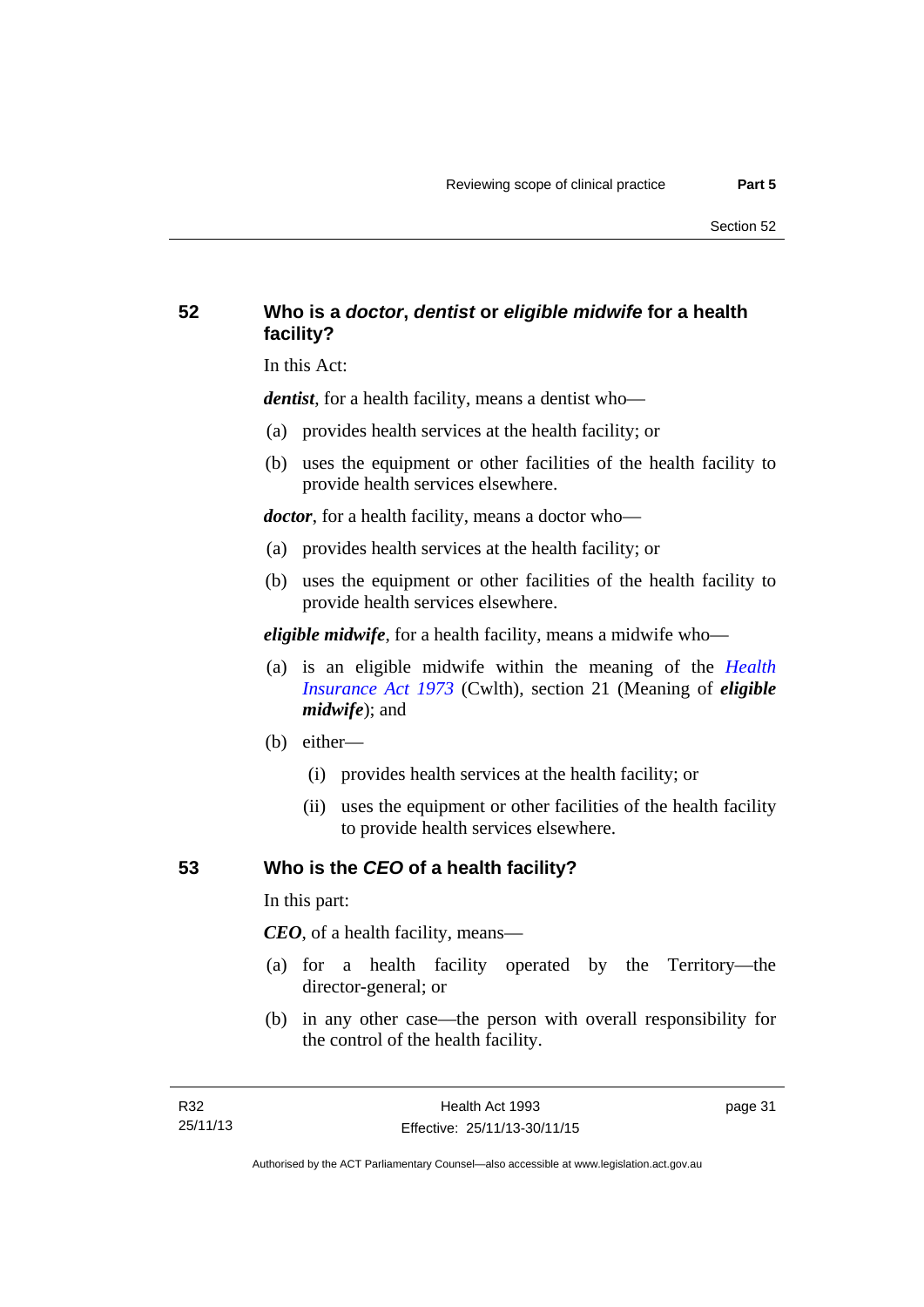### **54 What is** *scope of clinical practice***?**

In this part:

*scope of clinical practice*, of a doctor, dentist or eligible midwife for a health facility, means the rights of the doctor, dentist or eligible midwife established by agreement between the doctor, dentist or eligible midwife and the health facility—

- (a) to treat patients or carry out other procedures at the health facility; or
- (b) to use the equipment or other facilities of the health facility.

### **55 Meaning of** *review* **scope of clinical practice**

In this part:

*review*, in relation to the scope of clinical practice, includes assess and evaluate the scope of clinical practice.

# **56 Approval of scope of clinical practice committees**

- (1) The Minister may approve a committee as a scope of clinical practice committee in accordance with section 57.
- (2) An approval is a notifiable instrument.

*Note* A notifiable instrument must be notified under the [Legislation Act](http://www.legislation.act.gov.au/a/2001-14).

# **57 Scope of clinical practice committees—criteria for approval**

The Minister may approve a committee as a scope of clinical practice committee under section 56 only if satisfied that—

 (a) the committee's functions would be facilitated by the members, and other people mentioned in section 63, being protected from liability under section 63 (Scope of clinical practice committees—protection of members etc from liability); and

R32 25/11/13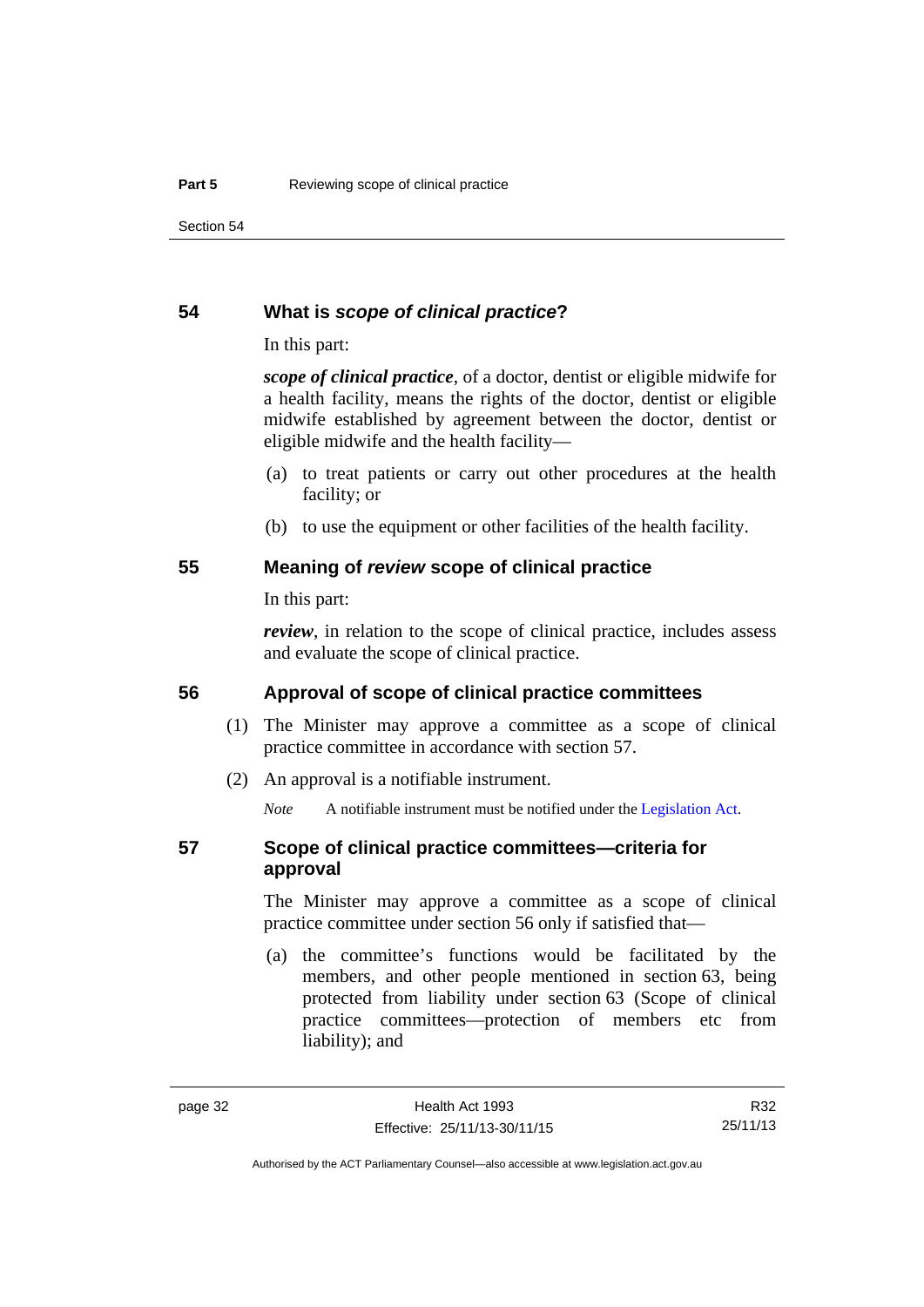(b) it is in the public interest for part 8 (Secrecy) to apply to information held by the committee members.

# **58 Scope of clinical practice committees—revocation of approval**

The Minister may revoke the approval of a committee as a scope of clinical practice committee if the Minister is not satisfied about 1 or both of the criteria mentioned in section 57 in relation to the committee.

*Note* Power to make a statutory instrument includes power to amend or repeal the instrument. The power to amend or repeal the instrument is exercisable in the same way, and subject to the same conditions, as the power to make the instrument (see [Legislation Act,](http://www.legislation.act.gov.au/a/2001-14) s 46).

# **59 Scope of clinical practice committees—functions**

- (1) A scope of clinical practice committee has the following functions:
	- (a) to decide—
		- (i) whether to credential a doctor, dentist or eligible midwife for a health facility; and
		- (ii) the terms on which a doctor, dentist or eligible midwife is credentialled;
	- (b) to define, and review, the scope of clinical practice of a doctor, dentist or eligible midwife credentialled for a health facility;
	- (c) to review the scope of clinical practice of a doctor, dentist or eligible midwife if the CEO of a health facility refers the doctor's, dentist's or eligible midwife's scope of clinical practice to the committee under section 69 (5);
	- (d) to immediately withdraw or amend the scope of clinical practice of a doctor, dentist or eligible midwife credentialled for a health facility in accordance with this Act;
	- (e) any other function given to the committee under this Act.

page 33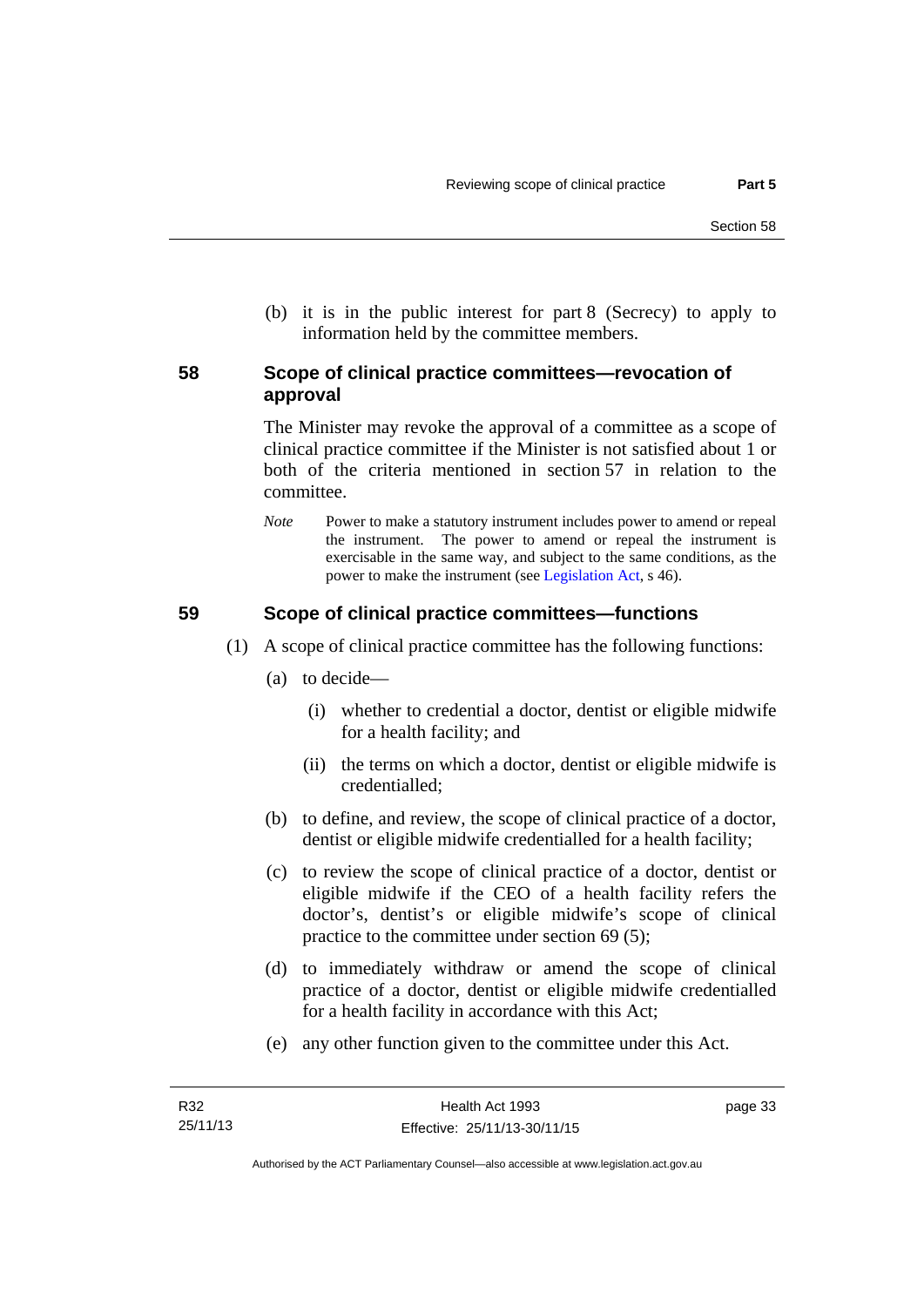- (2) A reference in this section to credentialling a doctor, dentist or eligible midwife includes re-credentialling the doctor, dentist or eligible midwife.
- (3) A scope of clinical practice committee must, as far as practicable, exercise its functions under subsection (1) (a), (b) and (c) in accordance with the Standard.
- (4) In this section:

*credential*, in relation to a doctor, dentist or eligible midwife, means endorse the doctor, dentist or eligible midwife (the *practitioner*) to provide health services based on verification and assessment of the practitioner's qualifications, experience, skill, professional standing and any other relevant professional attributes.

*Standard* means the Australian Council for Safety and Quality in Health Care, Standard for Credentialling and Defining the Scope of Clinical Practice, published in July 2004.

# **60 Scope of clinical practice committees—appointment of members**

The director-general must appoint the members of a scope of clinical practice committee.

- *Note 1* For the making of appointments (including acting appointments), see the [Legislation Act,](http://www.legislation.act.gov.au/a/2001-14) pt 19.3.
- *Note 2* In particular, an appointment may be made by naming a person or nominating the occupant of a position (see [Legislation Act](http://www.legislation.act.gov.au/a/2001-14), s 207).
- *Note 3* A person may be reappointed to a position if the person is eligible to be appointed to the position (see [Legislation Act,](http://www.legislation.act.gov.au/a/2001-14) s 208 and dict, pt 1, def *appoint*).

# **61 Scope of clinical practice committees—disclosure of interests**

 (1) Section 190 (Disclosure of interests by committee members) applies to scope of clinical practice committees.

R32 25/11/13

Authorised by the ACT Parliamentary Counsel—also accessible at www.legislation.act.gov.au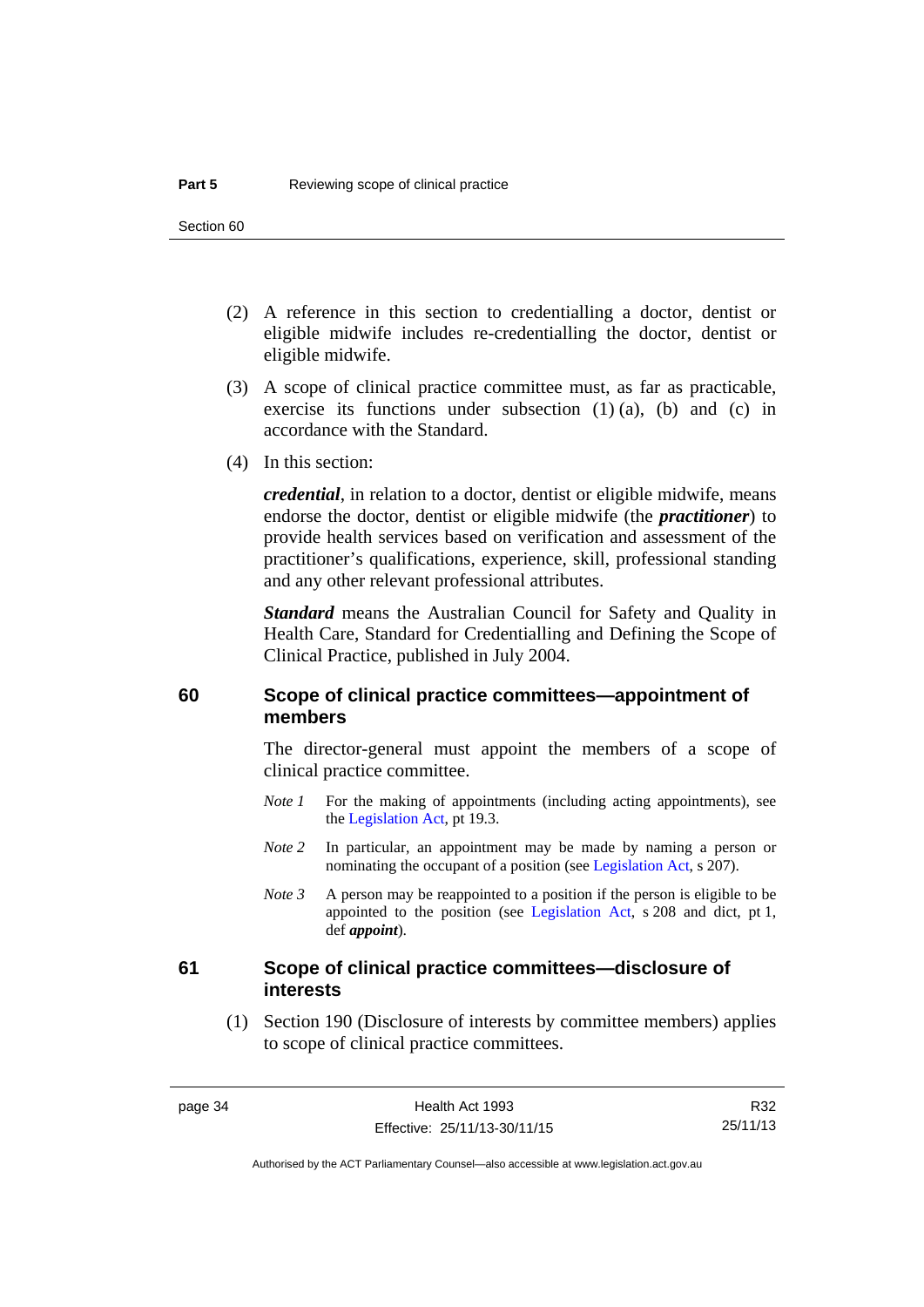- (2) If a person acting under the direction of a scope of clinical practice committee has a material interest in an issue being considered, or about to be considered, by the committee, the person must disclose the nature of the interest at a committee meeting as soon as practicable after the relevant facts come to the person's knowledge.
- (3) In this section:

*material interest*—see section 190 (4).

# **62 Scope of clinical practice committees—procedure**

- (1) In exercising its functions, a scope of clinical practice committee—
	- (a) must comply with the rules of natural justice; and
	- (b) is not bound by the rules of evidence but may inform itself of anything in the way it considers appropriate; and
	- (c) may do whatever it considers necessary or convenient for the fair and prompt conduct of its functions.
- (2) A scope of clinical practice committee may, by resolution, determine the procedures for carrying out its functions.

# **63 Scope of clinical practice committees—protection of members etc from liability**

- (1) A relevant person for a scope of clinical practice committee is not personally liable for anything done or omitted to be done honestly and without recklessness—
	- (a) in the exercise of a function under this Act; or
	- (b) in the reasonable belief that the act or omission was in the exercise of a function under this Act.
	- *Note* A reference to an Act includes a reference to the statutory instruments made or in force under the Act, including any regulation (see [Legislation Act,](http://www.legislation.act.gov.au/a/2001-14) s 104).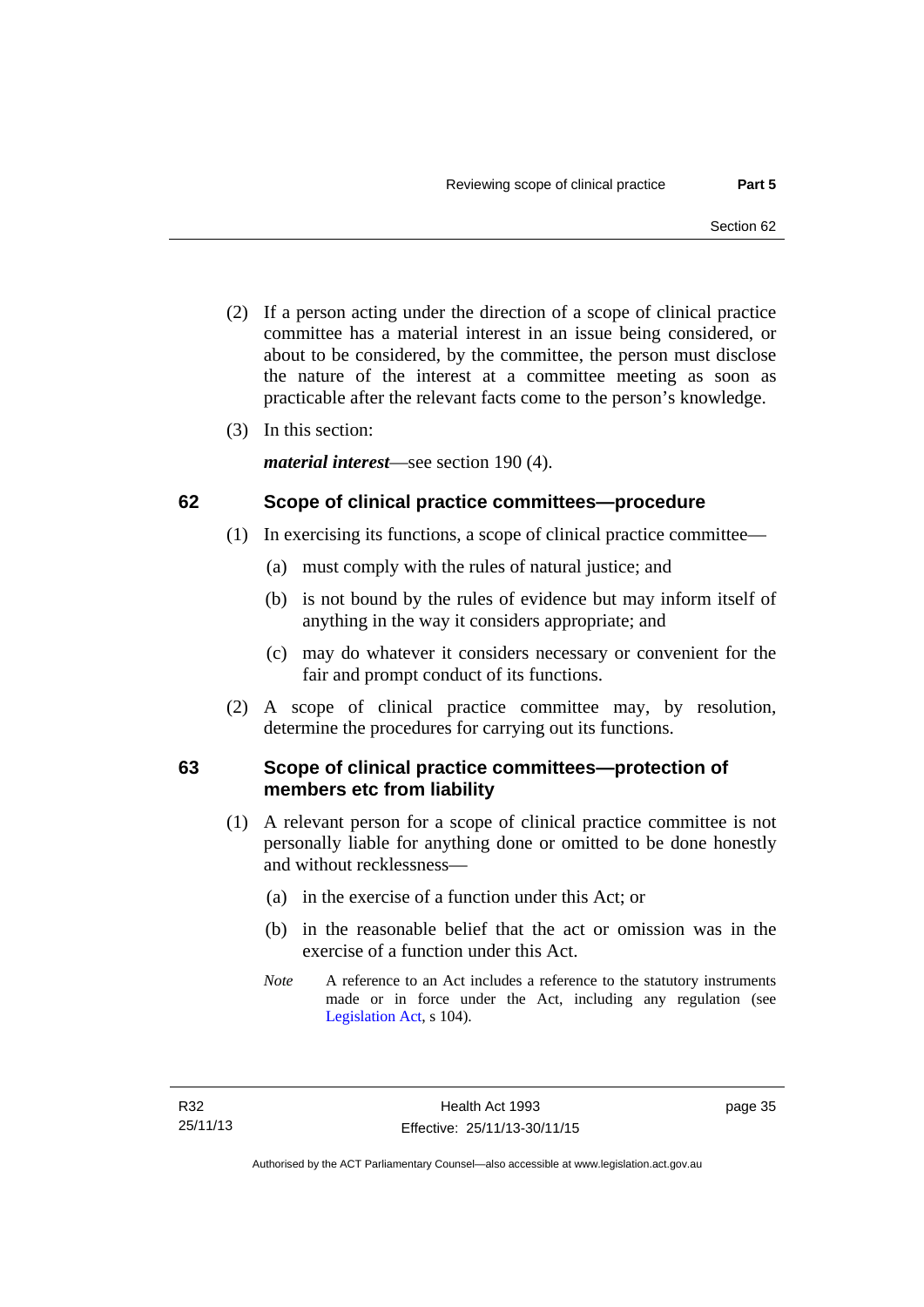- (2) Any civil liability that would, apart from this section, attach to a relevant person for a scope of clinical practice committee attaches instead to the Territory.
- (3) In this section:

*relevant person*, for a scope of clinical practice committee—

- (a) means a person who is, or has been, a member of the committee; and
- (b) includes anyone engaging in conduct under the direction of a person who is a member of the committee.

# **64 Scope of clinical practice committees—obtaining information**

 (1) A scope of clinical practice committee carrying out a function under this Act may ask anyone to give the committee information, including protected information, that is relevant to the committee carrying out the function.

*Note* The identity of a person who gives information to a committee under this section is protected (see pt 8).

- (2) When asking anyone for information, the committee must tell the person that giving false or misleading information is an offence against the [Criminal Code](http://www.legislation.act.gov.au/a/2002-51), section 338 (Giving false or misleading information).
- (3) If someone gives information honestly and without recklessness to a scope of clinical practice committee under subsection (1)—
	- (a) the giving of the information is not—
		- (i) a breach of confidence; or
		- (ii) a breach of professional etiquette or ethics; or
		- (iii) a breach of a rule of professional conduct; and

R32 25/11/13

Authorised by the ACT Parliamentary Counsel—also accessible at www.legislation.act.gov.au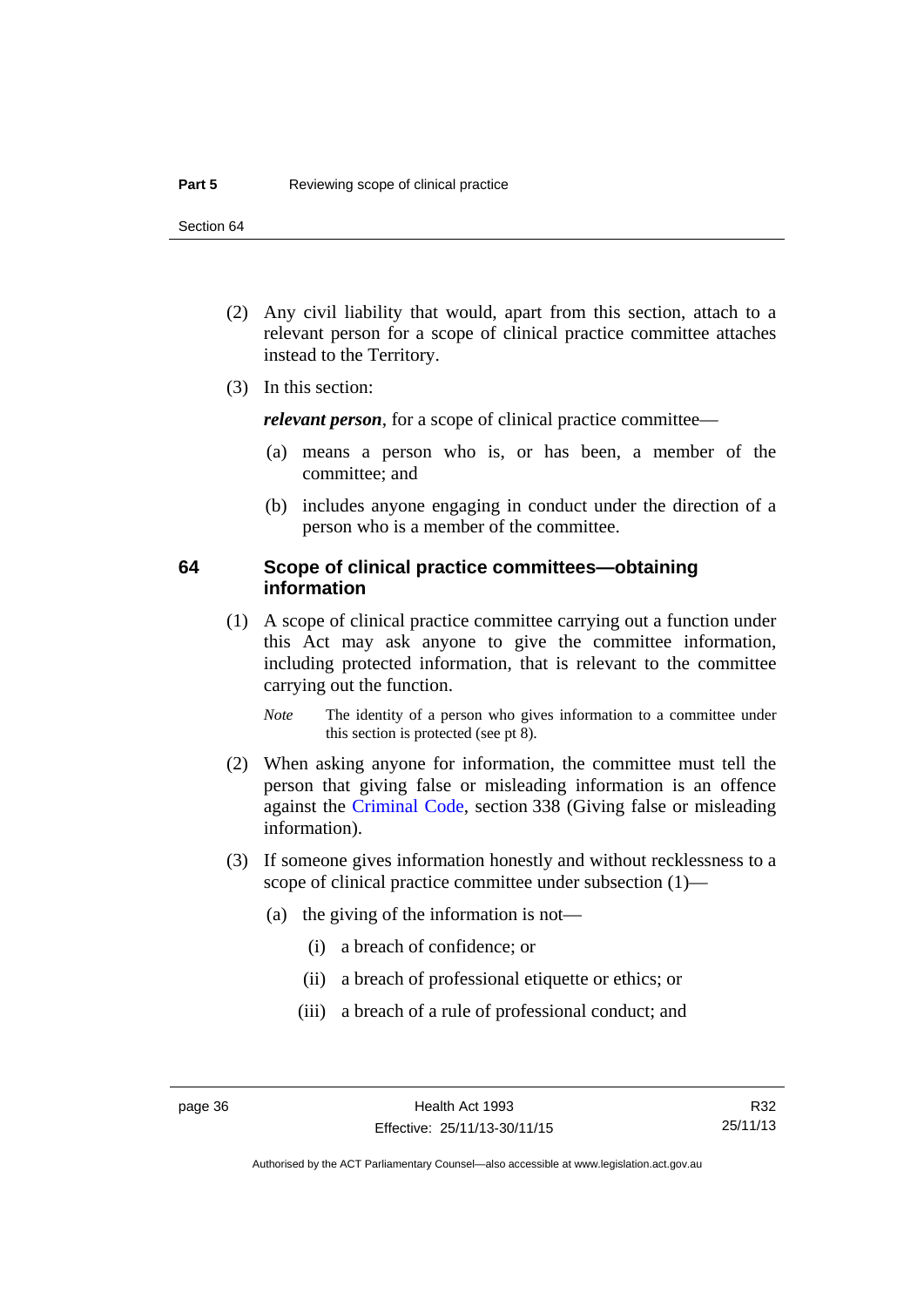(b) the person does not incur civil or criminal liability only because of giving the information.

# **65 Scope of clinical practice committee must give doctor, dentist or eligible midwife opportunity to explain**

- (1) This section applies to a scope of clinical practice committee if—
	- (a) the committee is reviewing the scope of clinical practice of a doctor, dentist or eligible midwife for a health facility; and
	- (b) the committee proposes to recommend in a scope of clinical practice report that—
		- (i) the scope of clinical practice of the doctor, dentist or eligible midwife should be amended or withdrawn; or
		- (ii) the terms of engagement of the doctor, dentist or eligible midwife by the health facility should be amended; or
		- (iii) the engagement of the doctor, dentist or eligible midwife by the health facility should be suspended or ended.

*Note* Scope of clinical practice reports are prepared under s 67.

- (2) The committee must give the doctor, dentist or eligible midwife a written notice (a *recommendation notice*) stating—
	- (a) the committee's proposed recommendation; and
	- (b) the reasons for the committee's proposed recommendation; and
	- (c) that the doctor, dentist or eligible midwife may, not later than 21 days after the day the recommendation notice is given to the doctor, dentist or eligible midwife, make a submission to the committee about the proposed recommendation.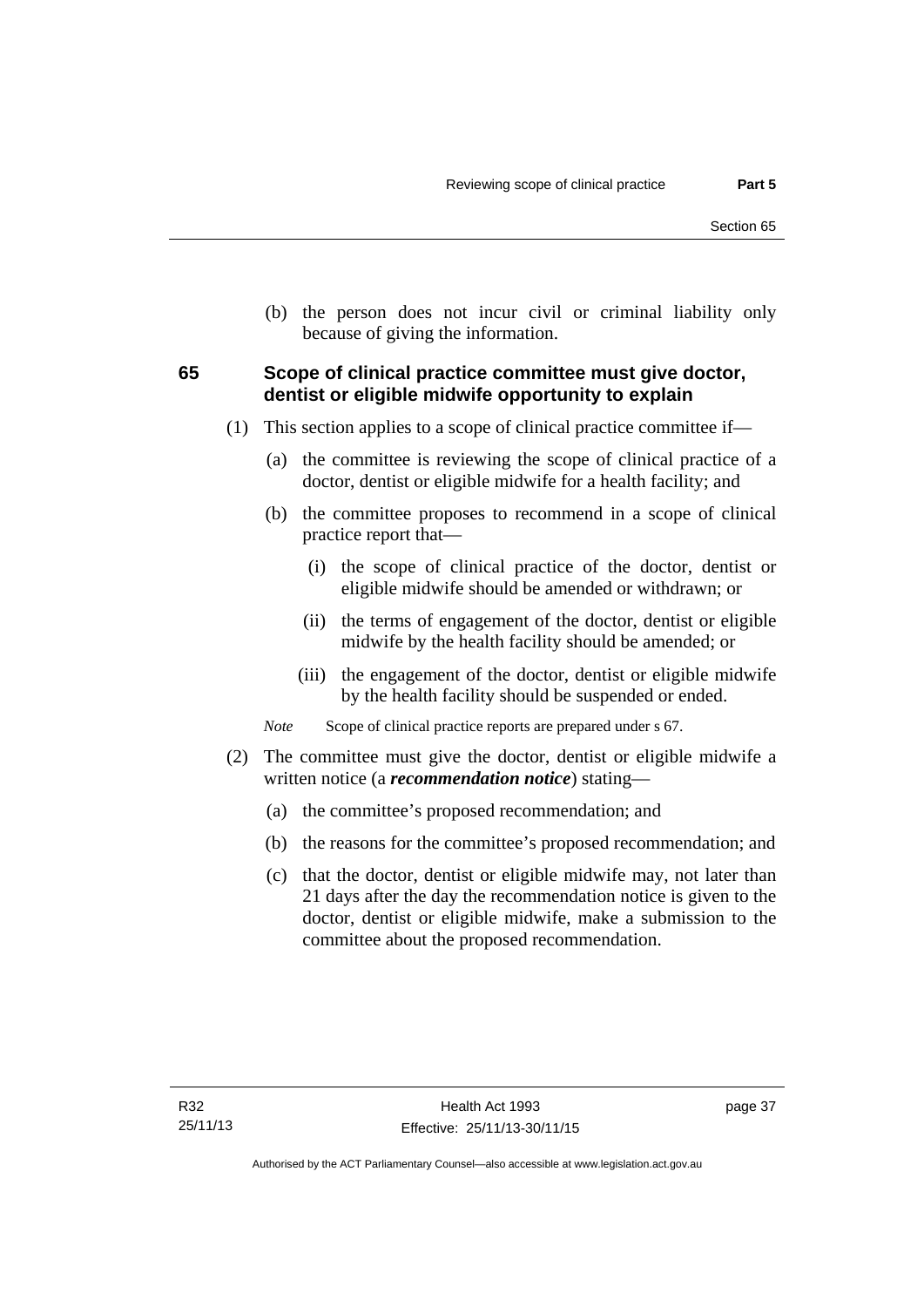(3) A recommendation notice must not include sensitive information.

*Note Sensitive information*—see s 124.

 (4) The committee must consider any submission made by the doctor, dentist or eligible midwife to the committee in accordance with the notice.

# **66 Interim and emergency withdrawal or amendment of scope of clinical practice by committee**

- (1) If at any time a scope of clinical practice committee forms the view that the clinical practice of a doctor, dentist or eligible midwife at a health facility poses a threat to the safety of members of the public, the committee may withdraw or amend the scope of clinical practice of the doctor, dentist or eligible midwife with immediate effect.
- (2) The scope of clinical practice committee may take action under subsection (1) before the completion of a review by the committee of the doctor's, dentist's or eligible midwife's scope of clinical practice under section 65.
- (3) Any withdrawal or amendment under this section has effect until a decision of the CEO of a health facility on the scope of clinical practice report in relation to the doctor, dentist or eligible midwife takes effect under section 71 (When CEO decision on scope of clinical practice report takes effect).
- (4) If a scope of clinical practice committee withdraws or amends the scope of clinical practice of a doctor, dentist or eligible midwife under subsection (1), the committee must tell the director-general and the chief executive officer, Calvary (the *executive officers*) of the committee's decision and the date of the decision, in writing, as soon as possible.

Authorised by the ACT Parliamentary Counsel—also accessible at www.legislation.act.gov.au

R32 25/11/13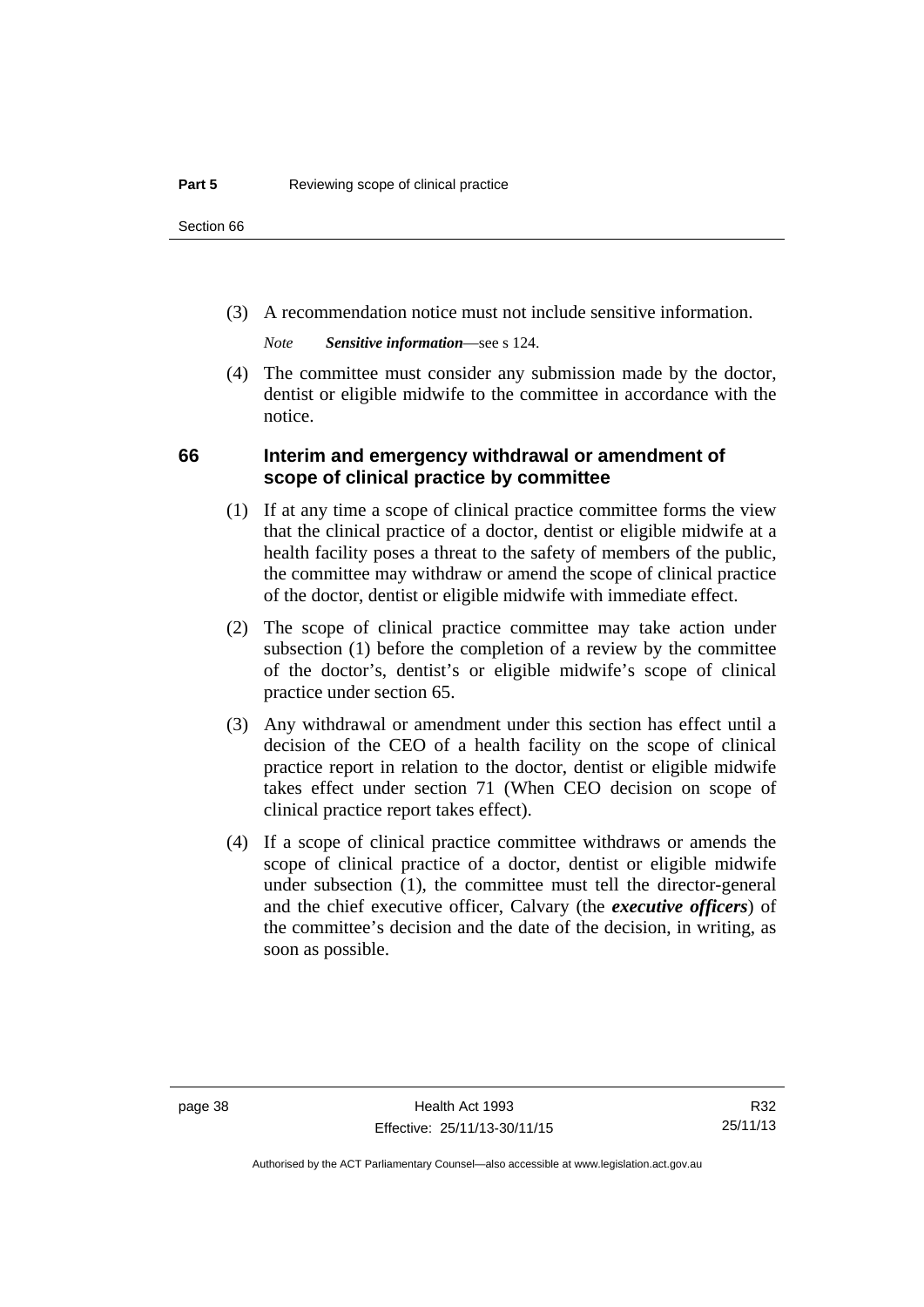(5) If an executive officer is told about the withdrawal or amendment of the scope of clinical practice of a doctor, dentist or eligible midwife under this section, the executive officer must tell appropriate officers under their authority or direction of the committee's decision so that proper effect can be given to the decision.

### **Examples—appropriate officers**

- general manager of the health facility
- clinical unit director
- head of department at health facility
- immediate supervisor of doctor, dentist or eligible midwife
- human resource personnel
- *Note* An example is part of the Act, is not exhaustive and may extend, but does not limit, the meaning of the provision in which it appears (see [Legislation Act,](http://www.legislation.act.gov.au/a/2001-14) s 126 and s 132).

# **67 Preparing scope of clinical practice reports**

- (1) This section applies to a scope of clinical practice committee if—
	- (a) the committee has reviewed the scope of clinical practice of a doctor, dentist or eligible midwife for a health facility; and
	- (b) if the committee has given the doctor, dentist or eligible midwife a recommendation notice—the committee has considered any submission made by the doctor, dentist or eligible midwife in accordance with the notice; and
	- (c) the committee has completed the review.
- (2) The scope of clinical practice committee must prepare a report (a *scope of clinical practice report*) about the review.
	- *Note* The report must be prepared as soon as possible (see [Legislation Act,](http://www.legislation.act.gov.au/a/2001-14) s 151B).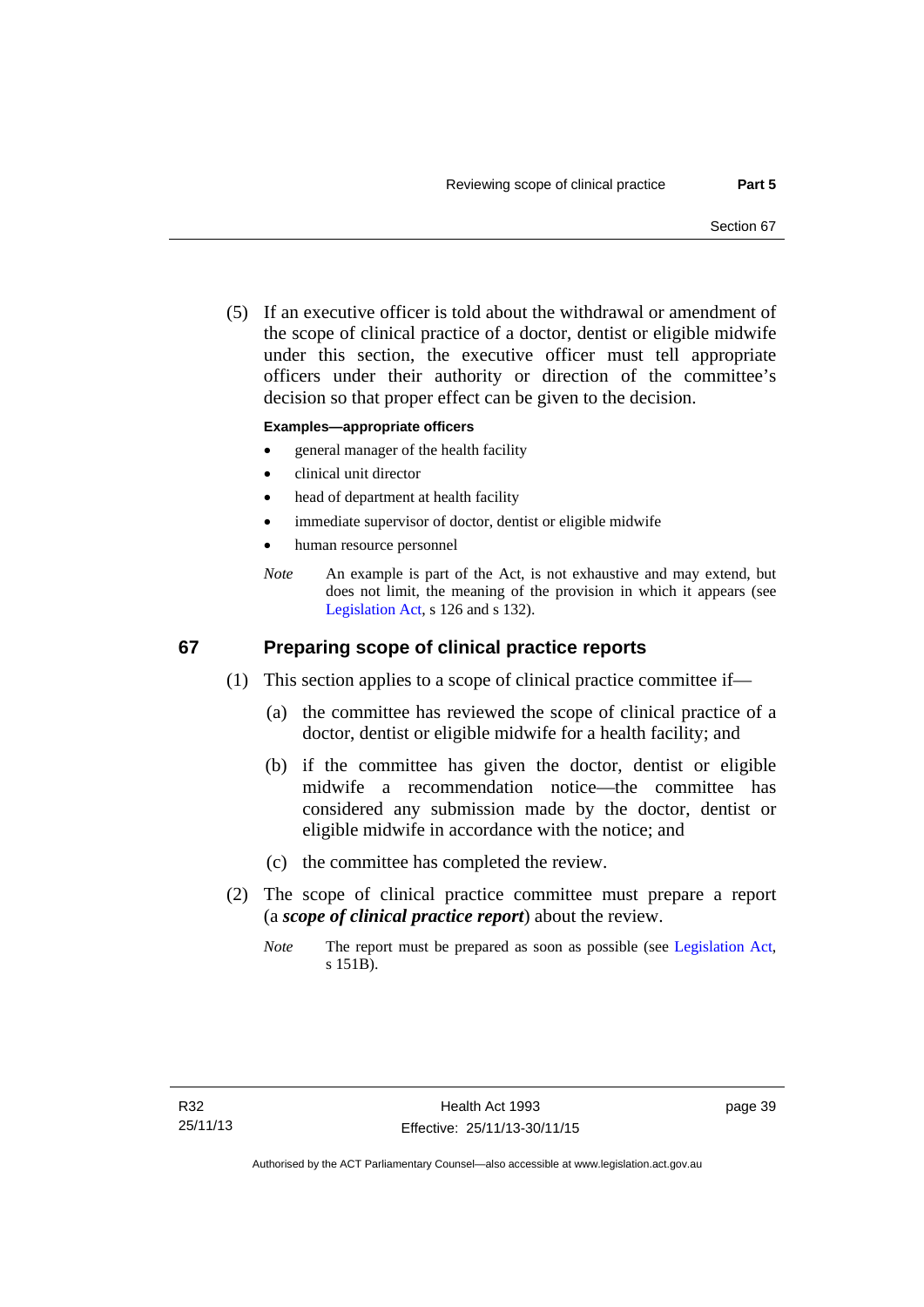- (3) The scope of clinical practice report must include the committee's recommendations about whether—
	- (a) the scope of clinical practice of the doctor, dentist or eligible midwife should stay the same, be amended or be withdrawn; and
	- (b) the terms of engagement of the doctor, dentist or eligible midwife by the health facility should be amended; and
	- (c) the engagement of the doctor, dentist or eligible midwife by the health facility should be suspended or ended.
- (4) In this section:

*recommendation notice*—see section 65 (2).

# **68 Giving scope of clinical practice reports to CEO of health facility and doctor, dentist or eligible midwife**

If a scope of clinical practice committee prepares a scope of clinical practice report about a doctor, dentist or eligible midwife for a health facility, the committee must give a copy of the report to—

- (a) the CEO of the health facility; and
- (b) the doctor, dentist or eligible midwife.
- *Note* The report must be given as soon as possible (see [Legislation Act,](http://www.legislation.act.gov.au/a/2001-14) s 151B).

# **69 CEO may make interim or emergency decision on scope of clinical practice**

 (1) If the CEO of a health facility has concerns about a doctor, dentist or eligible midwife for a health facility of sufficient seriousness to warrant the immediate amendment or withdrawal of the scope of clinical practice of the doctor, dentist or eligible midwife, the CEO may, by notice in writing, amend or withdraw the scope of clinical practice of the doctor, dentist or eligible midwife with immediate effect.

Authorised by the ACT Parliamentary Counsel—also accessible at www.legislation.act.gov.au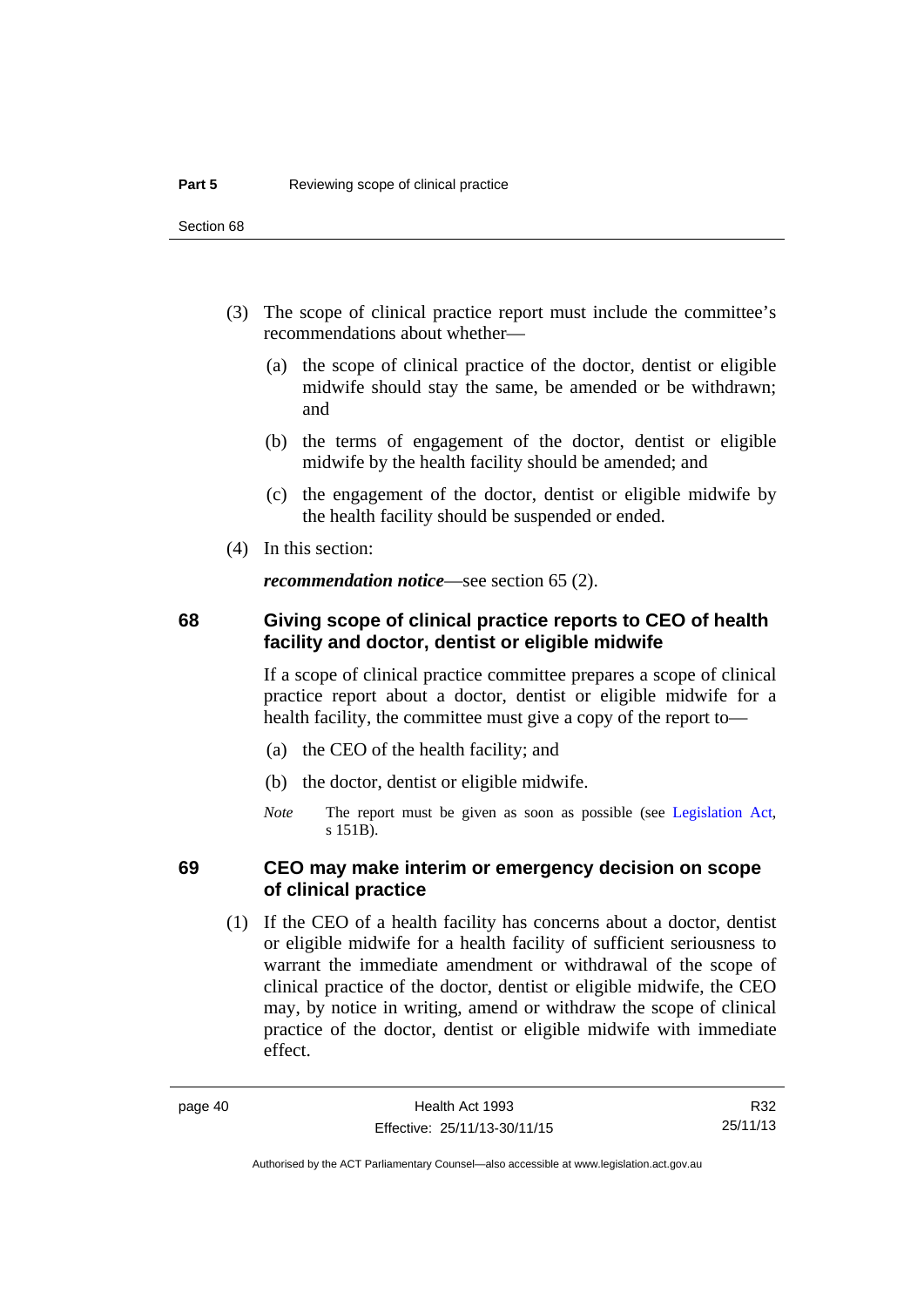- (2) The CEO may take action under subsection (1) even if a scope of clinical practice committee has not reported on, or is not currently investigating, the scope of clinical practice of the doctor, dentist or eligible midwife.
- (3) Any amendment or withdrawal of the scope of clinical practice of a doctor, dentist or eligible midwife under this section has effect from the day and time the notice is given to the doctor, dentist or eligible midwife—
	- (a) if a scope of clinical practice report is prepared under section 67 in relation to the doctor, dentist or eligible midwife—until a decision on the scope of clinical practice report takes effect under section 71; or
	- (b) in any other case—until the CEO, by notice in writing, revokes the amendment or withdrawal.
- (4) Subsection (5) applies if—
	- (a) the CEO amends or withdraws the scope of clinical practice of a doctor, dentist or eligible midwife under subsection (1); and
	- (b) the scope of clinical practice of the doctor, dentist or eligible midwife is not the subject of an investigation by a scope of clinical practice committee.
- (5) The CEO must immediately refer the scope of clinical practice of the doctor, dentist or eligible midwife to a scope of clinical practice committee.
- (6) If the CEO amends or withdraws the scope of clinical practice of a doctor, dentist or eligible midwife under subsection (1), the CEO must, in writing, notify—
	- (a) the doctor, dentist or eligible midwife; and
	- (b) if the CEO is not the director-general—the director-general; and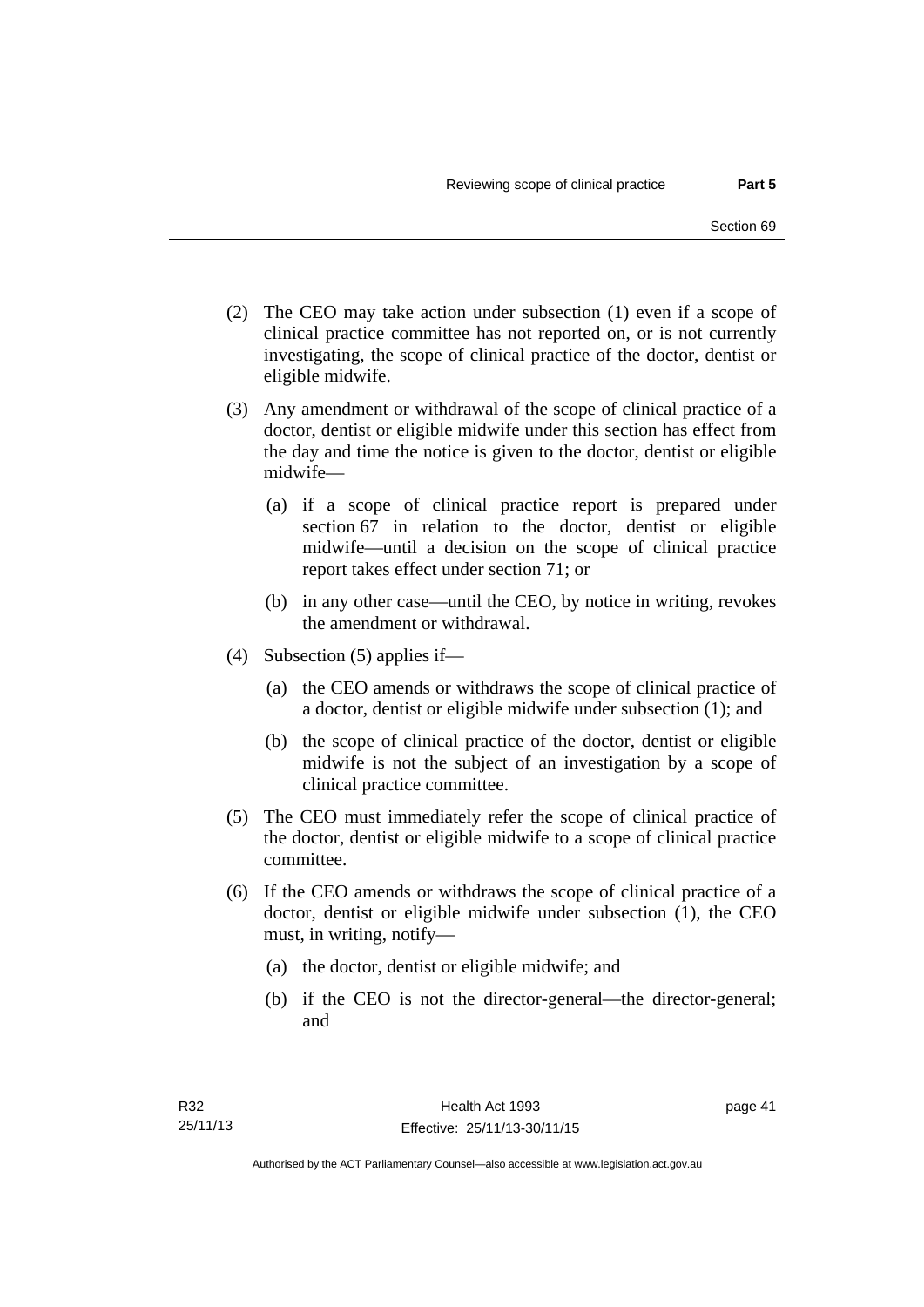- (c) if the CEO is not the chief executive officer, Calvary—the chief executive officer, Calvary; and
- (d) the relevant health board for the doctor, dentist or eligible midwife; and
- (e) the health services commissioner; and
- (f) the CEO of any other health facility at which the doctor, dentist or eligible midwife is engaged; and
- (g) if a scope of clinical practice committee submitted a report about the doctor, dentist or eligible midwife under section 68 to the CEO—the scope of clinical practice committee that submitted the report; and
- (h) all appropriate officers under the CEO's authority or direction of the committee's decision so that proper effect can be given to the decision.

### **Examples—appropriate officers**

- general manager of the health facility
- clinical unit director
- head of department at health facility
- immediate supervisor of doctor, dentist or eligible midwife
- human resource personnel
- *Note* An example is part of the Act, is not exhaustive and may extend, but does not limit, the meaning of the provision in which it appears (see [Legislation Act,](http://www.legislation.act.gov.au/a/2001-14) s 126 and s 132).

# **70 CEO must make decision on scope of clinical practice report**

 (1) This section applies if the CEO of a health facility is given a scope of clinical practice report about a doctor, dentist or eligible midwife for the health facility.

R32 25/11/13

Authorised by the ACT Parliamentary Counsel—also accessible at www.legislation.act.gov.au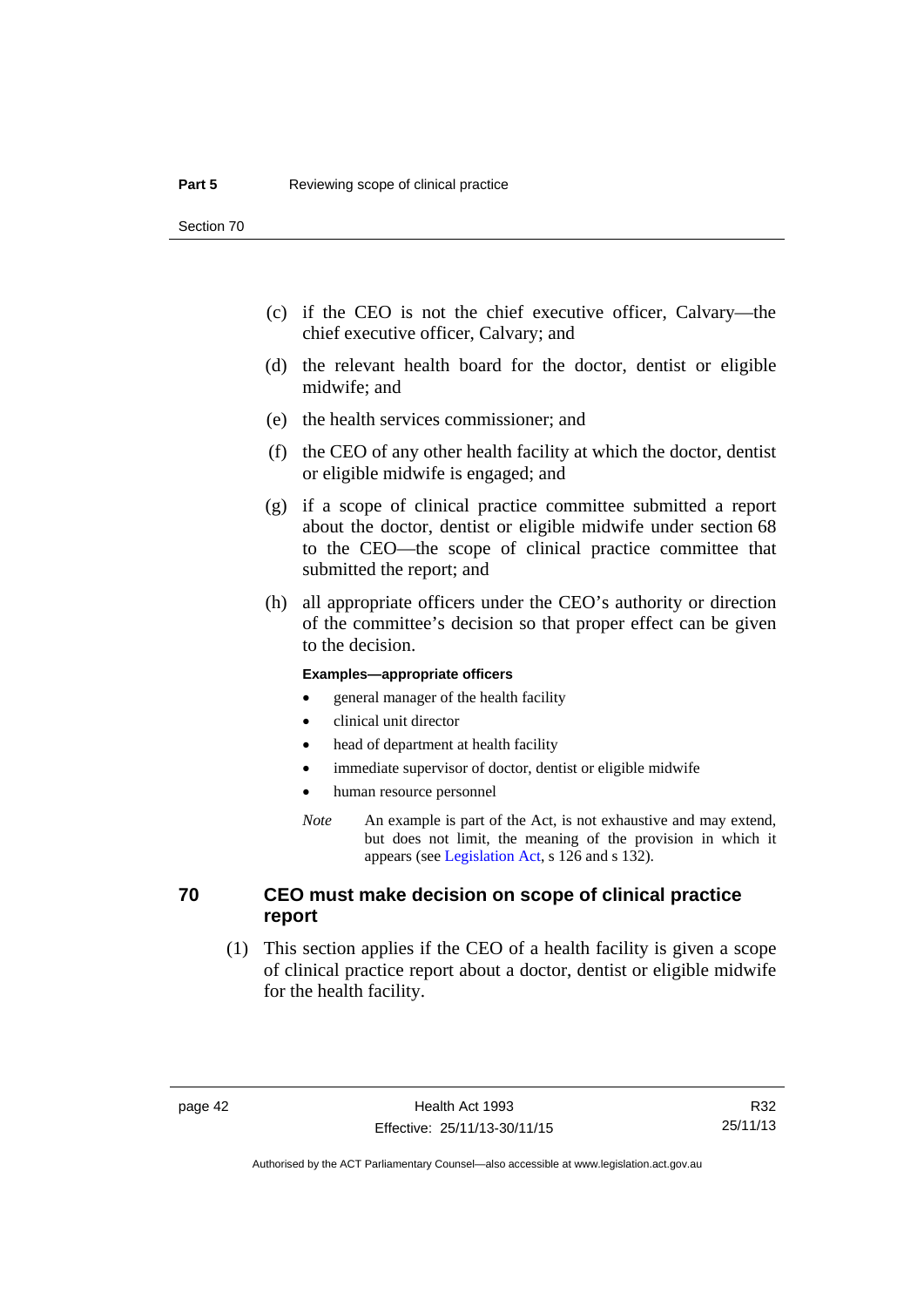- (2) The CEO must—
	- (a) consider the recommendations in the scope of clinical practice report; and
	- (b) decide whether to take—
		- (i) the action recommended in the scope of clinical practice report; or
		- (ii) any other action that the committee could have recommended under section 67 (3) that the CEO considers appropriate.
	- *Note 1* The CEO must consider the recommendations and make a decision as soon as possible (see [Legislation Act](http://www.legislation.act.gov.au/a/2001-14), s 151B).
	- *Note* 2 A decision of the CEO under this section is a reviewable decision (see pt 10).
- (3) After the CEO has made a decision under subsection (2), the CEO must give the following people notice in writing (a *scope of clinical practice executive decision notice*) of the decision:
	- (a) each doctor, dentist or eligible midwife for the health facility whose scope of clinical practice or engagement will be affected by the CEO's decision;
	- (b) the scope of clinical practice committee that prepared the scope of clinical practice report;
	- (c) all appropriate officers under the CEO's authority or direction so that proper effect can be given to the decision.

### **Examples—appropriate officers**

- general manager of the health facility
- clinical unit director
- head of department at health facility
- immediate supervisor of doctor, dentist or eligible midwife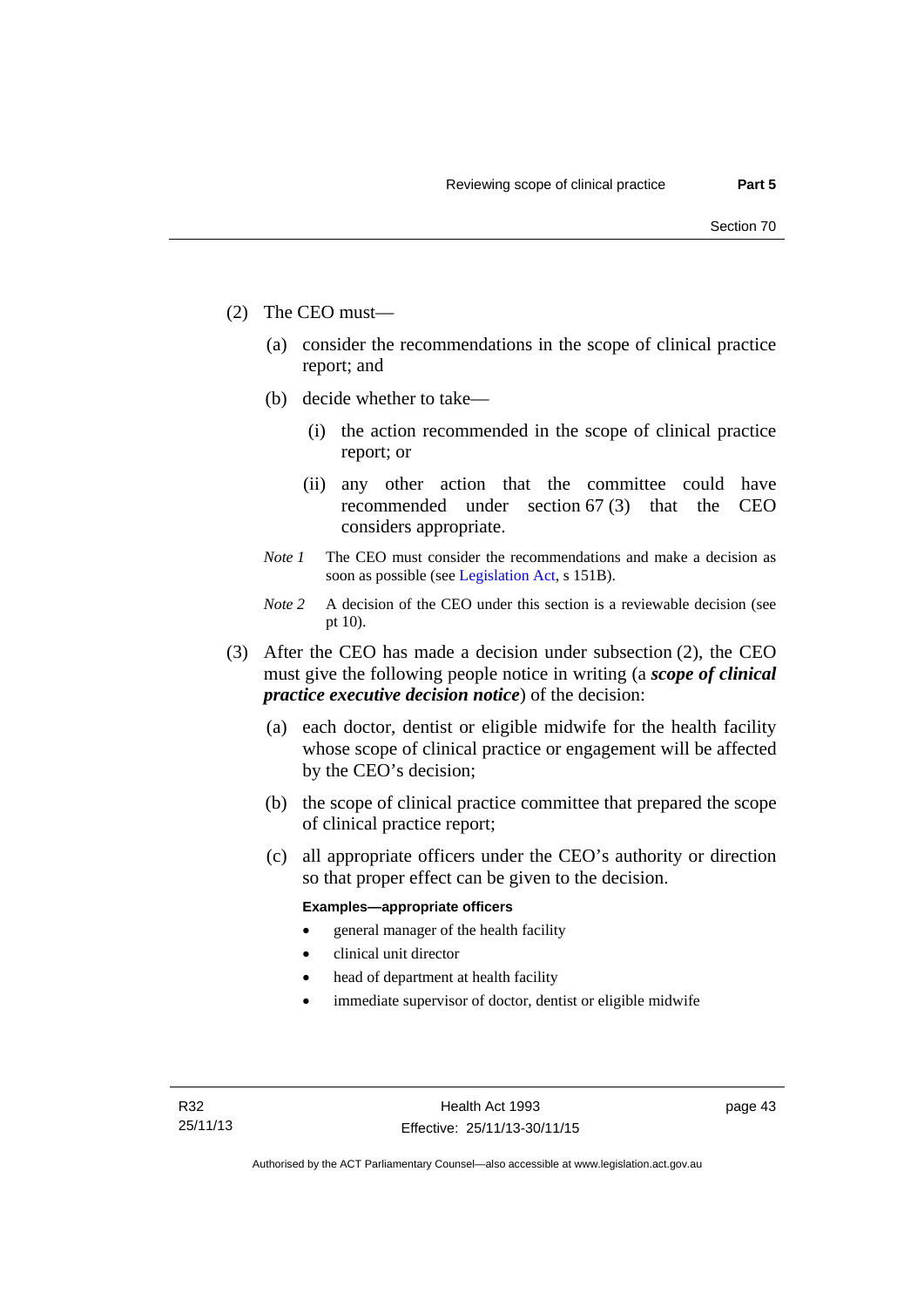- human resource personnel
- *Note* An example is part of the Act, is not exhaustive and may extend, but does not limit, the meaning of the provision in which it appears (see [Legislation Act,](http://www.legislation.act.gov.au/a/2001-14) s 126 and s 132).
- (4) A scope of clinical practice executive decision notice in relation to a doctor, dentist or eligible midwife must include the following information:
	- (a) if the doctor's, dentist's or eligible midwife's scope of clinical practice is to stay the same—a statement to that effect;
	- (b) if the doctor's, dentist's or eligible midwife's scope of clinical practice is to be amended—how the scope of clinical practice is being amended;
	- (c) if the doctor's, dentist's or eligible midwife's scope of clinical practice is to be withdrawn—a statement to that effect;
	- (d) if the term of engagement of the doctor, dentist or eligible midwife by a health facility is to be amended—how the term is being amended;
	- (e) if the engagement of the doctor, dentist or eligible midwife by a health facility is to be suspended—the period for which the engagement is being suspended;
	- (f) if the engagement of the doctor, dentist or eligible midwife by a health facility is to be ended—a statement to that effect;
	- (g) if the doctor, dentist or eligible midwife was the subject of a decision of the CEO under section 69—a statement to that effect;
	- (h) when the decision takes effect.
- (5) The scope of clinical practice review notice must be in accordance with the requirements for a reviewable decision notice.
	- *Note* The requirements for reviewable decision notices are prescribed under the *[ACT Civil and Administrative Tribunal Act 2008](http://www.legislation.act.gov.au/a/2008-35)*.

R32 25/11/13

Authorised by the ACT Parliamentary Counsel—also accessible at www.legislation.act.gov.au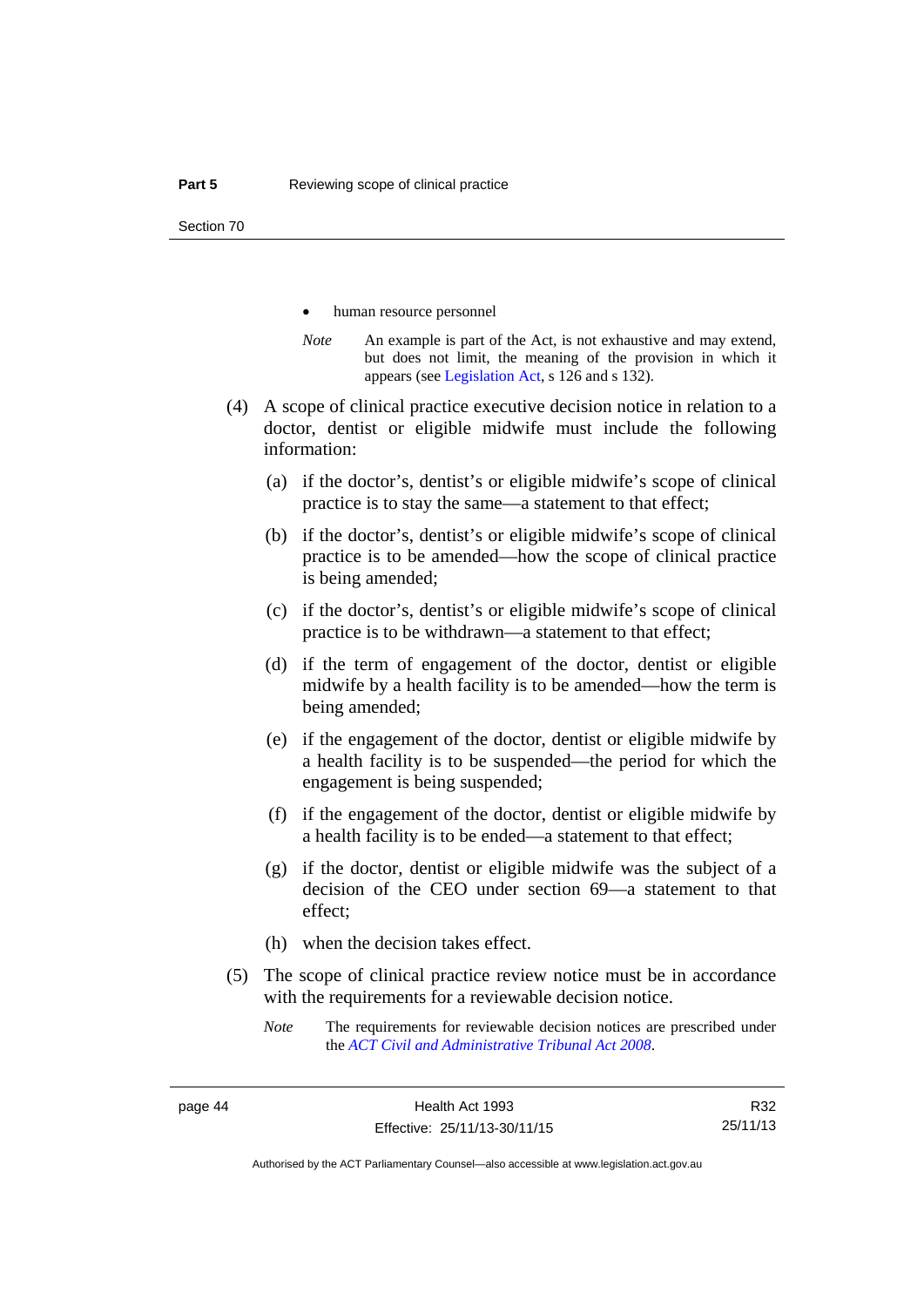# **71 When CEO decision on scope of clinical practice report takes effect**

- (1) A decision of the CEO of a health facility under section 69 or section 70 in relation to a doctor, dentist or eligible midwife for the health facility takes effect on the later of the following:
	- (a) the day stated in the scope of clinical practice review notice for the decision;
	- (b) the day the scope of clinical practice review notice is given to the doctor, dentist or eligible midwife.
- (2) For subsection (1) (b), if the notice cannot be given to the doctor, dentist or eligible midwife in person, the notice is taken to be given to the doctor, dentist or eligible midwife 7 days after the day it is posted to his or her last known home address.

# **72 CEO may give information about decision to health facility outside ACT**

- (1) If the CEO of a health facility makes a decision under section 69 or section 70 to amend or withdraw the scope of clinical practice of a doctor, dentist or eligible midwife, the CEO may tell the CEO of a health facility that is outside the ACT (the *other CEO*) about the amendment or withdrawal.
- (2) However, the CEO may not tell the other CEO about the amendment or withdrawal, unless the other CEO asks, in writing, for information about the scope of clinical practice of the doctor, dentist or eligible midwife.

# **73 Request for information by health facility outside ACT**

(1) This section applies if a health facility outside the ACT (the *requesting facility*) asks the CEO of a health facility for clinical practice information about a doctor, dentist or eligible midwife that has been the subject of a scope of clinical practice review at the health facility.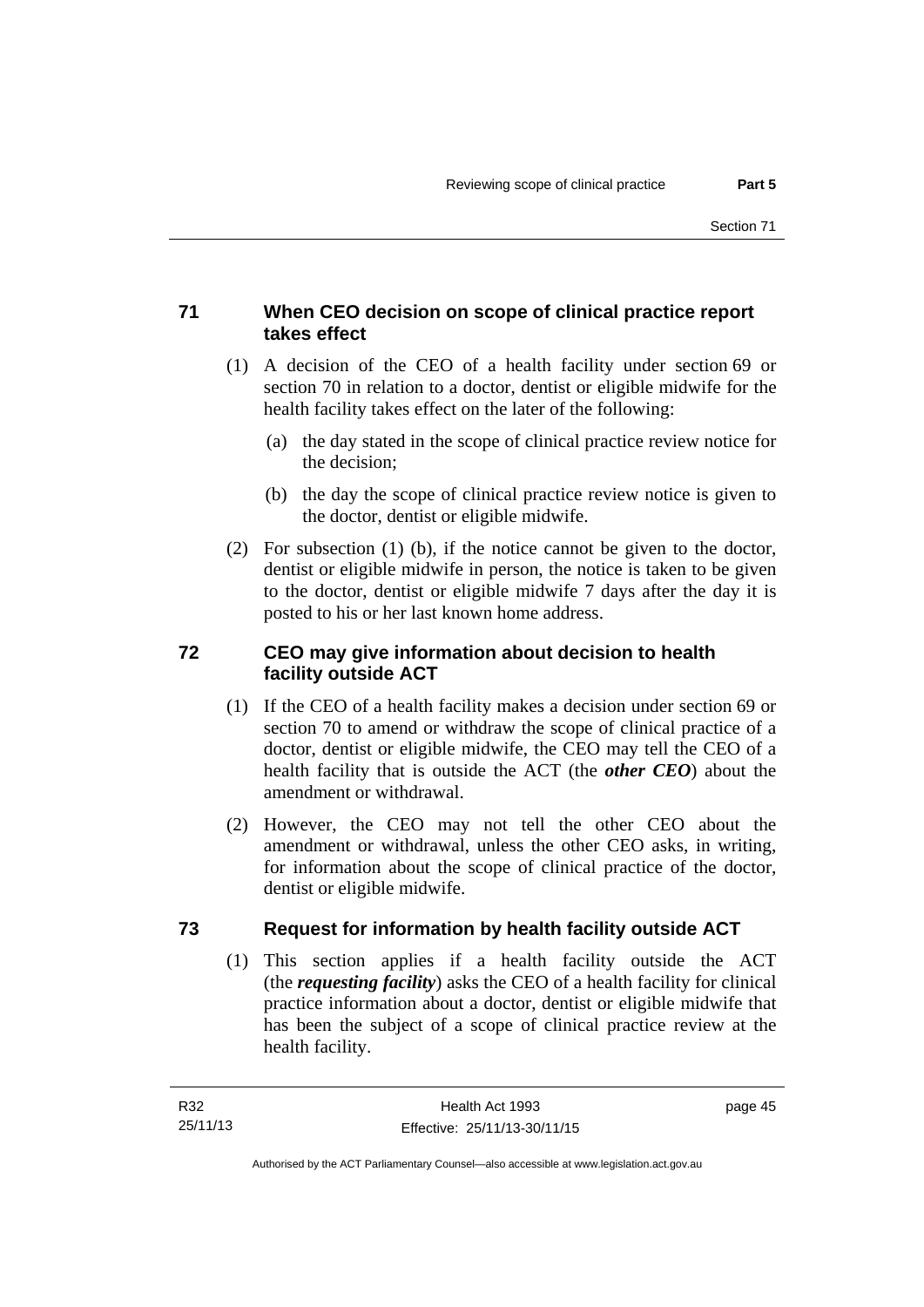- (2) The CEO must—
	- (a) if the request for information is in writing—forward the request within 7 days of receiving it to the scope of clinical practice committee that reviewed the doctor's, dentist's or eligible midwife's scope of clinical practice; or
	- (b) if the request is not in writing—tell the requesting facility as soon as practicable that the request must be made in writing.
- (3) A scope of clinical practice review committee that receives a request from a CEO under subsection (2) (a) may give the requesting facility—
	- (a) the following information if the information formed part of the committee's review of the doctor, dentist or eligible midwife, and is relevant to the information asked for by the requesting facility:
		- (i) particulars of the complaint against the doctor, dentist or eligible midwife;
		- (ii) particulars about any patients treated by the doctor, dentist or eligible midwife;
		- (iii) health facility medical records;
		- (iv) reports from other providers of health services; and
	- (b) a summary of the committee's review report into the doctor's, dentist's or eligible midwife's scope of clinical practice.
- (4) However, any information given to a requesting facility under subsection (3) must be given in a form that does not allow a person mentioned in the information, other than the doctor, dentist or eligible midwife reviewed by the committee, to be identified.

R32 25/11/13

Authorised by the ACT Parliamentary Counsel—also accessible at www.legislation.act.gov.au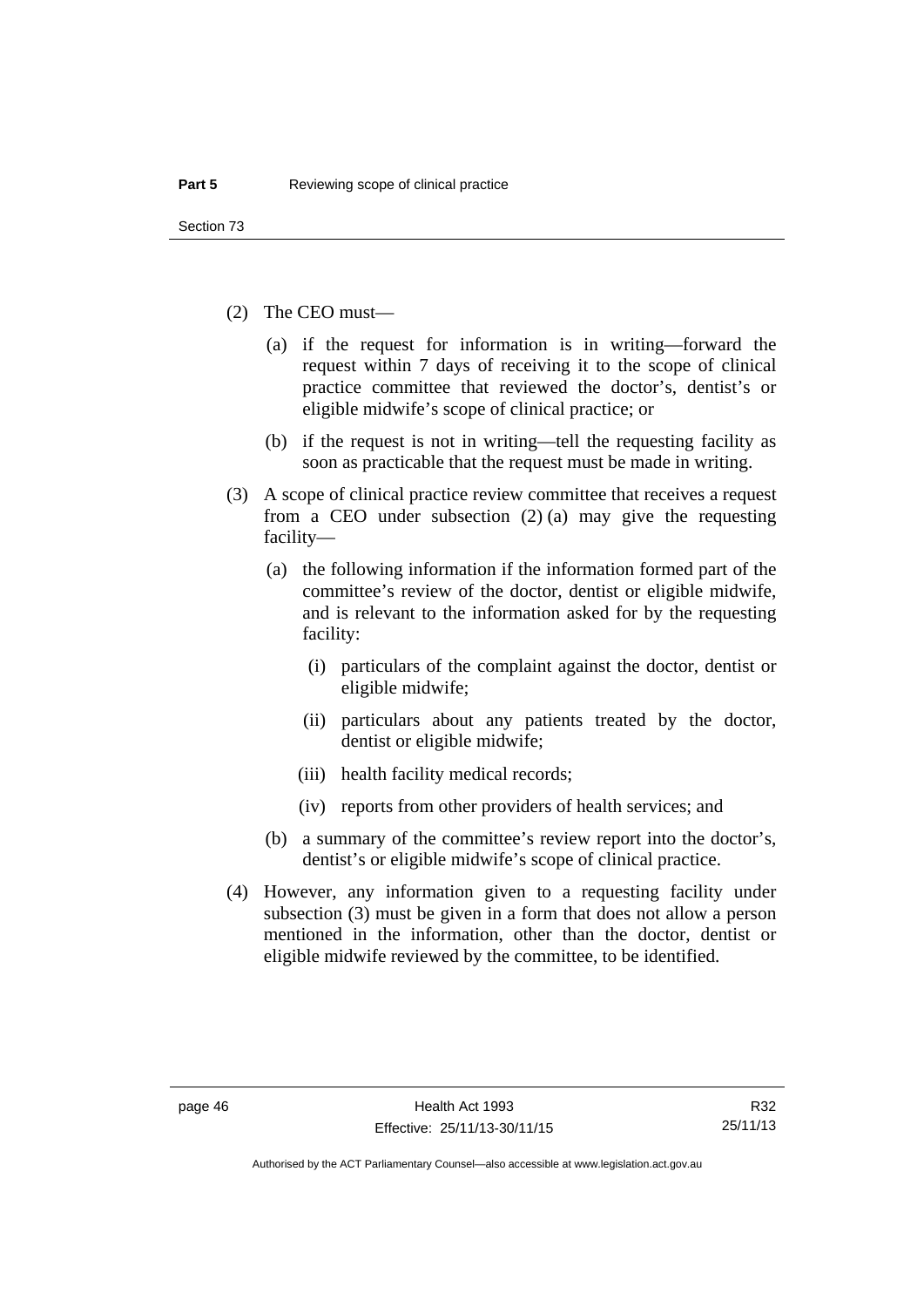(5) In this section:

*clinical practice information*, about a doctor, dentist or eligible midwife, means information relating to the clinical competency and standards of professional conduct of the doctor, dentist or eligible midwife.

# **74 Scope of clinical practice committees—giving information to health board and health services commissioner**

(1) A scope of clinical practice committee may give protected information to a health board if the committee is satisfied that giving the information would be likely to facilitate the improvement of health services provided in the ACT.

*Note* Protected information includes sensitive information (see s 123).

- (2) If a clinical practice committee gives protected information to a health board under subsection (1), the committee must give the information to the health services commissioner.
- (3) A scope of clinical practice committee must tell the relevant health board, and the health services commissioner, if the committee is satisfied that the clinical practice of a doctor, dentist or eligible midwife has failed to meet the required standard of practice, or that the doctor, dentist or eligible midwife does not satisfy the suitability to practise requirements.
- (4) In this section:

*required standard of practice*—see the *[Health Professionals](http://www.legislation.act.gov.au/a/2004-38)  [Act 2004](http://www.legislation.act.gov.au/a/2004-38)*, section 18.

*Note* The *[Health Practitioner Regulation National Law \(ACT\)](http://www.legislation.act.gov.au/a/db_39269/default.asp)*, pt 8, div 2 imposes an obligation to report misconduct or impairment.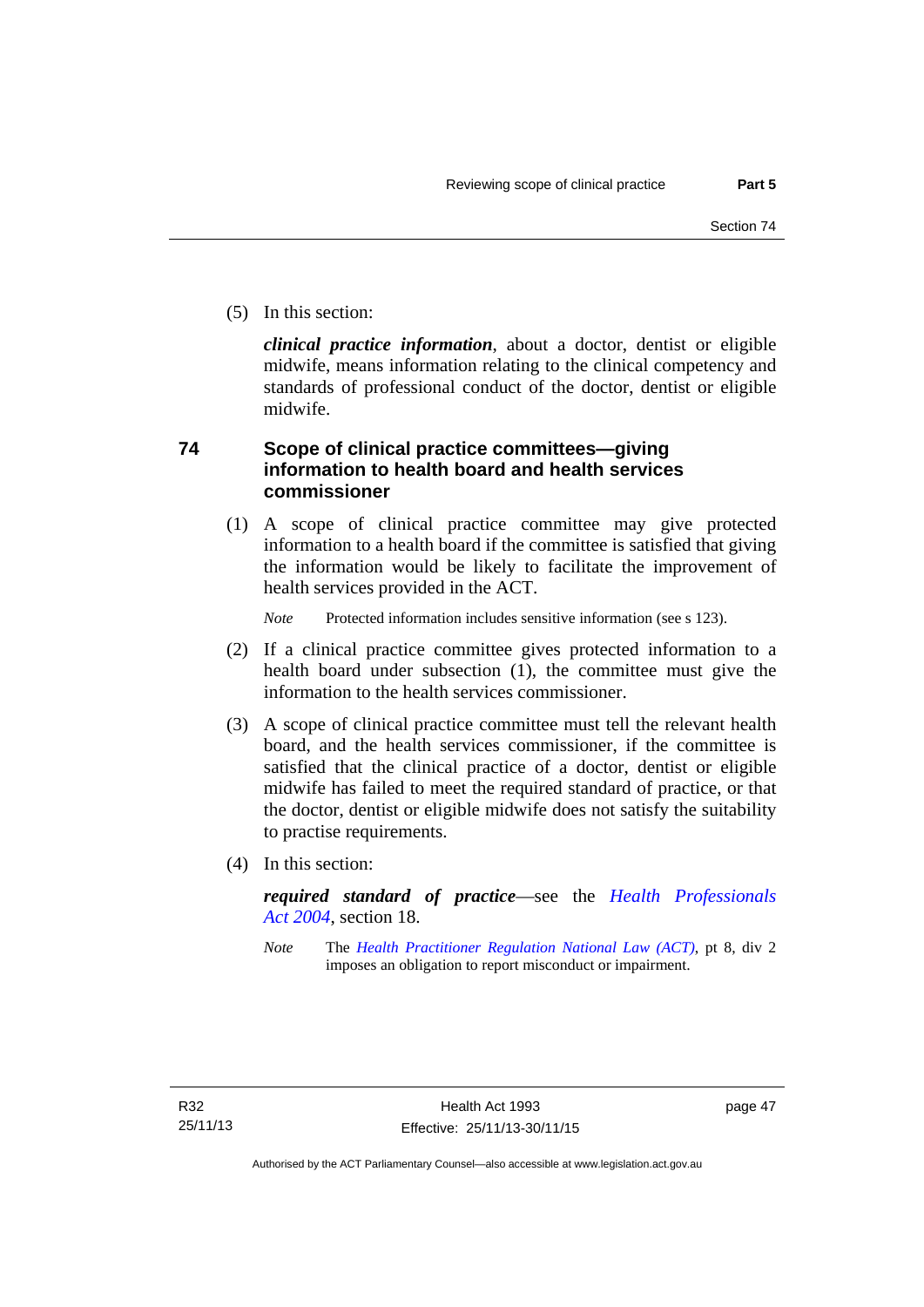# **75 Scope of clinical practice committees—admissibility of evidence**

- (1) The following are not admissible as evidence in a proceeding before a court:
	- (a) an oral statement made in a proceeding before a scope of clinical practice committee;
	- (b) a document given to a scope of clinical practice committee, but only to the extent that it was prepared only for the committee;
	- (c) a document prepared by a scope of clinical practice committee.
- (2) In this section:

*court* includes a tribunal, authority or person with power to require the production of documents or the answering of questions.

### **76 Sharing information with other committees**

A scope of clinical practice committee may share the following information, including protected information, with another scope of clinical practice committee or a quality assurance committee:

- (a) any information that comes before the committee in the course of its functions;
- (b) a decision of a CEO under section 69 or section 70 that related to a recommendation made by the committee.

# **77 Sharing information with 3rd parties**

- (1) This section applies if—
	- (a) the CEO of a health facility makes a decision, under section 69 or section 70, to amend or withdraw the scope of clinical practice of a doctor, dentist or eligible midwife; and
	- (b) a person asks for information about the decision.

R32 25/11/13

Authorised by the ACT Parliamentary Counsel—also accessible at www.legislation.act.gov.au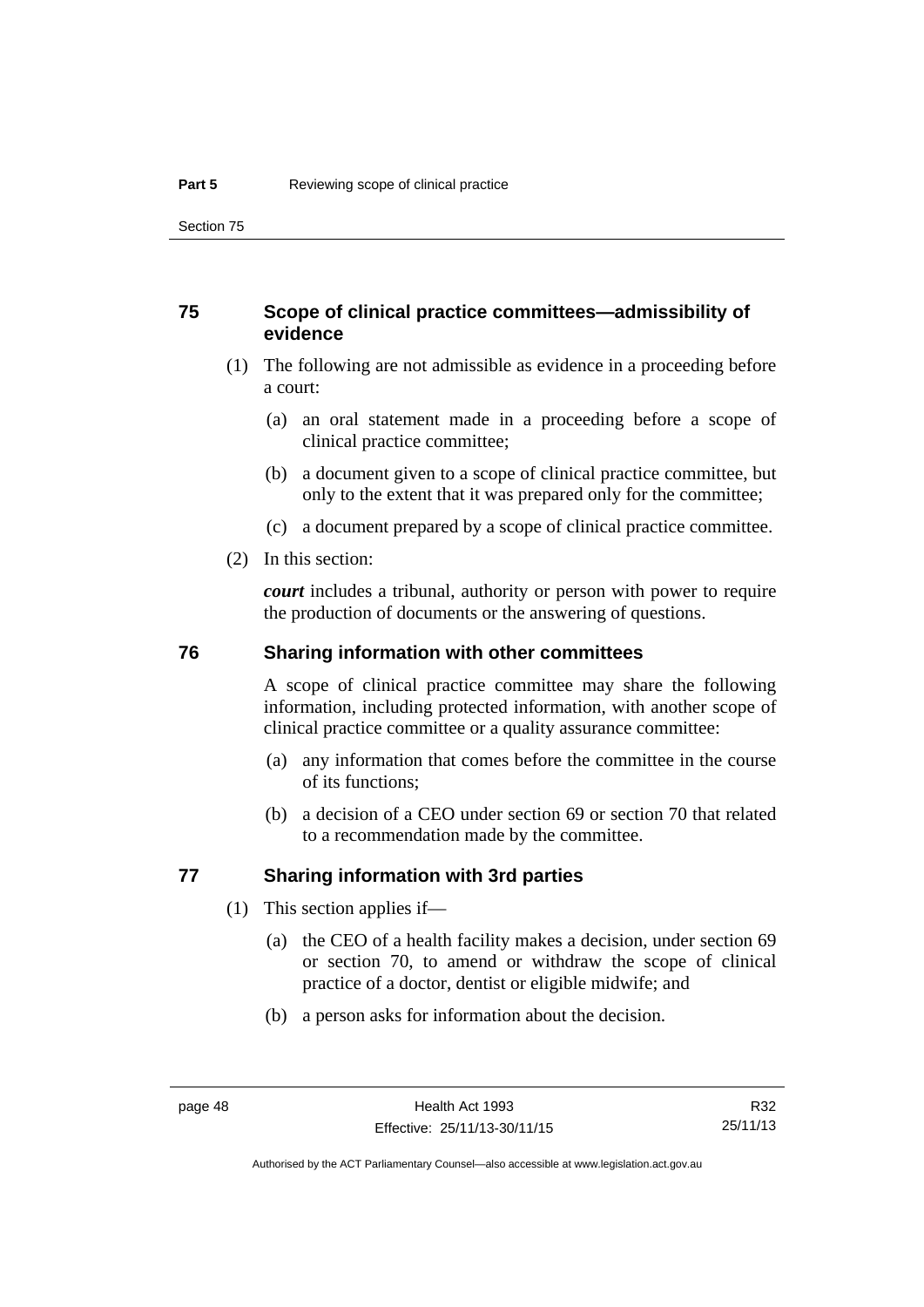(2) The CEO may give the person information about the decision, but may not disclose the identity of the doctor, dentist or eligible midwife or any other sensitive information.

*Note Sensitive information*—see s 124.

# **78 Complainants to remain anonymous**

If a person makes a complaint about a doctor, dentist or eligible midwife and the matter is referred to a scope of clinical practice committee, the committee—

- (a) must not disclose the identity of the complainant to the doctor, dentist, eligible midwife or any other person who is not a member of the committee; and
- (b) if the committee provides any information to a person about a complaint—may provide information in a way that protects the identity of the complainant unless required to do otherwise by this Act or any other Territory law.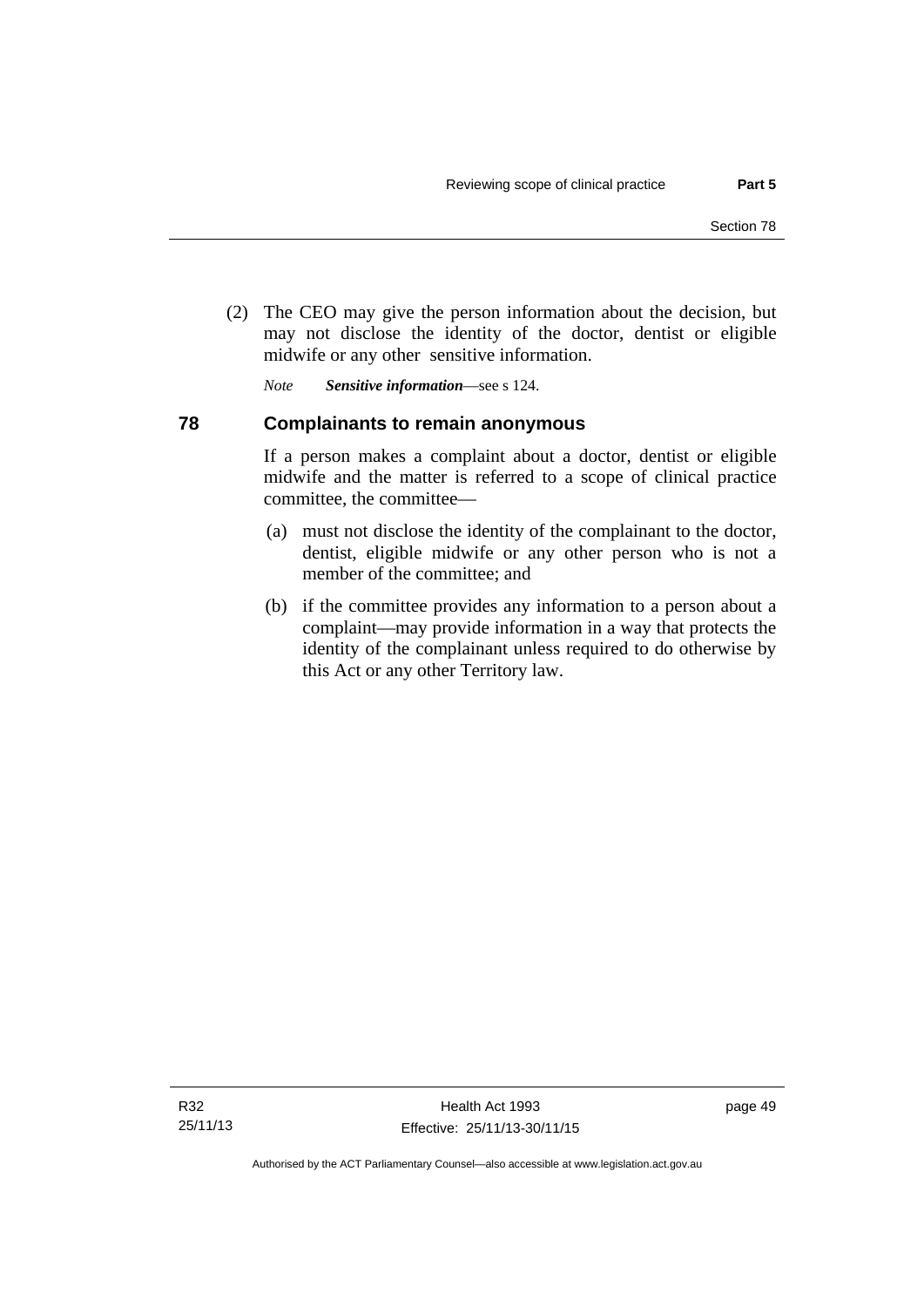#### **Part 6** Abortions

Section 80

# **Part 6 Abortions**

# **80 Meaning of** *abortion* **for pt 6**

In this part:

*abortion* means causing a woman's miscarriage by:

- (a) administering a drug; or
- (b) using an instrument; or
- (c) any other means.

# **81 Only doctor may carry out abortion**

A person who is not a doctor must not carry out an abortion.

Maximum penalty: imprisonment for 5 years.

# **82 Abortion to be carried out in approved medical facility**

A person must not carry out an abortion except in a medical facility, or part of a medical facility, approved under section 83 (1).

Maximum penalty: 50 penalty units, imprisonment for 6 months or both.

# **83 Approval of facilities**

- (1) If a medical facility is suitable on medical grounds for carrying out abortions, the Minister may approve the medical facility or an appropriate part of the medical facility.
- (2) An approval is a notifiable instrument.

*Note* A notifiable instrument must be notified under the *[Legislation Act 2001](http://www.legislation.act.gov.au/a/2001-14)*.

 (3) The Minister must not unreasonably refuse or delay a request for approval of a medical facility under subsection (1).

R32 25/11/13

Authorised by the ACT Parliamentary Counsel—also accessible at www.legislation.act.gov.au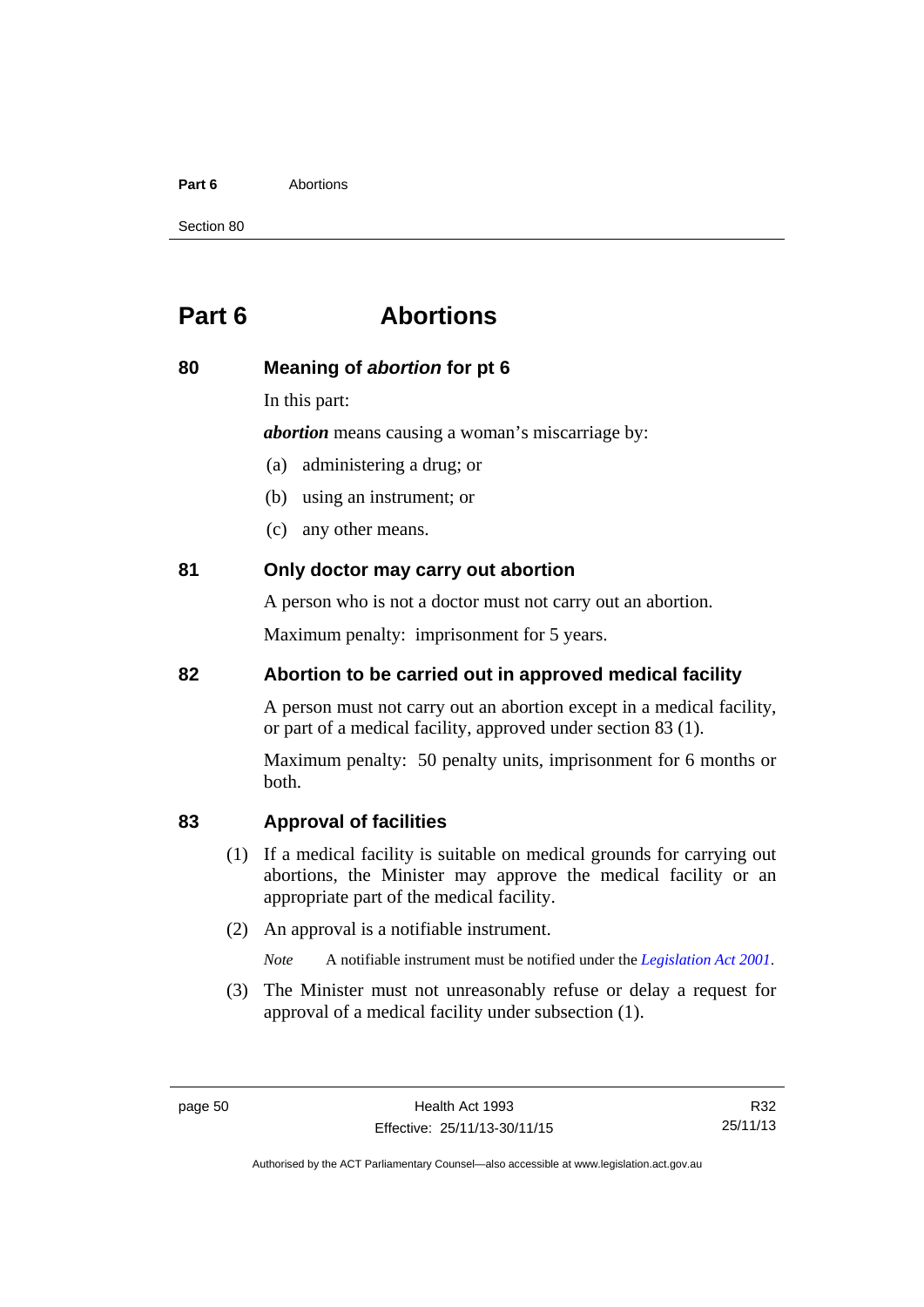# **84 No obligation to carry out abortion**

- (1) No-one is under a duty (by contract or by statutory or other legal requirement) to carry out or assist in carrying out an abortion.
- (2) A person is entitled to refuse to assist in carrying out an abortion.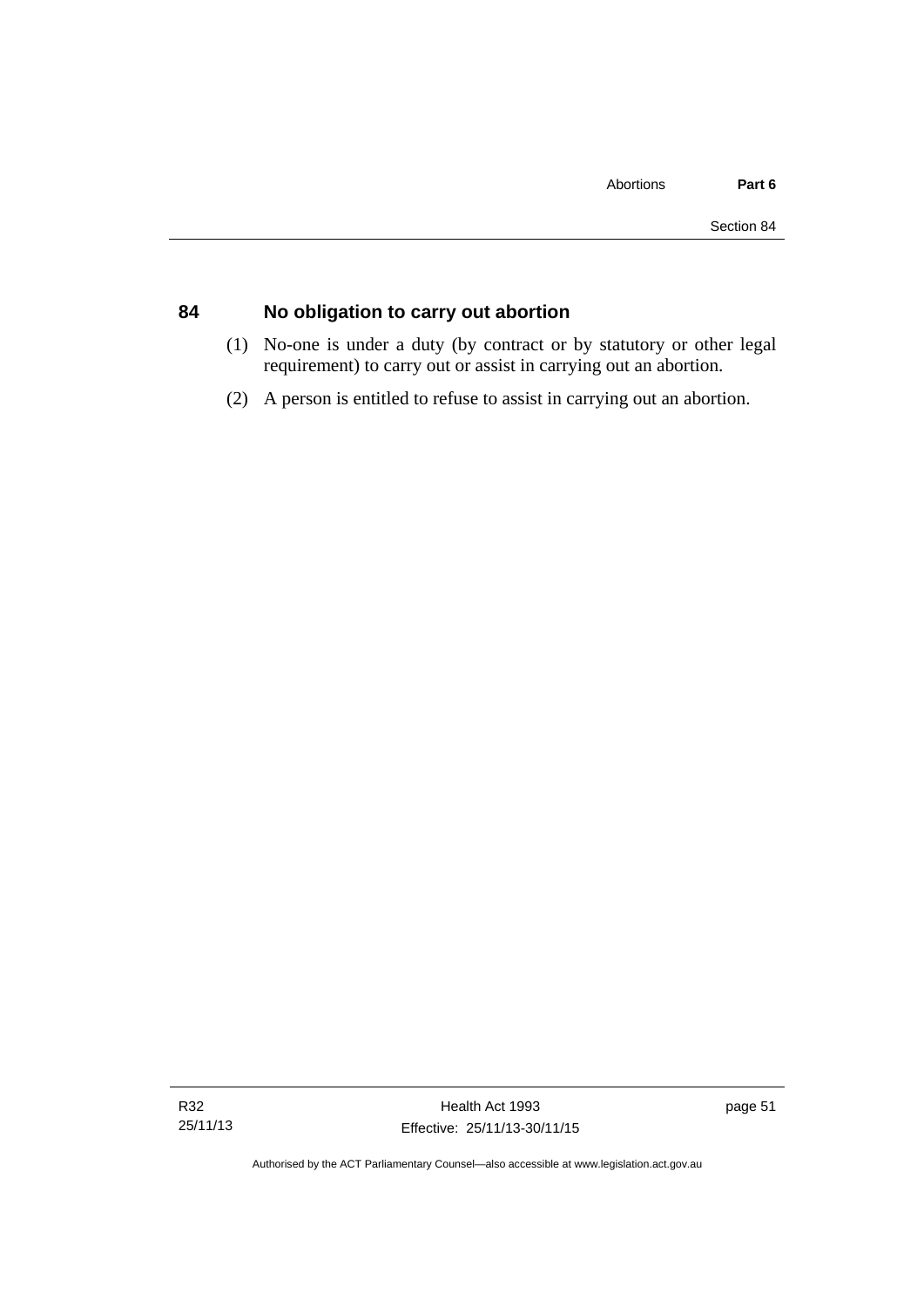#### **Part 7** VMO service contracts

Section 100

# **Part 7 VMO service contracts**

# **100 Definitions for pt 7**

In this part:

*authorised representative* means an entity authorised as a representative under section 105.

*core conditions* means conditions determined under section 102.

*entity* means a corporation or an unincorporated association.

*negotiating agent* means an entity approved as a negotiating agent under section 104.

*negotiating period*—see section 103 (2).

*practice corporation*, of a VMO, means a corporation that is controlled or conducted by the VMO and by which the VMO conducts his or her practice as a doctor or dentist.

*service contract* means a contract for services, between the Territory and a VMO (or the VMO's practice corporation), under which the VMO is to provide health services to or for the Territory.

*VMO* (visiting medical officer) means a doctor or dentist who is engaged, or who the Territory proposes to engage, under a service contract.

# **101 Service contracts**

- (1) The Territory must not enter into a service contract unless it includes the core conditions that apply to the contract.
- (2) A service contract entered into in contravention of subsection (1) is void.
- (3) A condition of a service contract that is inconsistent with a core condition that applies to the contract is void to the extent of the inconsistency.

R32 25/11/13

Authorised by the ACT Parliamentary Counsel—also accessible at www.legislation.act.gov.au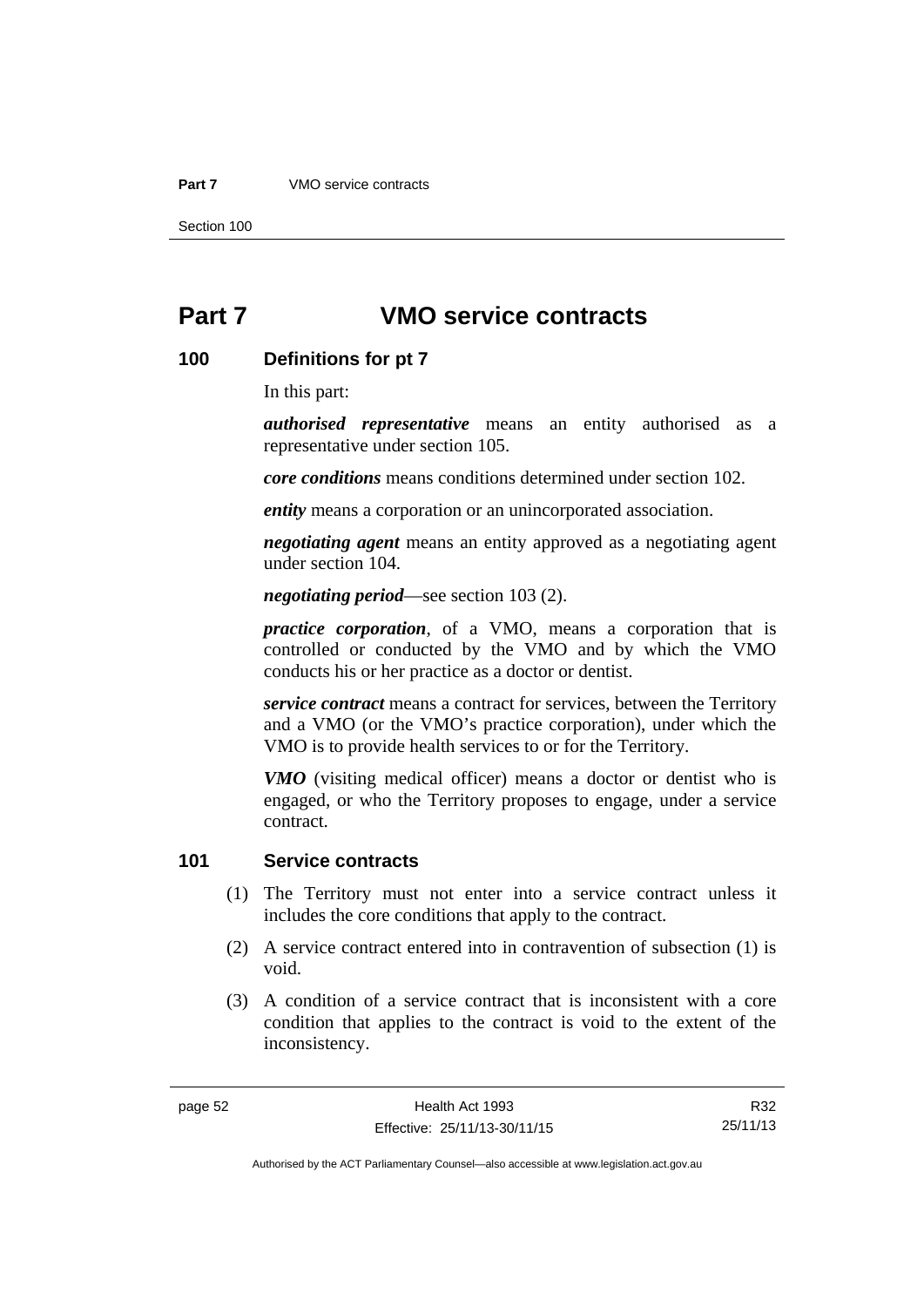# **102 Core conditions**

- (1) The Minister may determine core conditions for service contracts.
- (2) The Minister must not determine a condition as a core condition unless the condition has been—
	- (a) agreed in collective negotiations under section 103; or
	- (b) decided by arbitration under section 106.
- (3) A determination of core conditions is a notifiable instrument.

*Note* A notifiable instrument must be notified under the [Legislation Act](http://www.legislation.act.gov.au/a/2001-14).

# **103 Collective negotiations**

- (1) The Territory may negotiate with a negotiating agent, or negotiating agents, to establish proposed core conditions for service contracts.
- (2) Before beginning collective negotiations, the Minister must determine a period (the *negotiating period*) for the negotiations.
- (3) A negotiating period must not be shorter than 3 months unless the parties to the negotiations agree to a shorter negotiating period.
- (4) A determination of a negotiating period is a notifiable instrument.

*Note* A notifiable instrument must be notified under the [Legislation Act](http://www.legislation.act.gov.au/a/2001-14).

# **104 Negotiating agents**

- (1) The Minister may, in writing, approve an entity as a negotiating agent.
- (2) The Minister must not approve an entity as a negotiating agent unless the Minister is satisfied that—
	- (a) the entity is the authorised representative of at least 50 VMOs who, between them, belong to at least 3 of the following categories:
		- (i) physician;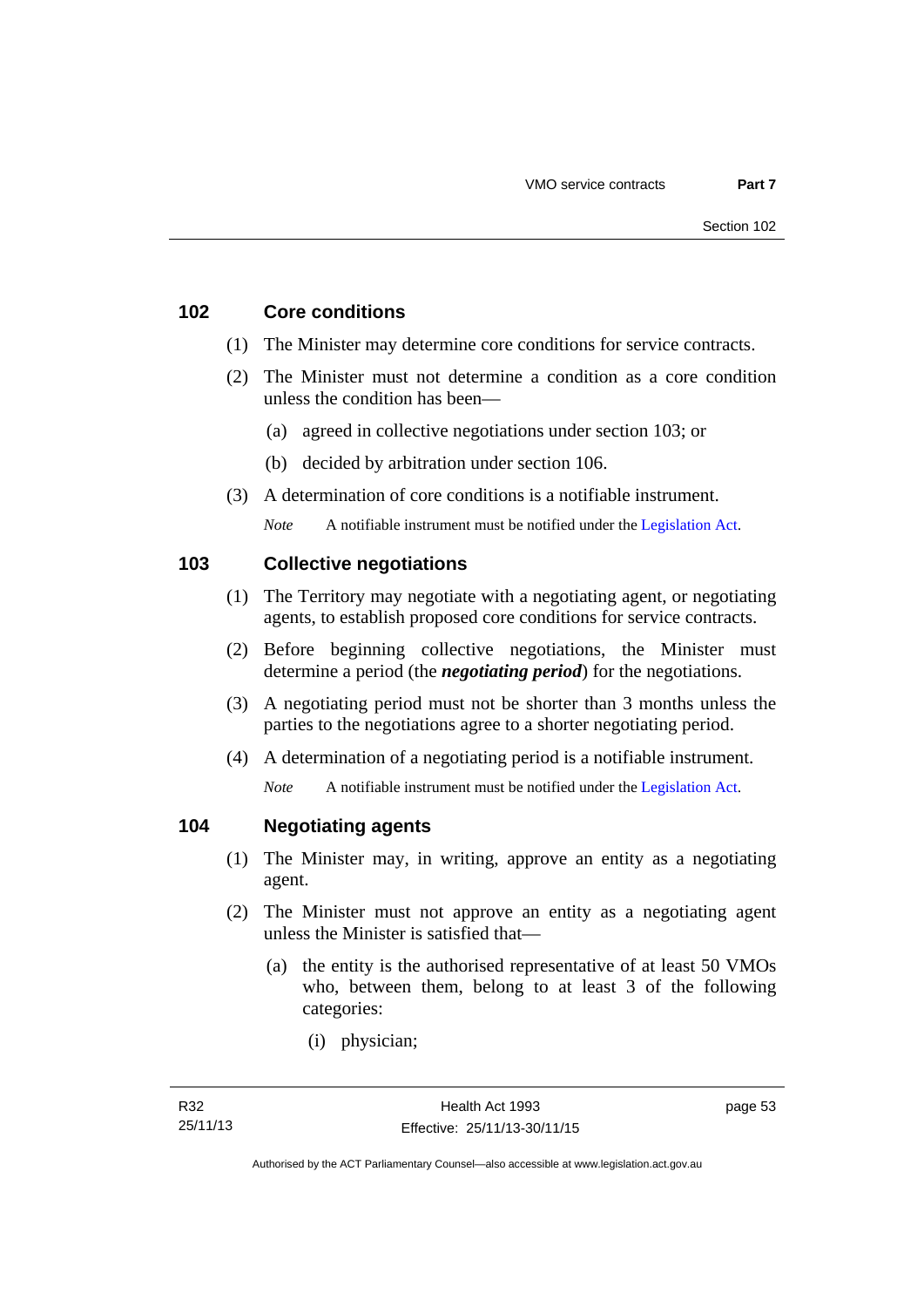- (ii) surgeon;
- (iii) obstetrician and gynaecologist;
- (iv) anaesthetist;
- (v) general practitioner or other doctor or dentist; and
- (b) the entity is not disqualified under subsection (3); and
- (c) the entity is otherwise suitable to be a negotiating agent having regard to anything that may reasonably influence that decision, including the following:
	- (i) any criminal or civil court proceedings in which the entity or an executive officer of the entity has been concerned in the previous 10 years;
	- (ii) any levy of execution against the entity or an executive officer of the entity that is not satisfied;
	- (iii) whether an executive officer of the entity has ceased to carry on business, or has been involved in the management of an entity that has ceased to carry on business, with the result that creditors were not fully paid or are unlikely to be fully paid.
- (3) For subsection (2) (b), an entity is disqualified if—
	- (a) the entity, or an executive officer of the entity, has been convicted, in the ACT or elsewhere, of—
		- (i) an offence punishable by imprisonment for longer than 1 year; or
		- (ii) an offence that involves dishonesty and is punishable by imprisonment for 3 months or longer; or
	- (b) the entity has a receiver, receiver and manager, or provisional liquidator appointed over part or all of its affairs, or is otherwise under external administration; or

R32 25/11/13

Authorised by the ACT Parliamentary Counsel—also accessible at www.legislation.act.gov.au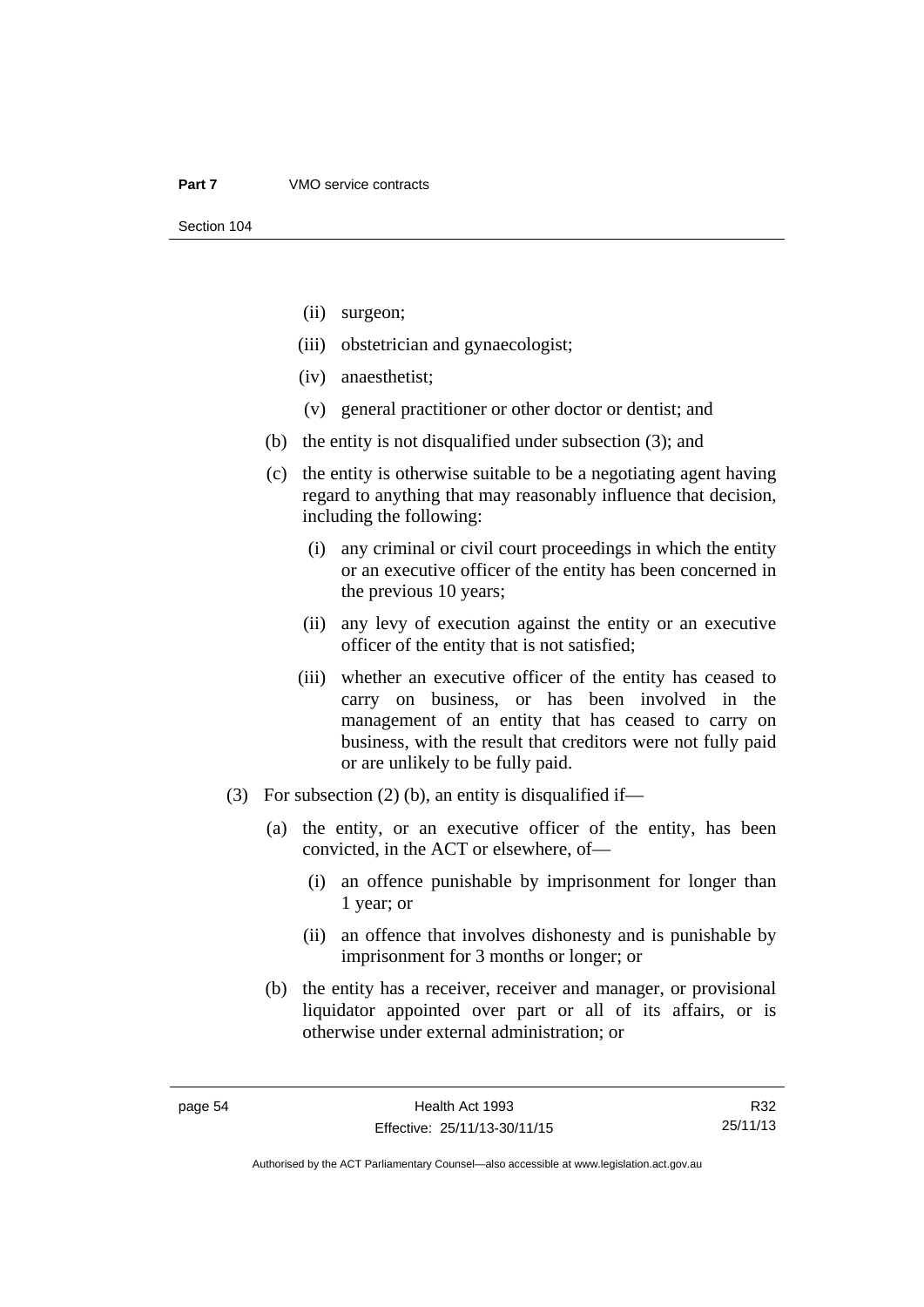- (c) the entity is insolvent, enters into voluntary administration or makes an arrangement with its creditors or takes the benefit of any law for the relief of insolvent debtors; or
- (d) the executive officer of the entity is disqualified from managing corporations under the [Corporations Act](http://www.comlaw.gov.au/Series/C2004A00818), part 2D.6 (Disqualification from managing corporations).
- (4) In this section:

*executive officer*, of an entity, means a person, by whatever name called, and whether or not the person is a director of the entity, who is concerned with or takes part in the management of the entity.

# **105 Authorised representatives**

- (1) A VMO may, in writing, authorise 1 entity to represent the VMO in collective negotiations under section 103.
	- *Note* If a form is approved under s 194 for an authorisation, the form must be used.
- (2) The authorisation must nominate 1 of the categories mentioned in section 104 (2) (a) as the category to which the VMO belongs.

# **106 Arbitration**

- (1) This section applies if agreement is not reached in collective negotiations between the Territory and a negotiating agent or negotiating agents in relation to a matter before the end of the negotiating period.
- (2) Unless resolved by mediation beforehand, the matter must be decided by arbitration.
- (3) The arbitration must be conducted under the *[Commercial](http://www.legislation.act.gov.au/a/1986-84)  [Arbitration Act 1986](http://www.legislation.act.gov.au/a/1986-84)* and in accordance with principles and rules determined by the Minister.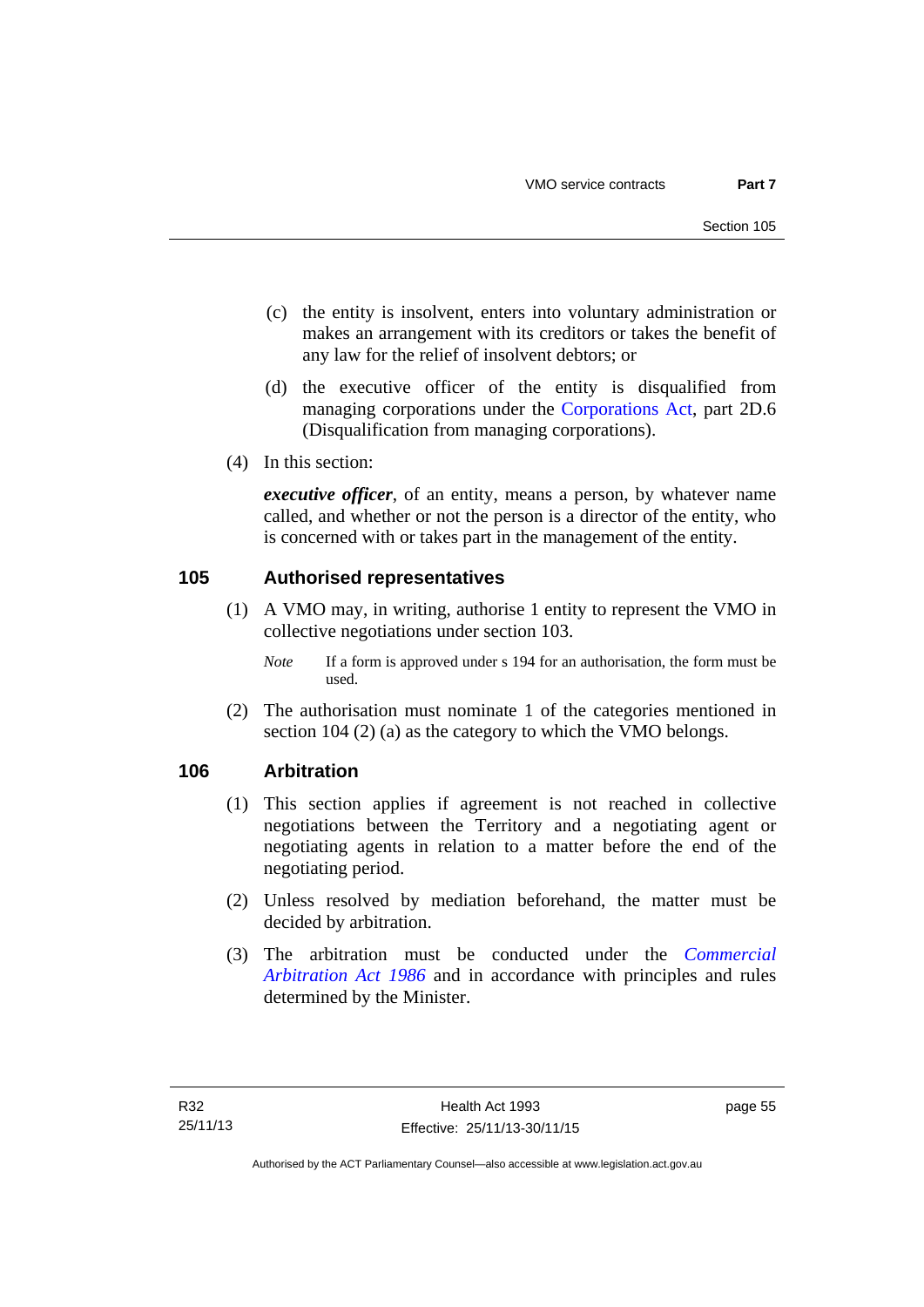#### **Part 7** VMO service contracts

Section 107

- (4) That Act applies to the arbitration as if the determined principles and rules were an arbitration agreement between the Territory and the negotiating agent or negotiating agents.
- (5) The principles and rules—
	- (a) must be determined by the Minister having regard to the objective of improving the efficiency, effectiveness and quality of health services, and other public interest considerations; and
	- (b) must include a requirement that the arbitrator—
		- (i) be a person with experience in determining industrial awards or a barrister with mediation experience; and
		- (ii) have appropriate experience to enable the arbitrator to carry out the arbitrator's role; and
	- (c) must be fair and reasonable.
- (6) A determination of principles and rules for arbitration is a notifiable instrument.

*Note* A notifiable instrument must be notified under the [Legislation Act](http://www.legislation.act.gov.au/a/2001-14).

# **107 Competition and Consumer Act authorisation**

For the *[Competition and Consumer Act 2010](http://www.comlaw.gov.au/Details/C2013C00004)* (Cwlth) and the Competition Code of the ACT, the following are authorised:

- (a) collective negotiations between the Territory and an approved negotiating agent, or approved negotiating agents, under this part;
- (b) the conditions agreed in those negotiations;
- (c) service contracts containing core conditions;
- (d) everything done under a service contract.

R32 25/11/13

Authorised by the ACT Parliamentary Counsel—also accessible at www.legislation.act.gov.au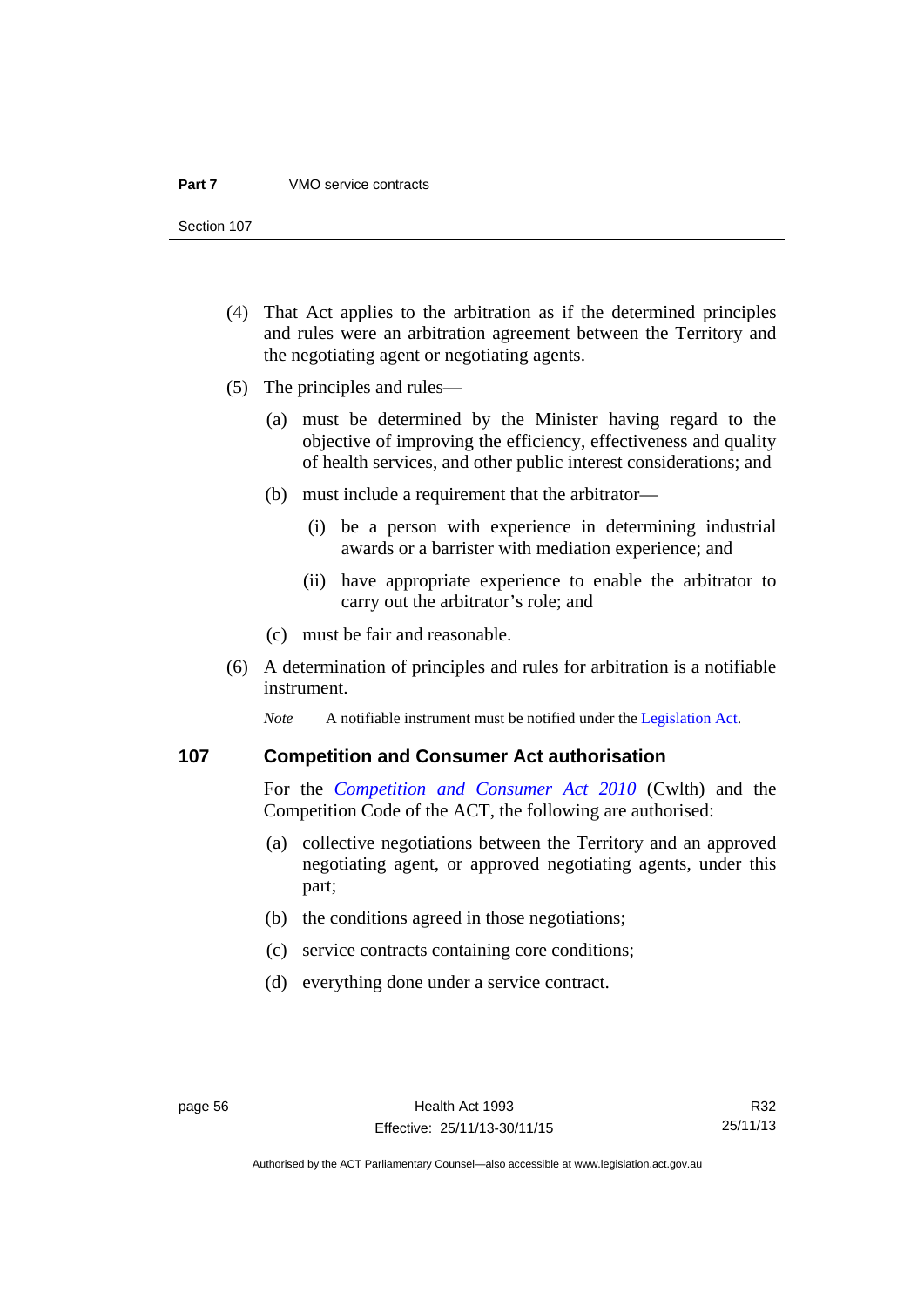# **Part 8 Secrecy**

| 120 | Definitions-pt 8                                            |                                                                                                                                     |
|-----|-------------------------------------------------------------|-------------------------------------------------------------------------------------------------------------------------------------|
|     | In this part:                                               |                                                                                                                                     |
|     | <i>divulge</i> —see section 121.                            |                                                                                                                                     |
|     | <i>information holder</i> —see section 122.                 |                                                                                                                                     |
|     | <i>protected information—see section 123.</i>               |                                                                                                                                     |
|     | <b>Note</b>                                                 | Sensitive information is defined for the Act in s 124.                                                                              |
| 121 | When is information divulged?                               |                                                                                                                                     |
|     | In this part:                                               |                                                                                                                                     |
|     | <i>divulge</i> includes communicate.                        |                                                                                                                                     |
| 122 | Who is an <i>information holder</i> ?                       |                                                                                                                                     |
|     | For this part, a person is an <i>information holder</i> if— |                                                                                                                                     |
|     |                                                             | (a) the person is or has been—                                                                                                      |
|     | (i)                                                         | a member of a quality assurance committee; or                                                                                       |
|     | (ii)                                                        | a member of a scope of clinical practice committee; or                                                                              |
|     | (iii)                                                       | someone else exercising a function under part 4 (Quality<br>assurance) or part 5 (Reviewing scope of clinical<br>practice); or      |
|     | (iv)                                                        | someone else engaged in the administration of part 4<br>(Quality assurance) or part 5 (Reviewing scope of clinical<br>practice); or |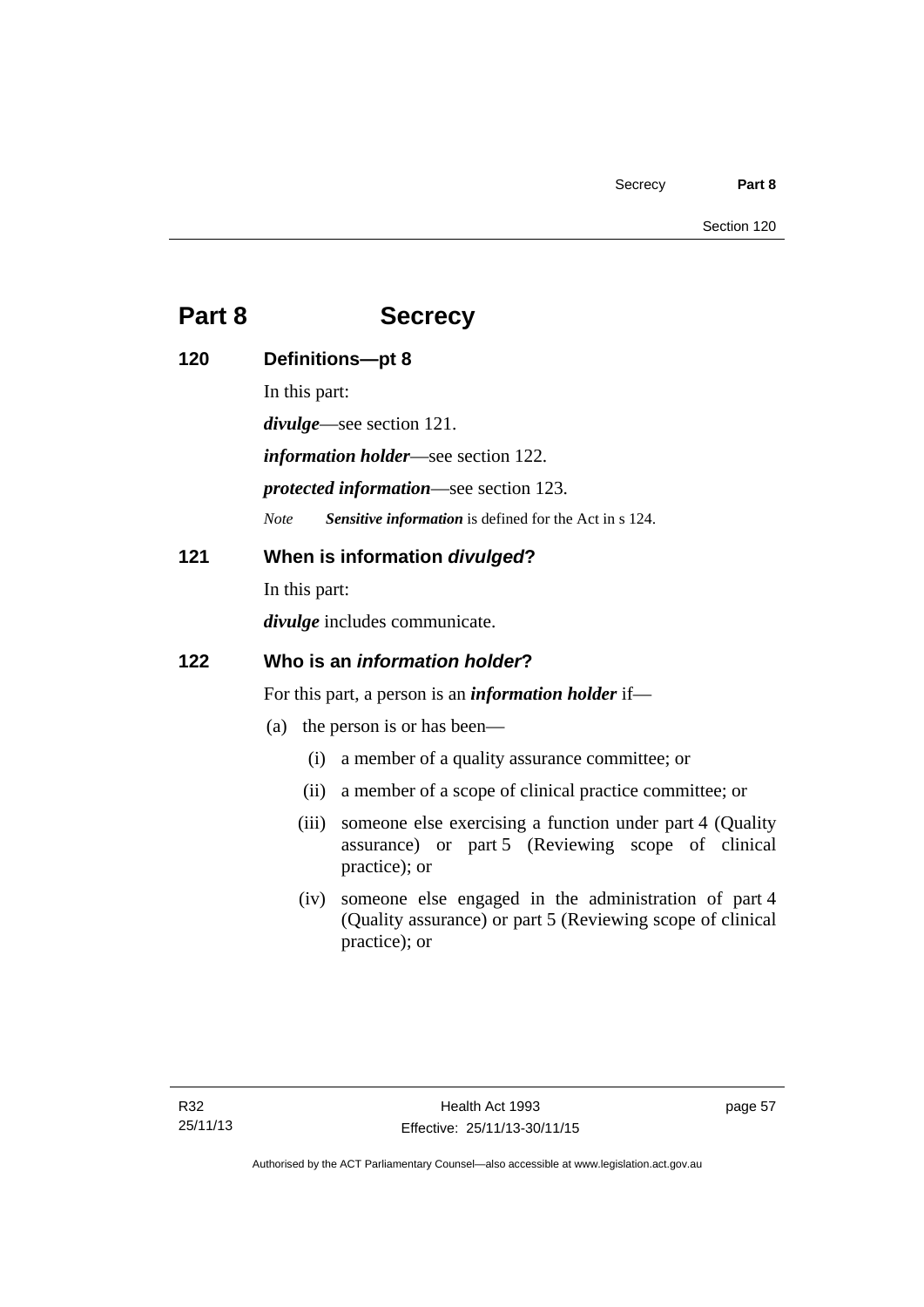- (b) the person has been given information under this Act by a person mentioned in paragraph (a).
	- *Note* Information may be given to people under various provisions of pt 4 and pt 5, including:
		- s 39 (Giving health service reports to CEO or director-general)
		- s 43 (Quality assurance committees—giving information to the Coroner's Court)
		- s 44 (Quality assurance committees—giving information to other quality assurance committees)
		- s 45 (Quality assurance committees—giving information to health board and health services commissioner).
		- s 74 (Scope of clinical practice committees—giving information to health board and health services commissioner).

# **123 What is** *protected information***?**

- (1) For this part, information is *protected information* about a person if it is information about the person that is disclosed to, or obtained by, an information holder because of the exercise of a function under this Act by the information holder or someone else.
- (2) Without limiting subsection (1), *protected information* includes sensitive information.

# **124 What is** *sensitive information***?**

In this Act:

*sensitive information* means information that—

- (a) identifies a person who—
	- (i) has received a health service; or
	- (ii) is a health service provider; or

Authorised by the ACT Parliamentary Counsel—also accessible at www.legislation.act.gov.au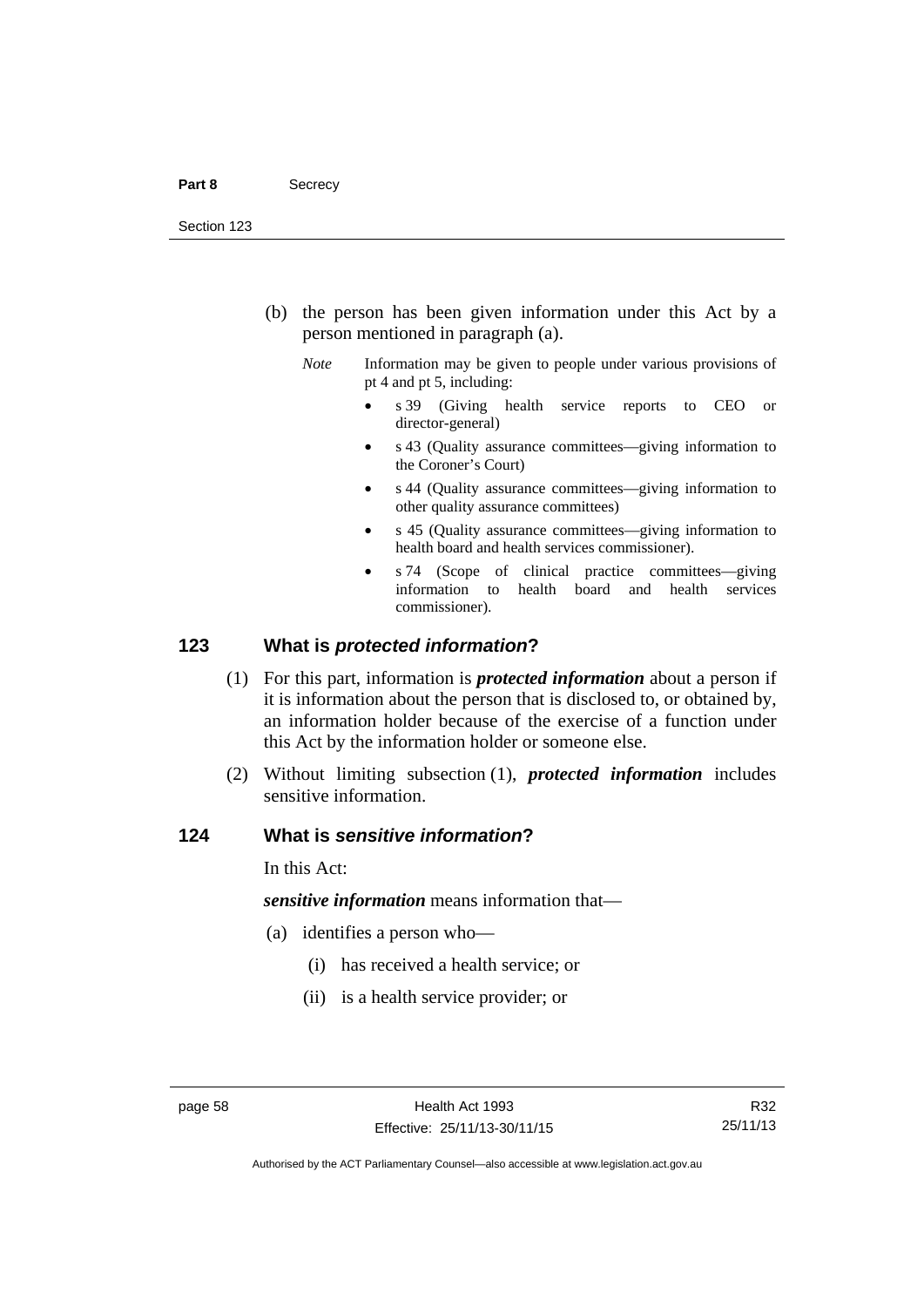- (iii) has provided information to a quality assurance committee under section 35 (Quality assurance committees—obtaining information) or otherwise in the course of the committee carrying out the committee's functions under this Act; or
- (iv) has provided information to a scope of clinical practice committee under section 64 (Scope of clinical practice committees—obtaining information) or otherwise in the course of the committee carrying out the committee's functions under this Act; or
- (b) would allow the identity of the person to be worked out.

# **125 Offence—secrecy of protected information**

- (1) An information holder commits an offence if—
	- (a) the information holder—
		- (i) makes a record of protected information about someone else; and
		- (ii) is reckless about whether the information is protected information about someone else; or
	- (b) the information holder—
		- (i) does something that divulges protected information about someone else; and
		- (ii) is reckless about whether—
			- (A) the information is protected information about someone else; and
			- (B) doing the thing would result in the information being divulged to another person.

Maximum penalty: 50 penalty units, imprisonment for 6 months or both.

page 59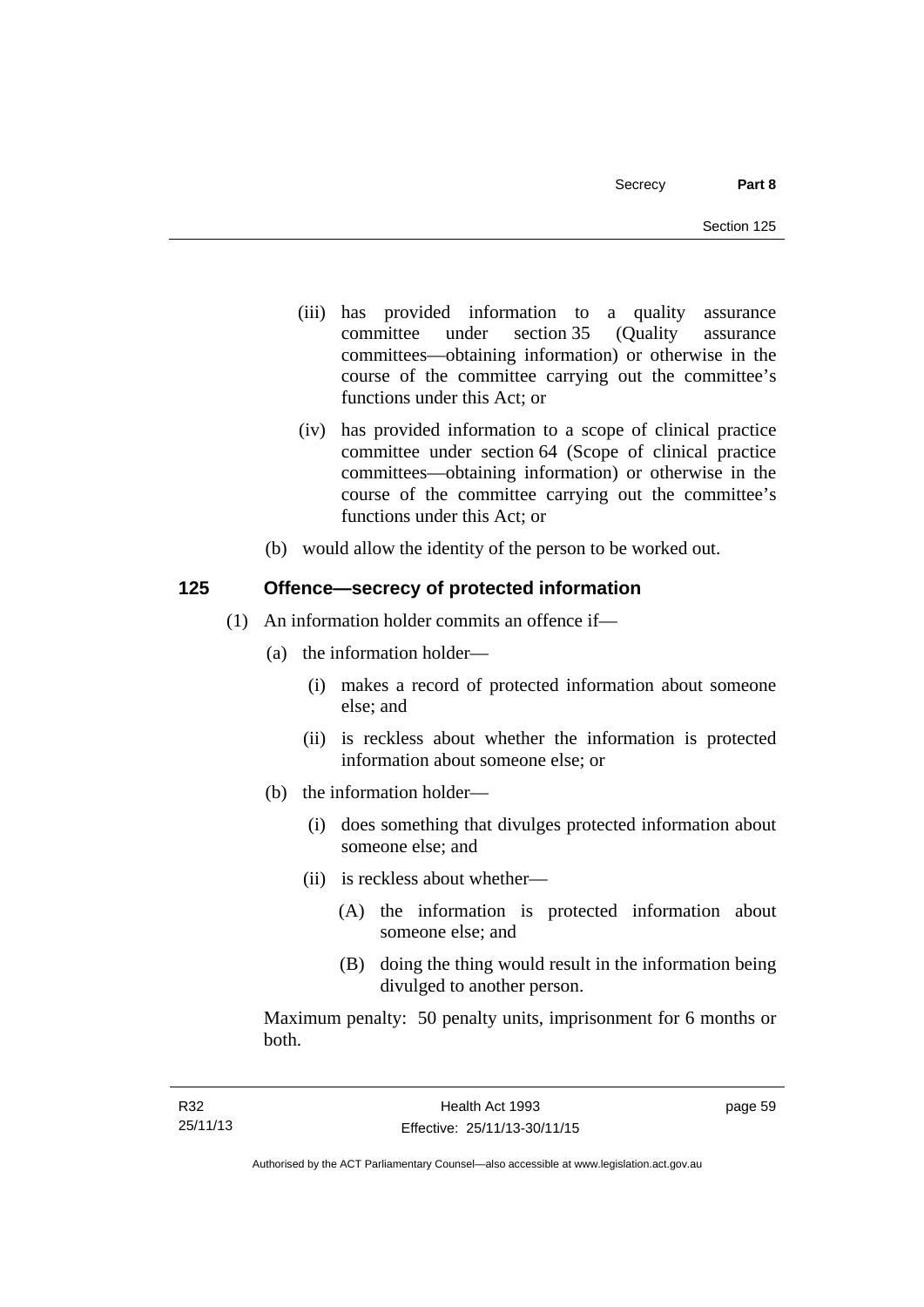#### Part 8 **Secrecy**

Section 125

- (2) This section does not apply to the making of a record or the divulging of information if the record is made or the information divulged—
	- (a) under this Act; or
	- (b) in the exercise of a function, as an information holder, under this Act.
- (3) This section does not apply to the making of a record or the divulging of information if—
	- (a) the protected information is not sensitive information; and
	- (b) the record is made or the information divulged—
		- (i) under another territory law; or
		- (ii) in the exercise of a function, as an information holder, under another territory law.
- (4) This section does not apply to the divulging of protected information about someone with the person's agreement.
- (5) An information holder must not divulge protected information to a court, or produce a document containing protected information to a court, unless it is necessary to do so for this Act.
	- *Note* A quality assurance committee may give protected information to the Coroner's Court (see s 43).
- (6) In this section:

*court* includes a tribunal, authority or person with power to require the production of documents or the answering of questions.

*produce* includes allow access to.

Authorised by the ACT Parliamentary Counsel—also accessible at www.legislation.act.gov.au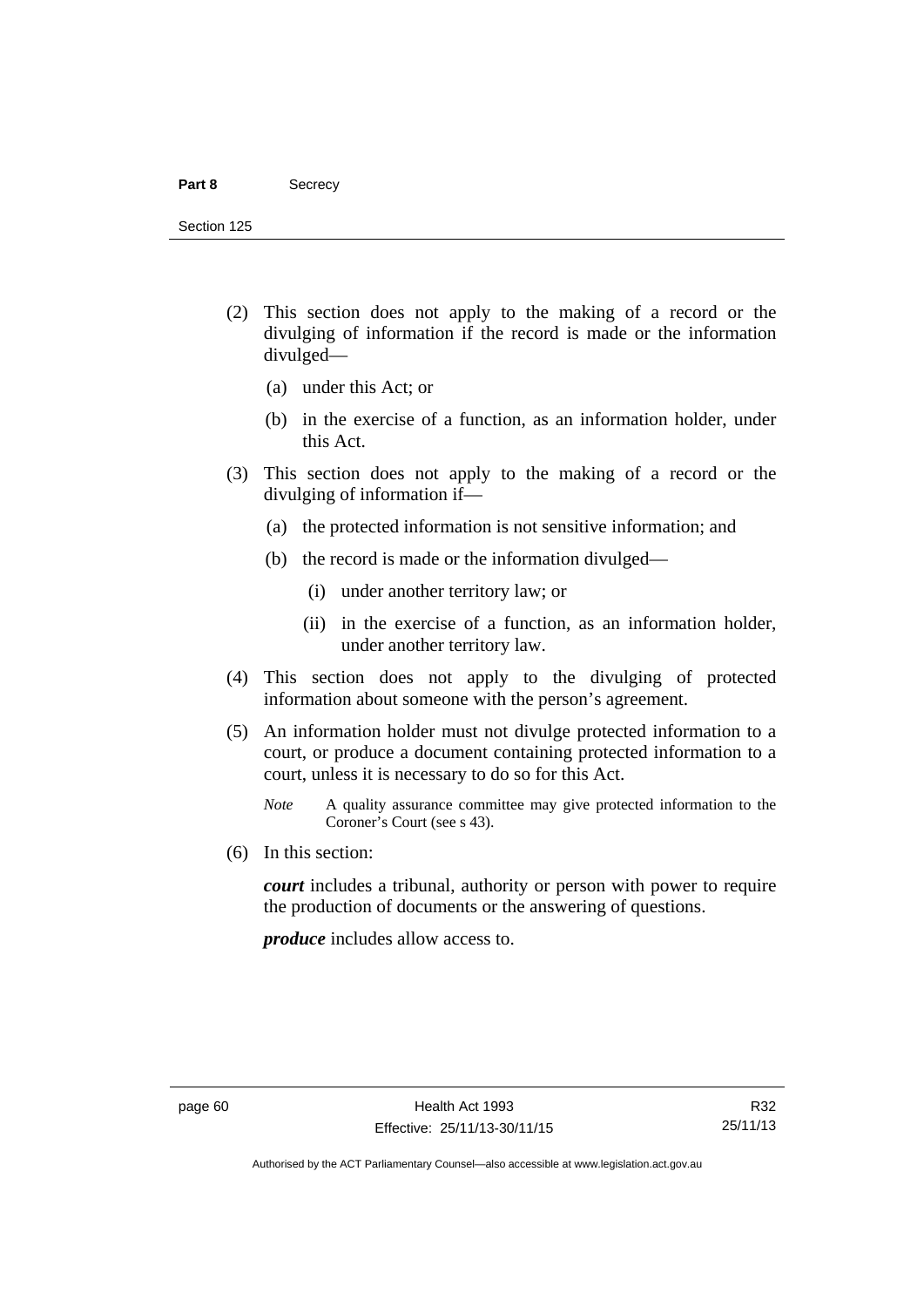# **126 Information may be given to Medicare Australia**

- (1) The CEO of a health facility may give protected information about a health service provided by a health service provider for the health facility to—
	- (a) Medicare Australia; or
	- (b) the auditor-general.
	- *Note* Protected information includes sensitive information (see s 123).
- (2) However, the CEO must not give the information unless—
	- (a) the CEO is satisfied that the giving of the information will help the prevention or detection of fraud; and
	- (b) the Minister agrees, in writing, to the giving of the information.
- (3) In this section:

*CEO*, of a health facility—see section 22.

*Medicare Australia*—see the *[Human Services \(Medicare\) Act 1973](http://www.comlaw.gov.au/Details/C2012C00755)*  (Cwlth).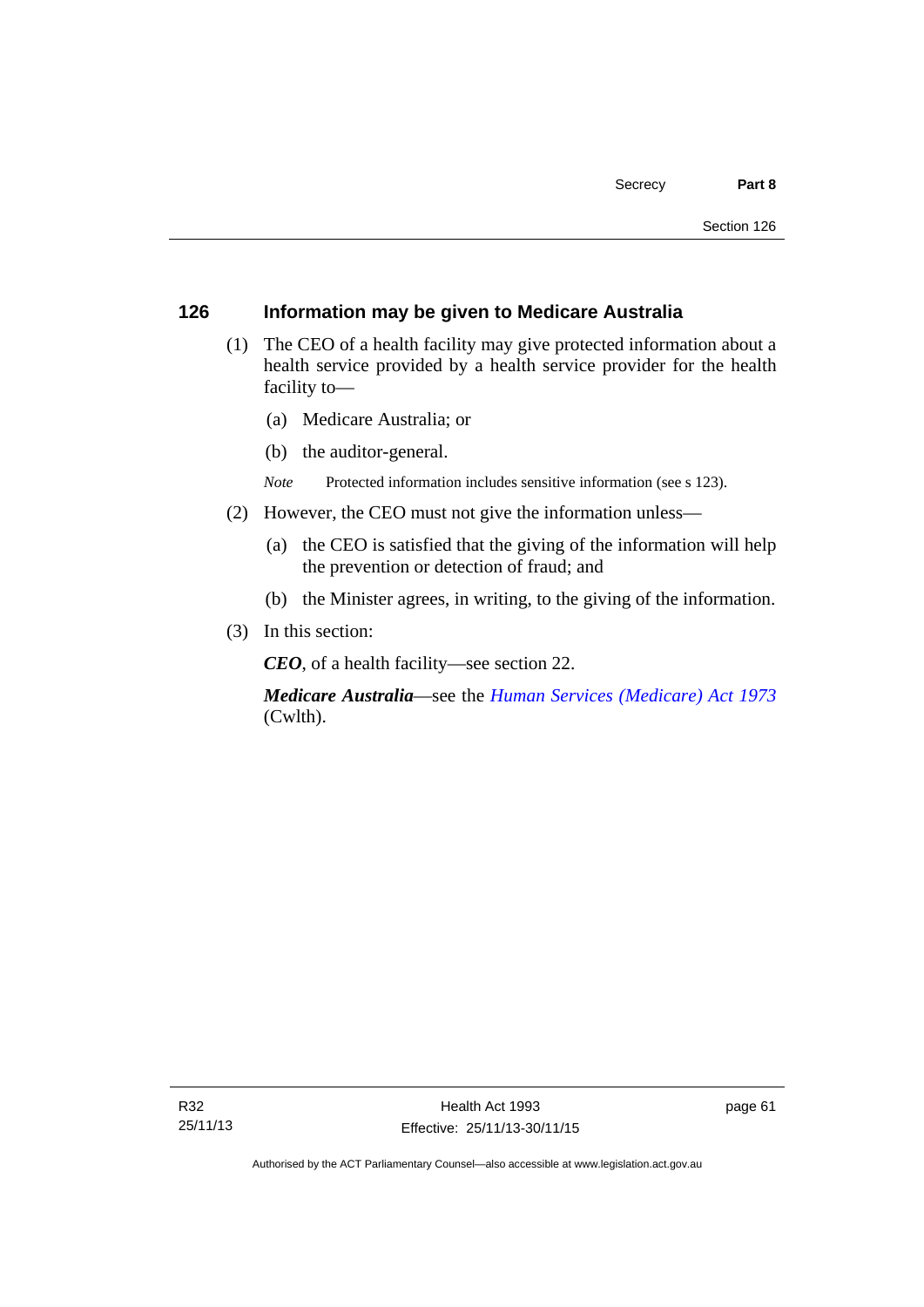# **Part 8A Offence—provision of health services by non-health practitioners**

# **127 Provision of regulated health service by person not health practitioner**

- (1) A person commits an offence if—
	- (a) the person intentionally provides a regulated health service; and
	- (b) the person is not a health practitioner.

Maximum penalty: 50 penalty units, imprisonment for 6 months or both.

### **Example—someone providing a regulated health service to someone in the ACT when not a health practitioner**

A person (*Dr W*) provides a medical service by a video link from an island in the south Pacific to Mary Smith in the ACT. Dr W advises Mary that she needs to have her tonsils removed. Dr W is not a health practitioner. Dr W contravenes this subsection.

- *Note* An example is part of the Act, is not exhaustive and may extend, but does not limit, the meaning of the provision in which it appears (see [Legislation Act,](http://www.legislation.act.gov.au/a/2001-14) s 126 and s 132).
- (2) This section does not apply to—
	- (a) a health service provided in an emergency; or
	- (b) the provision, by mail order, or over the internet or by other electronic means, of manufactured aids to rehabilitation or surgical prosthetics and orthotics; or
	- (c) a health service ordinarily provided in the ordinary course of business by people other than health practitioners.

### **Example—par (b)**

dental restorative or corrective devices

Authorised by the ACT Parliamentary Counsel—also accessible at www.legislation.act.gov.au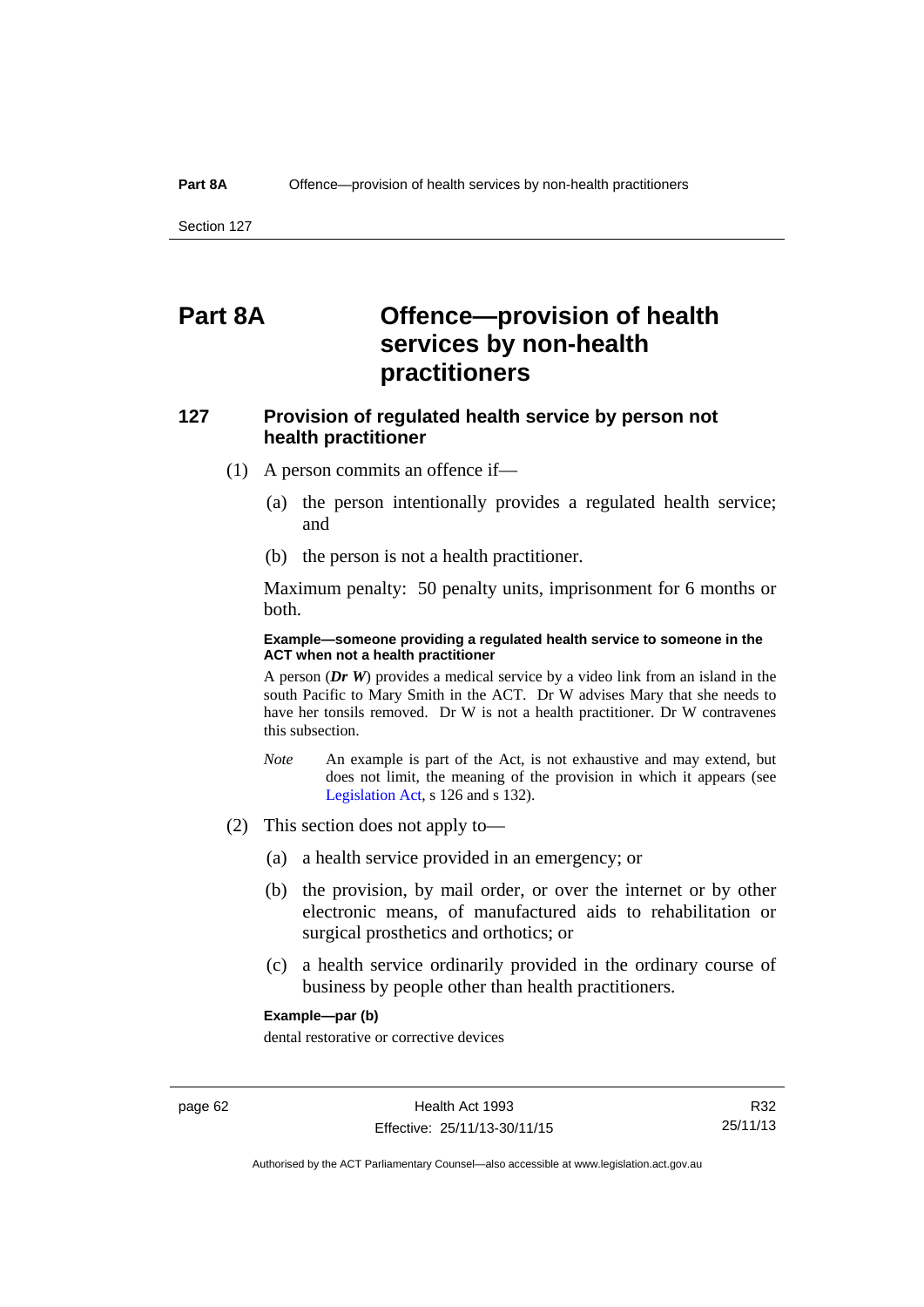(3) In this section:

*regulated health service* means a health service ordinarily provided by a health practitioner.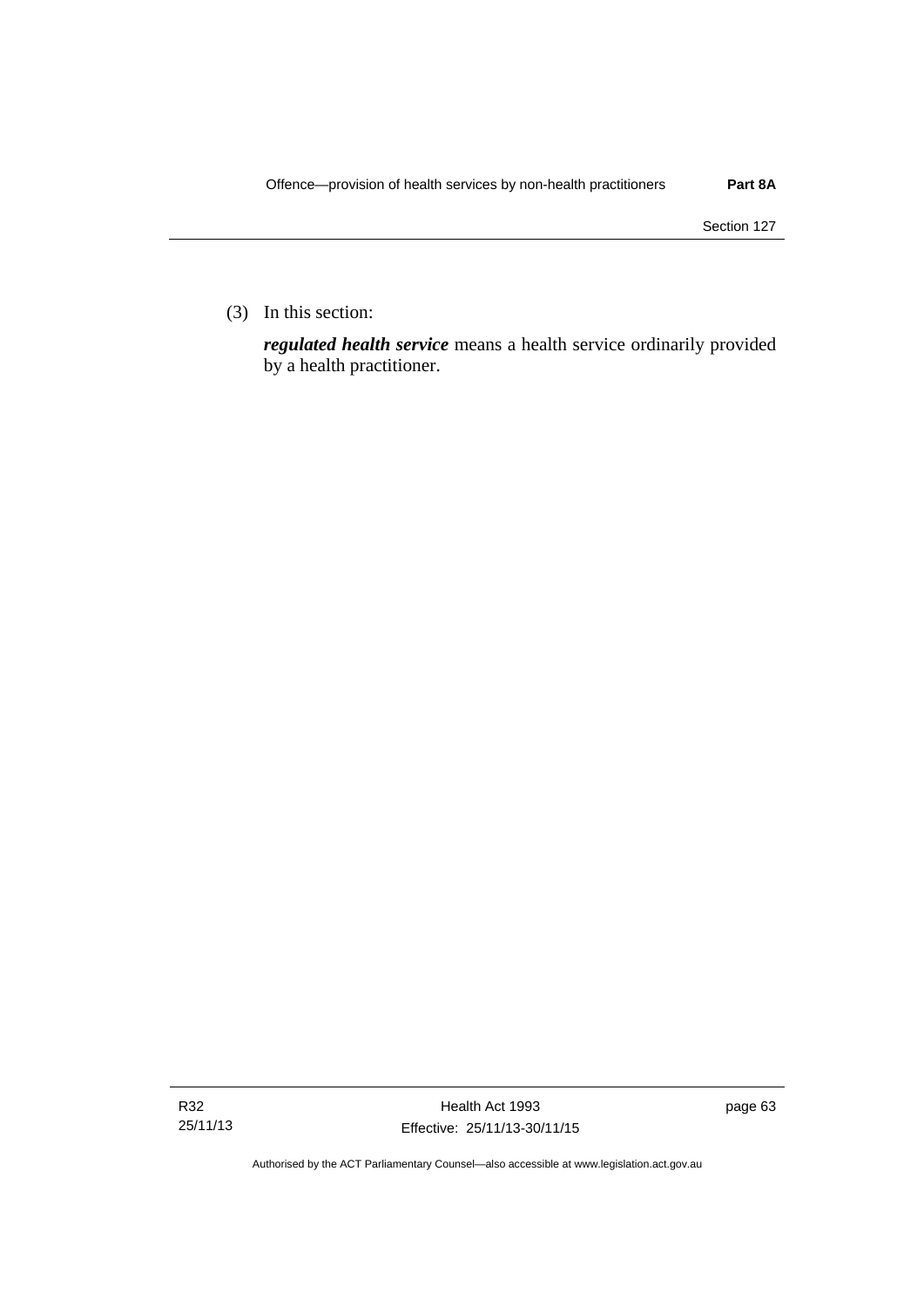### **Part 10** Review of decisions

Section 130

# **Part 10 Review of decisions**

# **130 Review of decisions**

A doctor, dentist or eligible midwife for a health facility may apply to the ACAT for review of a decision of the CEO of the health facility under section 69—

- (a) to amend or withdraw the scope of clinical practice of the doctor, dentist or eligible midwife; or
- (b) to amend the terms of engagement of the doctor, dentist or eligible midwife; or
- (c) to suspend or end the engagement of the doctor, dentist or eligible midwife.

# **131 Pt 10 obligations—no contracting out**

To remove any doubt, this part applies in relation to a doctor, dentist or eligible midwife for a health facility despite anything to the contrary in a term of the doctor's, dentist's or eligible midwife's engagement.

Authorised by the ACT Parliamentary Counsel—also accessible at www.legislation.act.gov.au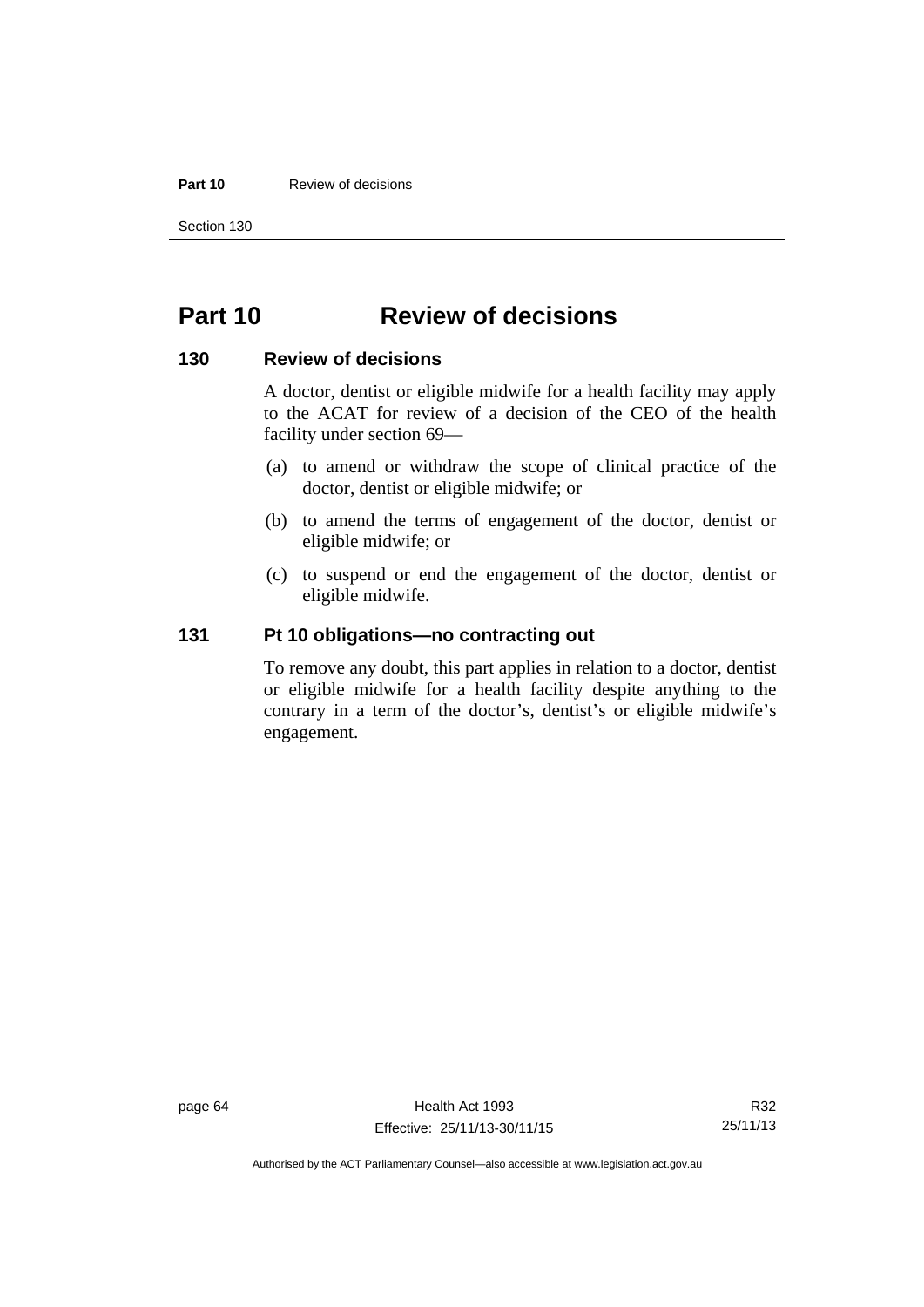## **Part 15 Miscellaneous**

## **189 Protection of doctor, dentist or eligible midwife from liability in emergency**

- (1) A doctor, dentist or eligible midwife for a health facility does not incur personal civil liability for an act done or omission made that falls outside the doctor's, dentist's or eligible midwife's scope of clinical practice at the health facility if done or made honestly and without recklessness to assist, or give advice about the assistance to be given to, a person who is apparently—
	- (a) injured or at risk of being injured; or
	- (b) in need of emergency medical assistance.
- (2) However, the protection does not apply if—
	- (a) there is in force a professional indemnity insurance arrangement that covers the liability; or
	- (b) the doctor's, dentist's or eligible midwife's capacity to exercise appropriate care and skill was, at the relevant time, significantly impaired by a recreational drug.
- (3) In this section:

*recreational drug* means a drug consumed voluntarily for non-medicinal purposes, and includes alcohol.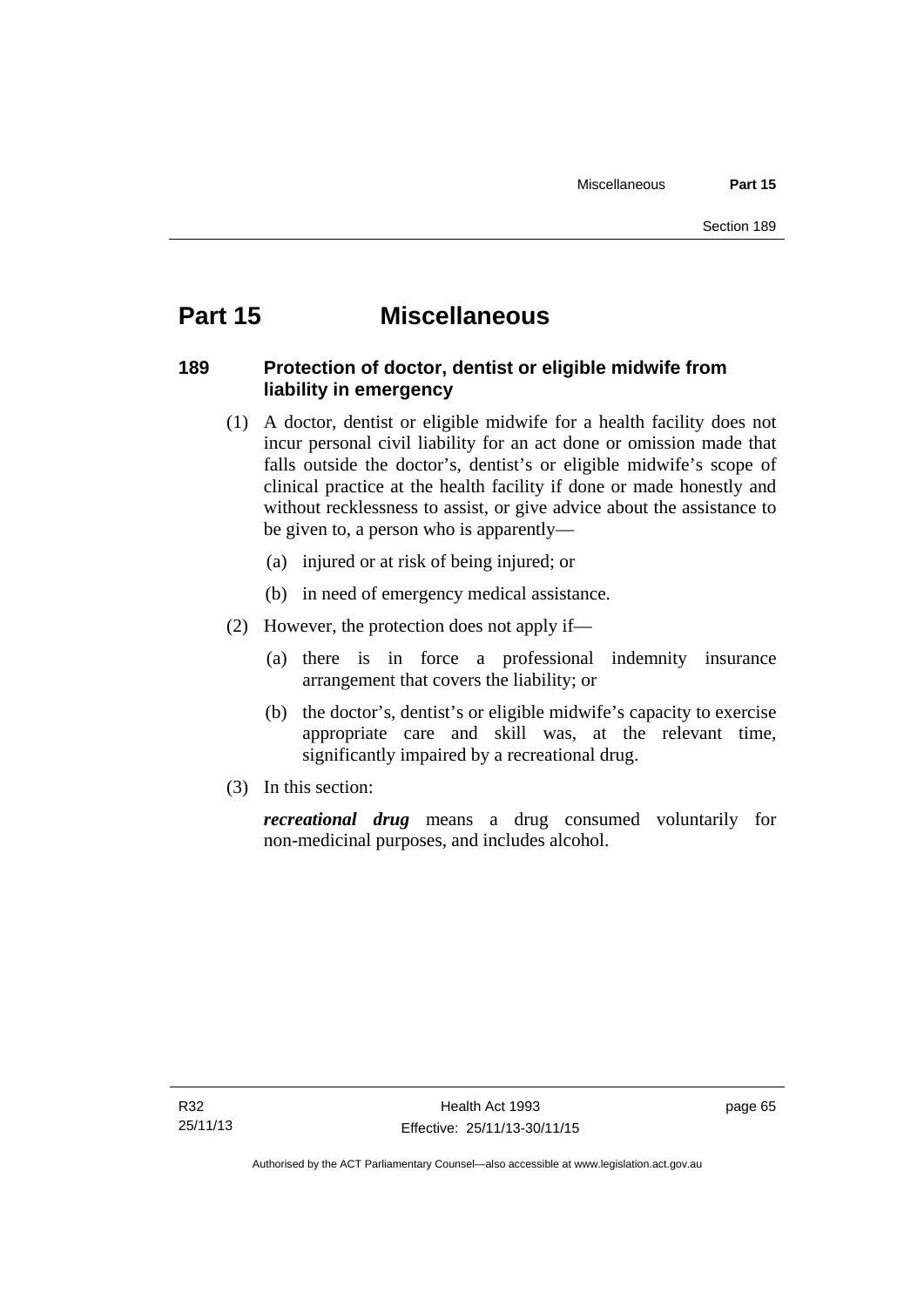#### **Part 15** Miscellaneous

## **190 Disclosure of interests by committee members**

- (1) If a member of a committee to which this section applies has a material interest in an issue being considered, or about to be considered, by the committee, the member must disclose the nature of the interest at a committee meeting as soon as practicable after the relevant facts come to the member's knowledge.
	- *Note 1* This section applies to the council (see s 19E), a quality assurance committee (see s 32) and a scope of clinical practice committee (see s 61).
	- *Note 2 Material interest* is defined in s (4). The definition of *indirect interest* in s (4) applies to the definition of *material interest*.
- (2) The disclosure must be recorded in the committee's minutes and, unless the committee otherwise decides, the member must not—
	- (a) be present when the committee considers the issue; or
	- (b) take part in a decision of the committee on the issue.

#### **Example**

Adam, Ben and Charlotte are members of a quality assurance committee. They have an interest in an issue being considered at a committee meeting and they disclose the interest as soon as they become aware of it. Adam's and Ben's interests are minor but Charlotte has a direct financial interest in the issue.

The committee considers the disclosures and decides that because of the nature of the interests:

- Adam may be present when the committee considers the issue but not take part in the decision
- Ben may be present for the consideration and take part in the decision.

The committee does not make a decision allowing Charlotte to be present or take part in the committee's decision. Accordingly, since Charlotte has a material interest she cannot be present for the consideration of the issue or take part in the decision.

*Note* An example is part of the Act, is not exhaustive and may extend, but does not limit, the meaning of the provision in which it appears (see [Legislation Act,](http://www.legislation.act.gov.au/a/2001-14) s 126 and s 132).

page 66 Health Act 1993 Effective: 25/11/13-30/11/15

R32 25/11/13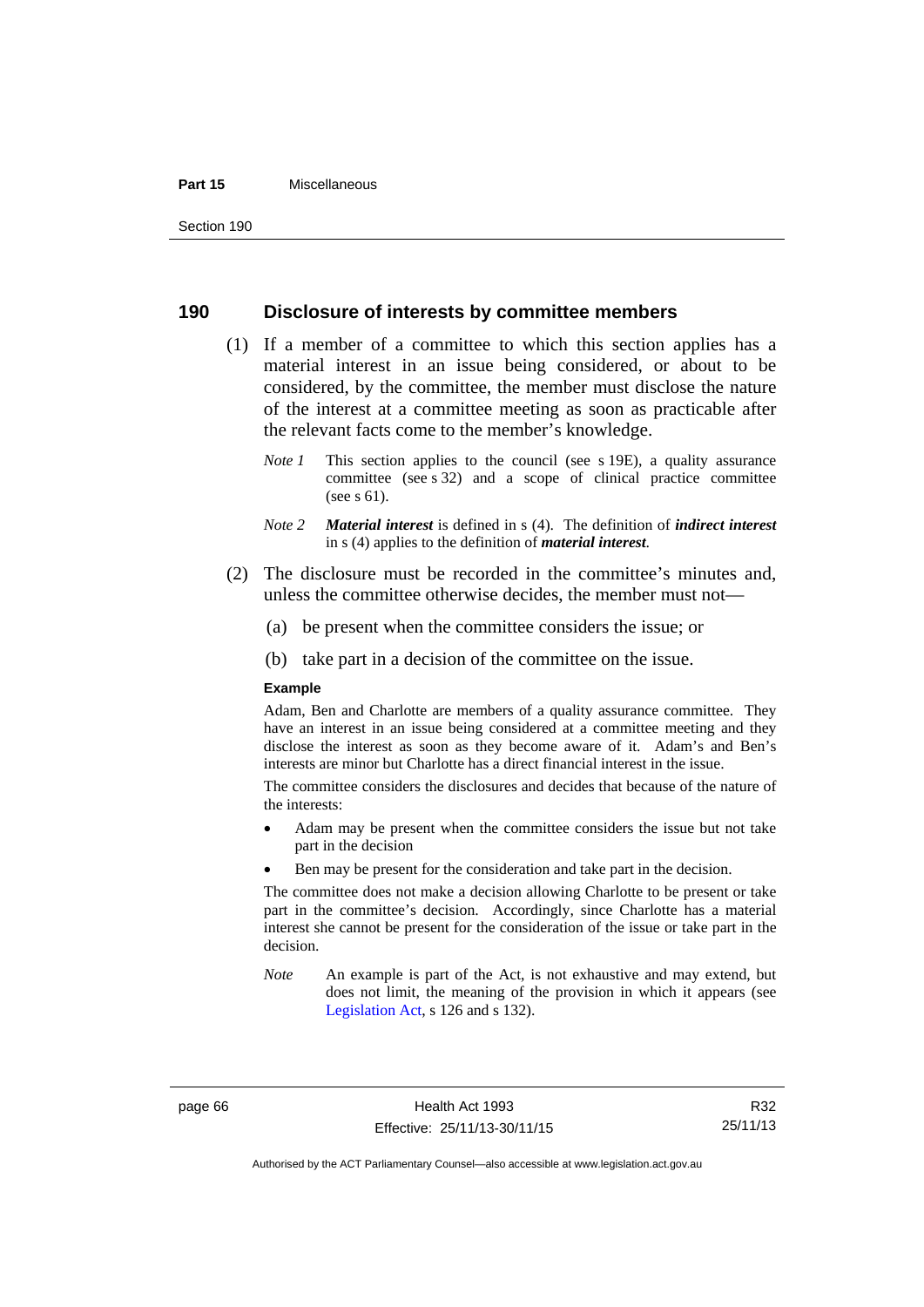- (3) Any other committee member who also has a material interest in the issue must not be present when the committee is considering its decision under subsection (2).
- (4) In this section:

*associate*, of a person, means—

- (a) the person's business partner; or
- (b) a close friend of the person; or
- (c) a family member of the person.

*executive officer*, of a corporation, means a person (however described) who is concerned with, or takes part in, the corporation's management, whether or not the person is a director of the corporation.

*indirect interest*—without limiting the kinds of indirect interests a person may have, a person has an *indirect interest* in an issue if any of the following has an interest in the issue:

- (a) an associate of the person;
- (b) a corporation if the corporation has not more than 100 members and the person, or an associate of the person, is a member of the corporation;
- (c) a subsidiary of a corporation mentioned in paragraph (b);
- (d) a corporation if the person, or an associate of the person, is an executive officer of the corporation;
- (e) the trustee of a trust if the person, or an associate of the person, is a beneficiary of the trust;
- (f) a member of a firm or partnership if the person, or an associate of the person, is a member of the firm or partnership;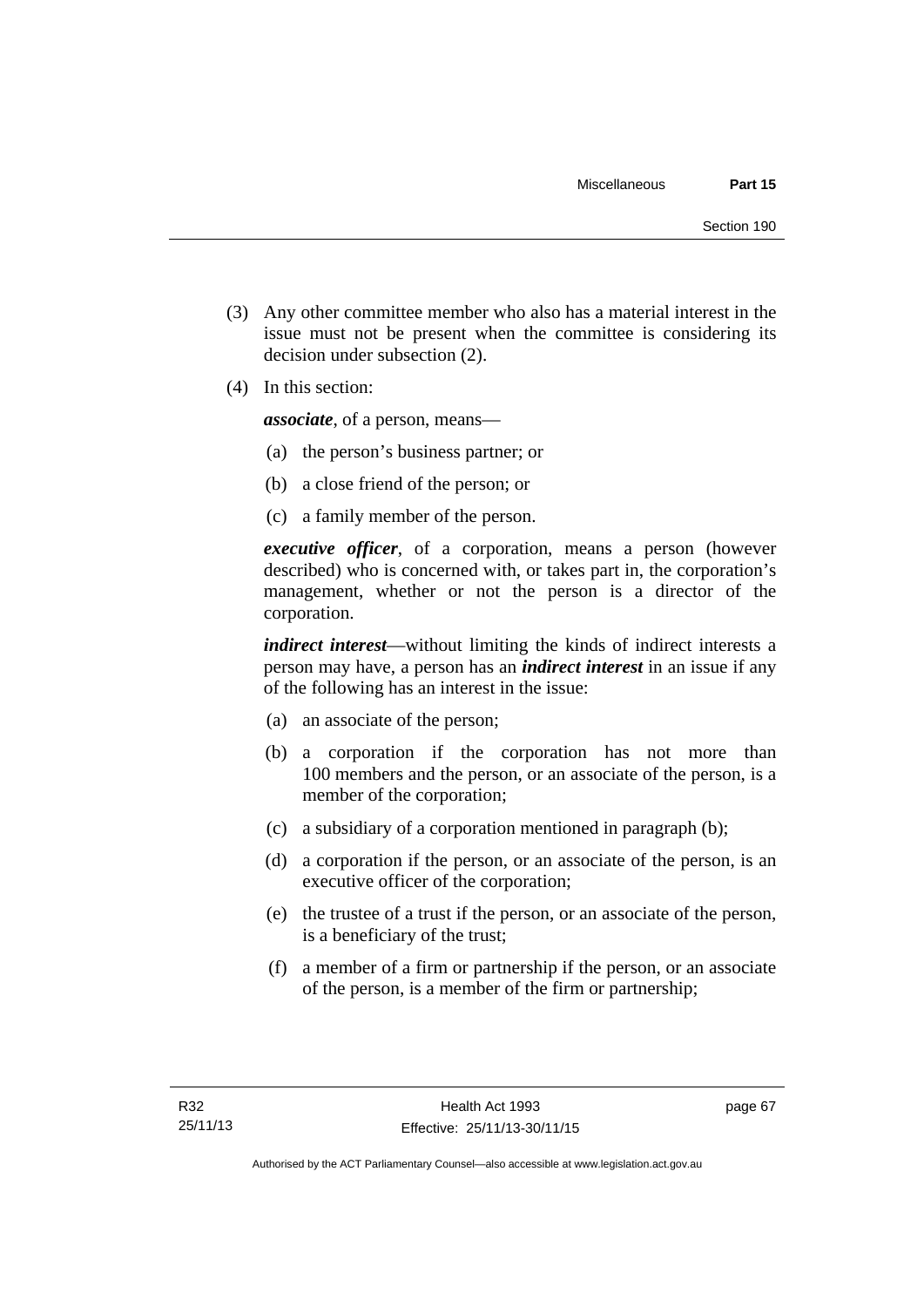#### **Part 15** Miscellaneous

Section 191

 (g) someone else carrying on a business if the person, or an associate of the person, has a direct or indirect right to participate in the profits of the business.

*material interest*—a committee member has a *material interest* in an issue if the member has—

- (a) a direct or indirect financial interest in the issue; or
- (b) a direct or indirect interest of any other kind if the interest could conflict with the proper exercise of the member's functions in relation to the committee's consideration of the issue.

## **191 References to Health and Community Care Service**

- (1) In any Act, instrument made under an Act, contract or other document, a reference to the *Health and Community Care Service* is, for the application of that Act, instrument, contract or other document after the commencement of this section, a reference to the Territory.
- (2) In this section:

*Health and Community Care Service* means the Australian Capital Territory Health and Community Care Service established by the *[Health and Community Care Services Act 1996](http://www.legislation.act.gov.au/a/1996-34)* (repealed).

## **192 Determination of fees**

- (1) The Minister may determine fees for this Act.
	- *Note* The [Legislation Act](http://www.legislation.act.gov.au/a/2001-14) contains provisions about the making of determinations and regulations relating to fees (see pt 6.3)
- (2) Without limiting subsection (1), the Minister may determine fees in relation to the provision of health and community care services.
- (3) A determination is a disallowable instrument.
	- *Note* A disallowable instrument must be notified, and presented to the Legislative Assembly, under the [Legislation Act.](http://www.legislation.act.gov.au/a/2001-14)

R32 25/11/13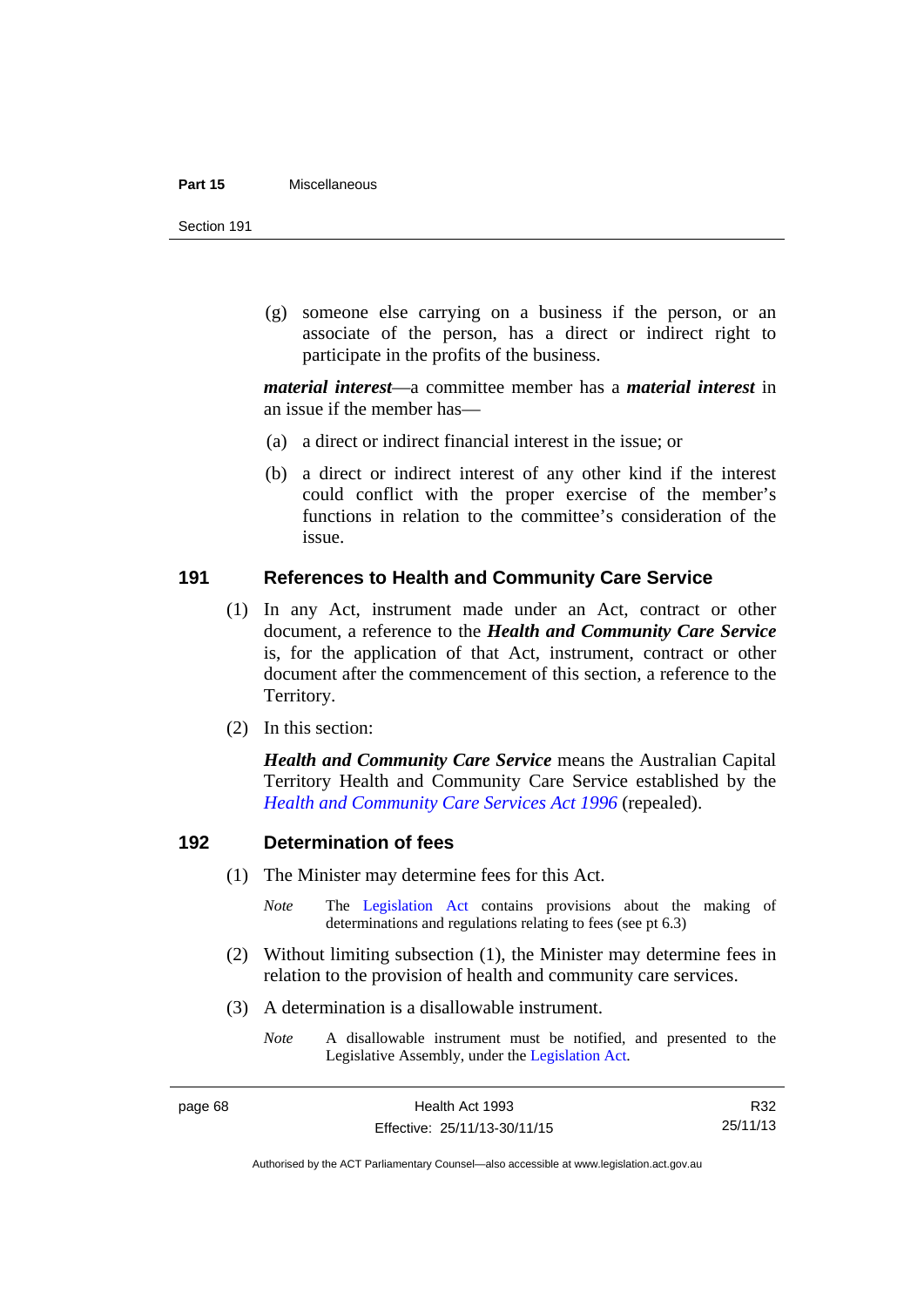- (4) A determination may adopt a Commonwealth law or a health benefits agreement (or a provision of a Commonwealth law or health benefits agreement) as in force from time to time.
	- *Note 1* The text of an applied, adopted or incorporated law or instrument, whether applied as in force from time to time or at a particular time, is taken to be a notifiable instrument if the operation of the [Legislation](http://www.legislation.act.gov.au/a/2001-14)  [Act](http://www.legislation.act.gov.au/a/2001-14), s 47 (5) or (6) is not disapplied (see s 47 (7)).
	- *Note 2* A notifiable instrument must be notified under the [Legislation Act](http://www.legislation.act.gov.au/a/2001-14).
- (5) In this section:

*Commonwealth law* means a Commonwealth Act, or any regulations, rules, ordinance or disallowable instrument under a Commonwealth Act.

*disallowable instrument*, for a Commonwealth Act, means a disallowable instrument under the *[Acts Interpretation Act 1901](http://www.comlaw.gov.au/Details/C2012C00001)* (Cwlth), section 46A.

*health benefits agreement* means an agreement between the Territory and an entity that provides health benefits to contributors of a health benefits fund conducted by the entity.

## **193 Payment of fees and interest**

- (1) A fee is payable to the Territory on or before the payment date.
- (2) If an amount for a fee remains unpaid after the payment date, in addition to that amount, interest calculated on the aggregate amount at the rate determined by the Minister is payable to the Territory in relation to every month or part of a month that the aggregate amount remains unpaid.
- (3) A determination is a disallowable instrument.
	- *Note* A disallowable instrument must be notified, and presented to the Legislative Assembly, under the [Legislation Act.](http://www.legislation.act.gov.au/a/2001-14)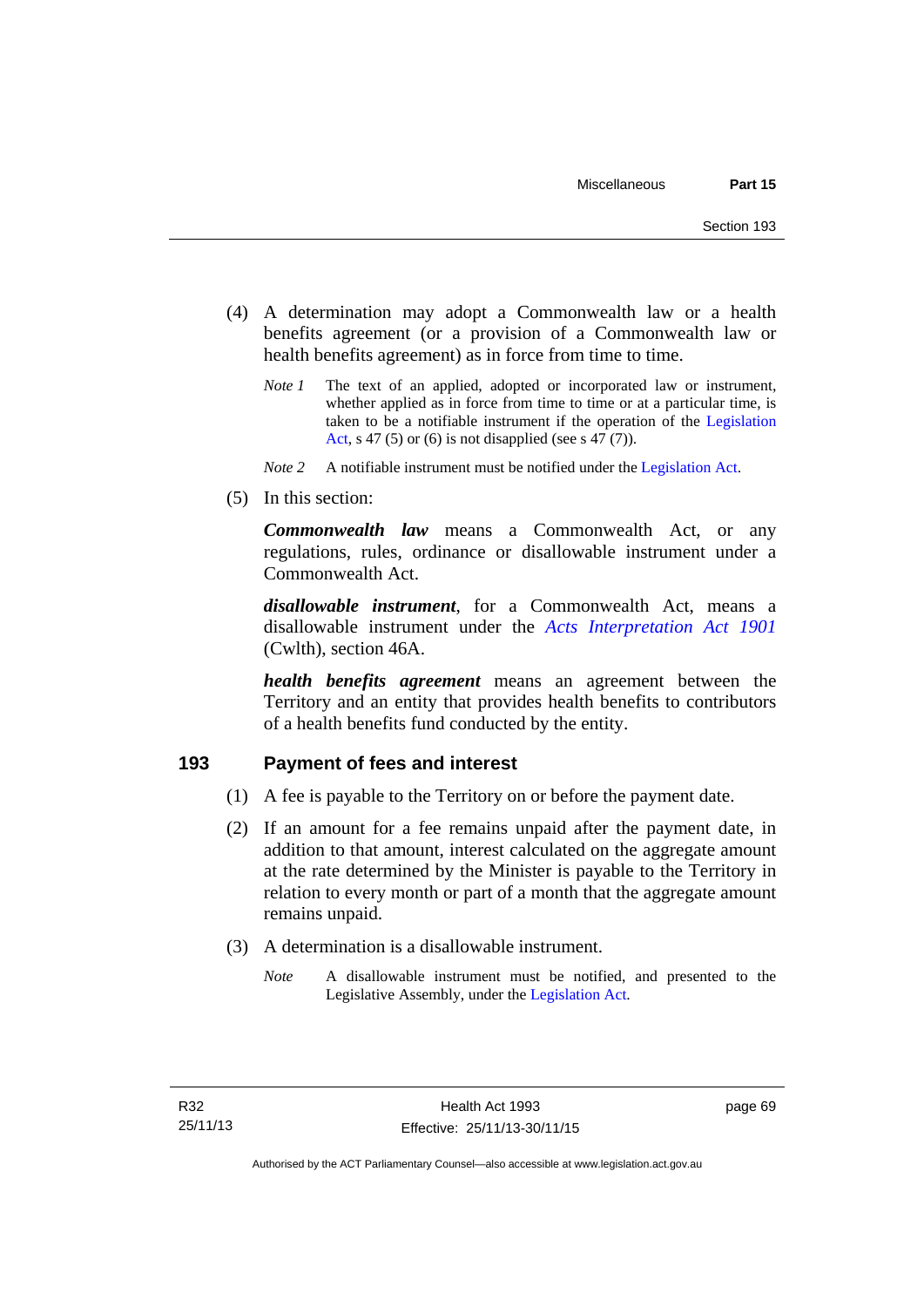#### **Part 15** Miscellaneous

(4) In this section:

*aggregate amount*, for a month, means the total of—

- (a) the amount of the fee; and
- (b) the amount of interest;

remaining unpaid at the end of the previous month.

*payment date*, for a fee, means the 28th day after the day when the account for the fee was issued.

## **194 Approved forms**

- (1) The Minister may approve forms for this Act.
- (2) If the Minister approves a form for a particular purpose, the form must be used for that purpose.

*Note* For other provisions about forms, see [Legislation Act,](http://www.legislation.act.gov.au/a/2001-14) s 255.

(3) An approved form is a notifiable instrument.

*Note* A notifiable instrument must be notified under the [Legislation Act](http://www.legislation.act.gov.au/a/2001-14).

## **195 Regulations about nurse practitioners**

- (1) The regulations may make provision in relation to nurse practitioner positions and the scopes of practice for nurse practitioner positions.
- (2) In this section:

*nurse practitioner position* means a position approved under the regulations as a nurse practitioner position.

*position* means a position (however described) in the public or private sector, whether or not the occupant is an employee.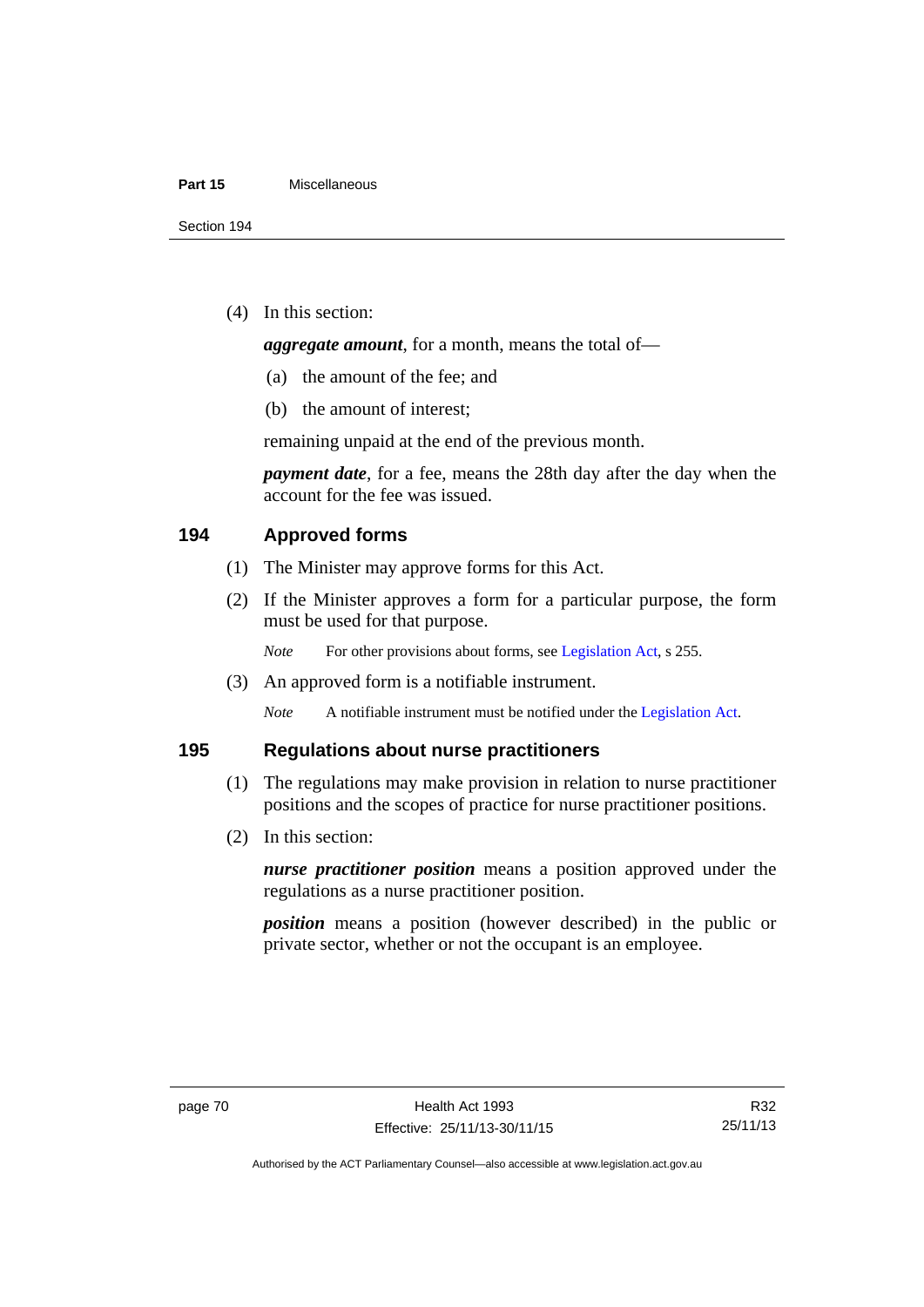*scope of practice*, for a nurse practitioner position, means the manner in which the nurse practitioner who occupies the position may practise as a nurse practitioner, including, for example, the aspects of practice that the nurse practitioner may perform as a nurse practitioner.

#### **Examples for def** *scope of practice*

- 1 prescribing particular medication
- 2 referring patients to other health care professionals
- 3 ordering particular diagnostic investigations
- *Note* An example is part of the regulations, is not exhaustive and may extend, but does not limit, the meaning of the provision in which it appears (see [Legislation Act,](http://www.legislation.act.gov.au/a/2001-14) s 126 and s 132).

## **196 Regulation-making power**

The Executive may make regulations for this Act.

*Note* Regulations must be notified, and presented to the Legislative Assembly, under the [Legislation Act](http://www.legislation.act.gov.au/a/2001-14).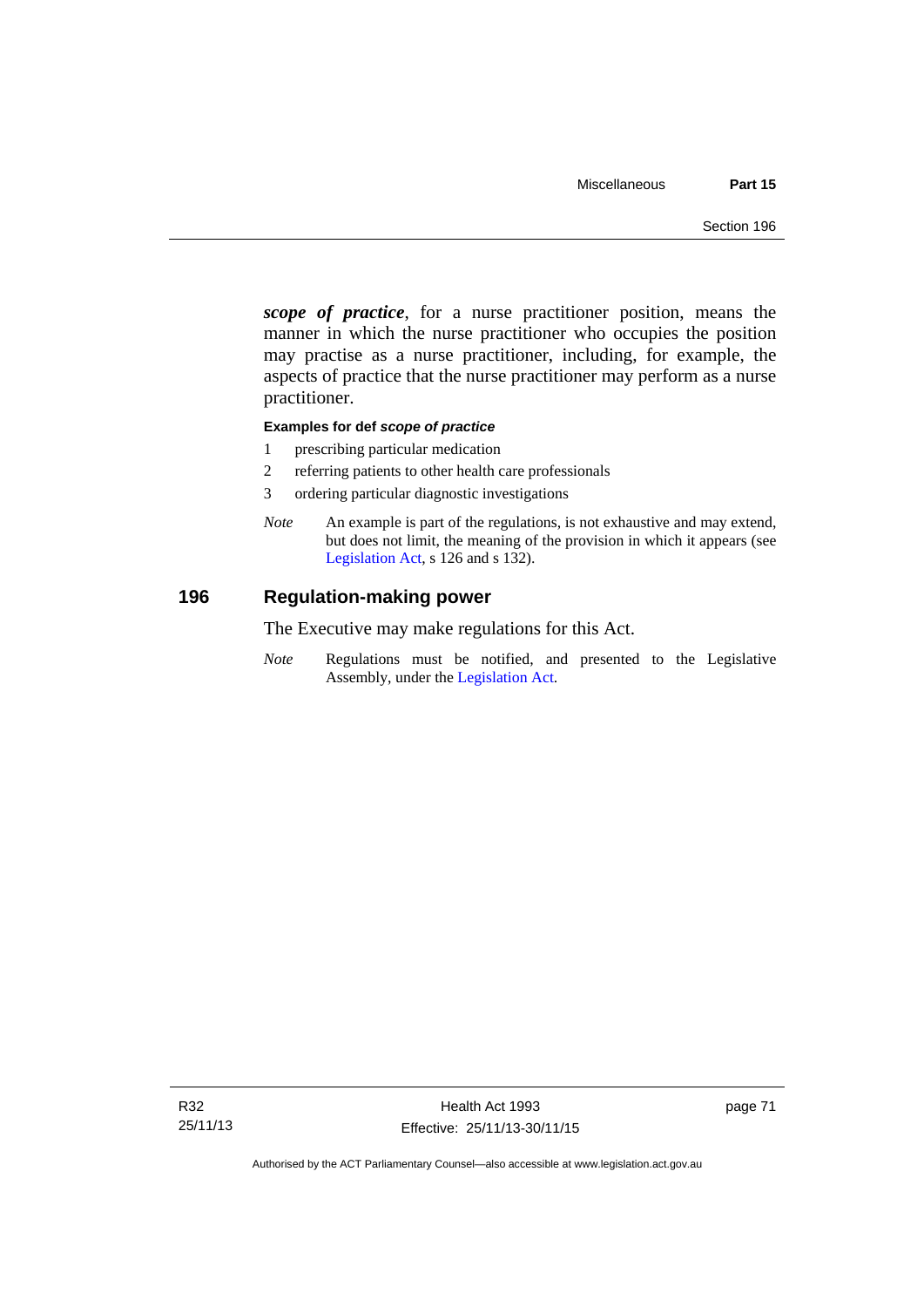# **Dictionary**

(see s 2)

- *Note 1* The [Legislation Act](http://www.legislation.act.gov.au/a/2001-14) contains definitions and other provisions relevant to this Act.
- *Note 2* For example, the [Legislation Act,](http://www.legislation.act.gov.au/a/2001-14) dict, pt 1 defines the following terms:
	- ACAT
	- Act
	- ACT
	- appoint
	- Commonwealth
	- Coroner's Court
	- director-general (see s 163)
	- entity
	- exercise
	- found guilty
	- function
	- health practitioner
	- in relation to
	- interest
	- make
	- pharmacist
	- proceeding
	- territory law
	- the Territory
	- tribunal.

*abortion*, for part 6 (Abortions)—see section 80.

*authorised representative*, for part 7 (VMO service contracts)—see section 100.

R32 25/11/13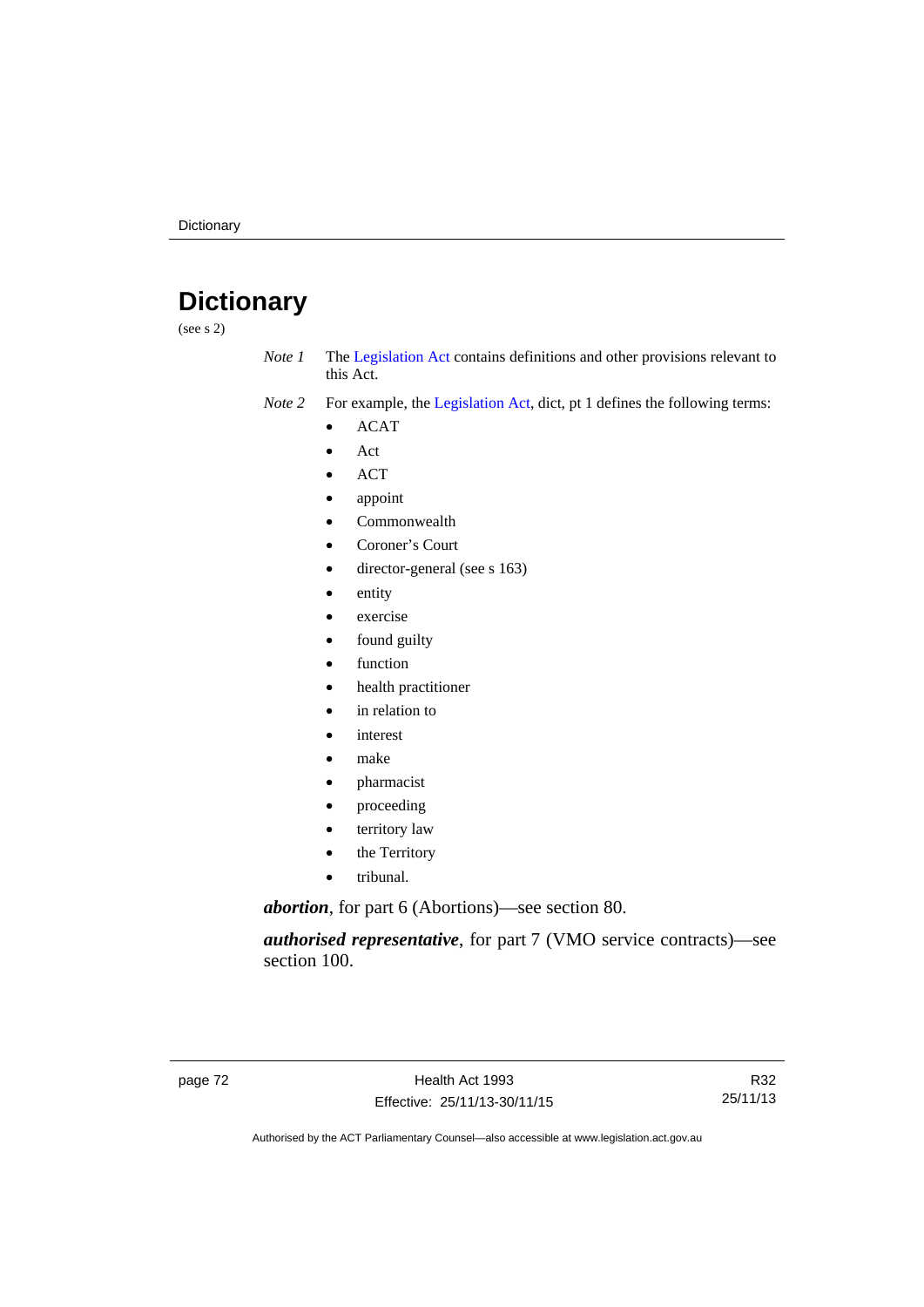## *CEO*—

- (a) of a health facility, for part 4 (Quality assurance)—see section 22; and
- (b) of a health professional organisation, for part 4 (Quality assurance)—see section 23; and
- (c) of a health facility, for part 5 (Reviewing scope of clinical practice)—see section 53.

*chief executive officer, Calvary* means the person engaged to exercise the functions of the position of chief executive officer (however described) of Calvary Health Care ACT Limited (Public Division) under the rules of Calvary Health Care ACT Limited.

*core conditions*, for part 7 (VMO service contracts)—see section 100.

*council* means the Local Hospital Network Council established under section 13.

*day hospital* means a facility where a person is admitted for surgical or medical treatment and discharged on the same day.

*dental technical work* means work involving the making, altering, repairing or maintaining of dental prosthetic appliances.

#### **Example—dental technical work**

shade-taking for dental prosthetic appliances

*Note* An example is part of the Act, is not exhaustive and may extend, but does not limit, the meaning of the provision in which it appears (see [Legislation Act,](http://www.legislation.act.gov.au/a/2001-14) s 126 and s 132).

*dental technician* means a person who does dental technical work and either—

 (a) is a graduate of a course of education in dental technical work accredited by the Council of Regulating Authorities for Dental Technicians and Dental Prosthetists (*CORA*); or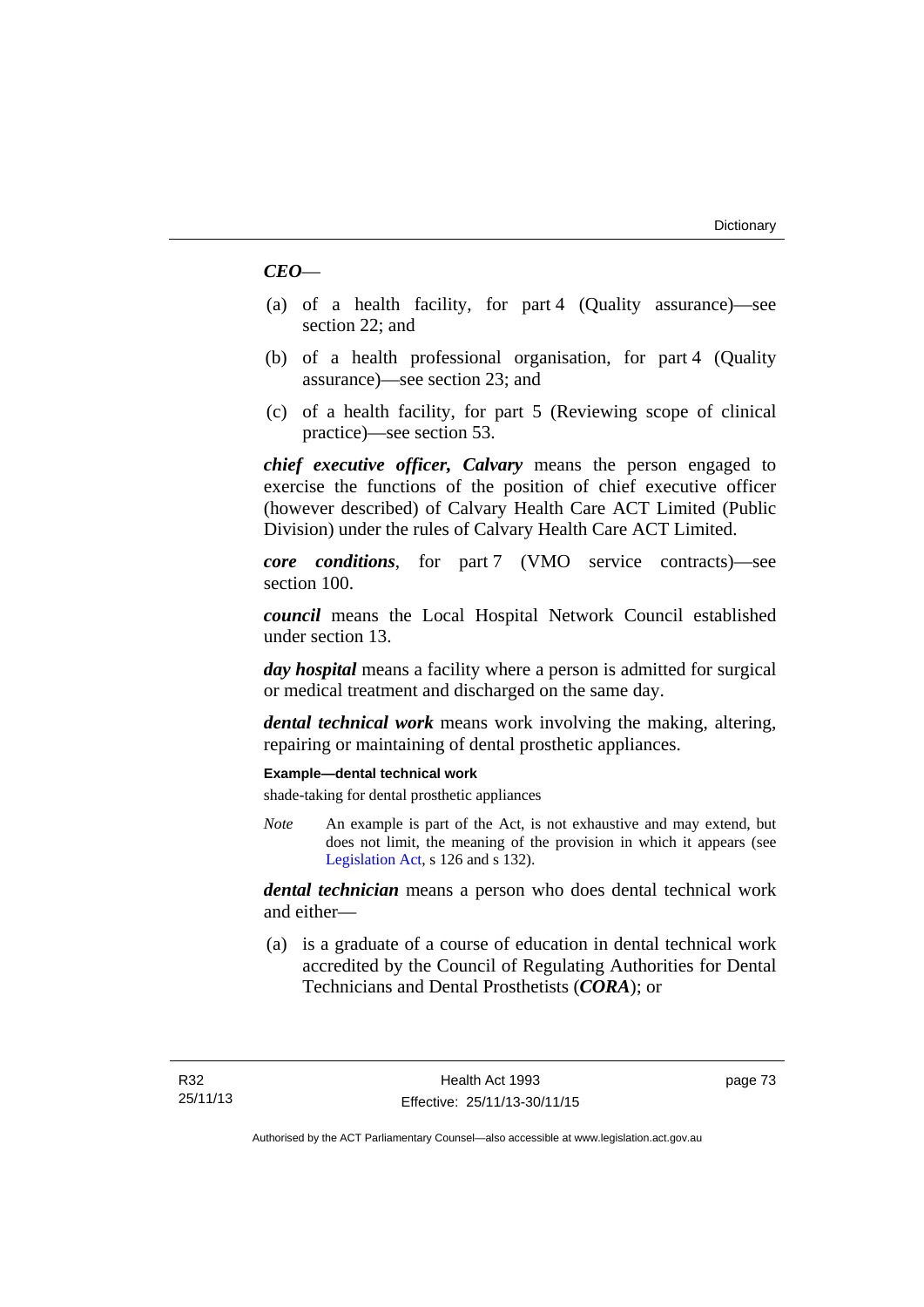- $(b)$  has
	- (i) completed a course of education or training in dental prosthetic work outside Australia that is accredited by CORA; and
	- (ii) passed an exam in dental prosthetic work accredited by CORA.

*dentist*, for a health facility, for part 5 (Reviewing scope of clinical practice)—see section 52.

*divulge*, for part 8 (Secrecy)—see section 121.

*doctor*, for a health facility, for part 5 (Reviewing scope of clinical practice)—see section 52.

*eligible midwife*, for part 5 (Reviewing scope of clinical practice) see section 52.

*engage* in conduct means—

- (a) do an act; or
- (b) omit to do an act.

*entity*, for part 7 (VMO service contracts)—see section 100.

*health board* means—

- (a) a national board under the *[Health Practitioner Regulation](http://www.legislation.act.gov.au/a/db_39269/default.asp)  [National Law \(ACT\)](http://www.legislation.act.gov.au/a/db_39269/default.asp)*; or
- (b) a health profession board under the *[Health Professionals](http://www.legislation.act.gov.au/a/2004-38)  [Act 2004](http://www.legislation.act.gov.au/a/2004-38)*.

*health facility*—see section 6.

*health facility QAC*, for a health facility, for part 4 (Quality assurance)—see section 20.

*health professional organisation*, for part 4 (Quality assurance) see section 21.

R32 25/11/13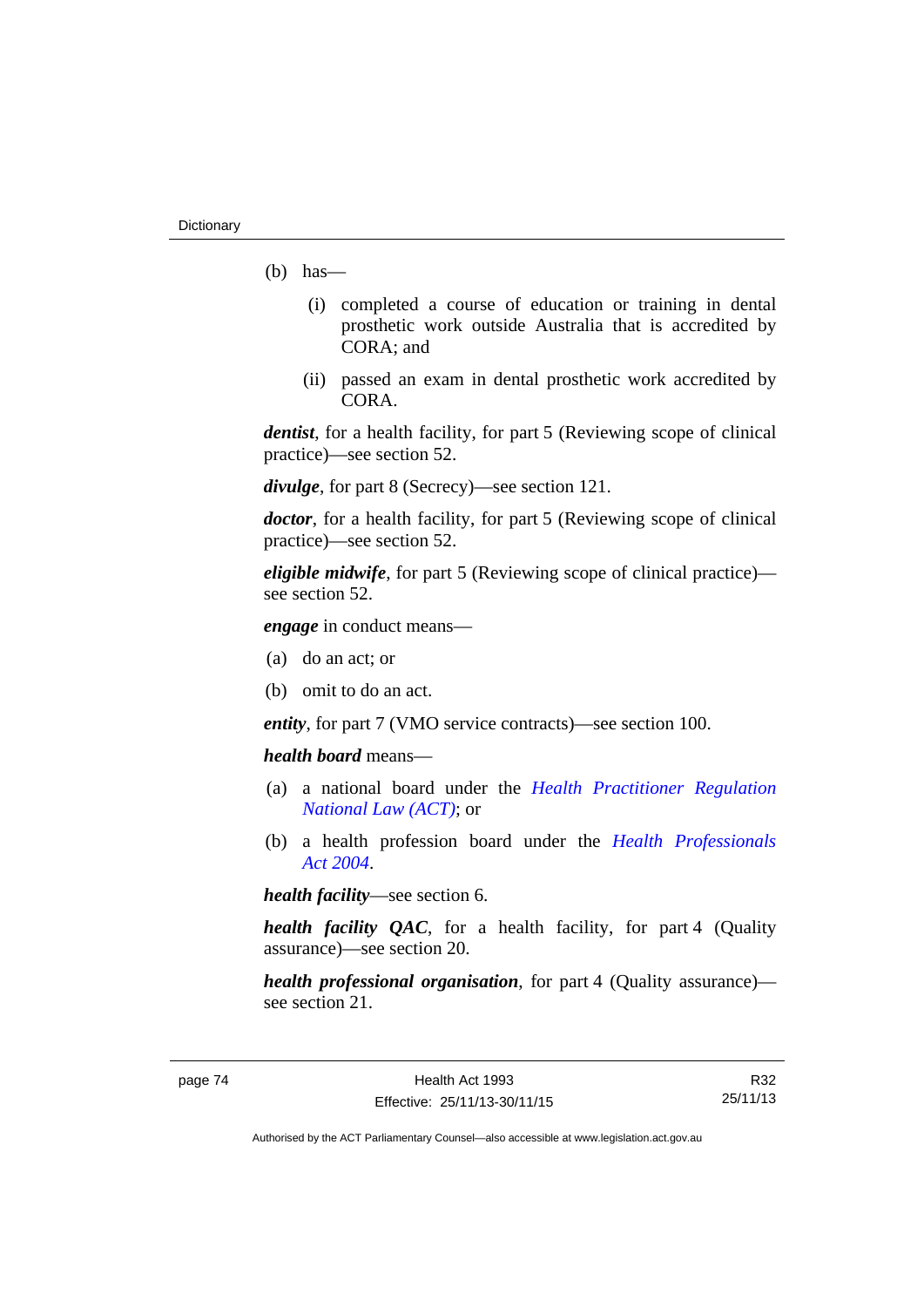*health professional organisation QAC*, for a health professional organisation, for part 4 (Quality assurance)—see section 20.

*health service*—see section 5.

*health service provider*—see section 7.

*health service report*, for part 4 (Quality assurance)—see section 38.

*hospital*, for part 5 (Reviewing scope of clinical practice)—see section 50.

*information holder*, for part 8 (Secrecy)—see section 122.

*local hospital network*—see section 8.

*ministerial report*, for part 4 (Quality assurance)—section 41.

*negotiating agent*, for part 7 (VMO service contracts)—see section 100.

*negotiating period*, for part 7 (VMO service contracts)—see section 103 (2).

*practice corporation*, for part 7 (VMO service contracts)—see section 100.

*protected information*, for part 8 (Secrecy)—see section 123.

*quality assurance committee*—see section 24.

*review*, in relation to the scope of clinical practice, for part 5 (Reviewing scope of clinical practice)—see section 55.

*scope of clinical practice*, of a doctor, dentist or eligible midwife, for a health facility, for part 5 (Reviewing scope of clinical practice)—see section 54.

*scope of clinical practice committee*—see section 51.

*scope of clinical practice executive decision notice*, for part 5 (Reviewing scope of clinical practice)—see section 70.

page 75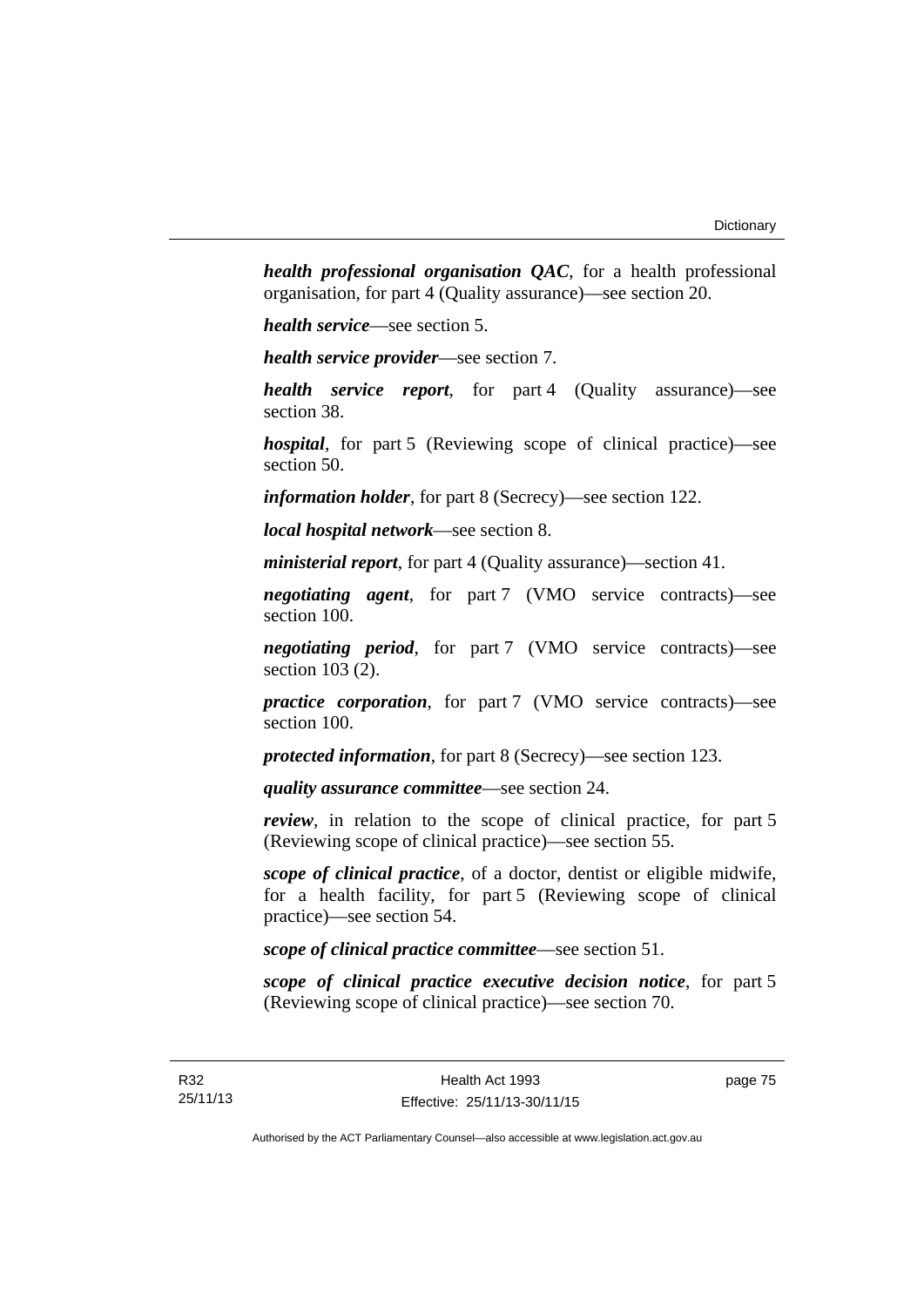*scope of clinical practice report*, for part 5 (Reviewing scope of clinical practice)—see section 67.

*sensitive information*—see section 124.

*service contract*, for part 7 (VMO service contracts)—see section 100.

*special purpose QAC*, for part 4 (Quality assurance), for a purpose stated in the approval—see section 20.

*VMO*, or visiting medical officer, for part 7 (VMO service contracts)—see section 100.

page 76 **Health Act 1993** Effective: 25/11/13-30/11/15

R32 25/11/13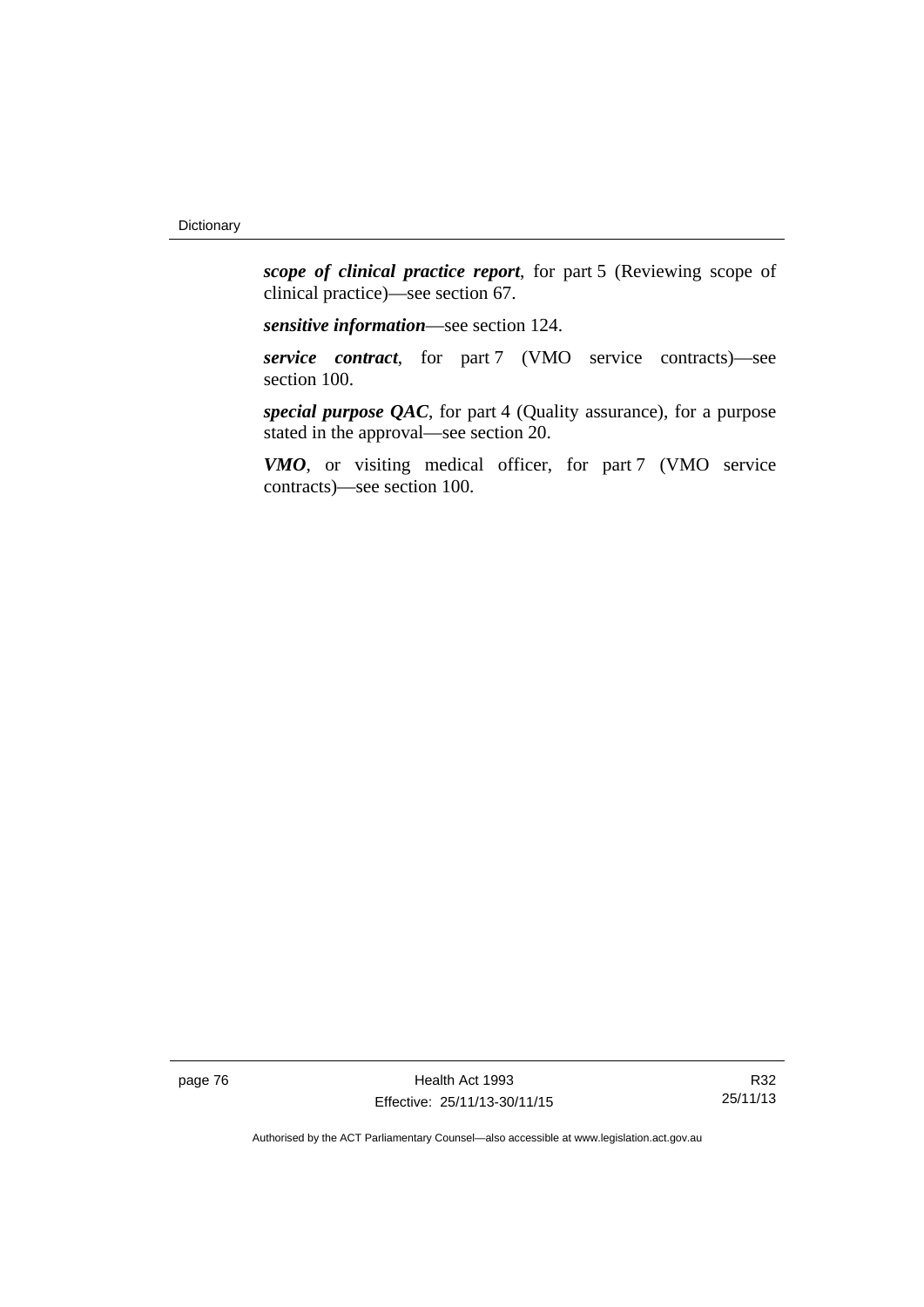## **Endnotes**

## **1 About the endnotes**

Amending and modifying laws are annotated in the legislation history and the amendment history. Current modifications are not included in the republished law but are set out in the endnotes.

Not all editorial amendments made under the *[Legislation Act 2001](http://www.legislation.act.gov.au/a/2001-14)*, part 11.3 are annotated in the amendment history. Full details of any amendments can be obtained from the Parliamentary Counsel's Office.

Uncommenced amending laws are not included in the republished law. The details of these laws are underlined in the legislation history. Uncommenced expiries are underlined in the legislation history and amendment history.

If all the provisions of the law have been renumbered, a table of renumbered provisions gives details of previous and current numbering.

The endnotes also include a table of earlier republications.

| $A = Act$                                    | $NI = Notifiable$ instrument                |
|----------------------------------------------|---------------------------------------------|
| $AF =$ Approved form                         | $o = order$                                 |
| $am = amended$                               | $om = omitted/repealed$                     |
| $amdt = amendment$                           | $ord = ordinance$                           |
| $AR = Assembly resolution$                   | $orig = original$                           |
| $ch = chapter$                               | par = paragraph/subparagraph                |
| $CN =$ Commencement notice                   | $pres = present$                            |
| $def = definition$                           | $prev = previous$                           |
| $DI = Disallowable instrument$               | $(\text{prev}) = \text{previously}$         |
| $dict = dictionary$                          | $pt = part$                                 |
| $disallowed = disallowed by the Legislative$ | $r = rule/subrule$                          |
| Assembly                                     | $reloc = relocated$                         |
| $div = division$                             | $renum = renumbered$                        |
| $exp = expires/expired$                      | $R[X]$ = Republication No                   |
| $Gaz = gazette$                              | $RI = reissue$                              |
| $hdg = heading$                              | $s = section/subsection$                    |
| $IA = Interpretation Act 1967$               | $sch = schedule$                            |
| ins = inserted/added                         | $sdiv = subdivision$                        |
| $LA =$ Legislation Act 2001                  | $SL = Subordinate$ law                      |
| $LR =$ legislation register                  | $sub =$ substituted                         |
| $LRA =$ Legislation (Republication) Act 1996 | $underlining = whole or part not commenced$ |
| $mod = modified/modification$                | or to be expired                            |
|                                              |                                             |

## **2 Abbreviation key**

R32 25/11/13

Health Act 1993 Effective: 25/11/13-30/11/15 page 77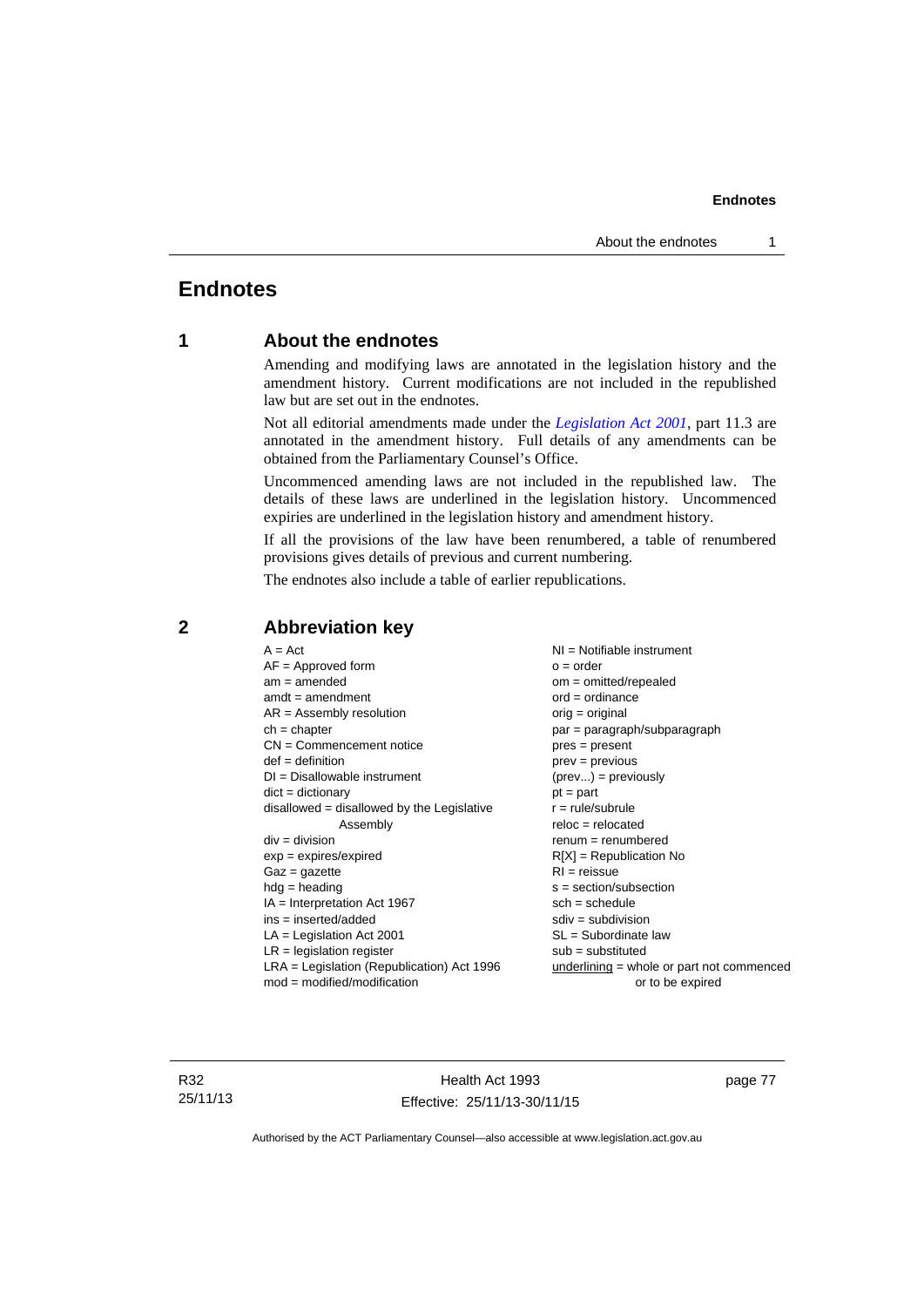| 3 | Legislation history |  |
|---|---------------------|--|
|---|---------------------|--|

## **3 Legislation history**

**Health Act 1993 A1993-13**  notified 1 March 1993 [\(Gaz 1993 No S23\)](http://www.legislation.act.gov.au/gaz/1993-S23/default.asp) commenced 1 March 1993 (s 2)

as amended by

## **[Health \(Amendment\) Act 1994](http://www.legislation.act.gov.au/a/1994-23) A1994-23**  notified 20 May 1994 ([Gaz 1994 No S87](http://www.legislation.act.gov.au/gaz/1994-S87/default.asp))

commenced 20 May 1994 (s 2)

#### **[Public Sector Management \(Consequential and Transitional](http://www.legislation.act.gov.au/a/1994-38)  [Provisions\) Act 1994](http://www.legislation.act.gov.au/a/1994-38) A1994-38 sch 1 pt 44**

notified 30 June 1994 ([Gaz 1994 No S121\)](http://www.legislation.act.gov.au/gaz/1994-S121/default.asp)

s 1, s 2 commenced 30 June 1994 (s 2 (1))

sch 1 pt 44 commenced 1 July 1994 (s 2 (2) and [Gaz 1994 No S142\)](http://www.legislation.act.gov.au/gaz/1994-S142/default.asp)

## **[Administrative Appeals \(Consequential Amendments\) Act 1994](http://www.legislation.act.gov.au/a/1994-60) A1994-60 sch 1**

notified 11 October 1994 ([Gaz 1994 No S197\)](http://www.legislation.act.gov.au/gaz/1994-S197/default.asp) s 1, s 2 commenced 11 October 1994 (s 2 (1)) sch 1 commenced 14 November 1994 (s 2 (2) and see [Gaz 1994](http://www.legislation.act.gov.au/gaz/1994-S250/default.asp)  [No S250\)](http://www.legislation.act.gov.au/gaz/1994-S250/default.asp)

#### **[Health and Community Care Services \(Consequential Provisions\)](http://www.legislation.act.gov.au/a/1996-35)  [Act 1996](http://www.legislation.act.gov.au/a/1996-35) A1996-35 sch**

notified 1 July 1996 [\(Gaz 1996 No S130](http://www.legislation.act.gov.au/gaz/1996-S130/default.asp)) commenced 1 July 1996 (s 2)

**[Health \(Amendment\) Act 1998](http://www.legislation.act.gov.au/a/1998-50) A1998-50** 

notified 16 November 1998 [\(Gaz 1998 No S205](http://www.legislation.act.gov.au/gaz/1998-S205/default.asp)) commenced 16 November 1998 (s 2)

### **[Statute Law Revision \(Penalties\) Act 1998](http://www.legislation.act.gov.au/a/1998-54) A1998-54 sch**

notified 27 November 1998 [\(Gaz 1998 No S207](http://www.legislation.act.gov.au/gaz/1998-S207/default.asp)) s 1, s 2 commenced 27 November 1998 (s 2 (1)) sch commenced 9 December 1998 (s 2 (2) and [Gaz 1998 No 49\)](http://www.legislation.act.gov.au/gaz/1998-49/default.asp)

page 78 Health Act 1993 Effective: 25/11/13-30/11/15

R32 25/11/13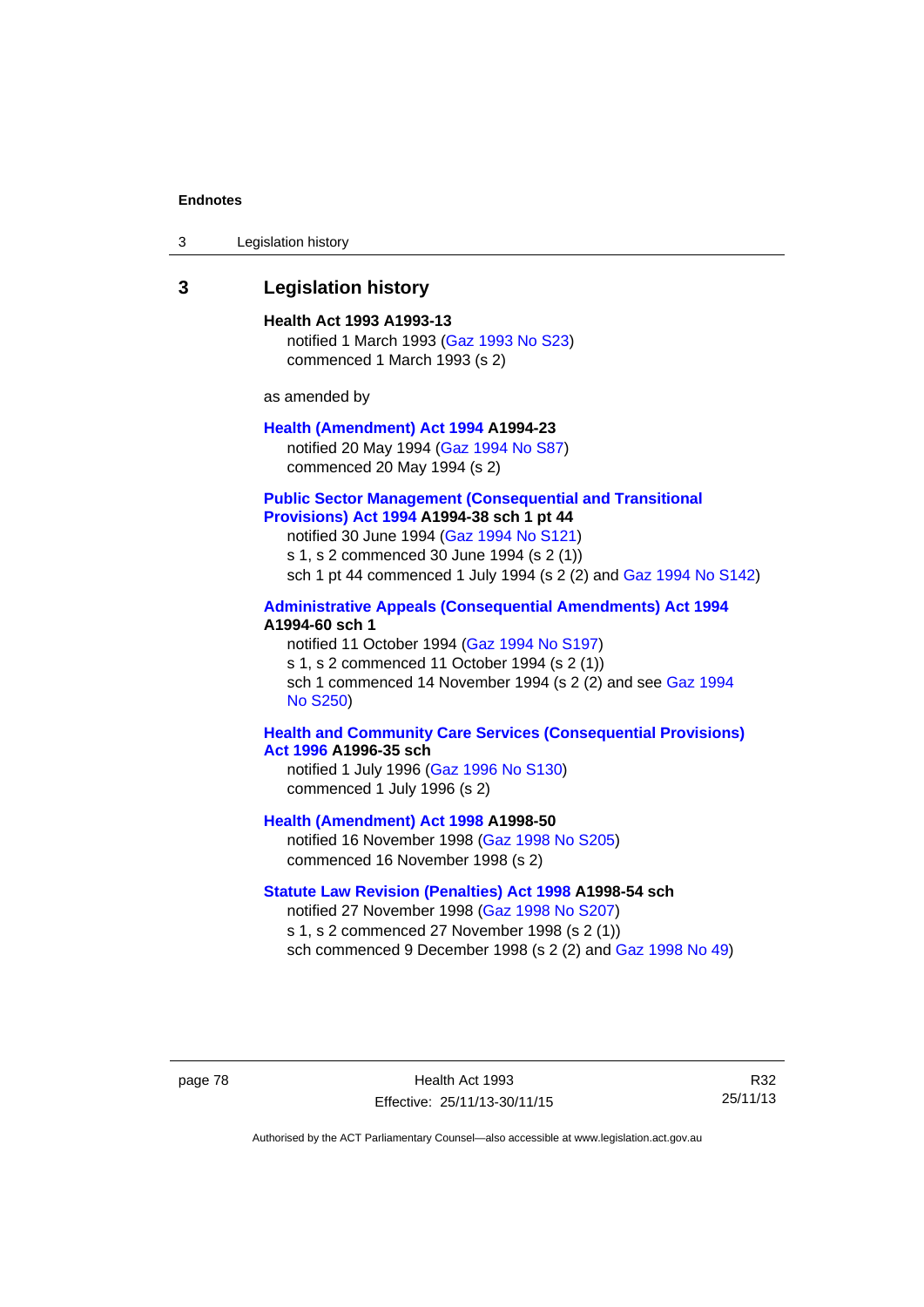## **[Legislation \(Consequential Amendments\) Act 2001](http://www.legislation.act.gov.au/a/2001-44) A2001-44 pt 175**  notified 26 July 2001 ([Gaz 2001 No 30\)](http://www.legislation.act.gov.au/gaz/2001-30/default.asp) s 1, s 2 commenced 26 July 2001 (IA s 10B) pt 175 commenced 12 September 2001 (s 2 and see [Gaz 2001](http://www.legislation.act.gov.au/gaz/2001-S65/default.asp)  [No S65](http://www.legislation.act.gov.au/gaz/2001-S65/default.asp)) **[Statute Law Amendment Act 2001 \(No 2\)](http://www.legislation.act.gov.au/a/2001-56) 2001 No 56 pt 1.3**  notified 5 September 2001 [\(Gaz 2001 No S65\)](http://www.legislation.act.gov.au/gaz/2001-S65/default.asp) s 1, s 2 commenced 5 September 2001 (IA s 10B) amdts 1.3-1.8, 1.10-1.13, 1.15, 1.16, 1.17, 1.35 commenced 12 September 2001 (s 2 (2)) pt 1.3 remainder commenced 5 September 2001 (s 2 (1)) **[Health and Community Care Services \(Repeal and Consequential](http://www.legislation.act.gov.au/a/2002-47)  [Amendments\) Act 2002](http://www.legislation.act.gov.au/a/2002-47) A2002-47 pt 1.2**  notified LR 20 December 2002 s 1, s 2 commenced 20 December 2002 (LA s 75 (1)) pt 1.2 commenced 31 December 2002 (s 2) **[Statute Law Amendment Act 2003](http://www.legislation.act.gov.au/a/2003-41) A2003-41 sch 1 pt 1.1**  notified LR 11 September 2003 s 1, s 2 commenced 11 September 2003 (LA s 75 (1)) sch 1 pt 1.1 commenced 9 October 2003 (s 2 (1)) **[Health Amendment Act 2003](http://www.legislation.act.gov.au/a/2003-43) A2003-43**  notified LR 29 September 2003 s 1, s 2 commenced 29 September 2003 (LA s 75 (1)) remainder commenced 30 September 2003 (s 2) **[Nurse Practitioners Legislation Amendment Act 2004](http://www.legislation.act.gov.au/a/2004-10) A2004-10 pt 2**  notified LR 19 March 2004 s 1, s 2 commenced 19 March 2004 (LA s 75 (1)) pt 2 commenced 27 May 2004 (s 2 and [CN2004-9\)](http://www.legislation.act.gov.au/cn/2004-9/default.asp) **[Health Professionals Legislation Amendment Act 2004](http://www.legislation.act.gov.au/a/2004-39) A2004-39 sch 1 pt 1.3**  notified LR 8 July 2004 s 1, s 2 commenced 8 July 2004 (LA s 75 (1)) sch 1 pt 1.3 commenced 7 July 2005 (s 2 and see [Health Professionals](http://www.legislation.act.gov.au/a/2004-38)  [Act 2004](http://www.legislation.act.gov.au/a/2004-38) A2004-38, s 2 and [CN2005-11\)](http://www.legislation.act.gov.au/cn/2005-11/default.asp)

R32 25/11/13

Health Act 1993 Effective: 25/11/13-30/11/15 page 79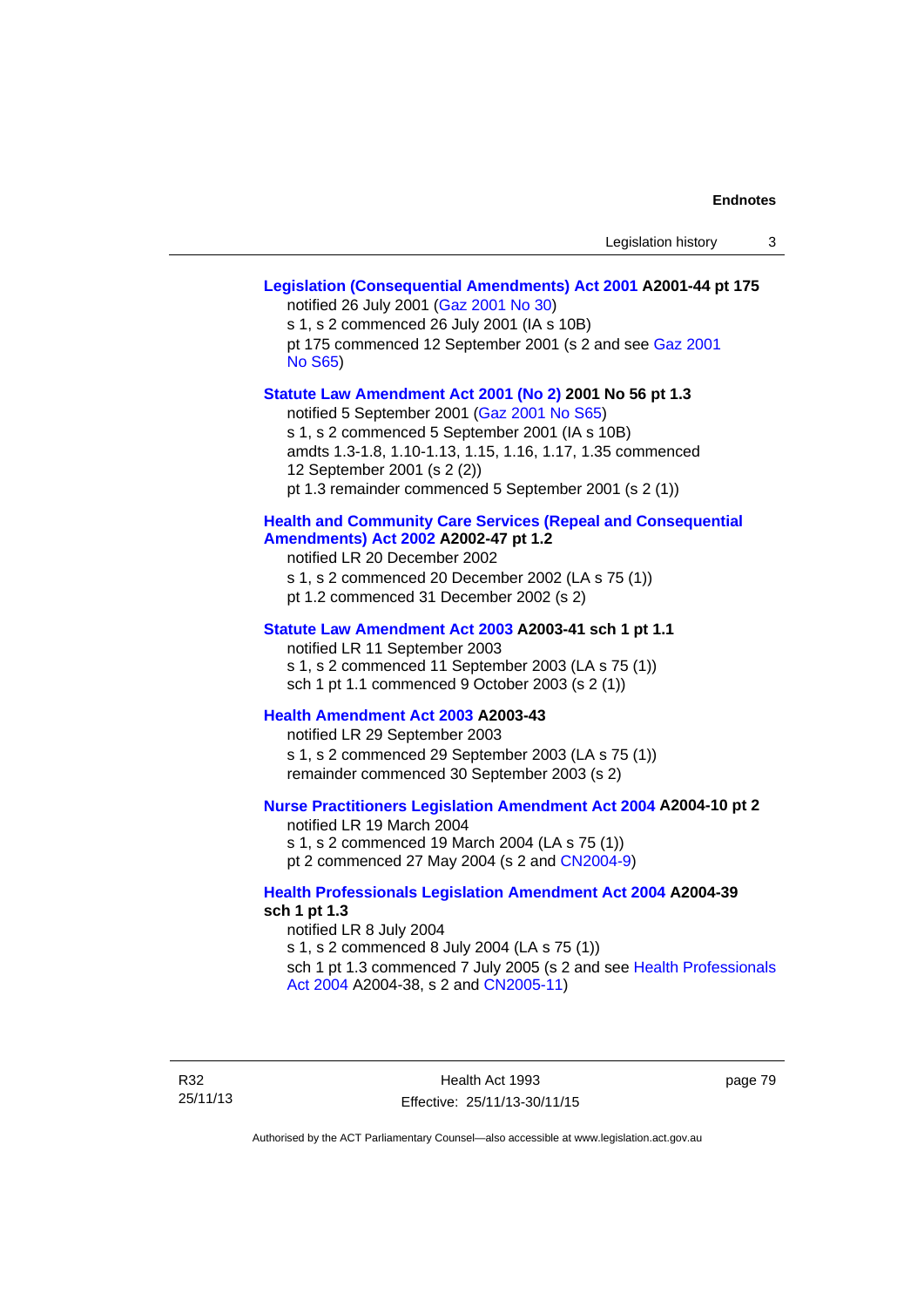| 3 | Legislation history                                                                                                                                                                                                                                                                                                                             |
|---|-------------------------------------------------------------------------------------------------------------------------------------------------------------------------------------------------------------------------------------------------------------------------------------------------------------------------------------------------|
|   | Health Legislation Amendment Act 2005 A2005-28 amdt 1.70<br>notified LR 6 July 2005<br>s 1, s 2 commenced 6 July 2005 (LA s 75 (1))<br>amdt 1.70 commenced 7 July 2005 (s 2)                                                                                                                                                                    |
|   | Criminal Code Harmonisation Act 2005 A2005-54 sch 1 pt 1.24<br>notified LR 27 October 2005<br>s 1, s 2 commenced 27 October 2005 (LA s 75 (1))<br>sch 1 pt 1.24 commenced 24 November 2005 (s 2)                                                                                                                                                |
|   | Statute Law Amendment Act 2005 (No 2) A2005-62 sch 3 pt 3.10<br>notified LR 21 December 2005<br>s 1, s 2 commenced 21 December 2005 (LA s 75 (1))<br>sch 3 pt 3.10 commenced 11 January 2006 (s 2 (1))                                                                                                                                          |
|   | Health Legislation Amendment Act 2006 A2006-27 pt 2, sch 1<br>notified LR 14 June 2006<br>s 1, s 2 commenced 14 June 2006 (LA s 75 (1))<br>pt 2, sch 1 commenced 14 December 2006 (s 2 and LA s 79)                                                                                                                                             |
|   | Health Legislation Amendment Act 2006 (No 2) A2006-46 sch 2 pt 2.8<br>notified LR 17 November 2006<br>s 1, s 2 commenced 17 November 2006 (LA s 75 (1))<br>sch 2 pt 2.8 commenced 18 November 2006 (s 2 (2))                                                                                                                                    |
|   | Statute Law Amendment Act 2007 (No 2) A2007-16 sch 3 pt 3.18<br>notified LR 20 June 2007<br>s 1, s 2 taken to have commenced 12 April 2007 (LA s 75 (2))<br>sch 3 pt 3.18 commenced 11 July 2007 (s 2 (1))                                                                                                                                      |
|   | Medicines, Poisons and Therapeutic Goods Act 2008 A2008-26<br>sch 2 pt 2.12<br>notified LR 14 August 2008<br>s 1, s 2 commenced 14 August 2008 (LA s 75 (1))<br>sch 2 pt 2.12 commenced 14 February 2009 (s 2 and LA s 79)                                                                                                                      |
|   | <b>ACT Civil and Administrative Tribunal Legislation Amendment</b><br>Act 2008 (No 2) A2008-37 sch 1 pt 1.53<br>notified LR 4 September 2008<br>s 1, s 2 commenced 4 September 2008 (LA s 75 (1))<br>sch 1 pt 1.53 commenced 2 February 2009 (s 2 (1) and see ACT Civil<br>and Administrative Tribunal Act 2008 A2008-35, s 2 (1) and CN2009-2) |

page 80 Health Act 1993 Effective: 25/11/13-30/11/15

R32 25/11/13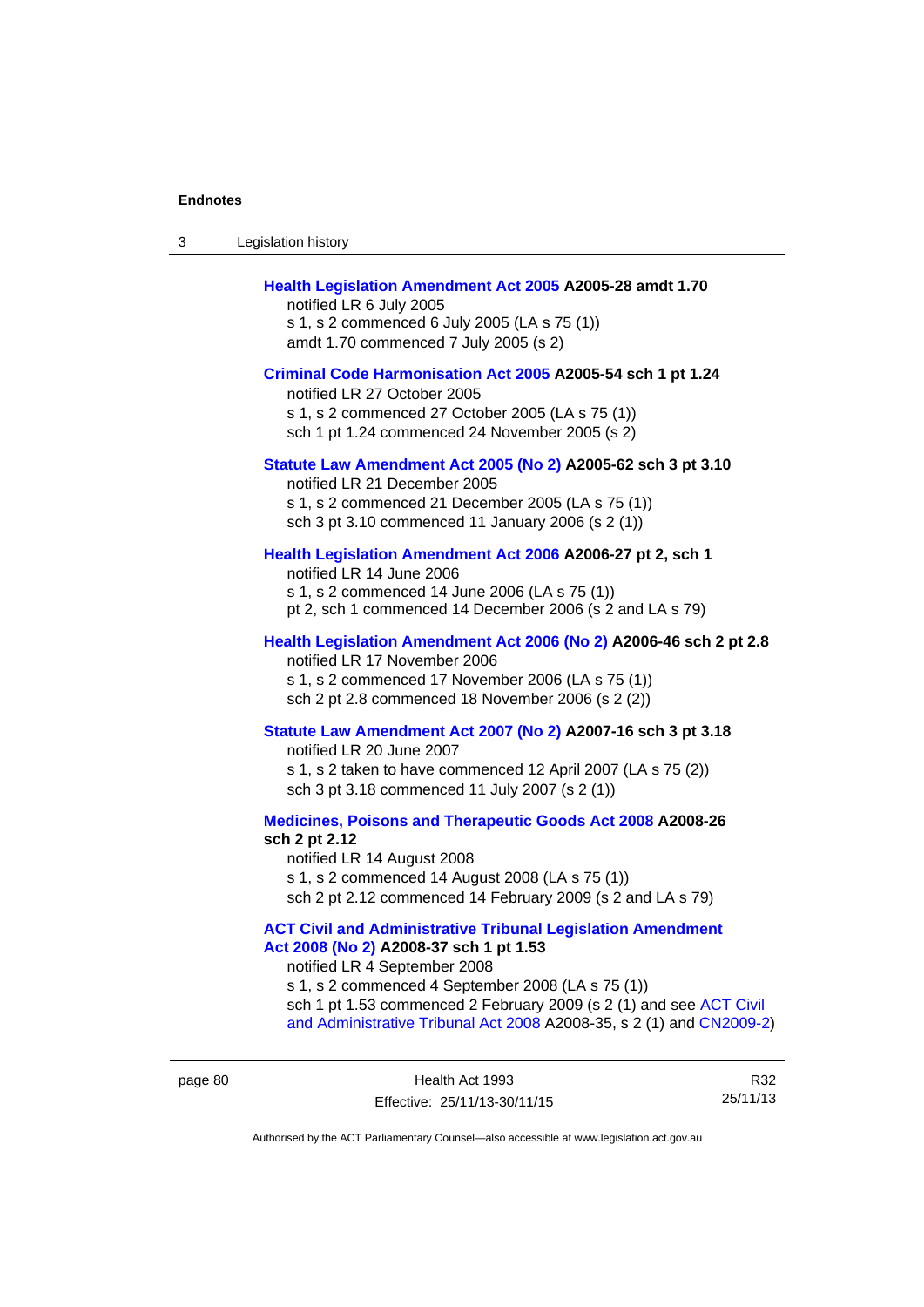Legislation history 3

## **[Health Practitioner Regulation National Law \(ACT\) Act 2010](http://www.legislation.act.gov.au/a/2010-10) A2010-10 sch 2 pt 2.7**

notified LR 31 March 2010 s 1, s 2 commenced 31 March 2010 (LA s 75 (1)) sch 2 pt 2.7 commenced 1 July 2010 (s 2 (1) (a))

as modified by

#### **[Health Practitioner Regulation National Law \(ACT\) \(Transitional](http://www.legislation.act.gov.au/sl/2010-39)  [Provisions\) Regulation 2010 \(No 2\)](http://www.legislation.act.gov.au/sl/2010-39) SL2010-39 s 3 and sch 1**

notified LR 11 October 2010

s 1, s 2 commenced 11 October 2010 (LA s 75 (1))

s 3 and sch 1 commenced 12 October 2010 (s 2*)*

as amended by

#### **[Fair Trading \(Australian Consumer Law\) Amendment Act 2010](http://www.legislation.act.gov.au/a/2010-54) A2010-54 sch 3 pt 3.11**

notified LR 16 December 2010 s 1, s 2 commenced 16 December 2010 (LA s 75 (1)) sch 3 pt 3.11 commenced 1 January 2011 (s 2 (1))

#### **[Statute Law Amendment Act 2011](http://www.legislation.act.gov.au/a/2011-3) A2011-3 sch 3 pt 3.22**

notified LR 22 February 2011 s 1, s 2 commenced 22 February 2011 (LA s 75 (1)) sch 3 pt 3.22 commenced 1 March 2011 (s 2)

## **[Health Amendment Act 2011](http://www.legislation.act.gov.au/a/2011-11) A2011-11**

notified LR 12 April 2011 s 1, s 2 commenced 12 April 2011 (LA s 75 (1)) s 4, s 5 commenced 1 July 2011 (s 2 (2)) remainder commenced 13 April 2011 (s 2 (1))

## **[Administrative \(One ACT Public Service Miscellaneous Amendments\)](http://www.legislation.act.gov.au/a/2011-22)**

**[Act 2011](http://www.legislation.act.gov.au/a/2011-22) A2011-22 sch 1 pt 1.76**  notified LR 30 June 2011 s 1, s 2 commenced 30 June 2011 (LA s 75 (1)) sch 1 pt 1.76 commenced 1 July 2011 (s 2 (1))

R32 25/11/13 page 81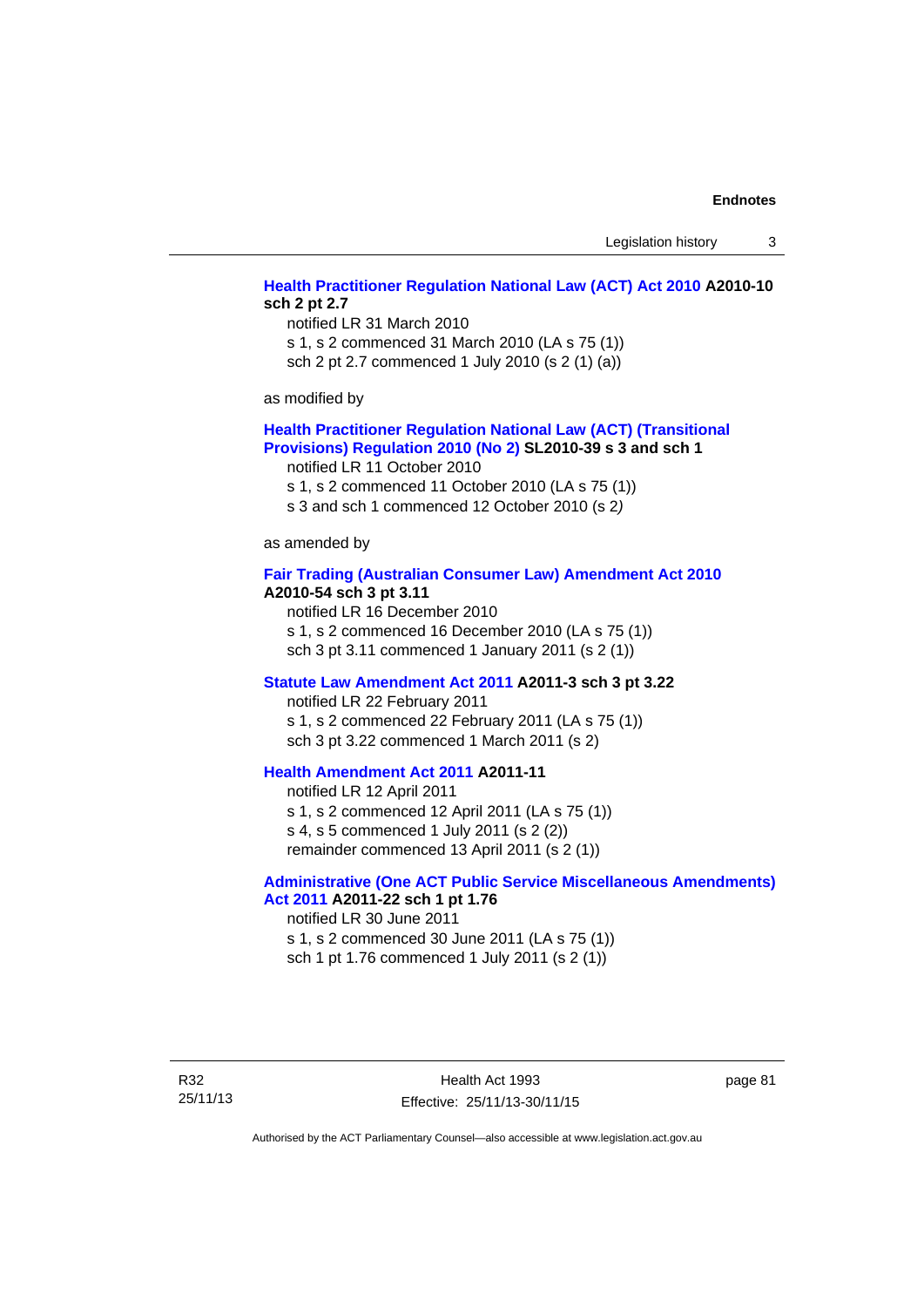3 Legislation history

## **[Statute Law Amendment Act 2011 \(No 2\)](http://www.legislation.act.gov.au/a/2011-28) A2011-28 sch 3 pt 3.18**

notified LR 31 August 2011 s 1, s 2 commenced 31 August 2011 (LA s 75 (1)) sch 3 pt 3.18 commenced 21 September 2011 (s 2 (1))

#### **[Statute Law Amendment Act 2013](http://www.legislation.act.gov.au/a/2013-19) A2013-19 sch 1 pt 1.1**

notified LR 24 May 2013

s 1, s 2 commenced 24 May 2013 (LA s 75 (1))

sch 1 pt 1.1 commenced 14 June 2013 (s 2)

#### **[Statute Law Amendment Act 2013 \(No 2\)](http://www.legislation.act.gov.au/a/2013-44) A2013-44 sch 1 pt 1.2, sch 3 pt 3.11**

notified LR 11 November 2013 s 1, s 2 commenced 11 November 2013 (LA s 75 (1)) sch 1 pt 1.2, sch 3 pt 3.11 commenced 25 November 2013 (s 2)

page 82 Health Act 1993 Effective: 25/11/13-30/11/15

R32 25/11/13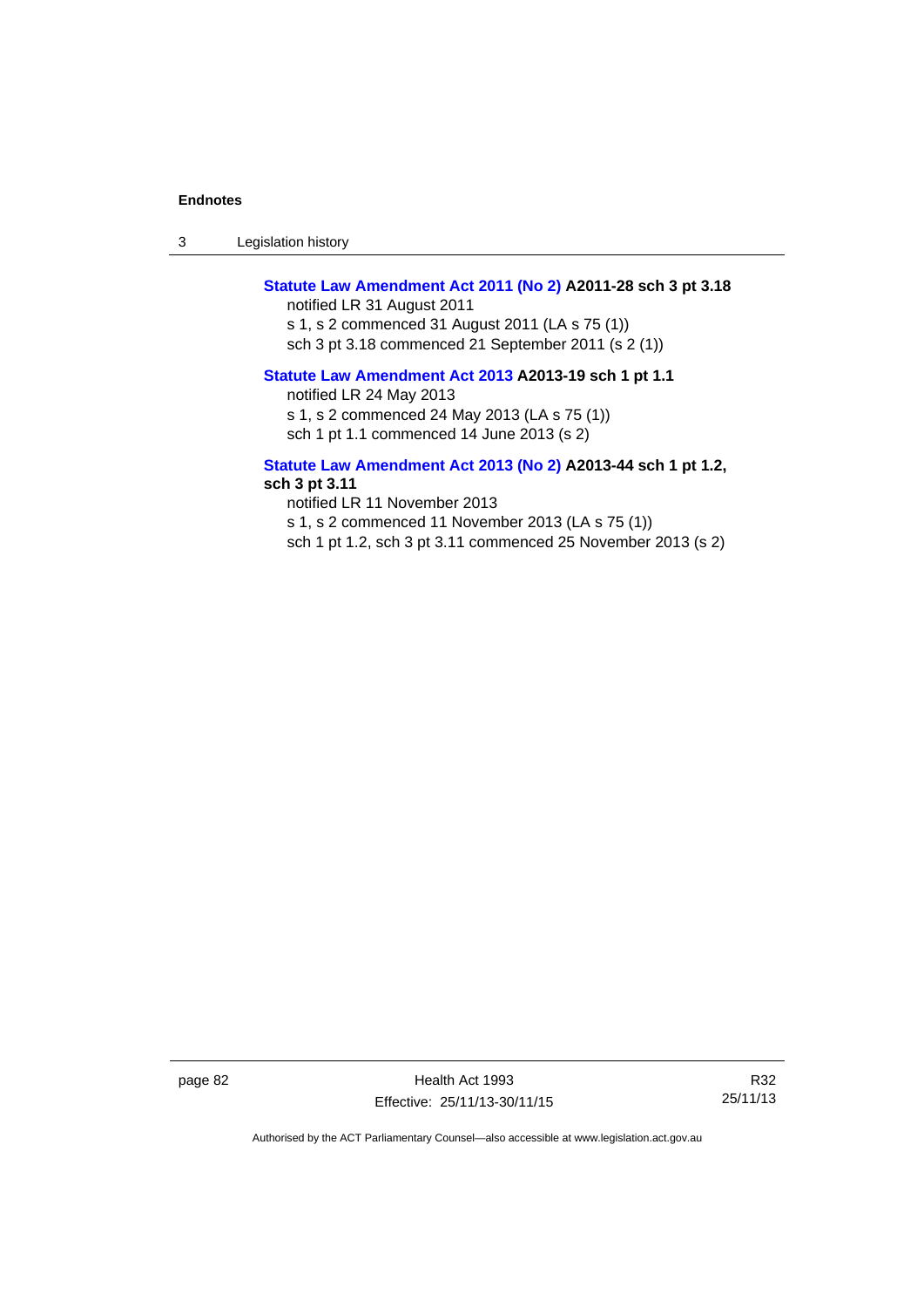## **4 Amendment history Long title**  sub [A1998-50](http://www.legislation.act.gov.au/a/1998-50) s 4 am [A2002-47](http://www.legislation.act.gov.au/a/2002-47) amdt 1.10 **Name of Act**  s 1 sub [A2001-56](http://www.legislation.act.gov.au/a/2001-56) amdt 1.3 **Dictionary**  s 2 om [A2001-44](http://www.legislation.act.gov.au/a/2001-44) amdt 1.2022 ins [A2001-56](http://www.legislation.act.gov.au/a/2001-56) amdt 1.3 am [A2006-27](http://www.legislation.act.gov.au/a/2006-27) s 4; [A2010-10](http://www.legislation.act.gov.au/a/2010-10) amdt 2.27 **Notes**  s 3 defs reloc to dict [A2001-56](http://www.legislation.act.gov.au/a/2001-56) amdt 1.6 sub [A2001-56](http://www.legislation.act.gov.au/a/2001-56) amdt 1.7 **Declaration of quality assurance activity**  s 3A renum as s 4 **Offences against Act—application of Criminal Code etc**  s 4 **orig s 4** renum as s 5 and then s 10 **prev s 4**  (prev s 3A) ins [A2001-56](http://www.legislation.act.gov.au/a/2001-56) amdt 1.8 renum as s 4 R4 LA (see [A2001-56](http://www.legislation.act.gov.au/a/2001-56) amdt 1.36) om [A2006-27](http://www.legislation.act.gov.au/a/2006-27) s 5 **pres s 4**  (prev s 3A) ins [A2005-54](http://www.legislation.act.gov.au/a/2005-54) amdt 1.167 renum as s 4 [A2006-27](http://www.legislation.act.gov.au/a/2006-27) amdt 1.1 **Important concepts**  pt 2 hdg **orig pt 2 hdg** renum as pt 3 hdg **pres pt 2 hdg**  ins [A2006-27](http://www.legislation.act.gov.au/a/2006-27) s 5 **What is a** *health service***?**  s 5 **orig s 5**  renum as s 6 and then s 11 **prev s 5**  renum as s 10 **pres s 5**  ins [A2006-27](http://www.legislation.act.gov.au/a/2006-27) s 5

R32 25/11/13

Health Act 1993 Effective: 25/11/13-30/11/15 page 83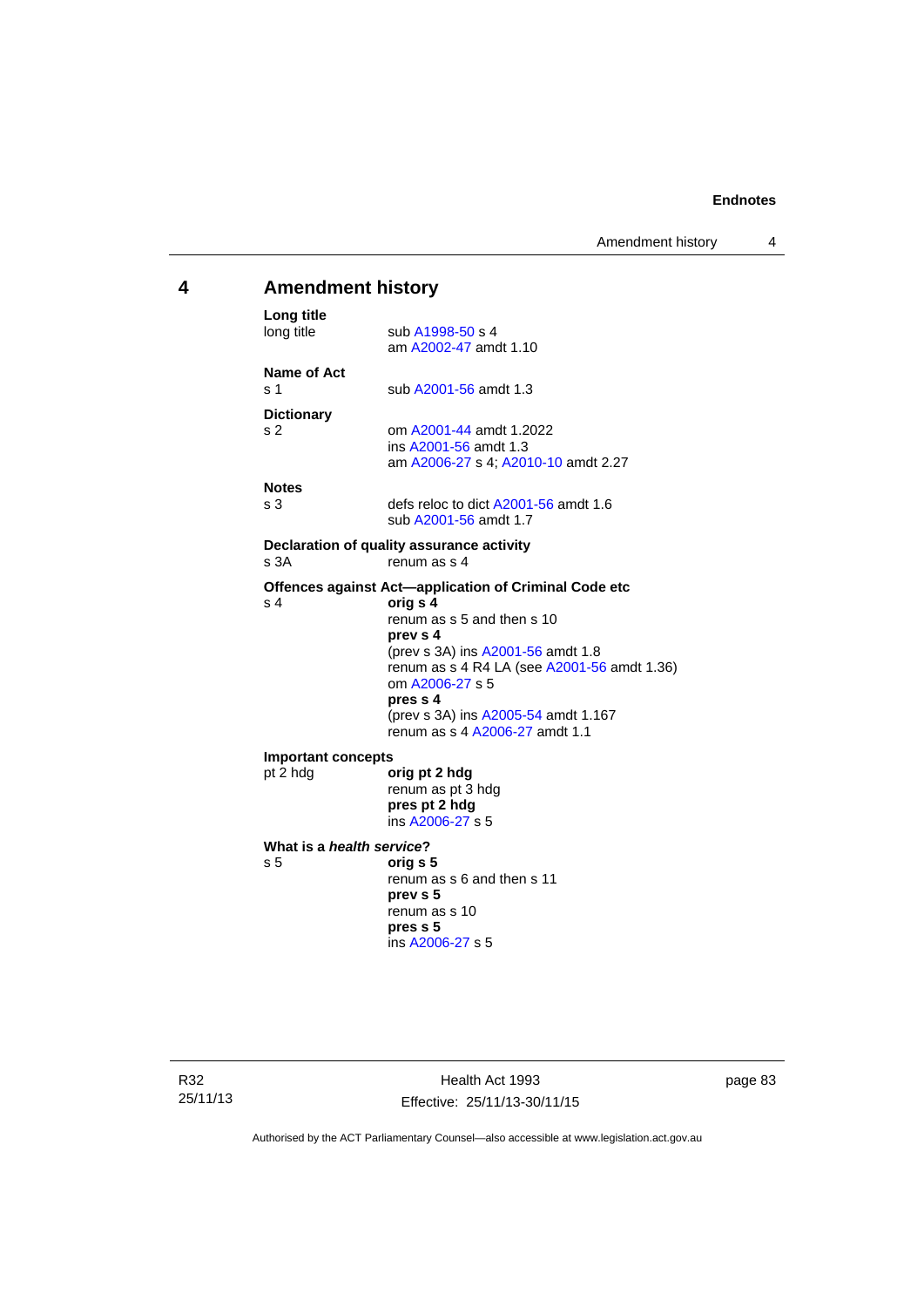4 Amendment history

```
What is a health facility? 
s 6 orig s 6 
                 renum as s 7 and then s 12 
                 prev s 6 
                 renum as s 11 
                  pres s 6 
                  ins A2006-27 s 5
                  am A2010-10 amdt 2.28
Who is a health service provider? 
s 7 orig s 7 
                 renum as s 8 
                 prev s 7 
                 renum as s 12 
                 pres s 7 
                  ins A2006-27 s 5
                  am A2010-10 amdt 2.29
Appointment of members 
s 7A renum as s 9
What is the local hospital network?
s 8 hdg (prev s 7 hdg) sub A2001-56 amdt 1.10 
s 8 (prev s 7) am A1994-38 sch 1 pt 44; A1996-35 sch; A2001-56
                  amdts 1.10-1.12 
                 renum as s 8 R4 LA (see A2001-56 amdt 1.36) 
                  am A2002-47 amdt 1.12, amdt 1.13 
                  om A2006-27 s 6 
                  ins A2011-11 s 4
Disclosure of interest 
s 8A renum as s 11
Appointment of members 
A2001-56 amdt 1.13
                 renum as s 9 R4 LA (see A2001-56 amdt 1.36) 
                  om A2006-27 s 6 
Health care principles
pt 3 hdg orig pt 3 hdg
                  sub A1998-50 s 6 
                  om A2006-27 s 6 
                 pres pt 3 hdg 
                 (prev pt 2 hdg) renum as pt 3 hdg A2006-27 amdt 1.2 
General<br>div 3.1 hdg
                 (prev pt 3 div 1 hdg) renum R4 LA (see A2001-56 amdt 1.36)
                  om A2006-27 s 6
```
page 84 Health Act 1993 Effective: 25/11/13-30/11/15

R32 25/11/13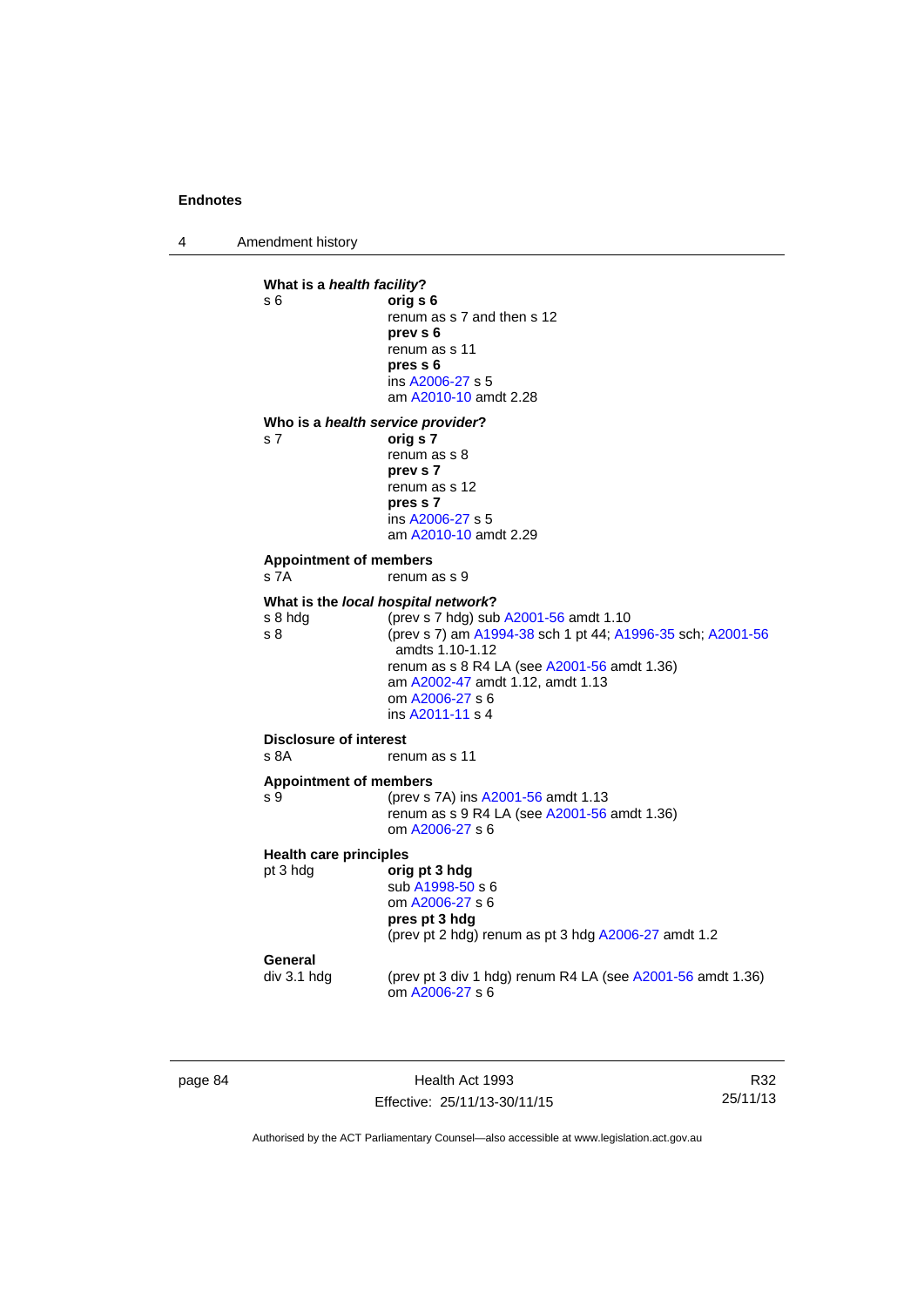| div 3.2 hdg       | (prev pt 3 div 2 hdg) renum R4 LA (see $A2001-56$ amdt 1.36)<br>om A2006-27 s 6                                                                                                                                                                                                                                         |
|-------------------|-------------------------------------------------------------------------------------------------------------------------------------------------------------------------------------------------------------------------------------------------------------------------------------------------------------------------|
| <b>Objectives</b> |                                                                                                                                                                                                                                                                                                                         |
| s 10              | orig s 10<br>renum as s 13<br>prev s 10<br>(prev s 8) am A1998-50 s 7<br>renum as s 10 R4 LA (see A2001-56 amdt 1.36)<br>om A2006-27 s 6<br>pres s 10<br>(prev s 4) am A1996-35 sch<br>renum as s 5 R4 LA (see A2001-56 amdt 1.36)<br>am A2002-47 amdt 1.11<br>renum as s 10 A2006-27 amdt 1.3<br>am A2011-3 amdt 3.220 |
|                   | <b>Medicare principles and commitments</b>                                                                                                                                                                                                                                                                              |
| s 11              | orig s 11<br>renum as s 14<br>prev s 11<br>(prev s 8A) ins A1998-50 s 8<br>renum as s 11 R4 LA (see A2001-56 amdt 1.36)<br>om A2006-27 s 6<br>pres s 11<br>(prev s 5) am A1994-23 s 4; A2001-56 amdt 1.9<br>renum as s 6 R4 LA (see A2001-56 amdt 1.36)<br>renum as s 11 A2006-27 amdt 1.3                              |
| Legal effect      |                                                                                                                                                                                                                                                                                                                         |
| s 12              | orig s 12<br>renum as s 15<br>prev s 12<br>(prev s 9) am A1998-50 s 9; A2001-56 amdts 1.14-1.17<br>renum as s 12 R4 LA (see A2001-56 amdt 1.36)<br>am A2003-41 amdt 1.1<br>om A2006-27 s 6<br>pres s 12<br>(prev s 6) renum as s 7 R4 LA (see A2001-56 amdt 1.36)<br>renum as s 12 A2006-27 amdt 1.3                    |
|                   | <b>Local Health and Hospitals Network</b>                                                                                                                                                                                                                                                                               |
| pt 3A hdg         | orig pt 3A hdg<br>renum as pt 4 hdg<br>pres pt 3A hdg<br>ins A2011-11 s 5                                                                                                                                                                                                                                               |

R32 25/11/13

Health Act 1993 Effective: 25/11/13-30/11/15 page 85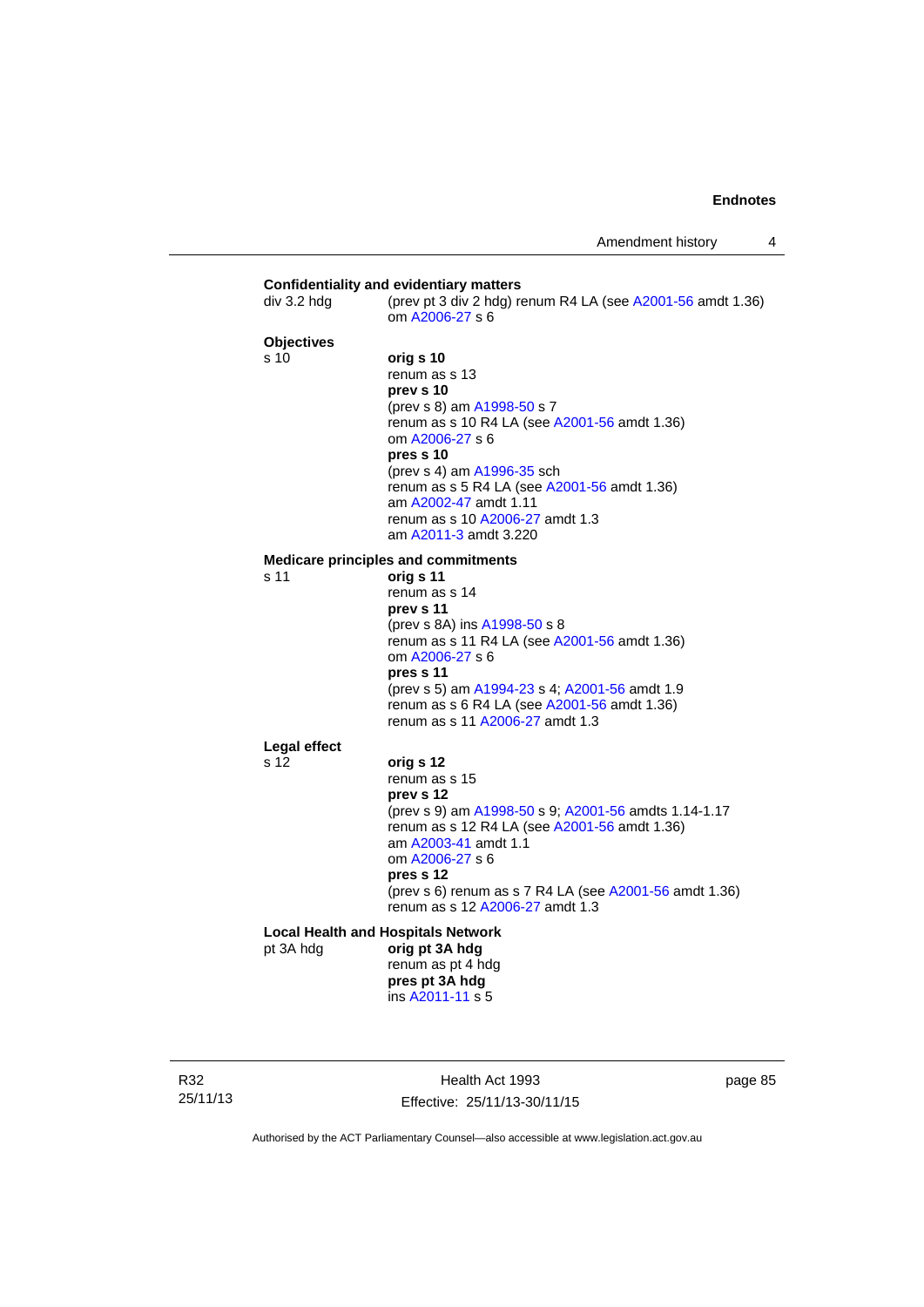4 Amendment history

**Establishment, functions and members of Local Hospital Network Council**  div 3A.1 hdg ins [A2011-11](http://www.legislation.act.gov.au/a/2011-11) s 5 **Local Hospital Network Council** s 13 (prev s 10) am [A1998-50](http://www.legislation.act.gov.au/a/1998-50) s 10; [A1998-54](http://www.legislation.act.gov.au/a/1998-54) sch renum as s 13 R4 LA (see [A2001-56](http://www.legislation.act.gov.au/a/2001-56) amdt 1.36) sub [A2005-54](http://www.legislation.act.gov.au/a/2005-54) amdt 1.168 om [A2006-27](http://www.legislation.act.gov.au/a/2006-27) s 6 ins [A2011-11](http://www.legislation.act.gov.au/a/2011-11) s 5 **Protection of people assisting committee**  s 13AA renum as s 17 **Definitions for pt 4**  renum as s 18 **Committee to be approved**  s 13AC renum as s 19 **Procedure and conduct of matters**<br>s 13AD **repumes** s 20 renum as s 20 **Disclosure of interest**  s 13AE renum as s 21 **Nondisclosure of identity**<br>s 13AF renum renum as s 22 **Admissibility of evidence**  s 13AG renum as s 23 **Members not compellable**  s 13AH renum as s 24 **Protection of members**  s 13AI renum as s 25 **Protection of people assisting committee**  s 13AJ renum as s 26 **Interpretation for pt 5**  s 13A renum as s 27 **Functions of council** s 14 (prev s 11) sub [A1998-50](http://www.legislation.act.gov.au/a/1998-50) s 11 renum as  $s$  14 R4 LA (see [A2001-56](http://www.legislation.act.gov.au/a/2001-56) amdt 1.36) om [A2006-27](http://www.legislation.act.gov.au/a/2006-27) s 6 ins [A2011-11](http://www.legislation.act.gov.au/a/2011-11) s 5 am [A2011-22](http://www.legislation.act.gov.au/a/2011-22) amdt 1.239

page 86 Health Act 1993 Effective: 25/11/13-30/11/15

R32 25/11/13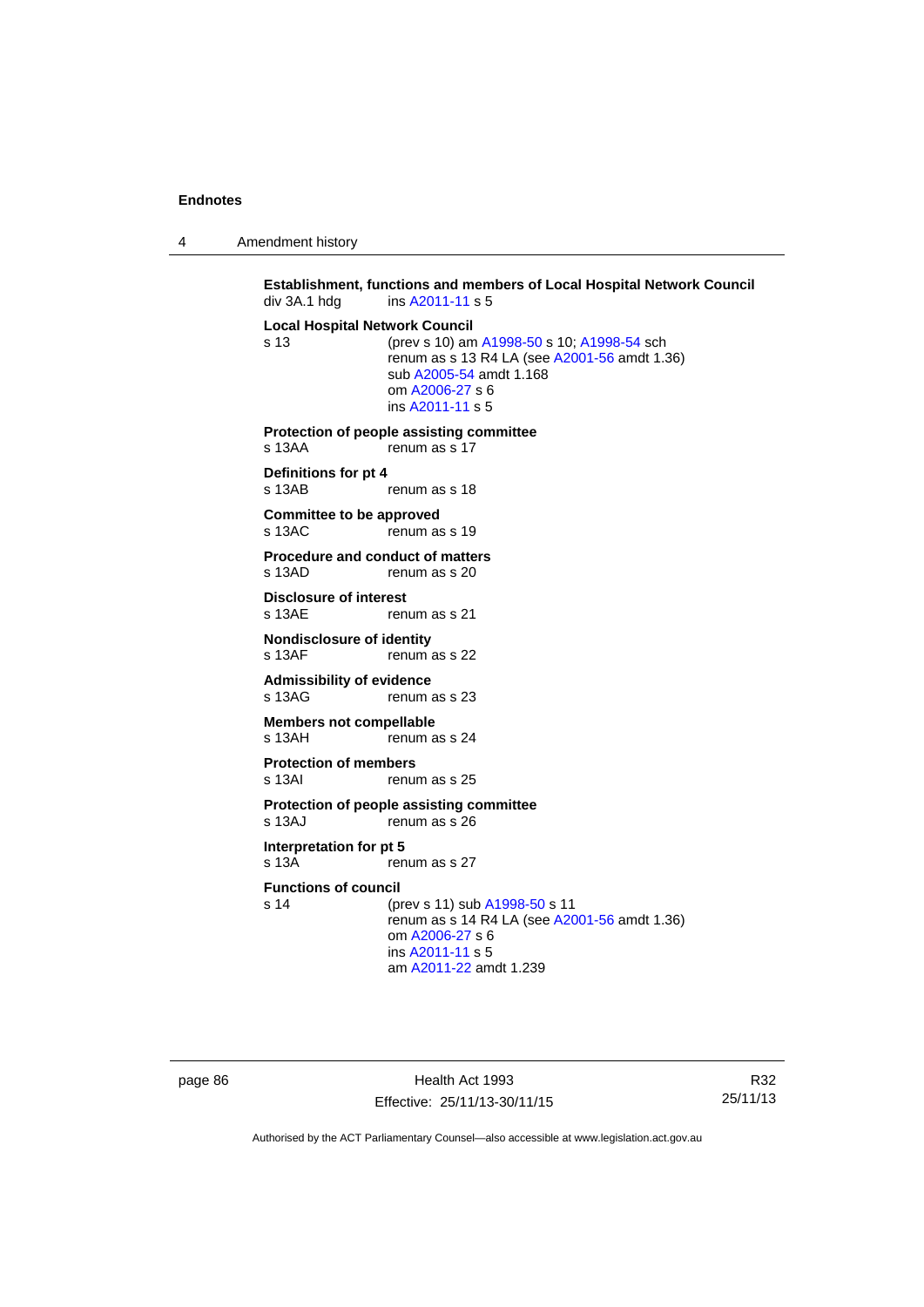#### **Council report to Minister etc** s 15 hdg (prev s 12 hdg) sub [A2003-41](http://www.legislation.act.gov.au/a/2003-41) amdt 1.1 s 15 (prev s 12) am [A1998-50](http://www.legislation.act.gov.au/a/1998-50) s 12 renum as s 15 R4 LA (see [A2001-56](http://www.legislation.act.gov.au/a/2001-56) amdt 1.36) om [A2006-27](http://www.legislation.act.gov.au/a/2006-27) s 6 ins [A2011-11](http://www.legislation.act.gov.au/a/2011-11) s 5 **Membership of council** s 16 (prev s 13) am [A1996-35](http://www.legislation.act.gov.au/a/1996-35) sch; [A1998-50](http://www.legislation.act.gov.au/a/1998-50) s 13; [A2001-56](http://www.legislation.act.gov.au/a/2001-56) amdts 1.18-1.24 renum as s 16 R4 LA (see [A2001-56](http://www.legislation.act.gov.au/a/2001-56) amdt 1.36) am [A2002-47](http://www.legislation.act.gov.au/a/2002-47) amdt 1.14 om [A2006-27](http://www.legislation.act.gov.au/a/2006-27) s 6 ins [A2011-11](http://www.legislation.act.gov.au/a/2011-11) s 5 **Members of council** s 17 **orig s 17** om [A1996-35](http://www.legislation.act.gov.au/a/1996-35) sch **pres s 17**  (prev s 13AA) ins [A1998-50](http://www.legislation.act.gov.au/a/1998-50) s 14 am [A2001-56](http://www.legislation.act.gov.au/a/2001-56) amdt 1.25 renum as s 17 R4 LA (see [A2001-56](http://www.legislation.act.gov.au/a/2001-56) amdt 1.36) am [A2002-47](http://www.legislation.act.gov.au/a/2002-47) amdt 1.14 om [A2006-27](http://www.legislation.act.gov.au/a/2006-27) s 6 ins [A2011-11](http://www.legislation.act.gov.au/a/2011-11) s 5 **Chair and deputy chair** s 18 **orig s 18** om [A1996-35](http://www.legislation.act.gov.au/a/1996-35) sch **pres s 18**  (prev s 13AB) ins [A1998-50](http://www.legislation.act.gov.au/a/1998-50) s 15 def *prescribed body* ins [A1998-50](http://www.legislation.act.gov.au/a/1998-50) s 15 am [A2001-56](http://www.legislation.act.gov.au/a/2001-56) amdt 1.26 def *private day hospital facility* ins [A1998-50](http://www.legislation.act.gov.au/a/1998-50) s 15 renum as s 18 R4 LA (see [A2001-56](http://www.legislation.act.gov.au/a/2001-56) amdt 1.36) om [A2006-27](http://www.legislation.act.gov.au/a/2006-27) s 6 ins [A2011-11](http://www.legislation.act.gov.au/a/2011-11) s 5 **Term of appointment of members** s 19 (prev s 13AC) ins [A1998-50](http://www.legislation.act.gov.au/a/1998-50) s 15 am [A2001-44](http://www.legislation.act.gov.au/a/2001-44) amdt 1.2023, amdt 1.2024 renum as s 19 R4 LA (see [A2001-56](http://www.legislation.act.gov.au/a/2001-56) amdt 1.36) om [A2006-27](http://www.legislation.act.gov.au/a/2006-27) s 6 ins [A2011-11](http://www.legislation.act.gov.au/a/2011-11) s 5

Health Act 1993 Effective: 25/11/13-30/11/15 page 87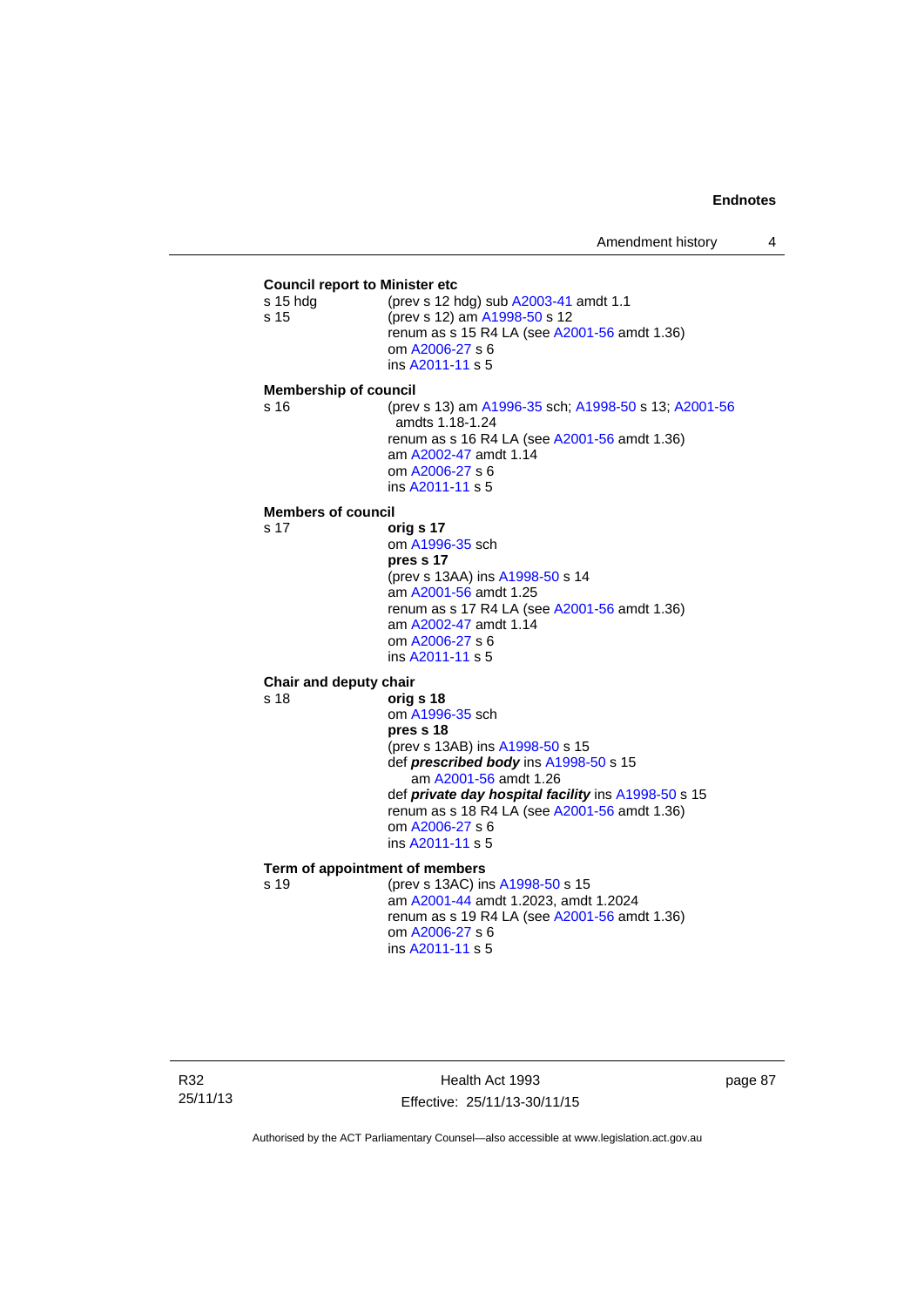4 Amendment history

**Ending of appointment of members**  s 19A **orig s 19A** renum as s 31 **pres s 19A**  ins [A2011-11](http://www.legislation.act.gov.au/a/2011-11) s 5 **Conditions of appointment generally**  s 19B ins [A2011-11](http://www.legislation.act.gov.au/a/2011-11) s 5 **Proceedings of council<br>div 3A.2 hdg ins A.** ins [A2011-11](http://www.legislation.act.gov.au/a/2011-11) s 5 **Time and place of meetings of council**  s 19C ins [A2011-11](http://www.legislation.act.gov.au/a/2011-11) s 5 am [A2011-22](http://www.legislation.act.gov.au/a/2011-22) amdt 1.239 **Procedures governing proceedings of council**  s 19D ins [A2011-11](http://www.legislation.act.gov.au/a/2011-11) s 5 am [A2011-22](http://www.legislation.act.gov.au/a/2011-22) amdt 1.239 **Council—disclosure of interests**  ins [A2011-11](http://www.legislation.act.gov.au/a/2011-11) s 5 **Review of pt 3A**  div 3A.3 hdg ins [A2011-11](http://www.legislation.act.gov.au/a/2011-11) s 5 exp 1 July 2013 (s 19F (3)) **Review of pt 3A**  s 19F ins [A2011-11](http://www.legislation.act.gov.au/a/2011-11) s 5 exp 1 July 2013 (s 19F (3)) **Quality assurance** pt 4 hdg (prev pt 3A hdg) ins [A1998-50](http://www.legislation.act.gov.au/a/1998-50) s 15 renum as pt 4 hdg R4 LA (see [A2001-56](http://www.legislation.act.gov.au/a/2001-56) amdt 1.36) sub [A2006-27](http://www.legislation.act.gov.au/a/2006-27) s 6 **Quality assurance—important concepts**  div 4.1 hdg (prev pt 3A div 1 hdg) renum R4 LA (see [A2001-56](http://www.legislation.act.gov.au/a/2001-56) amdt 1.36) sub [A2006-27](http://www.legislation.act.gov.au/a/2006-27) s 6 **Definitions—pt 4** (prev s 13AD) ins [A1998-50](http://www.legislation.act.gov.au/a/1998-50) s 15 renum as s 20 R4 LA (see [A2001-56](http://www.legislation.act.gov.au/a/2001-56) amdt 1.36) sub [A2006-27](http://www.legislation.act.gov.au/a/2006-27) s 6 def *CEO* ins [A2006-27](http://www.legislation.act.gov.au/a/2006-27) s 6 def *health facility QAC* ins [A2006-27](http://www.legislation.act.gov.au/a/2006-27) s 6 def *health professional organisation* ins [A2006-27](http://www.legislation.act.gov.au/a/2006-27) s 6 def *health professional organisation QAC* ins [A2006-27](http://www.legislation.act.gov.au/a/2006-27) s 6 def *health service report* ins [A2006-27](http://www.legislation.act.gov.au/a/2006-27) s 6 def *ministerial report* ins [A2006-27](http://www.legislation.act.gov.au/a/2006-27) s 6 def *special purpose QAC* ins [A2006-27](http://www.legislation.act.gov.au/a/2006-27) s 6

page 88 Health Act 1993 Effective: 25/11/13-30/11/15

R32 25/11/13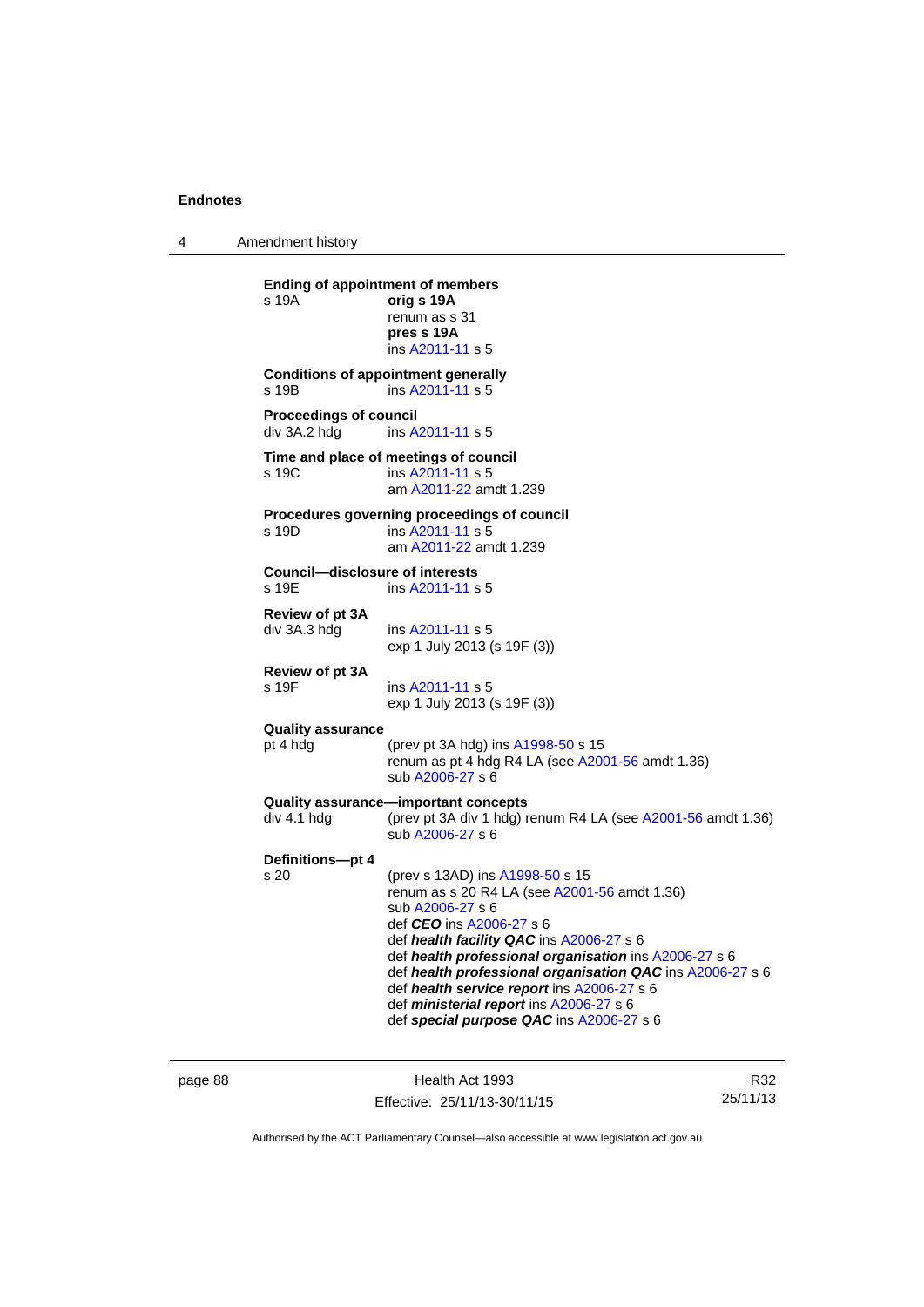## **What is a** *health professional organisation***?** s 21 **orig s 21**  renum as s 34 **pres s 21**  (prev s 13AE) ins [A1998-50](http://www.legislation.act.gov.au/a/1998-50) s 15 renum as s 21 R4 LA (see [A2001-56](http://www.legislation.act.gov.au/a/2001-56) amdt 1.36) sub [A2006-27](http://www.legislation.act.gov.au/a/2006-27) s 6 **Who is the** *CEO* **of a health facility?** s 22 **orig s 22**  renum as s 35 and then s 191 **pres s 22**  (prev s 13AF) ins [A1998-50](http://www.legislation.act.gov.au/a/1998-50) s 15 renum as s 22 R4 LA (see [A2001-56](http://www.legislation.act.gov.au/a/2001-56) amdt 1.36) sub [A2005-54](http://www.legislation.act.gov.au/a/2005-54) amdt 1.169; [A2006-27](http://www.legislation.act.gov.au/a/2006-27) s 6 am [A2011-22](http://www.legislation.act.gov.au/a/2011-22) amdt 1.238 **Who is the** *CEO* **of a health professional organisation?** s 23 (prev s 13AG) ins [A1998-50](http://www.legislation.act.gov.au/a/1998-50) s 15 renum as s 23 R4 LA (see [A2001-56](http://www.legislation.act.gov.au/a/2001-56) amdt 1.36) sub [A2006-27](http://www.legislation.act.gov.au/a/2006-27) s 6 **Quality assurance—quality assurance committees**  div 4.2 hdg (prev pt 3A div 2 hdg) renum R4 LA (see [A2001-56](http://www.legislation.act.gov.au/a/2001-56) amdt 1.36) sub [A2006-27](http://www.legislation.act.gov.au/a/2006-27) s 6 **What is a** *quality assurance committee***?** s 24 (prev s 13AH) ins [A1998-50](http://www.legislation.act.gov.au/a/1998-50) s 15 renum as s  $24$  R4 LA (see [A2001-56](http://www.legislation.act.gov.au/a/2001-56) amdt 1.36) sub [A2006-27](http://www.legislation.act.gov.au/a/2006-27) s 6 **Approval of health facility QACs** s 25 (prev s 13AI) ins [A1998-50](http://www.legislation.act.gov.au/a/1998-50) s 15 am [A2001-56](http://www.legislation.act.gov.au/a/2001-56) amdts 1.27-1.33 renum as s 25 R4 LA (see [A2001-56](http://www.legislation.act.gov.au/a/2001-56) amdt 1.36) sub [A2006-27](http://www.legislation.act.gov.au/a/2006-27) s 6 **Approval of health professional organisation QACs** s 26 (prev s 13AJ) ins [A1998-50](http://www.legislation.act.gov.au/a/1998-50) s 15 am [A2001-56](http://www.legislation.act.gov.au/a/2001-56) amdt 1.34 renum as s 26 R4 LA (see [A2001-56](http://www.legislation.act.gov.au/a/2001-56) amdt 1.36) sub [A2006-27](http://www.legislation.act.gov.au/a/2006-27) s 6 **Approval of special purpose QACs** s 27 (prev s 13A) ins [A1996-35](http://www.legislation.act.gov.au/a/1996-35) sch renum as s 27 R4 LA (see [A2001-56](http://www.legislation.act.gov.au/a/2001-56) amdt 1.36) sub [A2006-27](http://www.legislation.act.gov.au/a/2006-27) s 6 **Quality Assurance Committees—term**  s 27A ins [A2011-11](http://www.legislation.act.gov.au/a/2011-11) s 6

R32 25/11/13

Health Act 1993 Effective: 25/11/13-30/11/15 page 89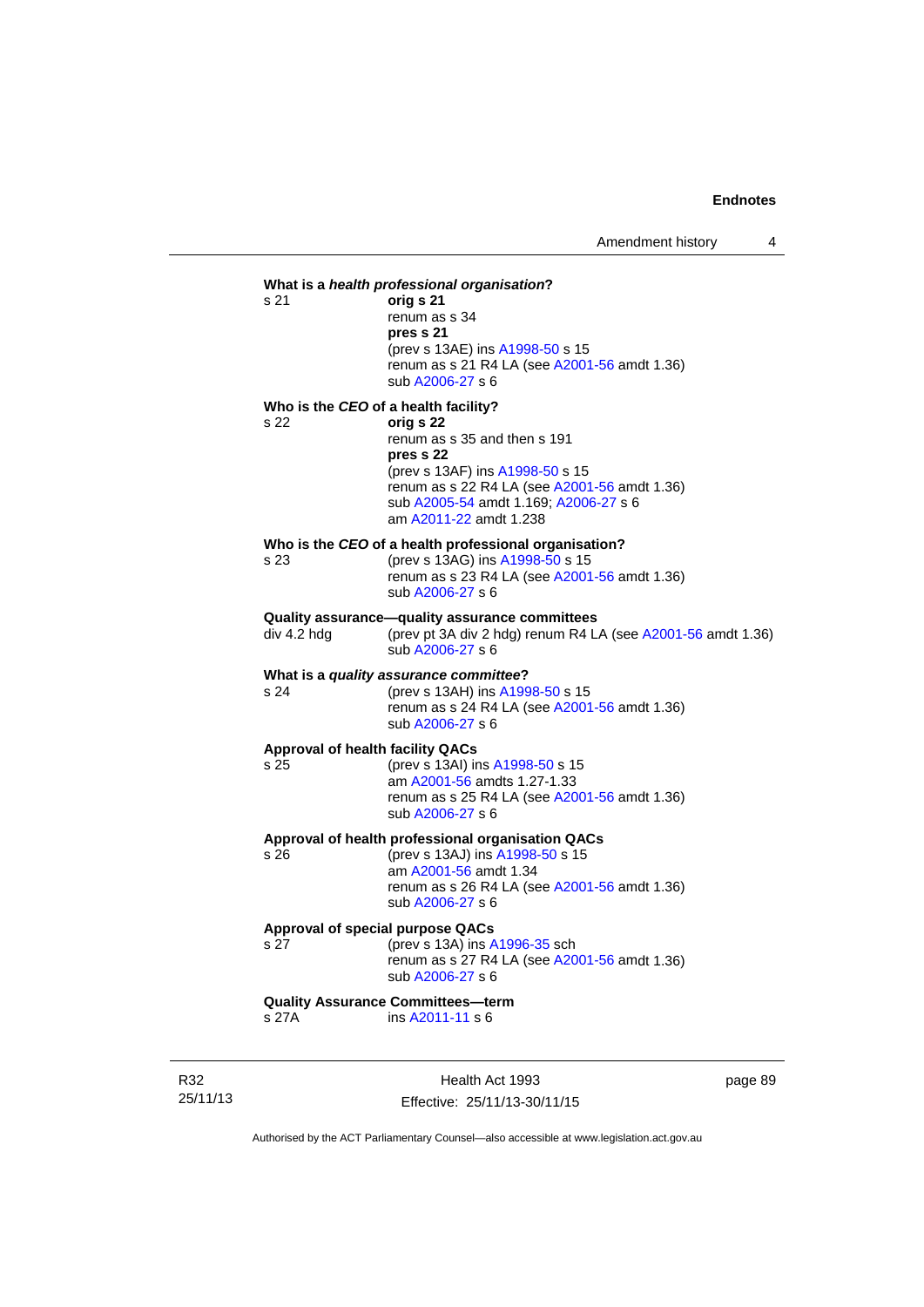4 Amendment history

**Quality assurance committees—criteria for approval** s 28 (prev s 14) am [A1994-38](http://www.legislation.act.gov.au/a/1994-38) sch 1 pt 44; [A1998-50](http://www.legislation.act.gov.au/a/1998-50) s 16 renum as s 28 R4 LA (see [A2001-56](http://www.legislation.act.gov.au/a/2001-56) amdt 1.36) sub [A2006-27](http://www.legislation.act.gov.au/a/2006-27) s 6 **Quality assurance committees—revocation of approval**  s 29 (prev s 15) renum as s 29 R4 LA (see [A2001-56](http://www.legislation.act.gov.au/a/2001-56) amdt 1.36) sub [A2006-27](http://www.legislation.act.gov.au/a/2006-27) s 6 **Quality assurance committees—functions**  s 30 (prev s 16) renum as s 30 R4 LA (see [A2001-56](http://www.legislation.act.gov.au/a/2001-56) amdt 1.36) sub [A2006-27](http://www.legislation.act.gov.au/a/2006-27) s 6 **Meaning of** *abortion* **for pt 6**  s 30A renum as s 80 **Only doctor may carry out abortion**  s 30B renum as s 81 **Abortion to be carried out in approved medical facility**  renum as s 82 **Approval of facilities**  s 30D renum as s 83 **No obligation to carry out abortion**  renum as s 84 **Quality assurance committees—appointment of members** s 31 (prev s 19A) ins [A1996-35](http://www.legislation.act.gov.au/a/1996-35) sch renum as s 31 R4 LA (see [A2001-56](http://www.legislation.act.gov.au/a/2001-56) amdt 1.36) sub [A2006-27](http://www.legislation.act.gov.au/a/2006-27) s 6 am [A2011-22](http://www.legislation.act.gov.au/a/2011-22) amdt 1.238 **Quality assurance committees—disclosure of interests** s 32 (prev s 19) am [A1994-38](http://www.legislation.act.gov.au/a/1994-38) sch 1 pt 44; [A1994-60](http://www.legislation.act.gov.au/a/1994-60) sch 1 sub [A1998-50](http://www.legislation.act.gov.au/a/1998-50) s 17 renum as s 32 R4 LA (see [A2001-56](http://www.legislation.act.gov.au/a/2001-56) amdt 1.36) sub [A2006-27](http://www.legislation.act.gov.au/a/2006-27) s 6 **Quality assurance committees—procedure** (prev s 20) am [A1994-38](http://www.legislation.act.gov.au/a/1994-38) sch 1 pt 44; [A1994-60](http://www.legislation.act.gov.au/a/1994-60) sch 1 sub [A1998-50](http://www.legislation.act.gov.au/a/1998-50) s 17 renum as s 33 R4 LA (see [A2001-56](http://www.legislation.act.gov.au/a/2001-56) amdt 1.36) sub [A2006-27](http://www.legislation.act.gov.au/a/2006-27) s 6 **Definitions for pt 7**  s 33A renum as s 100 **Service contracts**  s 33B renum as s 101

page 90 Health Act 1993 Effective: 25/11/13-30/11/15

R32 25/11/13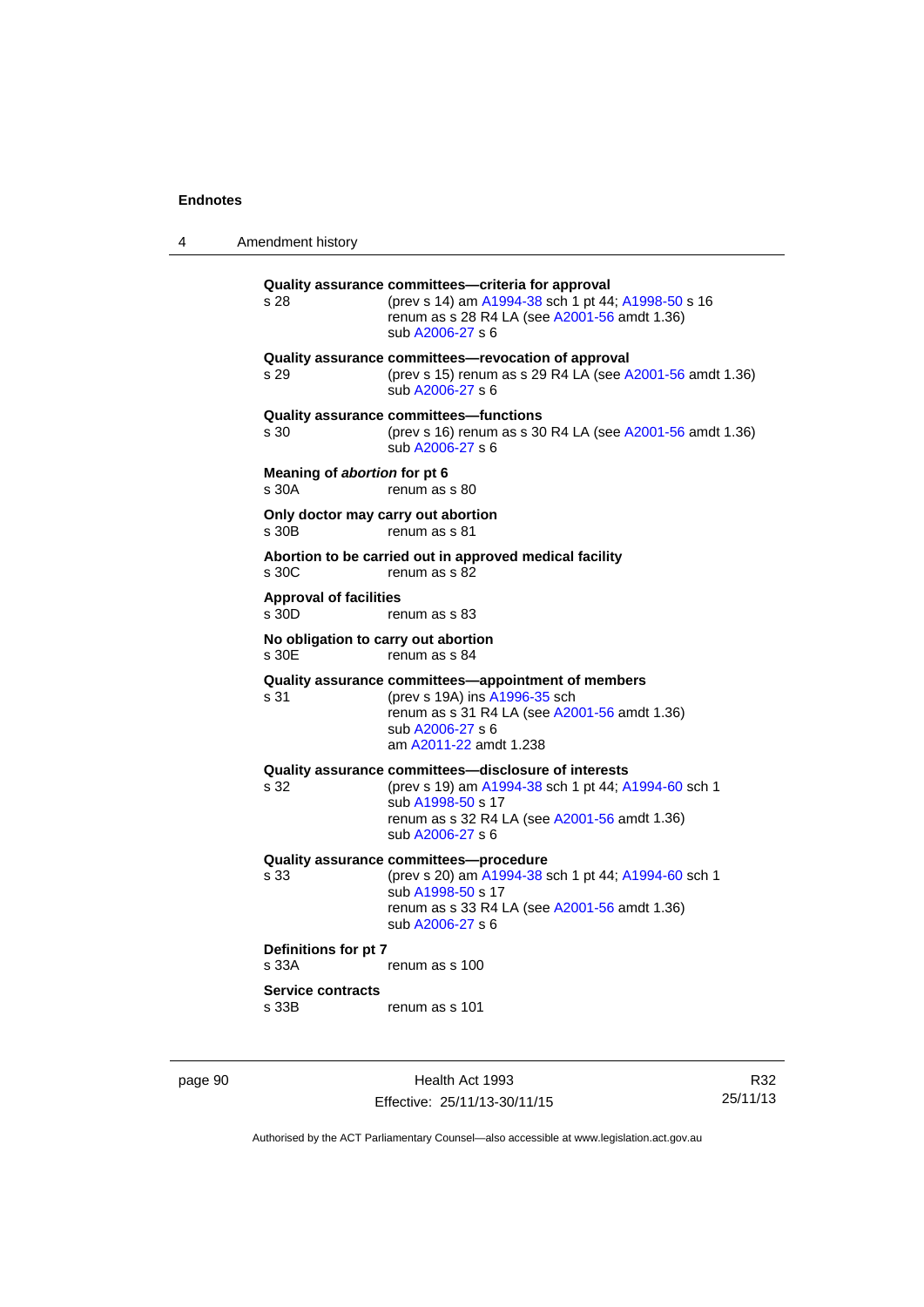Amendment history 4

**Core conditions**  renum as s 102 **Collective negotiations**  renum as s 103 **Negotiating agents**  renum as s 104 **Authorised representatives**  s 33F renum as s 105 **Arbitration**  renum as s 106 **Trade Practices Act authorisation**  s 33H renum as s 107 **Quality assurance committees—protection of members etc from liability** s 34 (prev s 21) ins [A1994-23](http://www.legislation.act.gov.au/a/1994-23) s 5 renum as s 34 R4 LA (see [A2001-56](http://www.legislation.act.gov.au/a/2001-56) amdt 1.36) om [A2006-27](http://www.legislation.act.gov.au/a/2006-27) amdt 1.25 ins [A2006-27](http://www.legislation.act.gov.au/a/2006-27) s 6 **Quality assurance committees—obtaining information** s 35 **orig s 35**  renum as s 191 **pres s 35**  ins [A2006-27](http://www.legislation.act.gov.au/a/2006-27) s 6 **Assessment and evaluation of health services**  div 4.3 hdg ins [A2006-27](http://www.legislation.act.gov.au/a/2006-27) s 6 **Assessment and evaluation of health services**  s 36 **orig s 36**  renum as s 192 **pres s 36**  ins [A2006-27](http://www.legislation.act.gov.au/a/2006-27) s 6 **Approval of quality assurance activities**  s 37 **orig s 37**  renum as s 193 **pres s 37**  ins [A2006-27](http://www.legislation.act.gov.au/a/2006-27) s 6 **Approved forms**  s 37A renum as s 194 **Regulations about nurse practitioners**  s 37B renum as s 195

R32 25/11/13

Health Act 1993 Effective: 25/11/13-30/11/15 page 91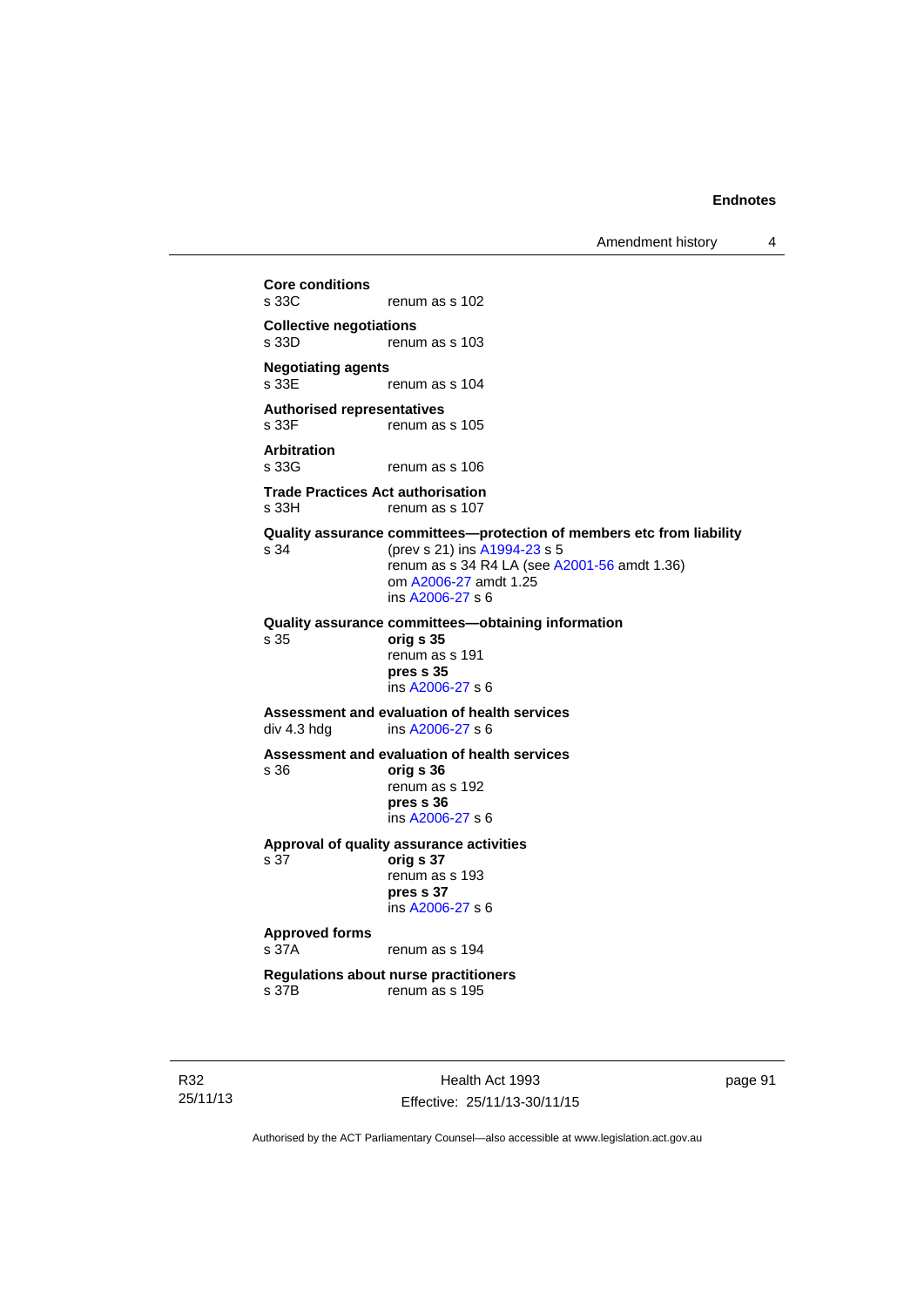4 Amendment history

page 92 Health Act 1993 **Preparing health service reports**<br>
s 38 orig **s 38** s 38 **orig s 38** renum as s 196 **pres s 38**  ins [A2006-27](http://www.legislation.act.gov.au/a/2006-27) s 6 **Extraordinary reports**  s 38A **ins [A2011-11](http://www.legislation.act.gov.au/a/2011-11) s 7**  am [A2011-22](http://www.legislation.act.gov.au/a/2011-22) amdt 1.238 **Interim reports**  s 38B ins [A2011-11](http://www.legislation.act.gov.au/a/2011-11) s 7 am [A2011-22](http://www.legislation.act.gov.au/a/2011-22) amdt 1.238 **Giving health service reports to CEO or director-general**<br>s 39 hdg am A2011-22 amdt 1.238 am [A2011-22](http://www.legislation.act.gov.au/a/2011-22) amdt 1.238 s 39 **orig s 39**  ins [A2002-47](http://www.legislation.act.gov.au/a/2002-47) amdt 1.16 exp 31 December 2003 (s 46) **prev s 39**  renum as s 240 **pres s 39**  ins [A2006-27](http://www.legislation.act.gov.au/a/2006-27) s 6 am [A2011-22](http://www.legislation.act.gov.au/a/2011-22) amdt 1.238 **Monitoring implementation of recommendations**  s 40 **orig s 40**  ins [A2002-47](http://www.legislation.act.gov.au/a/2002-47) amdt 1.16 exp 31 December 2003 (s 46) **prev s 40**  renum as s 241 **pres s 40**  ins [A2006-27](http://www.legislation.act.gov.au/a/2006-27) s 6 **Quality assurance committees—reporting**  div 4.4 hdg ins [A2006-27](http://www.legislation.act.gov.au/a/2006-27) s 6 **Annual quality assurance committee report to Minister**  s 41 ins [A2002-47](http://www.legislation.act.gov.au/a/2002-47) amdt 1.16 exp 31 December 2003 (s 46) ins [A2006-27](http://www.legislation.act.gov.au/a/2006-27) s 6 Other quality assurance committee reports<br>
s 42 **ins A2002-47** amdt 1.16 s 42 ins [A2002-47](http://www.legislation.act.gov.au/a/2002-47) amdt 1.16 exp 31 December 2003 (s 46) ins [A2006-27](http://www.legislation.act.gov.au/a/2006-27) s 6 **Quality assurance committees—information sharing**  div 4.5 hdg ins [A2006-27](http://www.legislation.act.gov.au/a/2006-27) s 6

R32 25/11/13

Authorised by the ACT Parliamentary Counsel—also accessible at www.legislation.act.gov.au

Effective: 25/11/13-30/11/15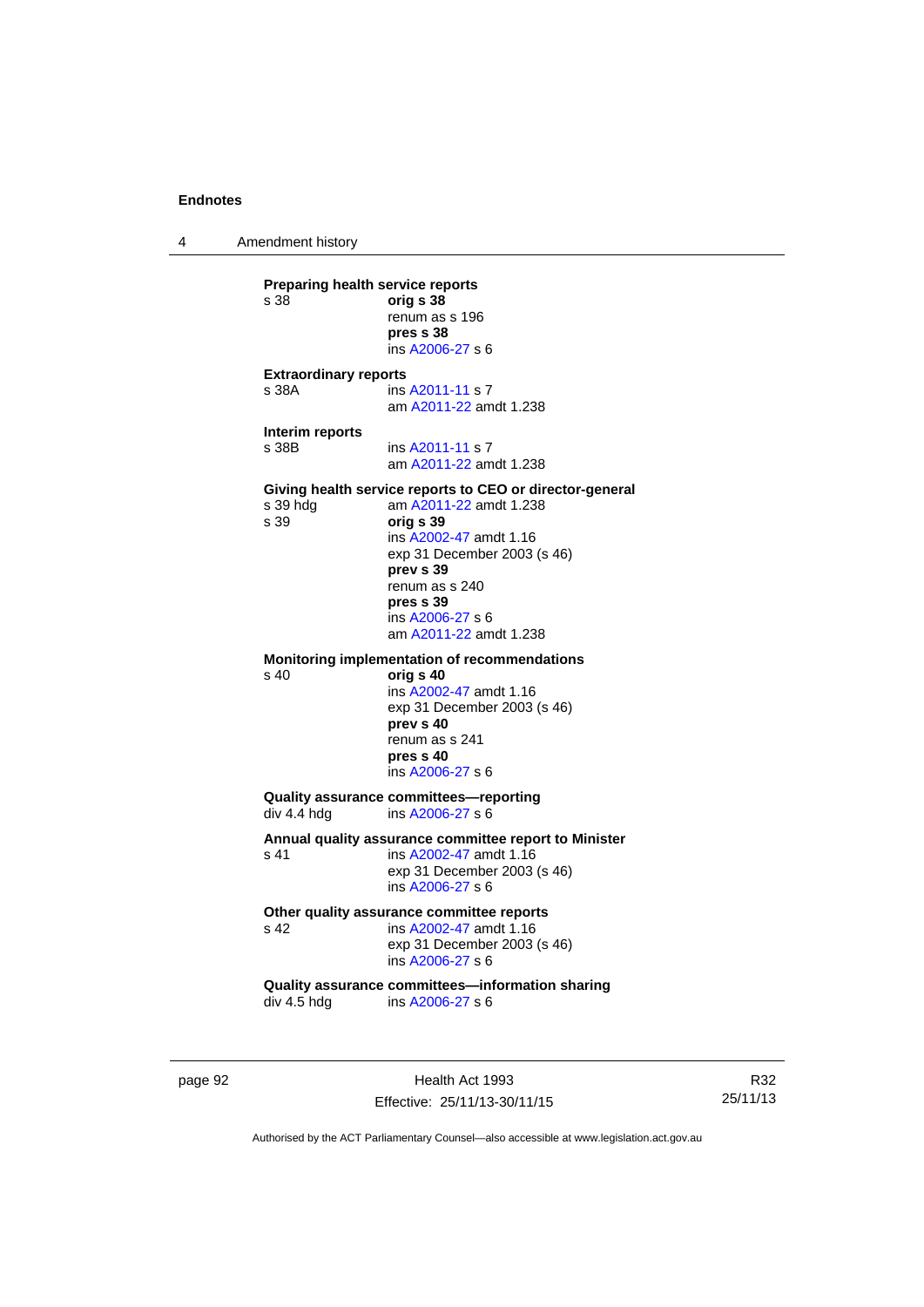| s <sub>43</sub>              | ins A2002-47 amdt 1.16                                                                |
|------------------------------|---------------------------------------------------------------------------------------|
|                              | exp 31 December 2003 (s 46)                                                           |
|                              | ins A2006-27 s 6                                                                      |
|                              | sub A2011-11 s 8                                                                      |
| assurance committees         | Quality assurance committees-giving information to other quality                      |
| s 44                         | ins A2002-47 amdt 1.16                                                                |
|                              | exp 31 December 2003 (s 46)                                                           |
|                              | ins A2006-27 s 6                                                                      |
|                              | sub A2011-11 s 8                                                                      |
| health services commissioner | Quality assurance committees-giving information to health board and                   |
| s 45 hdg                     | am A2010-10 amdt 2.30                                                                 |
| s 45                         | ins A2002-47 amdt 1.16                                                                |
|                              | exp 31 December 2003 (s 46)                                                           |
|                              | ins A2006-27 s 6<br>am A2010-10 amdt 2.30                                             |
|                              | sub A2011-11 s 8                                                                      |
|                              |                                                                                       |
| s 46                         | Quality assurance committees-giving information to Minister<br>ins A2002-47 amdt 1.16 |
|                              | exp 31 December 2003 (s 46)                                                           |
|                              | ins A2006-27 s 6                                                                      |
|                              | sub A2011-11 s 8                                                                      |
| s <sub>47</sub>              | Quality assurance committees-admissibility of evidence<br>ins A2006-27 s 6            |
|                              |                                                                                       |
| pt 5 hdg                     | Reviewing scope of clinical practice<br>orig pt 5 hdg                                 |
|                              | om A1996-35 sch                                                                       |
|                              | pres pt 5 hdg                                                                         |
|                              | (prev pt 4 hdg) renum as pt 5 hdg R4 LA (see A2001-56 amdt                            |
|                              | (1.36)                                                                                |
|                              | sub A2006-27 s 6; A2011-11 s 9                                                        |
| Definitions-pt 5             |                                                                                       |
| s 50                         | ins A2006-27 s 6                                                                      |
|                              | def <i>CEO</i> ins A2006-27 s 6<br>def clinical privileges ins A2006-27 s 6           |
|                              | om A2011-11 s 10                                                                      |
|                              | def clinical privileges report ins A2006-27 s 6                                       |
|                              | om A2011-11 s 10                                                                      |
|                              | def clinical privileges review notice ins A2006-27 s 6                                |
|                              | om A2011-11 s 10<br>def <i>dentist</i> ins $A2006-27$ s 6                             |
|                              |                                                                                       |

R32 25/11/13

Health Act 1993 Effective: 25/11/13-30/11/15 page 93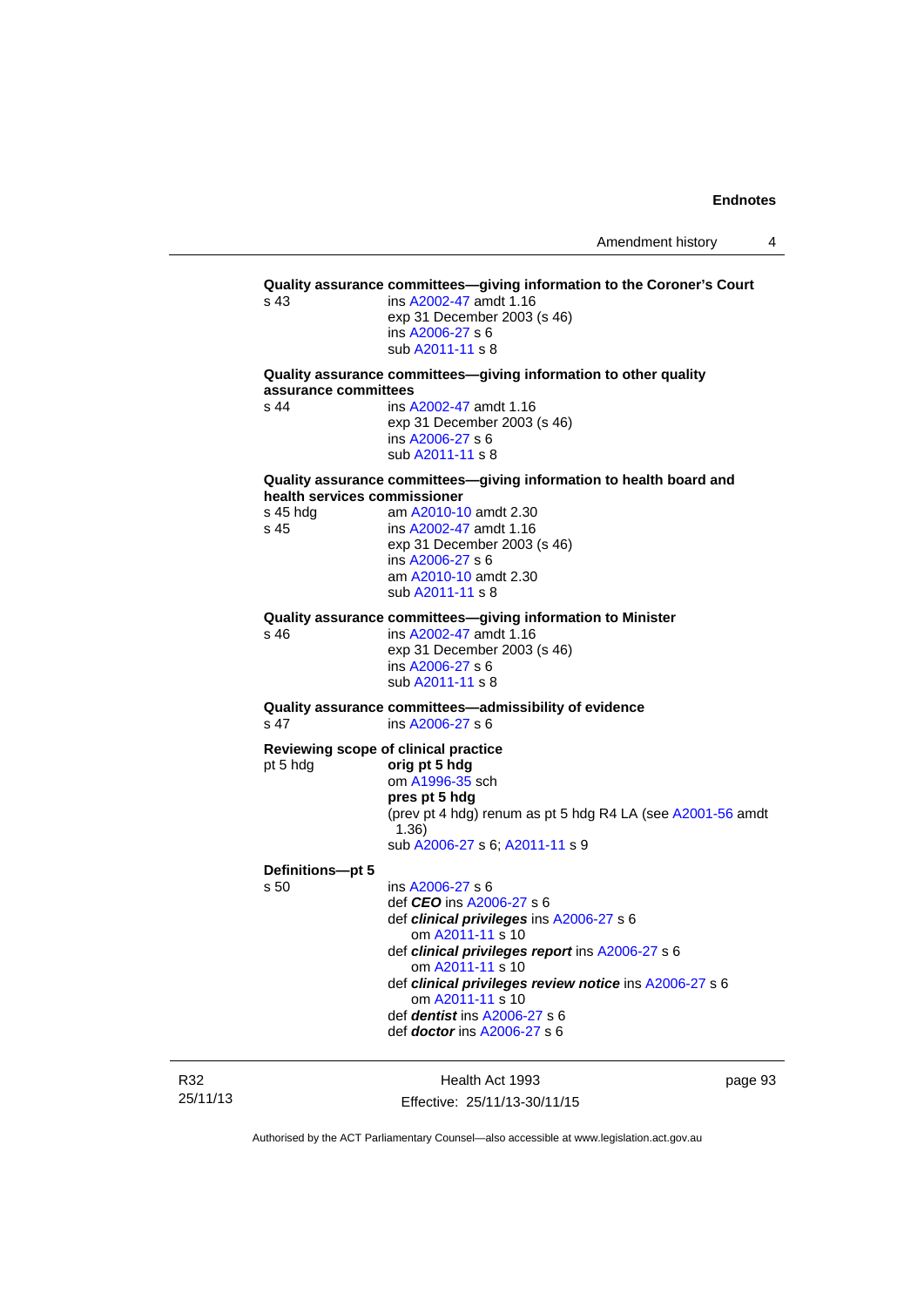4 Amendment history

 def *eligible midwife* ins [A2013-44](http://www.legislation.act.gov.au/a/2013-44) amdt 1.2 def *hospital* ins [A2006-27](http://www.legislation.act.gov.au/a/2006-27) s 6 def *review* ins [A2006-27](http://www.legislation.act.gov.au/a/2006-27) s 6 sub [A2011-11](http://www.legislation.act.gov.au/a/2011-11) s 11 def *scope of clinical practice* ins [A2011-11](http://www.legislation.act.gov.au/a/2011-11) s 11 am [A2013-44](http://www.legislation.act.gov.au/a/2013-44) amdt 1.3 def *scope of clinical practice executive decision notice* ins [A2011-11](http://www.legislation.act.gov.au/a/2011-11) s 11 def *scope of clinical practice report* ins [A2011-11](http://www.legislation.act.gov.au/a/2011-11) s 11 **What is a** *scope of clinical practice committee***?**  s 51 ins [A2006-27](http://www.legislation.act.gov.au/a/2006-27) s 6 sub [A2011-11](http://www.legislation.act.gov.au/a/2011-11) s 12 **Who is a** *doctor***,** *dentist* **or** *eligible midwife* **for a health facility?**  s 52 hdg sub [A2013-44](http://www.legislation.act.gov.au/a/2013-44) amdt 1.4<br>s 52 ins A2006-27 s 6  $ins A2006-27 s 6$  $ins A2006-27 s 6$  $ins A2006-27 s 6$  am [A2013-44](http://www.legislation.act.gov.au/a/2013-44) amdt 1.5 **Who is the** *CEO* **of a health facility?**  s 53 ins [A2006-27](http://www.legislation.act.gov.au/a/2006-27) s 6 am [A2011-22](http://www.legislation.act.gov.au/a/2011-22) amdt 1.238 **What is** *scope of clinical practice***?**  s 54 ins [A2006-27](http://www.legislation.act.gov.au/a/2006-27) s 6 sub [A2011-11](http://www.legislation.act.gov.au/a/2011-11) s 13 am [A2013-44](http://www.legislation.act.gov.au/a/2013-44) amdt 1.6 **Meaning of** *review* **scope of clinical practice**  s 55 ins [A2006-27](http://www.legislation.act.gov.au/a/2006-27) s 6 sub [A2011-11](http://www.legislation.act.gov.au/a/2011-11) s 13 **Approval of scope of clinical practice committees**  s 56 ins [A2006-27](http://www.legislation.act.gov.au/a/2006-27) s 6 sub [A2011-11](http://www.legislation.act.gov.au/a/2011-11) s 13 **Scope of clinical practice committees—criteria for approval**  s 57 ins [A2006-27](http://www.legislation.act.gov.au/a/2006-27) s 6 sub [A2011-11](http://www.legislation.act.gov.au/a/2011-11) s 13 **Scope of clinical practice committees—revocation of approval**  s 58 ins [A2006-27](http://www.legislation.act.gov.au/a/2006-27) s 6 sub [A2011-11](http://www.legislation.act.gov.au/a/2011-11) s 13 **Scope of clinical practice committees—functions**  s 59 ins [A2006-27](http://www.legislation.act.gov.au/a/2006-27) s 6 sub [A2011-11](http://www.legislation.act.gov.au/a/2011-11) s 13 am [A2013-44](http://www.legislation.act.gov.au/a/2013-44) amdt 1.7, amdt 1.8

page 94 Health Act 1993 Effective: 25/11/13-30/11/15

R32 25/11/13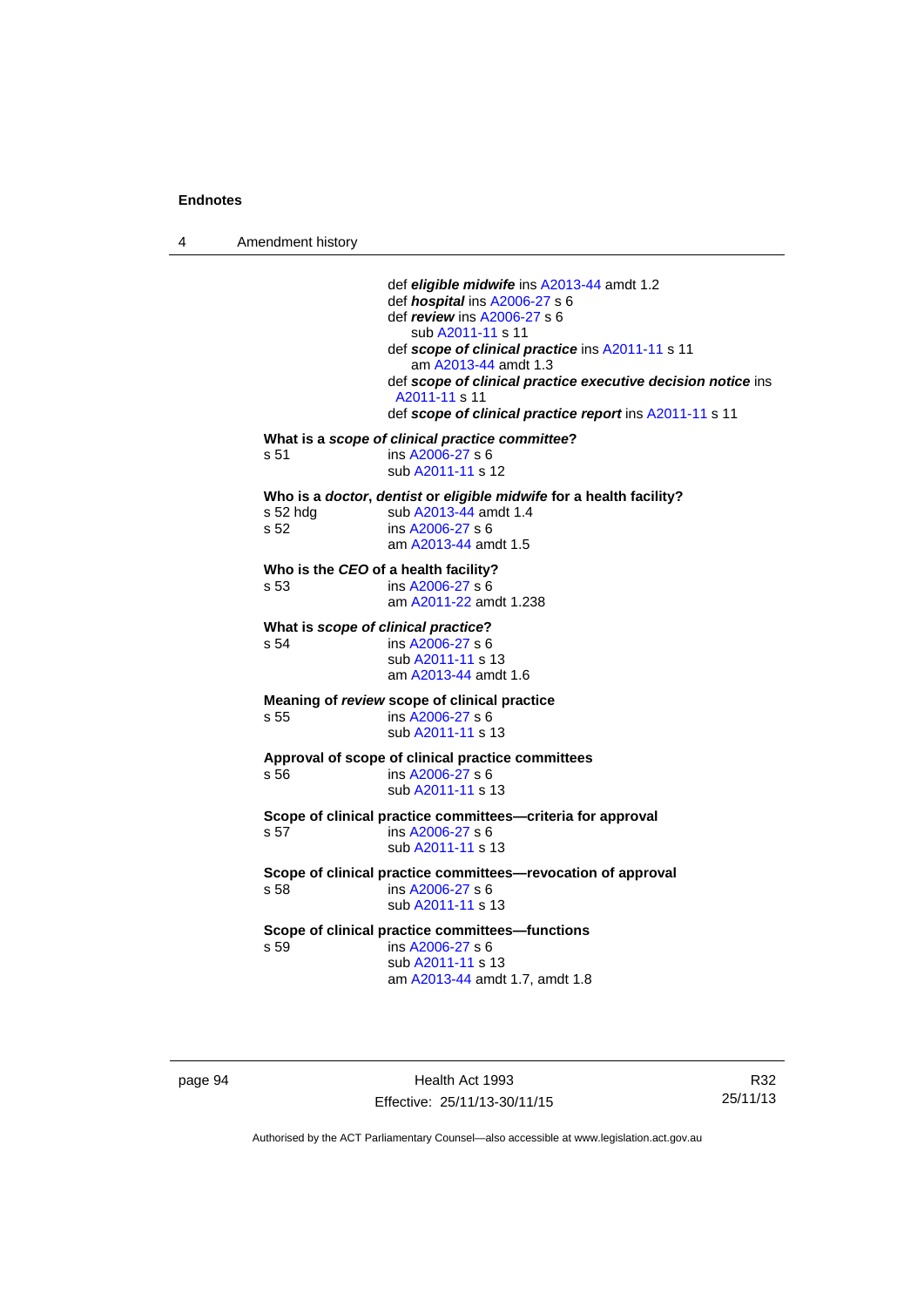Amendment history 4

**Scope of clinical practice committees—appointment of members**  s 60 ins [A2006-27](http://www.legislation.act.gov.au/a/2006-27) s 6 sub [A2011-11](http://www.legislation.act.gov.au/a/2011-11) s 13 am [A2011-22](http://www.legislation.act.gov.au/a/2011-22) amdt 1.238 **Scope of clinical practice committees—disclosure of interests**  s 61 ins [A2006-27](http://www.legislation.act.gov.au/a/2006-27) s 6 sub [A2011-11](http://www.legislation.act.gov.au/a/2011-11) s 13 **Scope of clinical practice committees—procedure**  s 62 ins [A2006-27](http://www.legislation.act.gov.au/a/2006-27) s 6 sub [A2011-11](http://www.legislation.act.gov.au/a/2011-11) s 13 **Scope of clinical practice committees—protection of members etc from liability**  ins [A2006-27](http://www.legislation.act.gov.au/a/2006-27) s 6 sub [A2011-11](http://www.legislation.act.gov.au/a/2011-11) s 13 **Scope of clinical practice committees—obtaining information**  s 64 ins [A2006-27](http://www.legislation.act.gov.au/a/2006-27) s 6 sub [A2011-11](http://www.legislation.act.gov.au/a/2011-11) s 13 **Scope of clinical practice committee must give doctor, dentist or eligible midwife opportunity to explain**<br>s 65 hdg am A2013-44 am [A2013-44](http://www.legislation.act.gov.au/a/2013-44) amdt 1.9 s 65 ins [A2006-27](http://www.legislation.act.gov.au/a/2006-27) s 6 sub [A2011-11](http://www.legislation.act.gov.au/a/2011-11) s 13 am [A2013-44](http://www.legislation.act.gov.au/a/2013-44) amdt 1.9 **Interim and emergency withdrawal or amendment of scope of clinical practice by committee**<br>s 66 **ins** ins [A2006-27](http://www.legislation.act.gov.au/a/2006-27) s 6 sub [A2011-11](http://www.legislation.act.gov.au/a/2011-11) s 13 am [A2011-22](http://www.legislation.act.gov.au/a/2011-22) amdt 1.235; [A2013-44](http://www.legislation.act.gov.au/a/2013-44) amdt 1.9, amdt 1.10 **Preparing scope of clinical practice reports**  s 67 ins [A2006-27](http://www.legislation.act.gov.au/a/2006-27) s 6 sub [A2011-11](http://www.legislation.act.gov.au/a/2011-11) s 13 am [A2013-44](http://www.legislation.act.gov.au/a/2013-44) amdt 1.11 **Giving scope of clinical practice reports to CEO of health facility and doctor, dentist or eligible midwife**  s 68 hdg am [A2013-44](http://www.legislation.act.gov.au/a/2013-44) amdt 1.11 s 68 ins [A2006-27](http://www.legislation.act.gov.au/a/2006-27) s 6 sub [A2011-11](http://www.legislation.act.gov.au/a/2011-11) s 13 am [A2013-44](http://www.legislation.act.gov.au/a/2013-44) amdt 1.11 **CEO may make interim or emergency decision on scope of clinical practice**  s 69 ins [A2006-27](http://www.legislation.act.gov.au/a/2006-27) s 6 sub [A2011-11](http://www.legislation.act.gov.au/a/2011-11) s 13 am [A2011-22](http://www.legislation.act.gov.au/a/2011-22) amdt 1.238; [A2013-44](http://www.legislation.act.gov.au/a/2013-44) amdt 1.11

R32 25/11/13

Health Act 1993 Effective: 25/11/13-30/11/15 page 95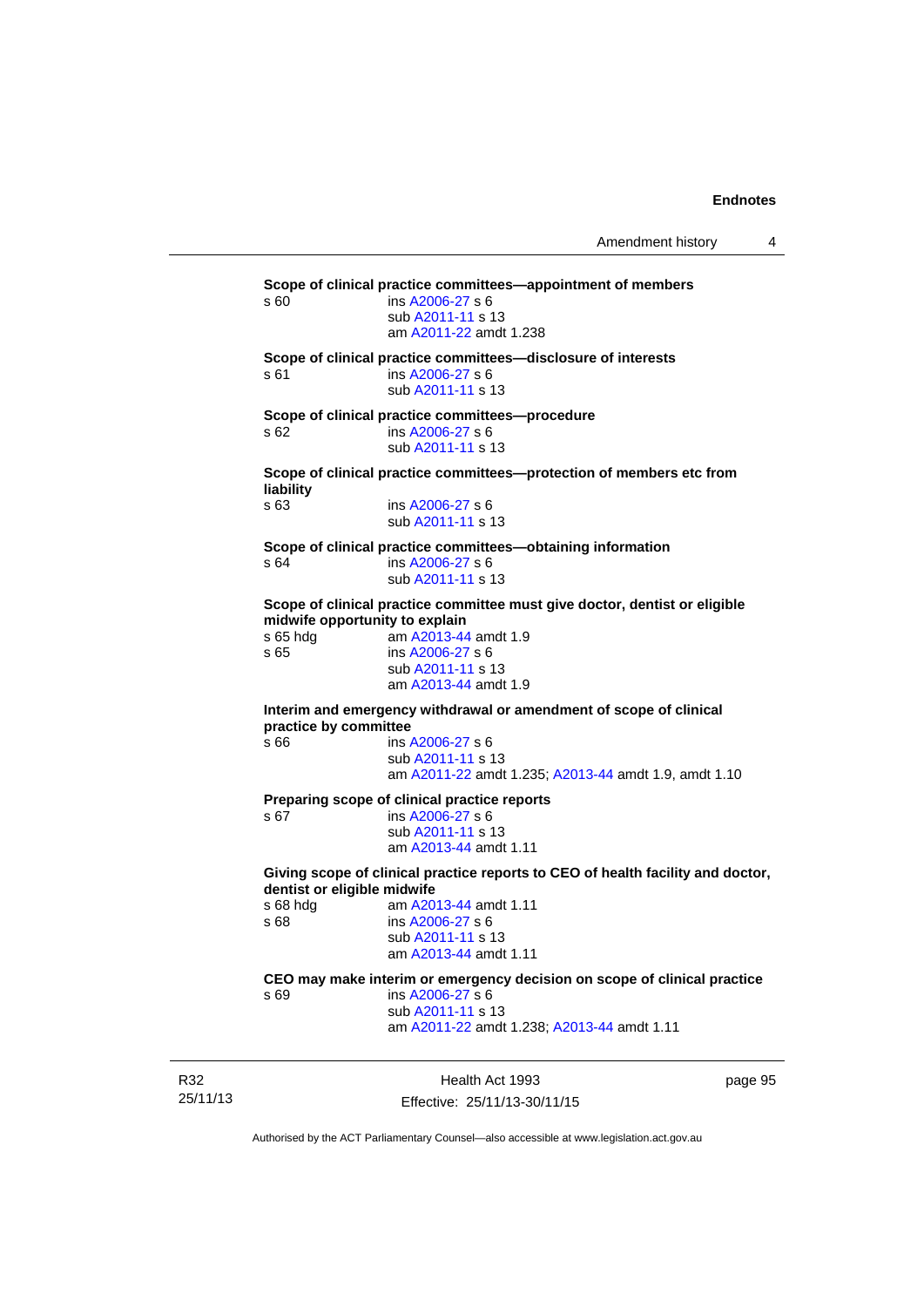4 Amendment history

| s 70                                                                                                         | CEO must make decision on scope of clinical practice report<br>ins A2006-27 s 6<br>am A2008-37 amdt 1.232<br>sub A2011-11 s 13<br>am A2013-44 amdt 1.11, amdt 1.12, amdt 3.95              |  |
|--------------------------------------------------------------------------------------------------------------|--------------------------------------------------------------------------------------------------------------------------------------------------------------------------------------------|--|
| s 71                                                                                                         | When CEO decision on scope of clinical practice report takes effect<br>ins A2006-27 s 6<br>sub A2011-11 s 13<br>am A2013-44 amdt 1.13                                                      |  |
| s 72 hdg<br>s 72                                                                                             | CEO may give information about decision to health facility outside ACT<br>am A2010-10 amdt 2.30<br>ins A2006-27 s 6<br>am A2010-10 amdt 2.30<br>sub A2011-11 s 13<br>am A2013-44 amdt 1.13 |  |
| s 73                                                                                                         | Request for information by health facility outside ACT<br>ins A2006-27 s 6<br>sub A2011-11 s 13<br>am A2013-44 amdt 1.13, amdt 1.14                                                        |  |
| Scope of clinical practice committees-giving information to health board<br>and health services commissioner |                                                                                                                                                                                            |  |
| s 74                                                                                                         | ins A2006-27 s 6<br>sub A2011-11 s 13<br>am A2013-44 amdt 1.15                                                                                                                             |  |
| s 75                                                                                                         | Scope of clinical practice committees—admissibility of evidence<br>ins A2011-11 s 13                                                                                                       |  |
| s76                                                                                                          | Sharing information with other committees<br>ins A2011-11 s 13                                                                                                                             |  |
| s 77                                                                                                         | Sharing information with 3rd parties<br>ins A2011-11 s 13<br>am A2013-44 amdt 1.15                                                                                                         |  |
| s 78                                                                                                         | <b>Complainants to remain anonymous</b><br>ins A2011-11 s 13<br>am A2013-44 amdt 1.15, amdt 1.16                                                                                           |  |
| <b>Abortions</b><br>pt 5A hdg                                                                                | renum as pt 6 hdg                                                                                                                                                                          |  |

page 96 **Health Act 1993** Effective: 25/11/13-30/11/15

R32 25/11/13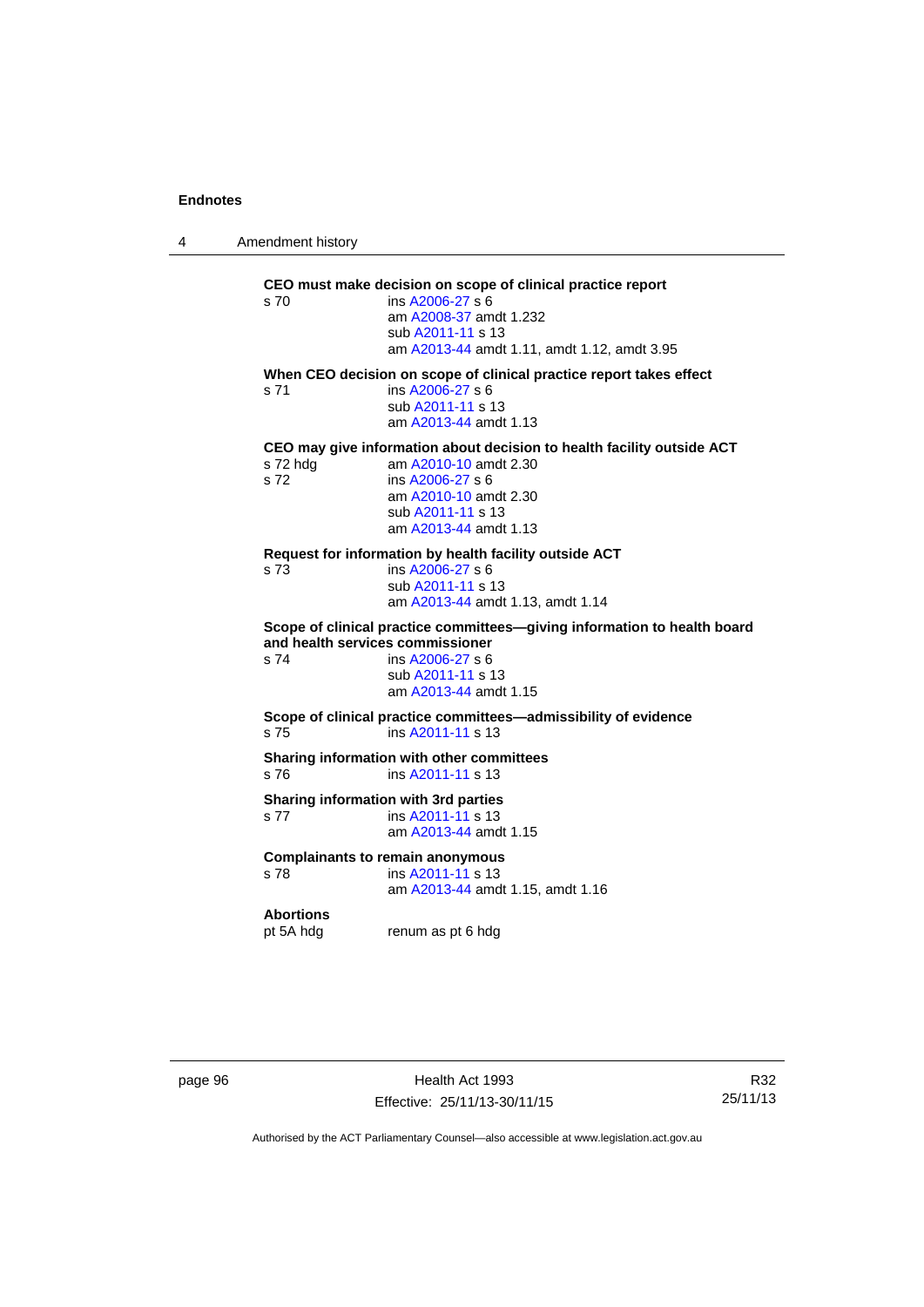| <b>Abortions</b><br>pt 6 hdg                     | orig pt 6 hdg<br>om A2006-27 amdt 1.9<br>pres pt 6 hdg<br>(prev pt 5A hdg) reloc from Medical Practitioners Act 1930<br>pt 4B by A2005-28 amdt 1.70<br>renum as pt 6 hdg A2006-27 amdt 1.4                  |
|--------------------------------------------------|-------------------------------------------------------------------------------------------------------------------------------------------------------------------------------------------------------------|
| Meaning of abortion for pt 6<br>s 80 hdg<br>s 80 | (prev s 30A hdg) am A2006-27 amdt 1.5<br>(prev s 30A) reloc from Medical Practitioners Act 1930 s 55A<br>by A2005-28 amdt 1.70<br>renum as s 80 A2006-27 amdt 1.6                                           |
| s 81                                             | Only doctor may carry out abortion<br>(prev s 30B) reloc from Medical Practitioners Act 1930 s 55B<br>by A2005-28 amdt 1.70<br>renum as s 81 A2006-27 amdt 1.6                                              |
| s 82                                             | Abortion to be carried out in approved medical facility<br>(prev s 30C) reloc from Medical Practitioners Act 1930 s 55C<br>by A2005-28 amdt 1.70<br>am A2006-27 amdt 1.7<br>renum as s 82 A2006-27 amdt 1.8 |
| <b>Approval of facilities</b><br>s 83            | (prev s 30D) reloc from Medical Practitioners Act 1930 s 55D<br>by A2005-28 amdt 1.70<br>renum as s 83 A2006-27 amdt 1.8<br>am A2011-3 amdt 3.221                                                           |
| s 84                                             | No obligation to carry out abortion<br>(prev s 30E) reloc from Medical Practitioners Act 1930 s 55E<br>by A2005-28 amdt 1.70<br>renum as s 84 A2006-27 amdt 1.8                                             |
| <b>VMO service contracts</b><br>pt 7 hdg         | orig pt 7 hdg<br>renum as pt 15 hdg<br>pres pt 7 hdg<br>(prev pt 6A hdg) ins A2003-43 s 4<br>renum as pt 7 hdg A2006-27 amdt 1.10                                                                           |
| Definitions for pt 7<br>s 100 hdg<br>s 100       | (prev s 33A hdg) am A2006-27 amdt 1.11<br>(prev s 33A) ins A2003-43 s 4<br>renum as s 100 A2006-27 amdt 1.16<br>def authorised representative ins A2003-43 s 4                                              |

am [A2006-27](http://www.legislation.act.gov.au/a/2006-27) amdt 1.12

R32 25/11/13

Health Act 1993 Effective: 25/11/13-30/11/15 page 97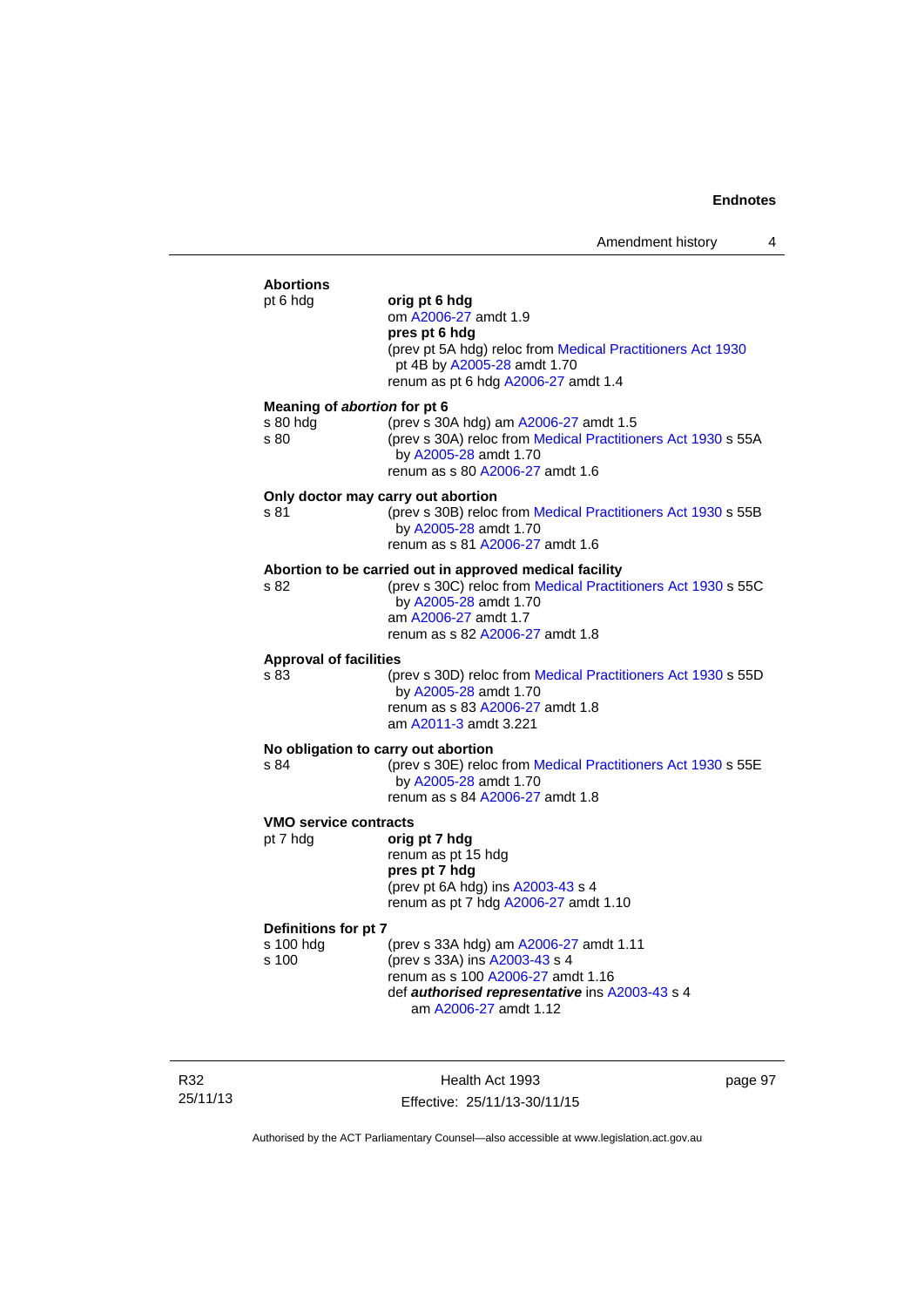4 Amendment history

|                                    | def core conditions ins A2003-43 s 4<br>am A2006-27 amdt 1.13                      |
|------------------------------------|------------------------------------------------------------------------------------|
|                                    | def entity ins A2003-43 s 4                                                        |
|                                    | def negotiating agent ins A2003-43 s 4                                             |
|                                    | am A2006-27 amdt 1.14                                                              |
|                                    | def negotiating period ins A2003-43 s 4<br>am A2006-27 amdt 1.15                   |
|                                    | def practice corporation ins A2003-43 s 4<br>def service contract ins A2003-43 s 4 |
|                                    | def <b>VMO</b> ins A2003-43 s 4                                                    |
| <b>Service contracts</b>           |                                                                                    |
| s 101                              | (prev s 33B) ins A2003-43 s 4                                                      |
|                                    | renum as s 101 A2006-27 amdt 1.16                                                  |
| <b>Core conditions</b>             |                                                                                    |
| s 102                              | (prev s 33C) ins A2003-43 s 4<br>am A2006-27 amdt 1.17, amdt 1.18                  |
|                                    | renum as s 102 A2006-27 amdt 1.19                                                  |
|                                    | am A2011-3 amdt 3.222                                                              |
| <b>Collective negotiations</b>     |                                                                                    |
| s 103                              | (prev s 33D) ins A2003-43 s 4                                                      |
|                                    | renum as s 103 A2006-27 amdt 1.19                                                  |
|                                    | am A2013-44 amdt 3.96                                                              |
| <b>Negotiating agents</b><br>s 104 |                                                                                    |
|                                    | (prev s 33E) ins A2003-43 s 4<br>am A2005-62 amdt 3.119                            |
|                                    | renum as s 104 A2006-27 amdt 1.19                                                  |
| <b>Authorised representatives</b>  |                                                                                    |
| s.105                              | (prev s 33F) ins A2003-43 s 4                                                      |
|                                    | am A2006-27 amdts 1.20-1.22                                                        |
|                                    | renum as s 105 A2006-27 amdt 1.23                                                  |
| <b>Arbitration</b>                 |                                                                                    |
| $s$ 106                            | (prev s 33G) ins A2003-43 s 4<br>renum as s 106 A2006-27 amdt 1.23                 |
|                                    | am A2011-3 amdt 3.223; A2013-19 amdt 1.1                                           |
|                                    | <b>Competition and Consumer Act authorisation</b>                                  |
| s 107 hdg                          | am A2010-54 amdt 3.32                                                              |
| s 107                              | (prev s 33H) ins A2003-43 s 4                                                      |
|                                    | renum as s 107 A2006-27 amdt 1.23<br>am A2010-54 amdt 3.33                         |
|                                    |                                                                                    |
|                                    |                                                                                    |

| page 98 |  |
|---------|--|
|---------|--|

page 198 Health Act 1993 Effective: 25/11/13-30/11/15

R32 25/11/13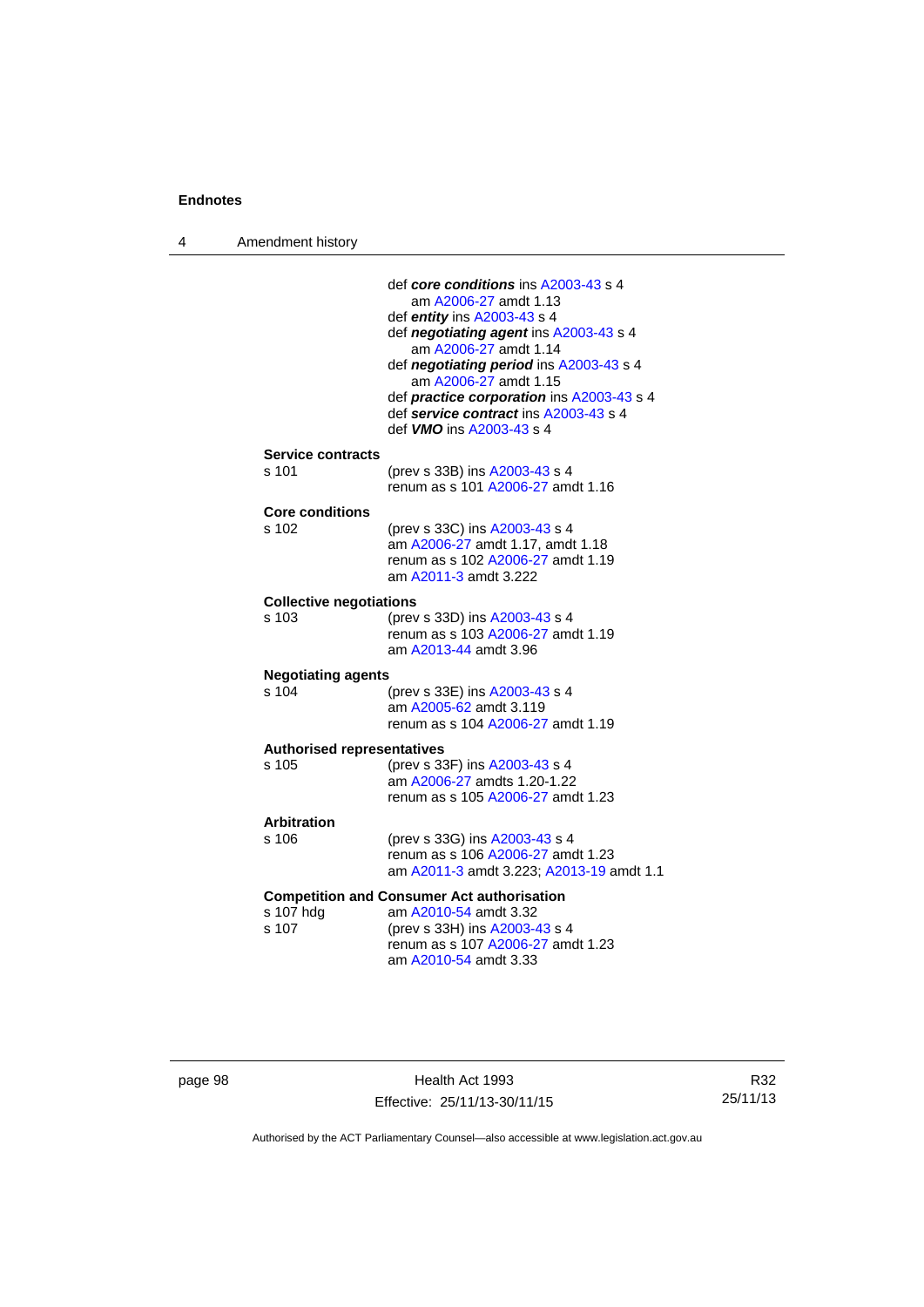Amendment history 4

**Secrecy**<br>pt 8 hdg pt 8 hdg **orig pt 8 hdg**  ins [A2002-47](http://www.legislation.act.gov.au/a/2002-47) amdt 1.16 exp 31 December 2003 (s 46) **prev pt 8 hdg**  renum as pt 20 hdg **pres pt 8 hdg**  ins [A2006-27](http://www.legislation.act.gov.au/a/2006-27) s 7 **Definitions—pt 8**  s 120 ins [A2006-27](http://www.legislation.act.gov.au/a/2006-27) s 7 def *divulge* ins [A2006-27](http://www.legislation.act.gov.au/a/2006-27) s 7 def *information holder* ins [A2006-27](http://www.legislation.act.gov.au/a/2006-27) s 7 def *protected information* ins [A2006-27](http://www.legislation.act.gov.au/a/2006-27) s 7 **When is information** *divulged***?**  s 121 ins [A2006-27](http://www.legislation.act.gov.au/a/2006-27) s 7 **Who is an** *information holder***?**  s 122 ins [A2006-27](http://www.legislation.act.gov.au/a/2006-27) s 7 am [A2010-10](http://www.legislation.act.gov.au/a/2010-10) amdt 2.31; [A2011-11](http://www.legislation.act.gov.au/a/2011-11) s 14, s 15; [A2011-22](http://www.legislation.act.gov.au/a/2011-22) amdt 1.238 **What is** *protected information***?**  s 123 ins [A2006-27](http://www.legislation.act.gov.au/a/2006-27) s 7 **What is** *sensitive information***?**  s 124 ins [A2006-27](http://www.legislation.act.gov.au/a/2006-27) s 7 am [A2011-11](http://www.legislation.act.gov.au/a/2011-11) s 16 **Offence—secrecy of protected information**<br>s 125 **ins A2006-27 s 7** ins [A2006-27](http://www.legislation.act.gov.au/a/2006-27) s 7 am [A2011-3](http://www.legislation.act.gov.au/a/2011-3) amdt 3.224 **Information may be given to Medicare Australia**  s 126 ins [A2006-27](http://www.legislation.act.gov.au/a/2006-27) s 7 **Offence—provision of health services by non-health practitioners**  pt 8A hdg ins [A2010-10](http://www.legislation.act.gov.au/a/2010-10) amdt 2.32 **Provision of regulated health service by person not health practitioner**  s 127 ins [A2010-10](http://www.legislation.act.gov.au/a/2010-10) amdt 2.32 **Pharmacists and pharmacy premises**  pt 9 hdg orig pt 9 hdg renum as pt 10 hdg ins [A2008-26](http://www.legislation.act.gov.au/a/2008-26) amdt 2.74 sub [A2010-10](http://www.legislation.act.gov.au/a/2010-10) amdt 2.33 om [A2013-44](http://www.legislation.act.gov.au/a/2013-44) amdt 1.17 **Meaning of** *community pharmacy***—pt 9**  s 128 ins [A2010-10](http://www.legislation.act.gov.au/a/2010-10) amdt 2.33 reloc to [Public Health Act 1997](http://www.legislation.act.gov.au/a/1997-69) s 66U by [A2013-44](http://www.legislation.act.gov.au/a/2013-44) amdt 1.18

R32 25/11/13

Health Act 1993 Effective: 25/11/13-30/11/15 page 99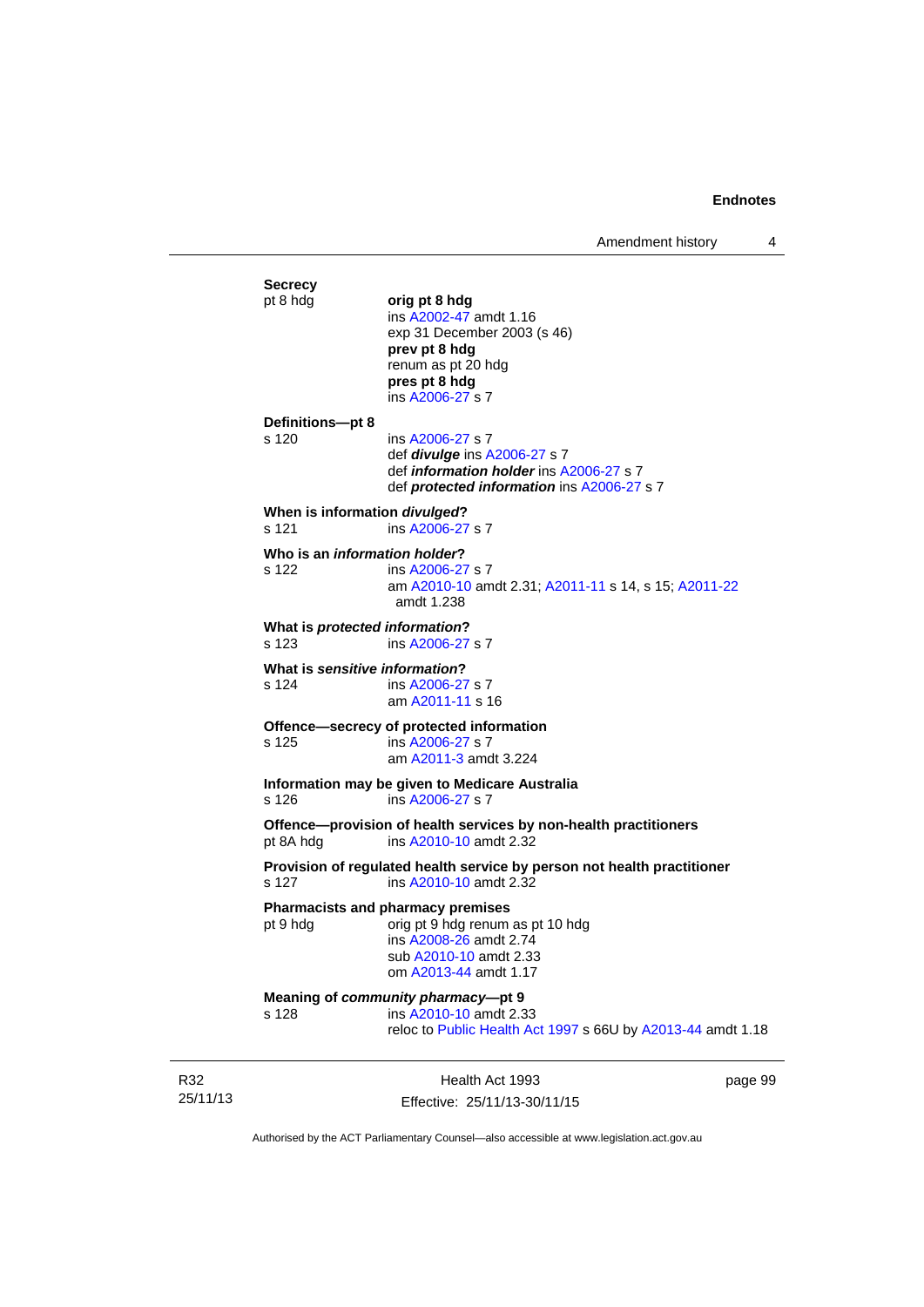4 Amendment history

| <b>Complying pharmacy corporation</b><br>s 128A | ins A2010-10 amdt 2.33<br>om A2013-44 amdt 1.19                                                                                                                                                                                   |
|-------------------------------------------------|-----------------------------------------------------------------------------------------------------------------------------------------------------------------------------------------------------------------------------------|
| <b>Standard of premises</b><br>s 128B           | ins A2010-10 amdt 2.33<br>am A2013-44 amdt 1.20, amdt 1.21<br>reloc to Public Health Act 1997 s 66W by A2013-44 amdt 1.22                                                                                                         |
| s 129                                           | Restriction on pharmacy premises-supermarkets<br>ins A2008-26 amdt 2.74<br>am A2010-10 amdt 2.34<br>reloc to Public Health Act 1997 s 66X by A2013-44 amdt 1.22                                                                   |
| <b>Ownership of pharmacy business</b><br>s 129A | ins as mod SL2010-39 mod 1.1<br>exp 1 July 2012 (see A2010-10 s 12A (2))                                                                                                                                                          |
| <b>Review of decisions</b><br>pt 10 hdg         | (prev pt 9 hdg) ins A2006-27 s 7<br>renum as pt 10 hdg A2008-26 amdt 2.75                                                                                                                                                         |
| <b>Review of decisions</b><br>s 130             | ins A2006-27 s 7<br>am A2008-37 amdt 1.233; A2011-11 s 17; A2013-44<br>amdt 1.23, amdt 1.24                                                                                                                                       |
| s 131                                           | Pt 10 obligations-no contracting out<br>ins A2006-27 s 7<br>sub A2013-44 amdt 1.25                                                                                                                                                |
| <b>Miscellaneous</b><br>pt 15 hdg               | (prev pt 7 hdg) ins A1994-23 s 5<br>renum as pt 15 hdg A2006-27 amdt 1.24                                                                                                                                                         |
| s 189 hdg<br>s 189                              | Protection of doctor, dentist or eligible midwife from liability in emergency<br>sub A2013-44 amdt 1.26<br>ins A2011-11 s 18<br>am A2013-44 amdt 1.27, amdt 1.28                                                                  |
| s 190                                           | Disclosure of interests by committee members<br>ins A2006-27 s 8<br>am A2011-11 s 19                                                                                                                                              |
| s 191                                           | <b>References to Health and Community Care Service</b><br>(prev s 22) ins A1994-23 s 5<br>sub A2001-44 amdt 1.2025<br>renum as s 35 R4 LA (see A2001-56 amdt 1.36)<br>sub A2002-47 amdt 1.15<br>renum as s 191 A2006-27 amdt 1.26 |

page 100 **Health Act 1993** Effective: 25/11/13-30/11/15

R32 25/11/13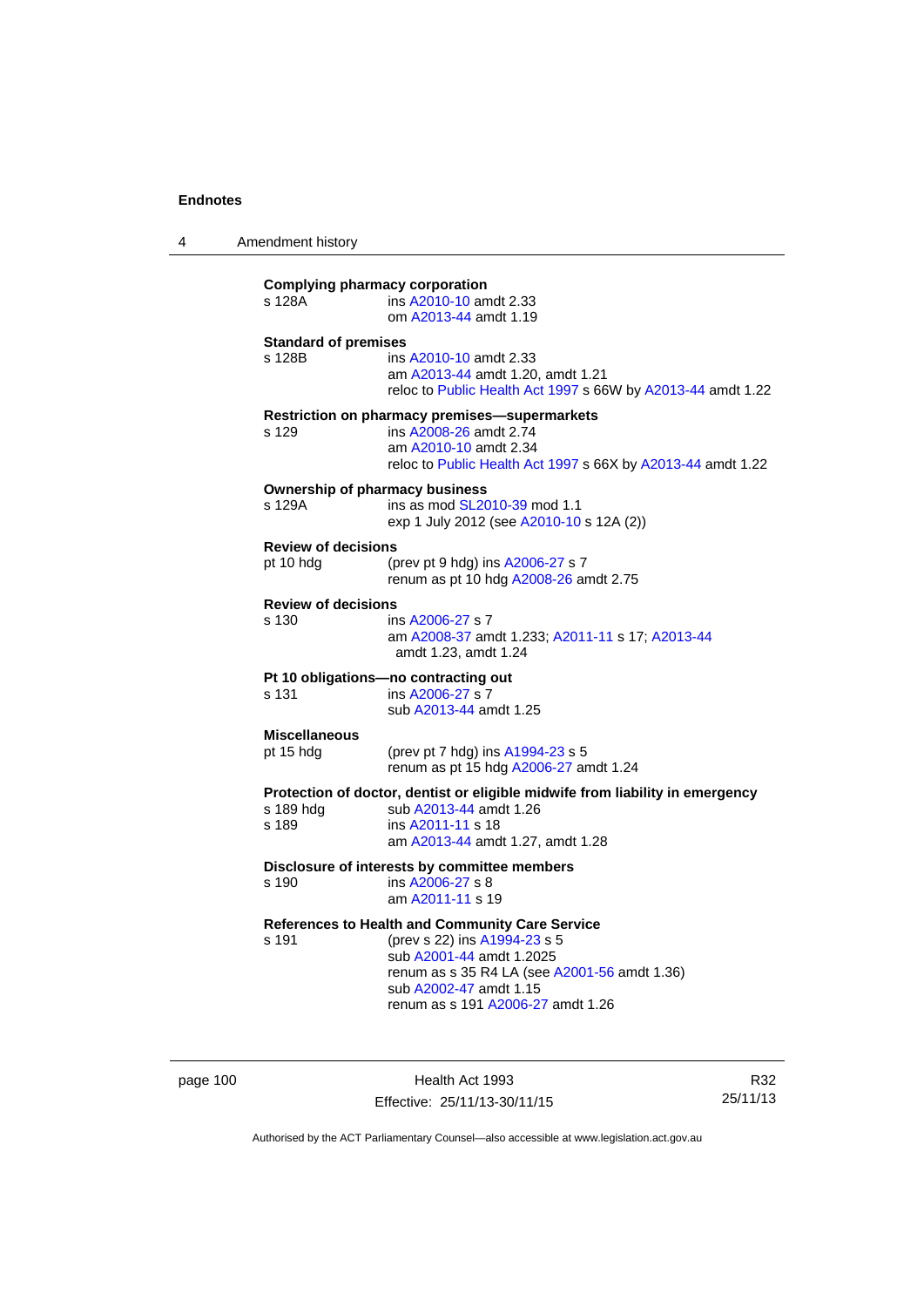| s 192                                   | <b>Determination of fees</b><br>(prev s 36) ins A2002-47 amdt 1.15<br>renum as s 192 A2006-27 amdt 1.26<br>am A2011-3 amdt 3.225                |  |  |  |
|-----------------------------------------|-------------------------------------------------------------------------------------------------------------------------------------------------|--|--|--|
| <b>Payment of fees and interest</b>     |                                                                                                                                                 |  |  |  |
| s 193                                   | (prev s 37) ins A2002-47 amdt 1.15<br>renum as s 193 A2006-27 amdt 1.26<br>am A2011-3 amdt 3.226                                                |  |  |  |
| <b>Approved forms</b>                   |                                                                                                                                                 |  |  |  |
| s 194                                   | (prev s 37A) ins A2003-43 s 5<br>renum as s 194 A2006-27 amdt 1.26<br>am A2011-3 amdt 3.227                                                     |  |  |  |
| s 195                                   | <b>Regulations about nurse practitioners</b><br>(prev s 37B) ins A2004-10 s 4<br>renum as s 195 A2006-27 amdt 1.26                              |  |  |  |
| <b>Regulation-making power</b><br>s 196 | (prev s 38) ins A2002-47 amdt 1.15<br>renum as s 196 A2006-27 amdt 1.26                                                                         |  |  |  |
|                                         | Transitional—Health Professionals Act 2004                                                                                                      |  |  |  |
| pt 20 hdg                               | (prev pt 8 hdg) ins A2004-39 amdt 1.15<br>renum as pt 20 hdg A2006-27 amdt 1.27<br>exp 9 January 2009 (s 241)                                   |  |  |  |
|                                         | <b>Transitional-definitions in Health (Fees) Determination</b>                                                                                  |  |  |  |
| s 240 hdg<br>s 240                      | (prev s 39 hdg) sub A2006-27 amdt 1.28<br>(prev s 39) ins A2004-39 amdt 1.15<br>renum as s 240 A2006-27 amdt 1.28<br>exp 9 January 2009 (s 241) |  |  |  |
| Expiry-pt 20                            |                                                                                                                                                 |  |  |  |
| s 241 hdg<br>s 241                      | (prev s 40 hdg) sub A2006-27 amdt 1.29<br>(prev s 40) ins A2004-39 amdt 1.15<br>renum as s 241 A2006-27 amdt 1.29<br>exp 9 January 2009 (s 241) |  |  |  |
|                                         | Transitional-Health Legislation Amendment Act 2006                                                                                              |  |  |  |
| pt 21 hdg                               | ins A2006-27 s 9<br>exp 14 December 2007 (s 243)                                                                                                |  |  |  |
|                                         | Transitional--protection of former members from liability                                                                                       |  |  |  |
| s 242                                   | ins A2006-27 s 9<br>exp 14 December 2007 (s 243)                                                                                                |  |  |  |
| Expiry-pt 21                            |                                                                                                                                                 |  |  |  |
| s 243                                   | ins A2006-27 s 9<br>am A2007-16 amdt 3.68<br>exp 14 December 2007 (s 243)                                                                       |  |  |  |
|                                         | Health Act 1993                                                                                                                                 |  |  |  |
|                                         | Effective: 25/11/13-30/11/15                                                                                                                    |  |  |  |

page 101

Authorised by the ACT Parliamentary Counsel—also accessible at www.legislation.act.gov.au

R32 25/11/13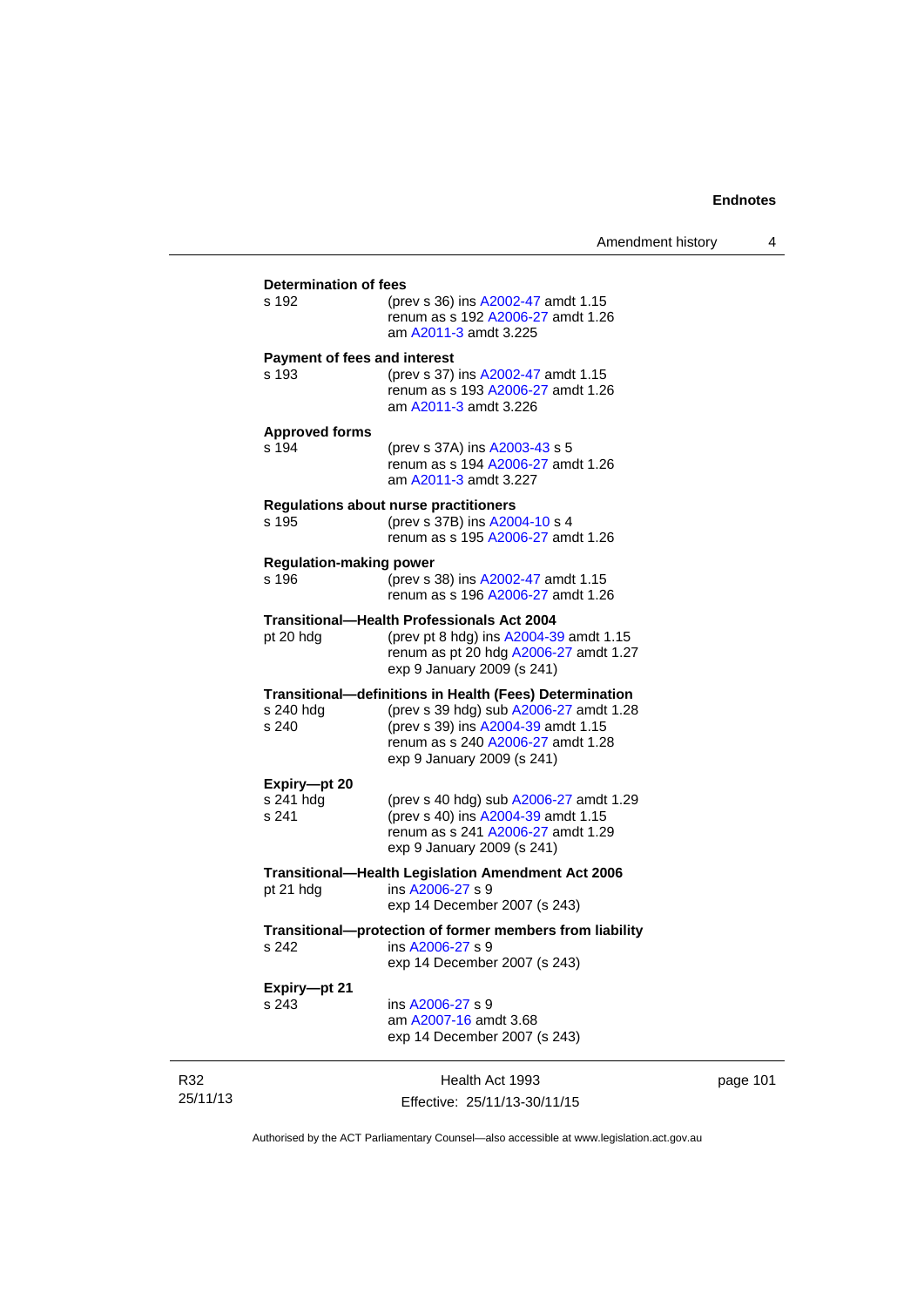4 Amendment history

| s 250                      | <b>Approval of facilities-transitional</b><br>ins A2006-46 amdt 2.25<br>exp 18 November 2006 (s 250 (3) (LA s 88 declaration<br>applies))                                                                                                                                                                                                                                                                                                                                          |
|----------------------------|------------------------------------------------------------------------------------------------------------------------------------------------------------------------------------------------------------------------------------------------------------------------------------------------------------------------------------------------------------------------------------------------------------------------------------------------------------------------------------|
| pt 22 hdg                  | Transitional-Health Amendment Act 2011<br>ins A2011-11 s 20<br>exp 13 April 2012 (s 260)                                                                                                                                                                                                                                                                                                                                                                                           |
| Definitions-pt 22<br>s 255 | ins A2011-11 s 20<br>exp 13 April 2012 (s 260)<br>def clinical privileges committee ins A2011-11 s 20<br>exp 13 April 2012 (s 260)<br>def commencement day ins A2011-11 s 20<br>exp 13 April 2012 (s 260)                                                                                                                                                                                                                                                                          |
| s 256                      | Transitional-quality assurance committee already appointed<br>ins A2011-11 s 20<br>exp 13 April 2012 (s 260)                                                                                                                                                                                                                                                                                                                                                                       |
| s 257                      | Transitional-clinical privileges-review not begun<br>ins A2011-11 s 20<br>exp 13 April 2012 (s 260)                                                                                                                                                                                                                                                                                                                                                                                |
| s 258                      | Transitional—clinical privileges—review begun<br>ins A2011-11 s 20<br>exp 13 April 2012 (s 260)                                                                                                                                                                                                                                                                                                                                                                                    |
| s 259                      | Transitional-clinical privileges committees-admissibility of evidence<br>ins A2011-11 s 20<br>exp 13 April 2012 (s 260)                                                                                                                                                                                                                                                                                                                                                            |
| Expiry-pt 22<br>s 260      | ins A2011-11 s 20<br>exp 13 April 2012 (s 260)                                                                                                                                                                                                                                                                                                                                                                                                                                     |
| <b>Dictionary</b><br>dict  | ins A2001-56 amdt 1.35<br>sub A2006-27 s 10<br>am A2008-37 amdt 1.234, amdt 1.235; A2010-10 amdt 2.35;<br>A2011-11 s 21; A2011-22 amdt 1.236, amdt 1.237; A2013-44<br>amdt 3.97, amdt 3.98<br>def <i>abortion</i> ins R17 LA<br>def approved committee om A1998-50 s 5<br>def approved private sector committee ins A1998-50 s 5<br>om A2006-27 s 10<br>def approved public sector committee ins A1998-50 s 5<br>sub A2001-56 amdt 1.4<br>am A2003-41 amdt 1.2<br>om A2006-27 s 10 |

page 102 **Health Act 1993** Effective: 25/11/13-30/11/15

R32 25/11/13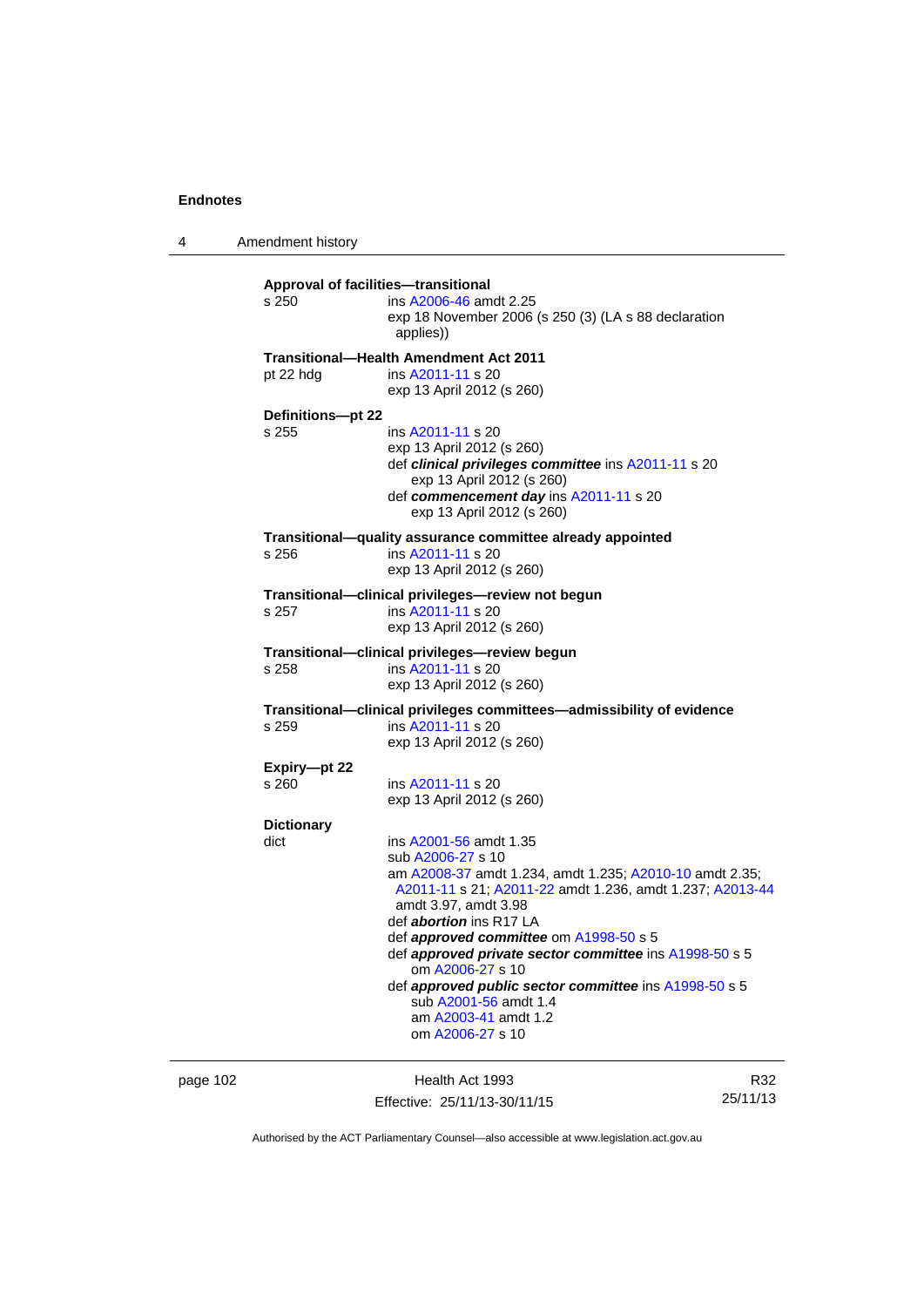def *authorised representative* ins [A2003-43](http://www.legislation.act.gov.au/a/2003-43) s 6 sub [A2006-27](http://www.legislation.act.gov.au/a/2006-27) s 10 def *CEO* ins [A2006-27](http://www.legislation.act.gov.au/a/2006-27) s 10 def *chief executive officer, Calvary* ins [A2011-11](http://www.legislation.act.gov.au/a/2011-11) s 22 def *clinical privileges* sub [A2006-27](http://www.legislation.act.gov.au/a/2006-27) s 10 om [A2011-11](http://www.legislation.act.gov.au/a/2011-11) s 23 def *clinical privileges committee* ins [A2006-27](http://www.legislation.act.gov.au/a/2006-27) s 10 om [A2011-11](http://www.legislation.act.gov.au/a/2011-11) s 23 def *clinical privileges report* ins [A2006-27](http://www.legislation.act.gov.au/a/2006-27) s 10 om [A2011-11](http://www.legislation.act.gov.au/a/2011-11) s 23 def *clinical privileges review notice* ins [A2006-27](http://www.legislation.act.gov.au/a/2006-27) s 10 om [A2011-11](http://www.legislation.act.gov.au/a/2011-11) s 23 def *community pharmacy* ins [A2010-10](http://www.legislation.act.gov.au/a/2010-10) amdt 2.36 om [A2013-44](http://www.legislation.act.gov.au/a/2013-44) amdt 1.29 def *core conditions* ins [A2003-43](http://www.legislation.act.gov.au/a/2003-43) s 6 sub [A2006-27](http://www.legislation.act.gov.au/a/2006-27) s 10 def *council* ins [A2011-11](http://www.legislation.act.gov.au/a/2011-11) s 24 def *day hospital* ins [A2006-27](http://www.legislation.act.gov.au/a/2006-27) s 10 def *dental technical work* ins [A2011-28](http://www.legislation.act.gov.au/a/2011-28) amdt 3.129 def *dental technician* ins [A2011-28](http://www.legislation.act.gov.au/a/2011-28) amdt 3.129 def *dentist* ins [A2006-27](http://www.legislation.act.gov.au/a/2006-27) s 10 sub [A2011-11](http://www.legislation.act.gov.au/a/2011-11) s 25 def *divulge* ins [A2006-27](http://www.legislation.act.gov.au/a/2006-27) s 10 def *doctor* ins [A2006-27](http://www.legislation.act.gov.au/a/2006-27) s 10 sub [A2011-11](http://www.legislation.act.gov.au/a/2011-11) s 26 def *eligible midwife* ins [A2013-44](http://www.legislation.act.gov.au/a/2013-44) amdt 1.30 def *engage* ins [A2006-27](http://www.legislation.act.gov.au/a/2006-27) s 10 def *entity* ins [A2006-27](http://www.legislation.act.gov.au/a/2006-27) s 10 def *health board* ins [A2010-10](http://www.legislation.act.gov.au/a/2010-10) amdt 2.36 def *health facility* am [A1996-35](http://www.legislation.act.gov.au/a/1996-35) sch; [A2002-47](http://www.legislation.act.gov.au/a/2002-47) amdt 1.17 sub [A2006-27](http://www.legislation.act.gov.au/a/2006-27) s 10 def *health facility QAC* ins [A2006-27](http://www.legislation.act.gov.au/a/2006-27) s 10 def *health profession board* ins [A2006-27](http://www.legislation.act.gov.au/a/2006-27) s 10 om [A2010-10](http://www.legislation.act.gov.au/a/2010-10) amdt 2.37 def *health professional* ins [A2006-27](http://www.legislation.act.gov.au/a/2006-27) s 10 om [A2010-10](http://www.legislation.act.gov.au/a/2010-10) amdt 2.37 def *health professional organisation* ins [A2006-27](http://www.legislation.act.gov.au/a/2006-27) s 10 def *health professional organisation QAC* ins [A2006-27](http://www.legislation.act.gov.au/a/2006-27) s 10 def *health service* ins [A2006-27](http://www.legislation.act.gov.au/a/2006-27) s 10 def *health service provider* sub [A2004-39](http://www.legislation.act.gov.au/a/2004-39) amdt 1.16; [A2006-27](http://www.legislation.act.gov.au/a/2006-27) s 10 def *health service report* ins [A2006-27](http://www.legislation.act.gov.au/a/2006-27) s 10 def *hospital* ins [A2006-27](http://www.legislation.act.gov.au/a/2006-27) s 10 sub [A2011-11](http://www.legislation.act.gov.au/a/2011-11) s 27 def *information holder* ins [A2006-27](http://www.legislation.act.gov.au/a/2006-27) s 10 def *local hospital network* ins [A2011-11](http://www.legislation.act.gov.au/a/2011-11) s 28

R32 25/11/13

Health Act 1993 Effective: 25/11/13-30/11/15 page 103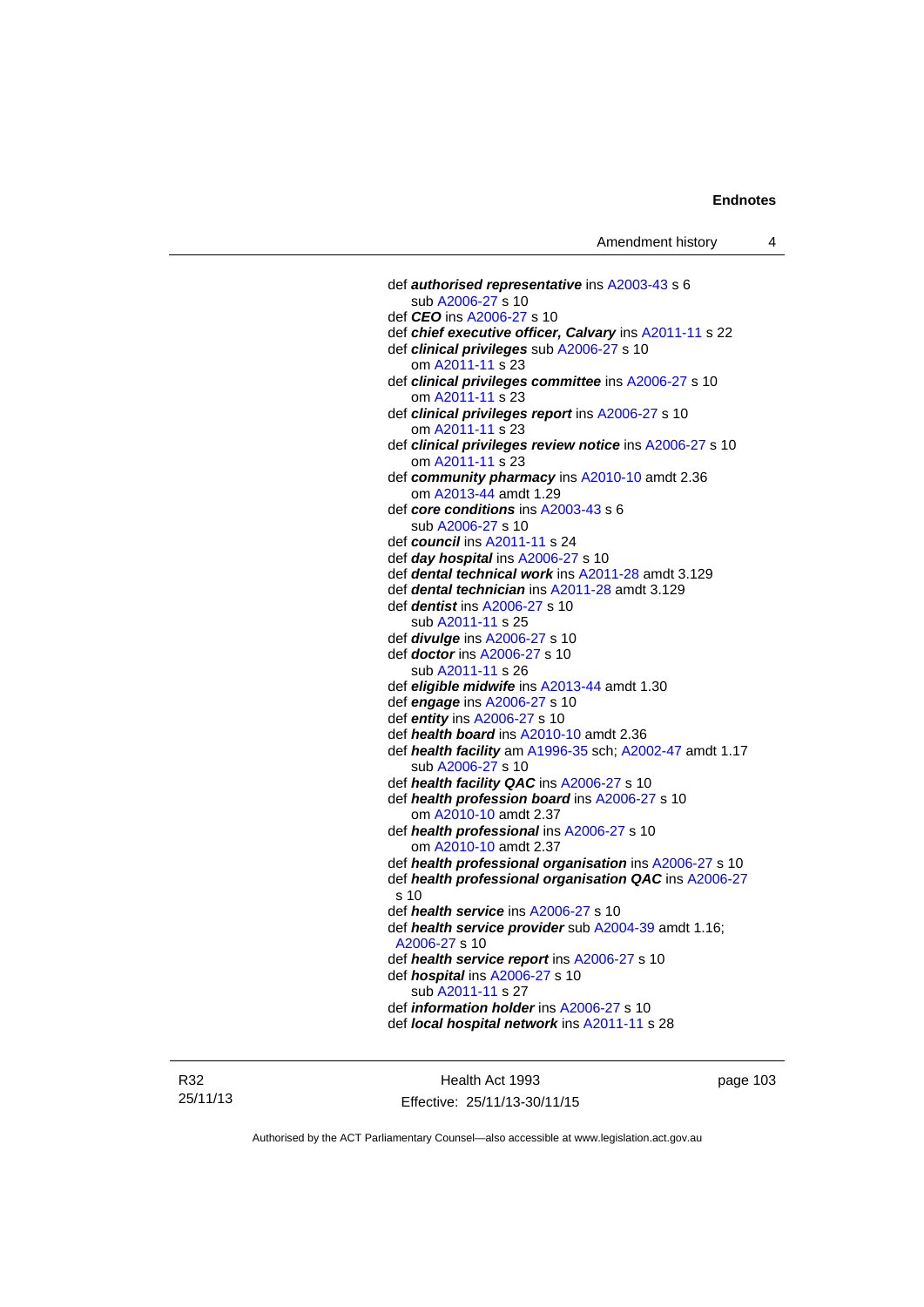4 Amendment history

 def *ministerial report* ins [A2006-27](http://www.legislation.act.gov.au/a/2006-27) s 10 def *negotiating agent* ins [A2003-43](http://www.legislation.act.gov.au/a/2003-43) s 6 sub [A2006-27](http://www.legislation.act.gov.au/a/2006-27) s 10 def *negotiating period* ins [A2003-43](http://www.legislation.act.gov.au/a/2003-43) s 6 sub [A2006-27](http://www.legislation.act.gov.au/a/2006-27) s 10 def *practice corporation* ins [A2003-43](http://www.legislation.act.gov.au/a/2003-43) s 6 sub [A2006-27](http://www.legislation.act.gov.au/a/2006-27) s 10 def *prescribed body* ins [A2001-56](http://www.legislation.act.gov.au/a/2001-56) amdt 1.35 om [A2006-27](http://www.legislation.act.gov.au/a/2006-27) s 10 def *private day hospital facility* ins [A2001-56](http://www.legislation.act.gov.au/a/2001-56) amdt 1.35 om [A2006-27](http://www.legislation.act.gov.au/a/2006-27) s 10 def *protected information* ins [A2006-27](http://www.legislation.act.gov.au/a/2006-27) s 10 sub [A2011-28](http://www.legislation.act.gov.au/a/2011-28) amdt 3.130 def *quality assurance activities* om [A2001-56](http://www.legislation.act.gov.au/a/2001-56) amdt 1.5 def *quality assurance activity* ins [A2001-56](http://www.legislation.act.gov.au/a/2001-56) amdt 1.5 om [A2006-27](http://www.legislation.act.gov.au/a/2006-27) s 10 def *quality assurance committee* ins [A2006-27](http://www.legislation.act.gov.au/a/2006-27) s 10 def *review* ins [A2006-27](http://www.legislation.act.gov.au/a/2006-27) s 10 sub [A2011-11](http://www.legislation.act.gov.au/a/2011-11) s 29 def *scope of clinical practice* ins [A2011-11](http://www.legislation.act.gov.au/a/2011-11) s 24 def *scope of clinical practice committee* ins [A2011-11](http://www.legislation.act.gov.au/a/2011-11) s 24 def *scope of clinical practice executive decision notice* ins [A2011-11](http://www.legislation.act.gov.au/a/2011-11) s 24 def *scope of clinical practice report* ins [A2011-11](http://www.legislation.act.gov.au/a/2011-11) s 24 def *sensitive information* ins [A2006-27](http://www.legislation.act.gov.au/a/2006-27) s 10 def *service contract* ins [A2003-43](http://www.legislation.act.gov.au/a/2003-43) s 6 sub [A2006-27](http://www.legislation.act.gov.au/a/2006-27) s 10 def *special purpose QAC* ins [A2006-27](http://www.legislation.act.gov.au/a/2006-27) s 10 def *tribunal* om [A1994-60](http://www.legislation.act.gov.au/a/1994-60) sch 1 def *VMO* ins [A2003-43](http://www.legislation.act.gov.au/a/2003-43) s 6 sub [A2006-27](http://www.legislation.act.gov.au/a/2006-27) s 10

page 104 Health Act 1993 Effective: 25/11/13-30/11/15

R32 25/11/13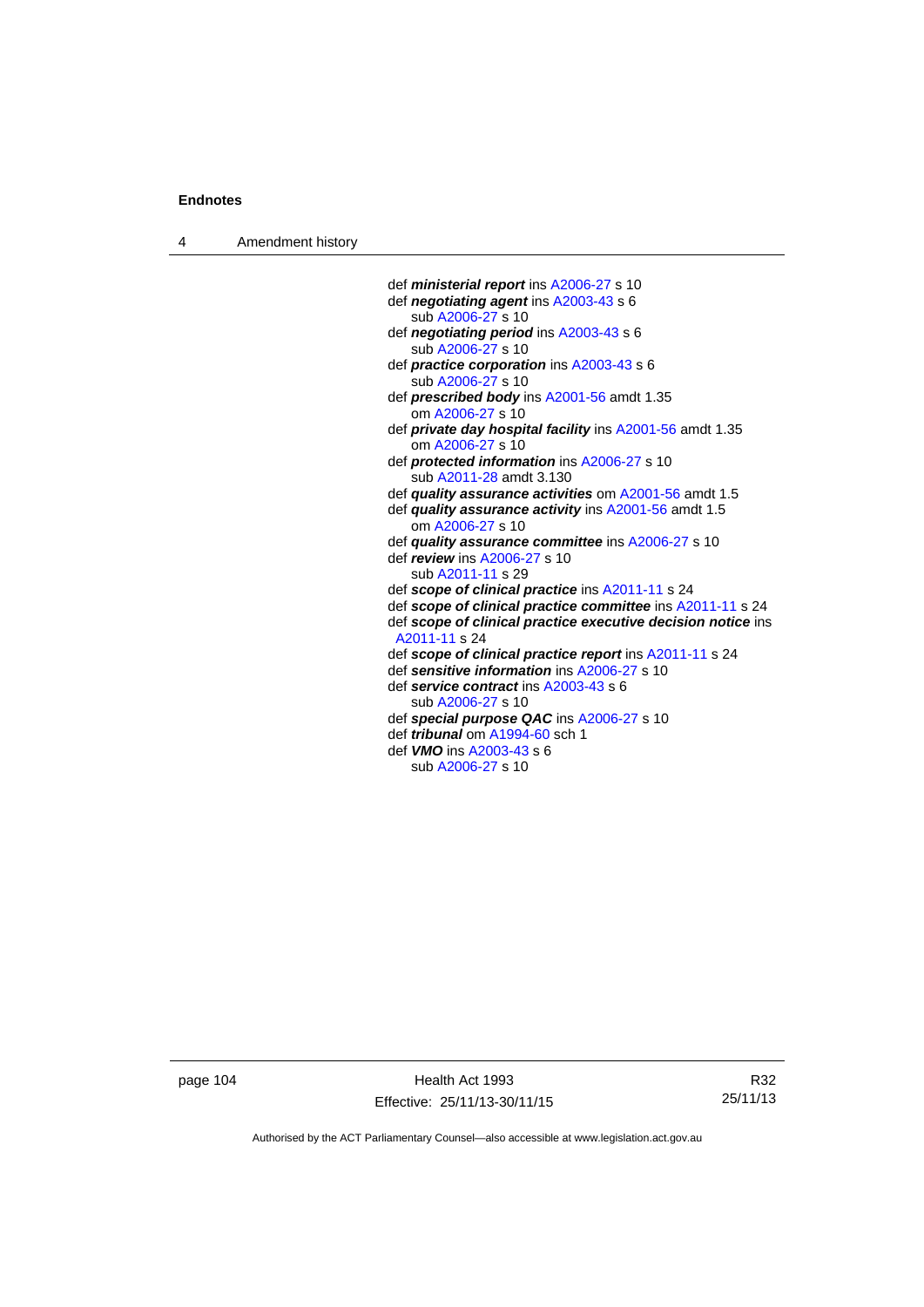# **5 Earlier republications**

Some earlier republications were not numbered. The number in column 1 refers to the publication order.

Since 12 September 2001 every authorised republication has been published in electronic pdf format on the ACT legislation register. A selection of authorised republications have also been published in printed format. These republications are marked with an asterisk (\*) in column 1. Electronic and printed versions of an authorised republication are identical.

| <b>Republication No</b> | <b>Amendments to</b> | <b>Republication date</b> |
|-------------------------|----------------------|---------------------------|
| 1                       | A1994-60             | 28 February 1995          |
| $\overline{2}$          | A1996-35             | 31 January 1998           |
| 3                       | A1998-54             | 28 February 1999          |
| $\overline{4}$          | A2001-56             | 19 April 2002             |
| 5                       | A2002-47             | 31 December 2002          |
| 6                       | A2003-43             | 30 September 2003         |
| $\overline{7}$          | A2003-43             | 9 October 2003            |
| 8                       | A2003-43             | 24 December 2003          |
| 9                       | A2004-10             | 27 May 2004               |
| 10                      | A2005-28             | 7 July 2005               |
| 11                      | A2005-54             | 24 November 2005          |
| $12*$                   | A2005-62             | 11 January 2006           |
| 13                      | A2006-46             | 18 November 2006          |
| 14                      | A2006-46             | 19 November 2006          |
| 15                      | A2006-46             | 14 December 2006          |
| 16                      | A2007-16             | 11 July 2007              |
| 17                      | A2007-16             | 15 December 2007          |
| 18                      | A2008-37             | 10 January 2009           |
| 19                      | A2008-37             | 2 February 2009           |
| 20                      | A2008-37             | 14 February 2009          |
| $21*$                   | A2010-10             | 1 July 2010               |
| 22                      | A2010-10             | 12 October 2010           |
|                         |                      |                           |

Health Act 1993 Effective: 25/11/13-30/11/15 page 105